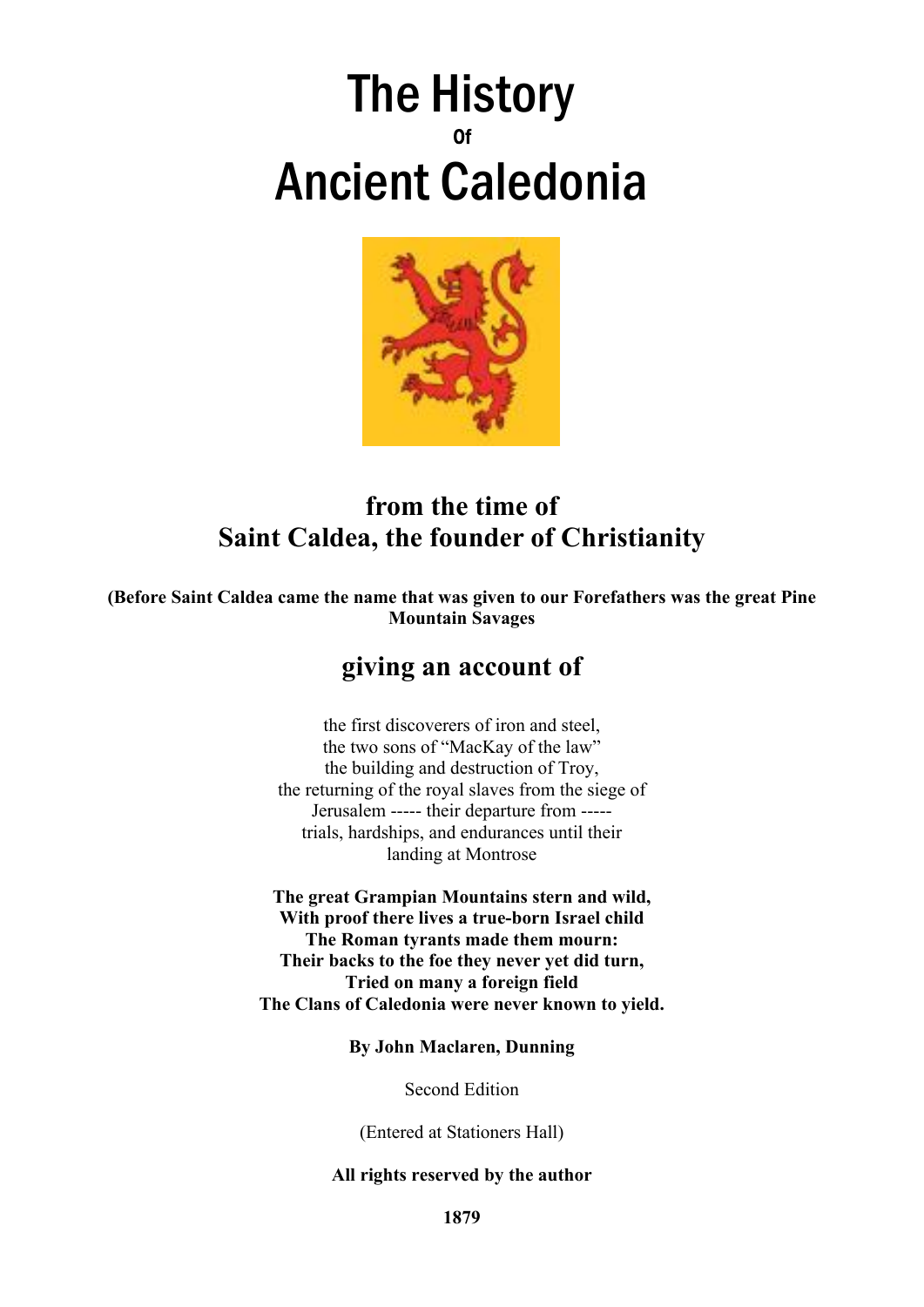#### **THE HISTORY OF ANCIENT CALEDONIA**

#### **AS CONTAINED IN THESE PAGES**

#### **IS**

#### **Respectfully Dedicated to**

#### **THE RIGHT HONOURABLE**

#### **LORD ROLLO AND DUNNING**

#### **BY**

#### **(THE AUTHOR)**

#### **YOUR LORDSHIP'S HUMBLE AND OBEDIENT SERVANT**

#### **JOHN MACLAREN**

#### **PREFACE**

IN verification of the History of Ancient Caledonia, as contained in the following pages, and the prophecies mentioned therein, the Right Honourable Lord Rollo and Dunning was the first to discover any tangible proof in connection therewith; namely, in the discovering of a "tower" on his estate of Duncrub, and as spoken of in this History. He was also Patron to the First Edition of the work, and to whom the Author again dedicates these pages. Amongst the earliest subscribers to the First Edition was the highly respected and deeply regretted minister of the parish of Dunning, the late Rev. John Wilson, D.D., and the Rev. Henry Stirling, U.P. Church, Dunning; together with a great many ladies, all of whom took a deep interest in the work, and in the bringing forward of proofs in connection with same.

An account is given in the work of the First Inventors of Steel—the two sons of Mackay of the Law—the building of Troy and the destruction of same—the Return of the Royal Slaves from the Siege of Jerusalem, their trials, hardships, and endurances until their landing at Montrose. (See Grote's History of Egypt.) The Boundaries as mentioned, is proved by the recent finding of the March Stone at Burrastouness. The Lava of iron, information as to this can be given and verified by Mr. John Stewart, farmer (and F.C. elder), Auld-donach, thole.

#### **PREFACE 2**

The battle of Kilconquhar has been verified by the finding of bones and skulls in the vicinity of same, and as spoken of.

The prophecies of Saint MacIsaac—a great many of these have already been fulfilled, namely, the battle of Balgonie, where the first grant was given to the Douglas of Abernethy for his valour that day on the field; the Humes of Hume (Home) Castle was, by the marriage of Jane Lindsay, built by the assistance of both clans; and has been further verified as to the washing of the "Grey Dougstoun" (Glasgow) by the streams of Glengyle (viz., Loch Katrine); and more recently by the finding of the image of Saint MacIsaac near Ross-dhu, Luss, the seat of Sir James Colquhoun.

The Author, after repeated requests and solicitations from all parts of Scotland (as well as from some parts of England and Ireland), has been induced to issue a Second Edition (carefully revised), and trusts it may meet with as great a success as that accorded to the First Edition.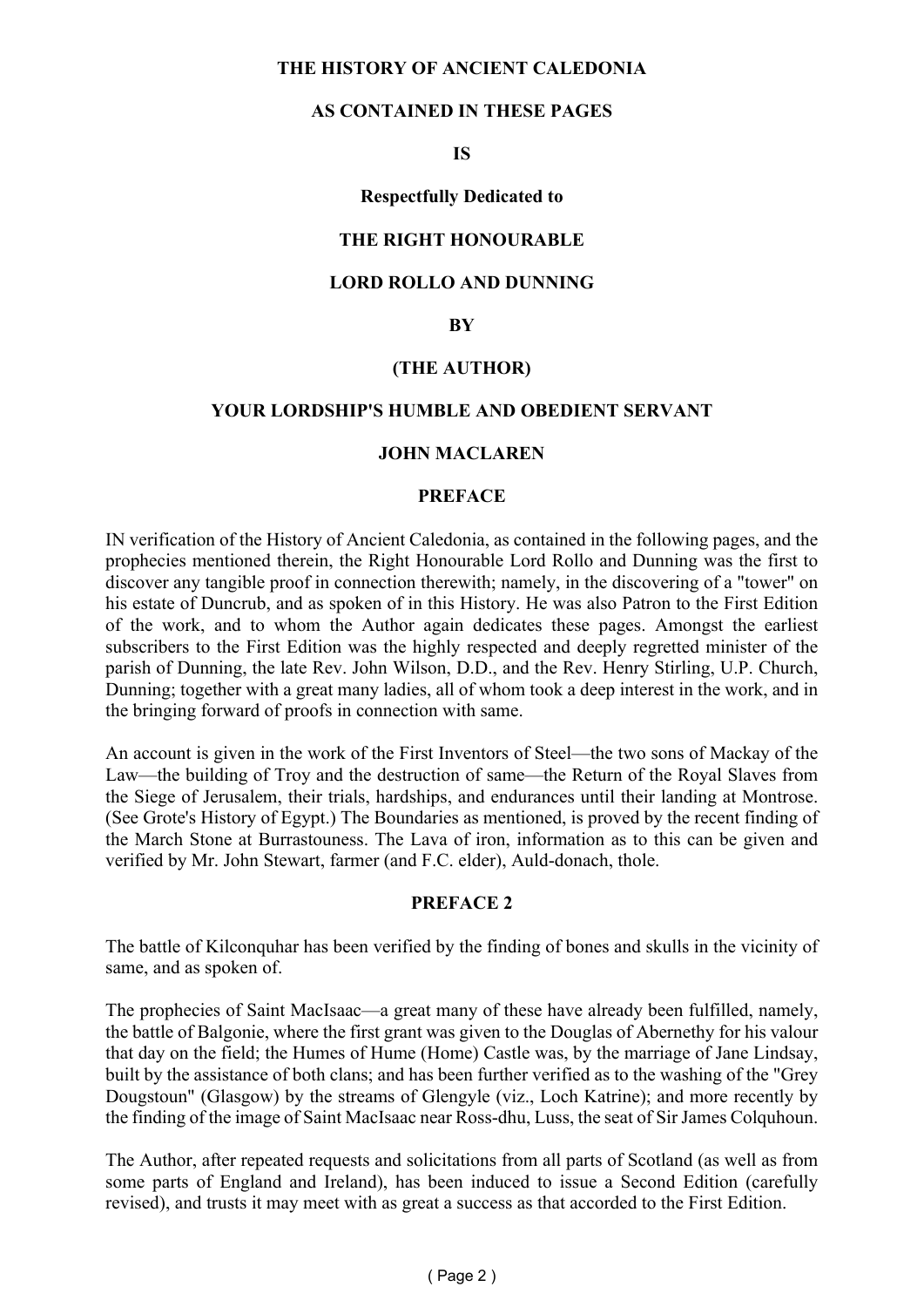With these few introductory remarks he begs to introduce the reader to the **ANCIENT HISTO-RY OF CALEDONIA.**

# The Author,

# **John Maclaren**

#### **Born at Lochernhead, Parish of Balquhidder August 24th, 1820**

#### INTRODUCTORY

I THINK it necessary to state how I became possessed of the original copy of the "Ancient History of Caledonia." I was a sailor on board a man-of-war. Returning in 1842, I was one day sent on Store Duty to the Tower of London. One of my shipmates calling me by name, a gentleman who heard him came to me and said—"Am I like Jock at the fair—are there more M`Larens here than me?" I answered that I was a M'Laren. We became very intimate. He was Master Gunner at the Tower, by name David M'Laren. I remained there all night; and the topic of conversation happening to fall upon nationality, he informed me that he had seen a book in the shop of a Jew in Petticoat Lane, with the word "Chaldea" marked upon it. Through curiosity I went along with him to see it. What he called the book turned out to be a large roll of written skins, not very well preserved, there being holes here and there, and the writing in many places injured by damp. An oaken box which had contained the roll, attracted my attention. It was lined with copper, and had outside on the lid a great many ornaments in the same metal, including a large lion rampant with a sword in its paw. I offered him a sum of money for the box, but he would not part with it until he had first removed the mounting from it. I then offered him a piece of money for the book, which he refused; but when I left he followed after me with it, insisting that I should take it at the price offered, and to avoid being mobbed, I paid the book, got possession of it, and left. After returning home I tried several clergymen with it, but received no encouragement, until I met with the Rev. Duncan M'Gregor, Roman Catholic Priest, Lochaber. He told me it was the "Ancient History of Caledonia." He translated it from the ancient Latin, in which it was written, into the Gaelic language, as I expected from the nature of the book that it would command a greater sale in that language. From various causes it never was printed in Gaelic, but from this translation, I have now got it translated into the English language, the original document being completely destroyed during the first translation by the means taken to make the writing legible.

I was in Lord Rollo's employment, on his estate of Duncrub, near Dunning, about the year 1862. I told his Lordship of the former existence of a tower on his estate, which I knew of from the "History." Becoming interested, he made inquiries on the subject, but the oldest man in the neighbourhood had never heard of it. He then ordered a search to be made under my direction, which was successful in laying bare the foundations of the tower. Several other statements in this History are proved by recent discoveries—for example, the sinking of St. Andrews has been verified by the fishermen, who have discovered walls and other remains three miles out at sea. The prophecies of St. M`Isaac are partly fulfilled.

The original writings from which this history is translated are believed to have been carried away by Edward I., along with the Marble Chair and Jacob's Pillow, upon which the Caledonians crowned their kings at Scone Palace.

#### **JOHN MACLAREN**.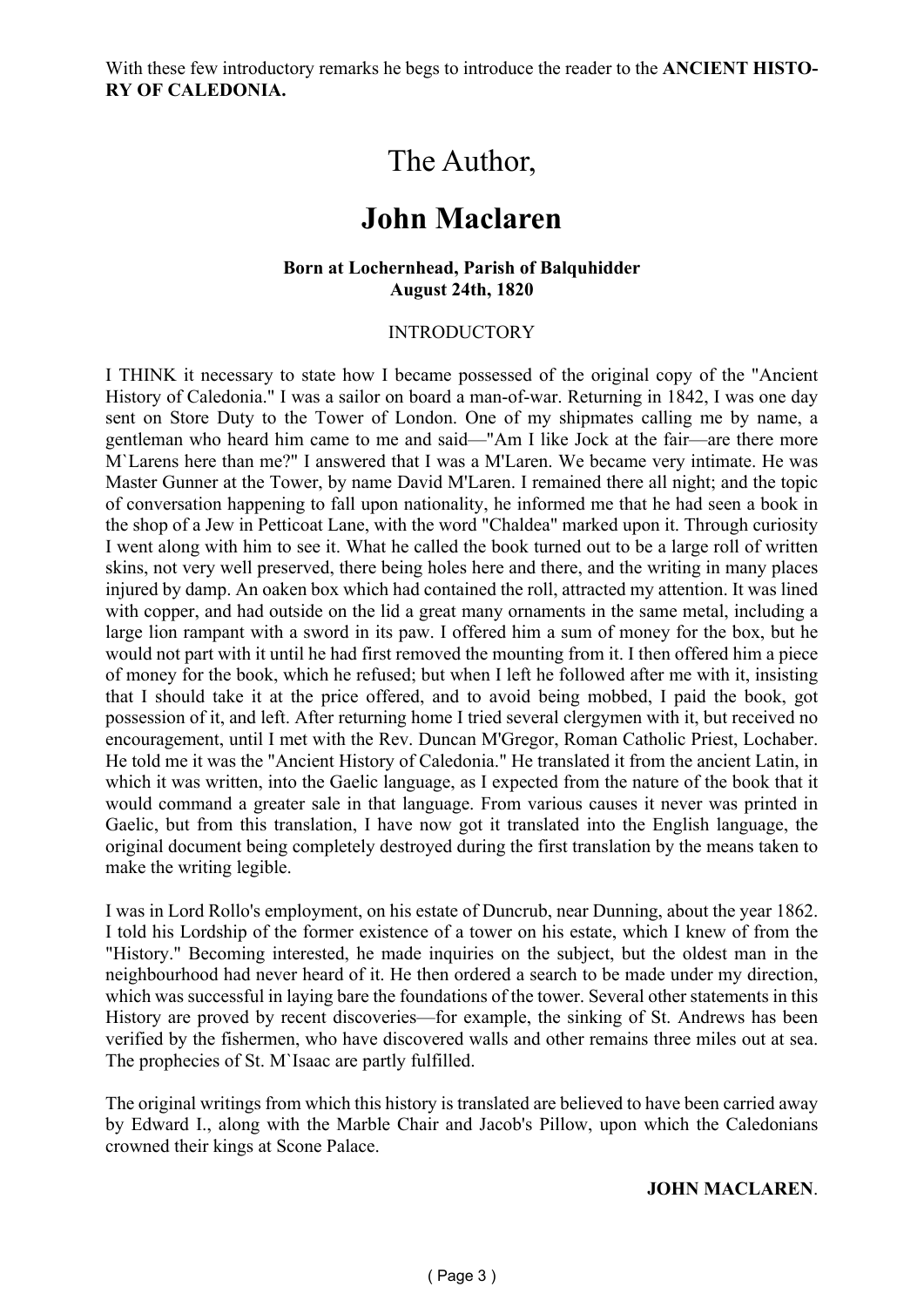#### **This Book**

*It is reported that there are only two copies of this book in existence, one of which is in Westminster Museum. This would appear to be a third copy, the existence of which is unknown to bibliography.*

*This copy was discovered by Frank Gibb McIntyre of Possilpark, Glasgow, in the bookcase of Frank Wills of Balquhidder, Argyllshire about 1905 and sent to John McIntyre, Calgary, Alberta, Canada, by Frank Wills Jr., school Principal at Bellfield, Lanarkshire about March, 1938.*

# **ANCIENT HISTORY OF CALEDONIA**

### **The Israelites being oppressed by the Egyptians, several tribes escape to the Desert—They arrive in Greece, and found the City of Troy**

After the death of Pharaoh who loved Joseph, the King of Egypt and his rulers saw that the Hebrews prospered more than the Egyptians, that their fields and their vines were more fruitful and pleasant, and also that their wives and daughters were more fair and beautiful than their own. Pharaoh the king then made a law that all those who did not bow down the knee to the Bull, and offer sacrifices upon the King's altar were to be double tithed and their children brought into slavery, which grieved the Hebrews very much; but they still remembered their God, and went to the desert and offered sacrifice to the God of Bethel.

Pharaoh then, being wroth at this, brought all the Hebrews under slavery. The Egyptian slaves got straw to make their bricks; but the Hebrews had to collect stubble, and make the same number of bricks as the Egyptians, which made their task very grievous to bear; but they still trusted that God would deliver them from bondage. Then king Pharaoh was enraged, and ordered all the Hebrew children to be slain when they were born. This caused several of the tribes of the Hebrews to draw together, who never defiled themselves among the Egyptians. They then departed into the desert, and withdrew themselves from among them. Pharaoh the king, being wroth, pursued them into the desert with horses and chariots.

The Israelites, seeing Pharaoh's hosts at hand, cried to the God of Bethel to deliver them from the hand of their enemy. Then the God of Heaven raised a storm of wind and sand, mountains high, so that they could not find them, and afterwards left them to wander through the desert of Assyria, chiefly living upon fruit.

#### **Dispute with the Greeks, and Siege of Troy—Escape of Lazarus and Daniel with their households—Destruction of Troy**

The king of Greece observing encampments, and being at war with the Egyptians and Assyrians, sent an ambassador to inquire if they had broken the truce that had been made; but they found nothing but working men of crafty work, namely, copper, brass, dyeing and weaving, and also brick-making. The King then, finding they were Hebrews, dispatched an Hebrew interpreter, whom they told that they were no rebellious people—that they were under the necessity of fleeing from Egypt to the desert, from the oppression and cruelty of Pharaoh. The Hebrew servant returned and told the king of Greece that they were not men of war, but were working men or craftsmen of Egypt. The king, being pleased with such good news, sent his servant again, telling them to pitch their tents in any plain in his dominions where they pleased—telling them at the same time that they could worship their own God after their own fashion.

The Hebrews then built an altar to the Lord, and offered sacrifice for His great deliverance in saving them from the hands of the Egyptians. The king of Greece visited their camps with his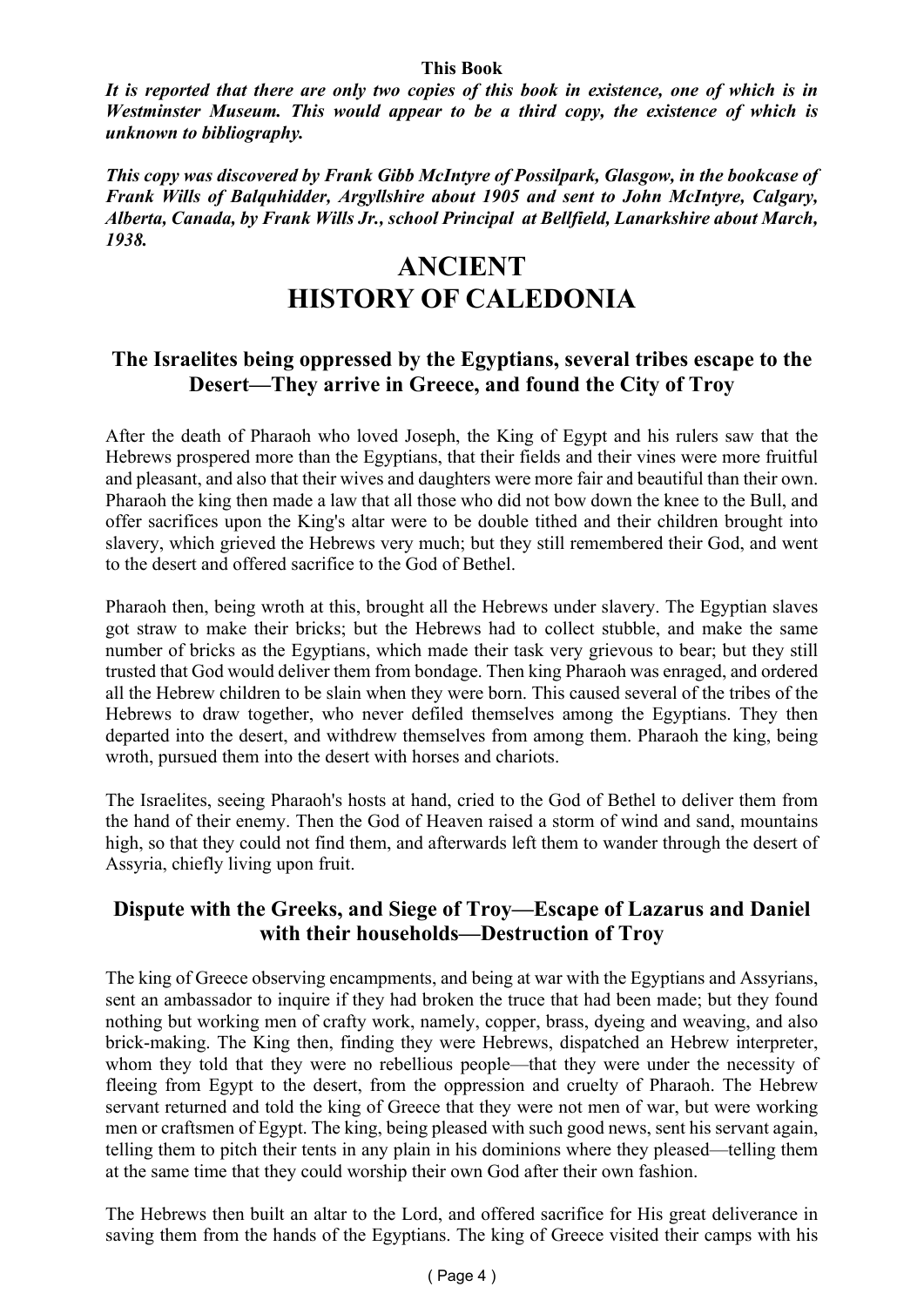Hebrew servant, telling them to build a city and fortify themselves against their enemies, whoever they might be. They having confidence in this king of Greece, and seeing that the Lord's hand was in their deliverance, commenced to build the city of Troy. The materials of which this city was built were bricks made of clay. This clay was dug to make a canal round the whole city, with draw-bridges to draw up at any time for securing them from their enemies. The work went on so rapidly that they soon found themselves in a fortified position.

And as the population increased, so did the city enlarge, the building going on with much vigour; and at the same time the other tradesmen were employed at their own trades, supplying the other nations around them with purple, scarlet, and fine linen, and war instruments of brass, copper, and iron. This surprised the king of Egypt very much, he having laboured under the impression that all the Hebrews were consumed in the mountains of sand (which nearly destroyed the Egyptians); but these had rather served as a protection to the Hebrews.

The king of Greece gave every encouragement to the Hebrews. So much did he adhere to their ways that he was almost persuaded to worship their God; but owing to his rulers being worshippers of the Horse, they would not allow the king to turn from his former principle, namely, worshipping the Horse, as the priests persuaded the king, if he would turn from worshipping the Horse (as that was the god of the Grecians in those days), that his chargers would not face the battle nor enter into the war chariots. Still, the king's heart was with the Hebrews, and he allowed them to go on pilgrimage to the tops of the highest mountains to worship the God of Heaven for his great deliverance of them from the cow-worshippers of Egypt and the tyranny of Pharaoh, which was their custom to do once a year. This was their custom for several hundreds of years, until a war fell out between Greece and Assyria. The Hebrews then refused their young men to go to war; neither would they allow their daughters to be given in marriage to the uncircumcised Gentiles, unless they would consent to be circumcised and offer seven year's sacrifice in worshipping the God of Bethel. Afterwards one of the Grecian princes fell wroth with the inhabitants of Troy, properly called the Trojans.

There was born to one of the princes of Troy, a daughter that excelled in beauty and virtue all the Grecian nation. The prince of the Grecians offered her hand in marriage, but was refused by the laws of the altar. He then besieged the City of Troy with rage, and drove them into the city, thinking he would make them surrender from hunger; but they cried to the Lord, and He heard their cry and was pleased to send shoals of fish of all kinds; but the sturgeon was considered the best fish, and therefore it was chosen for sacrifice on the altar. The turtle doves and pigeons were also innumerable round the city; they also made use of them food, being also offered for sacrifice. The wild bee was also plentiful, supplying them with honey.

They lived there in comfort, while their enemies were encamped round the city, suffering many privations. But the young generation arose, and the new rulers refused to offer the sacrifices with the sturgeon; for, as it was the best fish, they wished to keep it for themselves, and offer other fish to the Lord. They also refused to give the poor, the widow, the fatherless, and the orphan, their proper share ---- neither the quality nor the quantity which they took for themselves. They began to refuse to keep the Jubilee; the Sabbath of the land, which occurred once in seven years.

The custom was that if any one sold a possession, they could have it again in the year of Jubilee; but that they began to refuse to do, and went contrary to the law of God. They also claimed the honey, the turtle doves and pigeons, of which the Lord said that every one was to share alike, both priests and people.

The Lord was then pleased to open the eyes of Lazarus, one of the tribe of Levi, a devoted a priest of the Lord, and said unto him—"Take unto thee a sturgeon fish, and a pair of turtle doves, and a pair of young pigeons, and offer a peace offering, and a sin offering, and a thanksgiving offering, and say unto the people, 'The Lord, the God of Heaven hath said unto me, Twice seven years have I provided for your table and furnished it abundantly, have rebelled against me, saith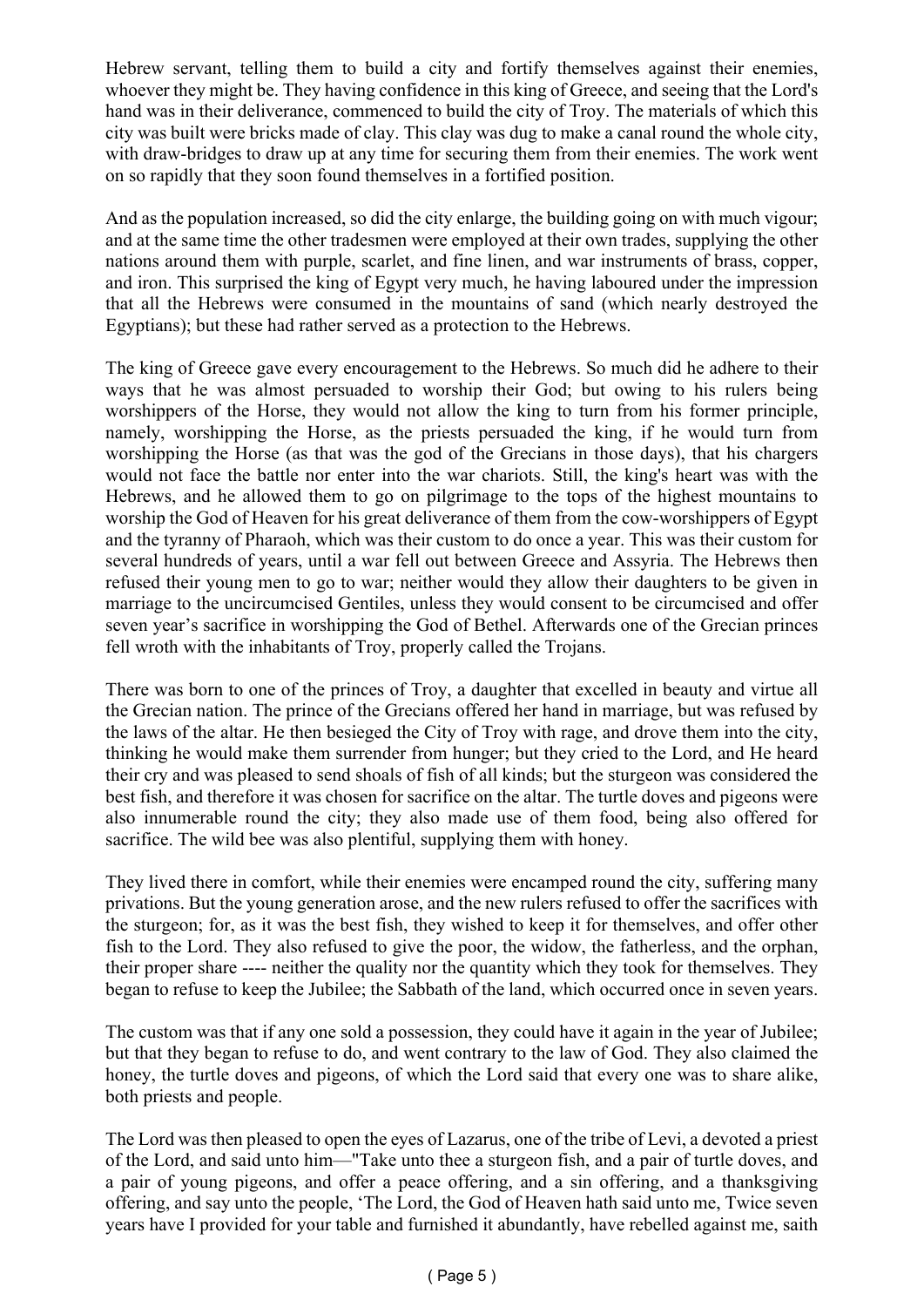the Lord' But if they do not repent and return unto me I will give them up to destruction." But instead of repenting they became more hardened and more rebellious than ever, mocking and scoffing at the servant of the Lord.

The God of Heaven began to withhold His mercies from them; the vines and date trees were blasted, and failed in bringing forth fruit; the bees and doves and pigeons failed to supply their wants; and also the fish failed them. The harder the times were, the more they blasphemed the God of Heaven, and persecuted His servants, boasting that their walls had protected them and would protect them still, and wantonly joining in all the abominations of the Gentiles, saying, "The Gentiles dance and make merry, and drink wine, and why not we?—our walls will protect us."

The Lord was then about to bring on the destruction of Troy. He appeared to Lazarus the Levite, and said, " Arise up early in the morning, and call upon those that serve me, and say unto them `Arise and depart out of this city; for, truly I will destroy it, because they are a rebellious and stiff-necked people, who have hardened their hearts against me and my servants. Therefore, arise at the twelfth glass, at midnight, when the watches are shifted on the towers, and come to the twelfth gate, which lieth toward the sea.' "And a great many of them went home to their own houses when they heard the word of the Lord, and doubted the word of the prophet. And out of the great multitude of the inhabitants of the city there were only about one hundred souls that did according to the word of the Lord --- the ancient ruler Daniel and all his household, and Lazarus the Levite and all his household.

The boats were all arranged at the seaside, and the scanty provisions that the city could afford were brought for their use. They also took on board Jacob's Pillow and the Marble Chair which was the seat of their prince or chief. They then departed from Troy, leaving the enemies of God to their fate.

Immediately thereafter, Satan filled the hearts of the Gentiles with guile, so that they prepared a large wooden horse, and put two men inside of it. They also took a man and cut off his nose, and made him all wounds over his body. They then fled from the city, leaving all property and goods behind them. The Trojans saw next morning that the Gentiles had all fled; but seeing this wounded man standing by the side of the wooden horse, he told them that the Gentiles had all fled, and that they had used him thus when he would not go along with them; and he said to them, " I will tell you the whole truth of the judgments of God that befell them." This man also told them that this (the wooden horse) was a god sent down from the gods above, for the love they bore to Fair Helen of Troy. Then, instead of the Trojans giving thanks to the God of Bethel, they filled themselves with wine and strong drink, and made themselves riotous, dancing round this horse. They then sought to kill the chief ruler and their prophet Lazarus; but found that they had departed from the city.

That very night, while they lay drunken on the streets, the Gentiles came back, and the two men that were in the wooden horse opened the gates of the city and gave them entrance, and with fire and sword they destroyed the City of Troy; but at the same time the Lord was avenged of the Gentiles. There had been concealed beneath the chief synagogue some *devil's fire*, as the Grecians called it in those days, with which the Trojans defended their city. They took their wooden horse and put it upon the altar of the God of Bethel; but at the very moment when they crowded into the synagogue the Lord was pleased to consume them with fire from heaven, which caused the *devil's fire* to explode, and caused the destruction of every man within the synagogue that was worshipping the horse.

The ancient Trojans were then scattered through all the Grecian nation, and those that were left of the Greeks occupied Troy; but the Lord visited it with high winds, so that all the fertile lands were scorched and turned into barrenness. He also visited the city with an earthquake, and sunk it with all its kings and rulers, ten fathoms below the level of the sea. The spot where the city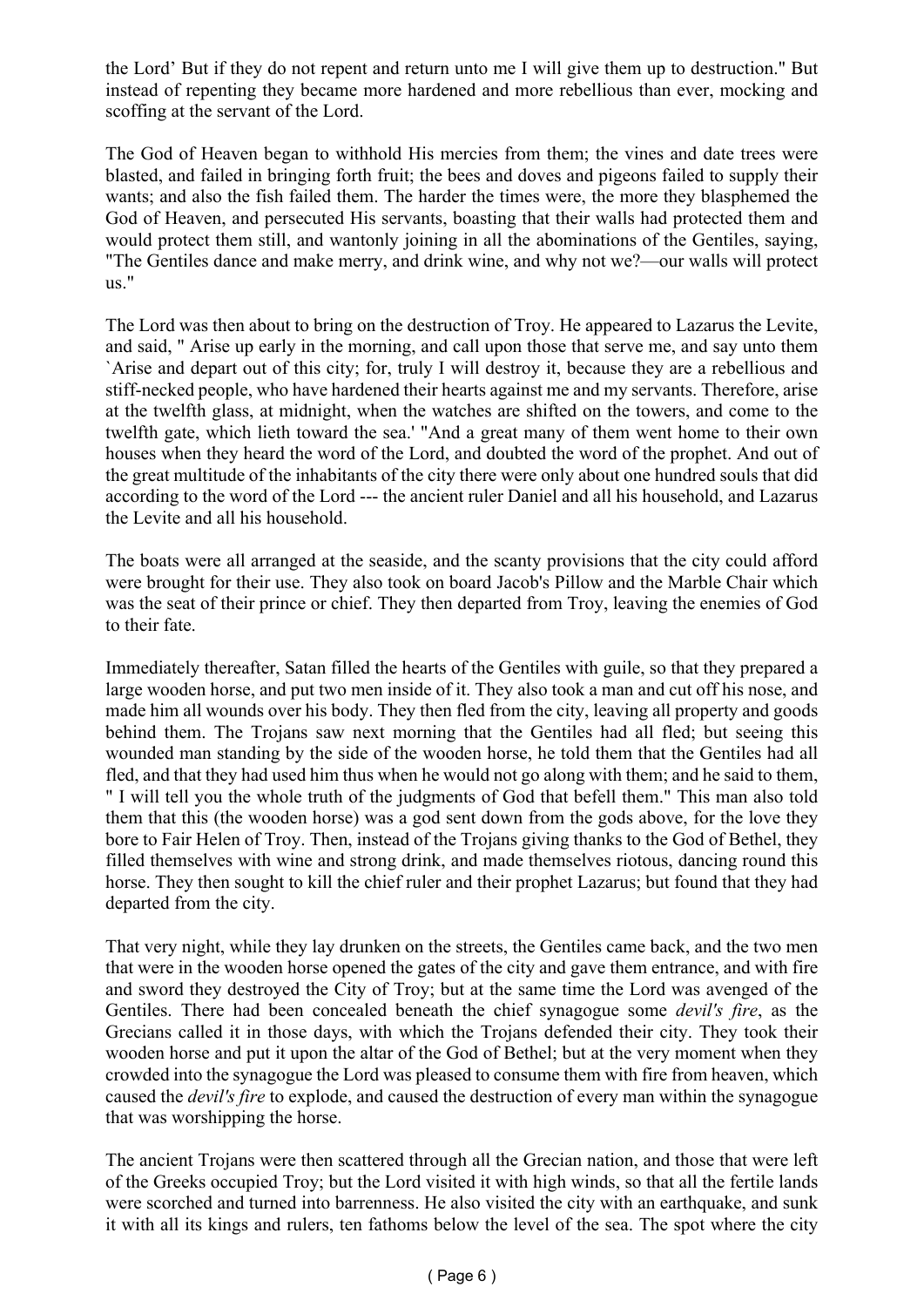stood is now called the Bay of Pechoi. Such was the end of Troy with all its splendour. Those who left the city under persecution were in sight of the destruction of it all the time, and were enabled to glorify the God of Bethel for all His goodness to them in delivering them from the same destruction.

### **Arrival and Settlement at Carthagena**

The Lord caused a mighty wind, and drove their boats ashore upon the Island of Carthagena, which was governed by a queen, whom they called their goddess. Immediately, the young men were ordered to go and collect stones, which were neither to be hewn nor cut, to build an altar to the God of Bethel. There were twelve stones laid round the outside circle, to represent the twelve tribes of Israel. Early the next morning, Lazarus the Levite arose, washed and anointed himself, and finding a lamb and a kid near the altar, he offered the lamb for a peace offering, and the kid for a sin offering, and a pair of young turtles for a thanksgiving offering. They at this time found great favour in the eyes of the queen, who allotted them a piece of ground, which they cultivated, planting vines, and the Lord blessed the work of their hands. For many years they kept the rules of the altar very strictly. The Sabbath was also kept (which occurs once in seven years), and every man got land according to the number of his family. They were at this time ruled by their own prince Daniel, who occupied the Marble Chair.

### **Prophecy of Lazarus—Deaths of Lazarus and Daniel—Accession of Daniel II**

Lazarus at this time being an old man, called unto him the rulers and elders of the people, and said unto them—" Regard the words of the Lord, and judge the people justly; defraud not the widow, the fatherless, and the orphan; shift not thy neighbour's land-mark, and count not anything thine that belongeth to thy neighbour; neither add field to field nor deal unjustly one toward another; for cursed is he that enlargeth his wealth against the law of God." He then called his own son Lazarus, and said—"Teach thou the people according to the law of the Lord, as I have taught you, lest the people sin, and the Lord require it of your hand; for the Lord will hold you responsible for your charge, if not faithful. Great tribulation and persecution shall befall you, but fear not. There will multitudes of the people backslide to the Gentiles, but do thou not depart from the laws of the Lord; for you shall soon be removed from this land to find another home. Take courage then from the Lord; for He shall keep thee as the apple of His eye, as long as thou wilt keep His laws and statutes. The land that the Lord hath prepared for you, ye shall know it; for this shall be a token, that the blood of your chief shall stain the shore before your feet shall tread it.

Ye shall stand together and not separate; but it will be the third generation from the present till ye possess the land that the Lord hath prepared for you. Fear not the princes nor powers of the earth, but trust in the God of your fathers." He then called Daniel, the prince and ruler of the people, and the elders, and said to Daniel—"As thou art old and well stricken in years, teach thy son the laws of God, and how to rule His people; and see that every man gets according to his family. And see that thou drinkest no strong drink, nor dost anything contrary to the laws of the Lord; for what thou hast under thine hand is not thine own, but belongeth to the Lord; and if thou dealest not justly, the Lord shall cast thee off for ever." So the old saint Lazarus yielded up the ghost, being one hundred and twenty years of age, and the people mourned for him three times seven days. And when the days of mourning were ended, his son, who was also called Lazarus, washed himself, and anointed his head with oil, and went in unto the altar and offered a lamb for his original sin; and he spake unto the people, saying, "See that the one lay not a stumbling-block before the other, for so spake the law of the Lord. Mothers, teach your children in all the ways of the altar, so that they go not astray among the Gentiles."

The customs of the people were that the betrothed women wore the blue veil and three-cornered napkin, with white border; the married women wore the blue veil and four-cornered napkin; the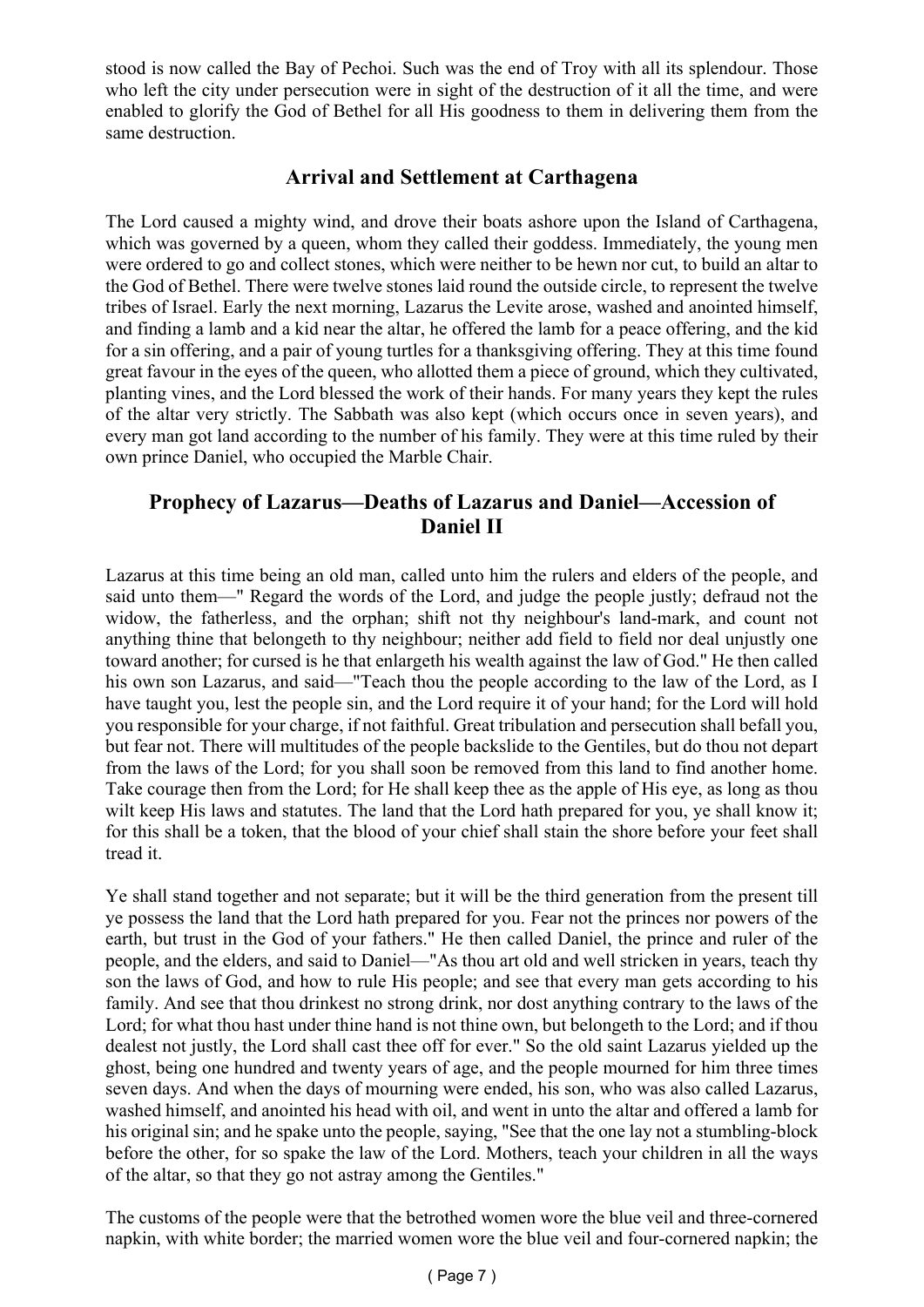virgins wore the white veil, so that they might be distinguished from the other women, and that no man might lust after them, to bring a reproach upon the Lord; the widows wore the thick black veil. The custom of the widow was to marry the nearest kinsman of her husband; and if she bore no children to her first husband, the first child of the second husband was to be named after the first, so that his name might not be cut away. The people lived very strictly according to the law, as it was their belief that if they committed sin they would die. They went on so living in the fear of the Lord, and the Lord blessed all the labours of their hands, and their fields and vines prospered before the Lord. This, grieved the Gentiles very much, seeing them so prosperous.

Daniel, being an old man, and very much cast down at the death of Lazarus his prophet, was taken ill. He then called his son Daniel, who was named after himself; and said—"I charge thee, rule the people as I have been enabled to do, and prepare against the day of your departure out of this land; for the word of the Lord shall come to pass, as the prophet said. Cause the people to give one-tenth of the produce of the land, to be laid up in store. Prepare all your boats and have them in readiness for those who will follow thee. Fear not, for the Lord will direct thee where thou shalt go." So Daniel slept with his fathers, and the people mourned for him, three times seven days. And when the days of mourning were ended, his son, who was also called Daniel, the second ruling prince, washed himself, and anointed his head with oil, and was placed in the Marble Chair; and Jacob's Pillow was used as a footstool to all the princes that have ruled since they left Egypt. The priest Lazarus then went in to the altar, and offered unto the Lord a lamb for Daniel's original sin. This lamb was a type of the promised Messiah, who was to carry away all the sins of the world.

#### **Departure from Carthagena—Self-sacrifice of the Queen**

At this time there was a young queen of the Gentiles who sought the young prince Daniel in marriage, promising to worship his God; but he refused her offer. After this, the rulers, elders, and priests of Vulcan (the god whom the Gentiles worshipped at that time) fell wroth with the Trojans, and told them that if they did not worship their god they must leave the land, or war would be proclaimed against them. At this, Daniel was sore perplexed, and called all the rulers and elders together, with Lazarus. This was the prophecy that was foretold. They then agreed to depart and leave the land upon a certain day appointed. The boats were all in readiness, when an unruly band of Gentiles, chiefly of women, coming to destroy their boats by fire, were observed by Prince Daniel, and he cried: ---

> "Cease, ye matrons, why so destroy The last remains of poor unfortunate Troy?"

So, upon the day appointed, all the faithful followers of the God of Bethel came to the shore to depart. The Marble Chair and Jacob's Pillow were put on board the prince's boat, and all the other boats were stored with provisions. A great number of the Trojans, however, rather than leave their fields and vineyards, went with the Gentiles and became worshippers of Vulcan. The queen then ordered a very high scaffold to be erected, and a large bonfire to be placed close by it, so that she might see the departure of the Trojans.

Then Lazarus came to the shore, and brought a pair of turtle doves to offer as a peace offering; and this was to be a token, that whatever way the smoke was to blow, that was the way their boats were to go. So Lazarus went into his own boat, and all the elders of the people with him, and they departed amidst mocking and scoffing by the backsliders of the Trojans and Gentiles. The queen looked and longed after the boats as long as they were in sight, and while the fire was burning at its height she gave a loud cry and flung herself into the flames as a sacrifice to Cupid, for the sake of the Trojan prince Daniel.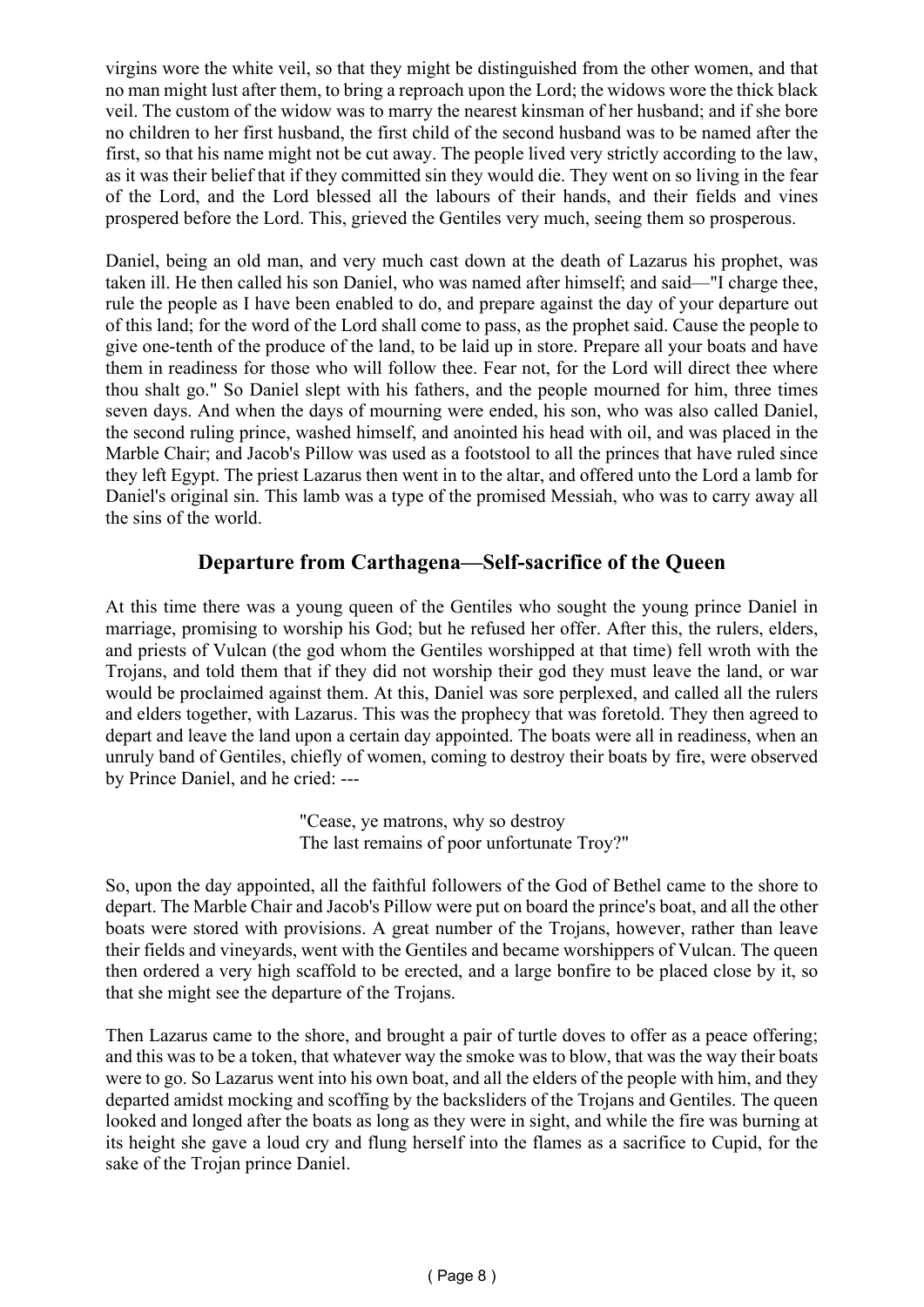# **Arrival in Sicily—Death of the Prince, and Accession of Daniel III.— Building of Troy East**

During some time the Trojans were tossed upon the sea, not knowing where they were to land; but at last they were driven ashore upon a beautiful country near to the burning mountain of Etna. So they agreed with the rulers of that place for a piece of their country, after which they began to work in their own industrious manner. The inhabitants of the place were astonished when they saw the Trojans worshipping once in seven days; for they, being idolaters, had a god for every day in the week. They asked the Trojans what god they worshipped, and Lazarus craftily told them that it was the God of the sun. They on that account were allowed to remain in this place; for one tribe of the Gentiles worshipped the sun.

The Trojans remained for a long time in this place. It then happened that Daniel, their prince, being an old man, called unto him his son (who was Daniel the third), and Lazarus, and said unto Lazarus—" Put thy hand under my thigh, and thy right foot upon this stone, and swear to me that you will teach the rules of the altar to my son and all the people, lest they all go astray from the laws that I have taught them." He also spoke to his son Daniel, and said—"Remember the laws of the God of Bethel, of Abraham, Isaac, and of Jacob."

# **Departure of the faithful from Gaul, and Destruction of the remainder— Origin of the Waldenses**

So Daniel the second slept with his fathers, and his son reigned in his stead, and they mourned for him three times seven days. And when the days of mourning were ended, Daniel washed and anointed himself; and came to Lazarus, who took a lamb and offered it for the original sin of Daniel, and placed him on his father's Marble Chair, and all the congregation came together and blessed him; and Lazarus said to all those assembled—"See that ye all walk in the laws of the Lord, and not mingle amongst the Gentiles. Build no city here; for the prophet hath said that this is not the land the Lord hath prepared for us." But some of them would have their own way, and began to build a city, and the foundation was laid and partly built. At this time the Gentiles were looking on them with jealousy, seeing them prospering and fortifying a city. This city was called Troy East. Lazarus, how ever, told them that they were breaking the rules and laws of God, and told them to refrain from dealing with the Gentiles. But some of the young men went among the women of the Gentiles, and joined in their abominations; and they began to exchange their goods for lands, which was contrary to the laws of God. Daniel, being grieved at their behaviour, strictly gave orders that those who were dealing with the Gentiles were not to return to the congregation of the Lord. And Lazarus cried unto the Lord, and the Lord told him to cry to the people and tell them their destruction was at hand, if they did not return and offer sacrifice and repent of their sin. Daniel also said that no one was to build any more, as it was against the prediction of their prophet, who foretold them that the blood of their prince would stain the shore before their feet should tread upon it.

Lazarus, being by this time an old man, and much borne down with grief at the rebellion of the people, called unto him his son, Lazarus, who was called after himself and his father, and blessed him, and said—"Be thou anointed of the Lord, and be thou strong as a lion and wise as a serpent; for I am leaving thee among a stiff-necked and rebellious people who will try thee very much." He then called Daniel, the ruling prince of the people, and said—" Prepare thou thy boats, and lay up stores of provision, and whatsoever the people stand in need of; for the day draweth nigh in which thou must leave this land; and be sure that thou leavest behind those who have defiled themselves amongst the Gentiles, for the day of their destruction is at hand." So Lazarus closed his eyes and slept with his fathers, and they mourned for him three times seven days. And when the days of mourning were ended, Lazarus the third arose and washed himself, and anointed his head with oil, and called together the chief ruler, the elders, and all the congregation, and took a lamb, and offered it upon the altar for his original sin. He then told all the congregation to prepare, for the day of vengeance was at hand; and he took water and washed his hands, and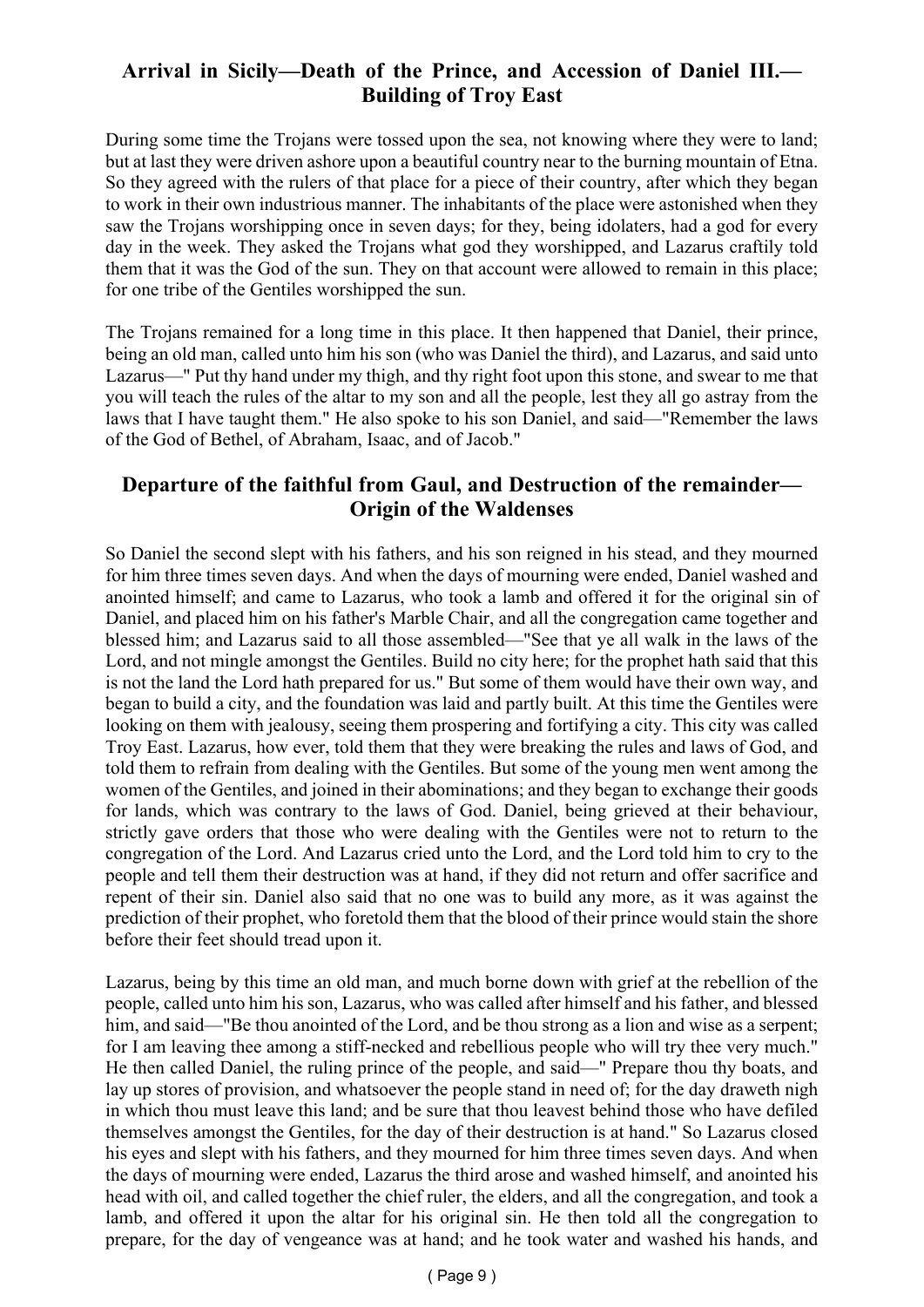said—"I take God and man, moon and stars, as witnesses that I am clear of the guilt and sin of these people who have mingled with the Gentiles, in giving their daughters for wives, offering sacrifices on their altars, eating their unclean food, and in buying and selling land, which it was not legal for them to do."

# **Departure of the faithful, and Destruction of the rebellious and their city**

Then the Gentiles and the Jews that were joined to them were wroth with Daniel and his people, and conspired to capture their young children for slaves; but the Lord opened the eyes of the prophet, and said unto him—"Get up, and take with thee all those who have kept my laws, and leave this place, and I will direct thee where thou shalt go." So the prophet called all the people, rulers, and elders together, and said—"Prepare to leave this night, for the Lord will destroy this place." So they all came to the shore; and the Marble Chair and Jacob's Pillow were put on board Daniel's boat. After they had left the shore they beheld the destruction of the city, Troy East. All that remained, or escaped from fire and sword, were sold as slaves by the Gentiles; while the faithful Hebrews were wafted away on the wide ocean, praising the Lord for all his goodness in delivering them from their enemies.

# **Arrival in Gaul—Death of Daniel III., and Election of Daniel IV**

They next landed on the shores of Gaul, which was a most beautiful country. There were few inhabitants in this place, and when they saw the Hebrews they all took flight to the mountains. After arriving in this place they rejoiced and said that they had at last landed on their own country; but the prophet told them it was not so. Lazarus then ordered the young men to go to the mountains and bring stones to build an altar for the Lord, which stones were neither to be hewn nor broken, but just as the Lord had formed them. The altar was then built in the usual way, with the twelve stones round the outside circle, representing the twelve tribes of Israel. Lazarus and all the elders of the congregation went in to the altar, and offered a lamb for a sin offering, a kid for a peace offering, and a pair of young pigeons for a thanksgiving offering. Then all the people arose, and praised the Lord for all his mercies. Then Daniel divided the land to every man according to the number of his household, according to the law of the Lord. At the end of every seventh year was the year of release, in which whatever was bonded or borrowed was released, according to the law—this year was called the Sabbath of the land. The people lived very strictly in accordance with the laws for many a long year.

David, the brother of the ruling prince, died and left a young widow with a young family. The spirit of jealousy then entered the prince, and he coveted the widow's vineyard and fields, they being situated near by his own. He offered her in exchange four times more land; but that which he offered was far removed from her present possessions. With great grief the widow and her young family were compelled to depart, leaving her former possessions, her fields and vineyards, behind. Daniel's oldest son was seized with a severe illness and died. Daniel then went to enquire at the priest, Lazarus, what he was to do, telling him his oldest son was dead, and he was afraid the other members of his family would die also.

Lazarus told him the sin lay at his own door, inasmuch as he had coveted his brother's widow's fields and vineyards; and he said—"Arise and go on pilgrimage for seventy-seven days, and uncover thy head, so that it may be wet with the dews of heaven, and give back to the widow her fields and vineyards and also half of thine own, to make good the evil thou hast done unto her and her fatherless family; this shalt thou do, lest the Lord cut off thy name for ever from among His people." So the prince did all that the prophet told him; and he brought a ram, the first of his flock, and gave it to the priest, who offered it to the Lord upon the altar for a sin offering, and was there reconciled and brought back to his office. After the death of his son Daniel, there was born to him another son, and he called his name Daniel also.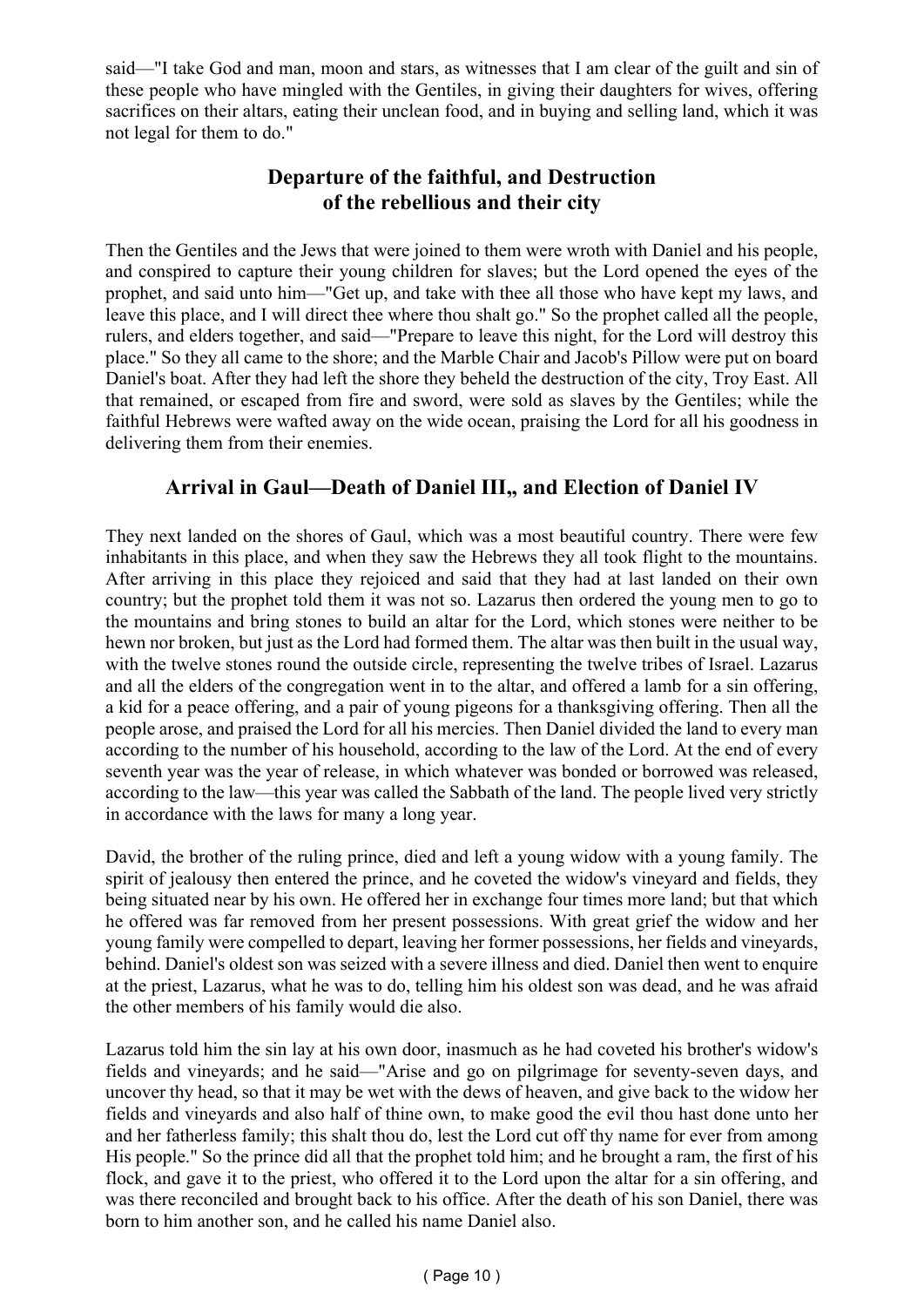The Lord prospered the child Daniel, and he grew up to be a young man. He had also a brother older than himself, whom they called David, and they both strove for the mastery. So Daniel, their father, being an old man, slept with his fathers, leaving both his sons without either his blessing or counsel. The people mourned for Daniel three times seven days; and when the days of mourning were ended, his two sons went to the priest Lazarus, to enquire what counsel he would give them. The one strove because his name was called Daniel; while the other, David, strove because of his birthright. The prophet told each of them to bring a lamb as an offering to the Lord. He then called together the rulers, the elders, and all the people, and said—"Which of these two young men will ye choose for your ruler?" And all the people cried—"We will have Daniel for our prince and ruler." Then the prophet said "We will enquire of the Lord by the sacrifices." He then put David's offering upon the altar, as he was the oldest; and the smoke spread over the face of the whole earth round about, so that the Lord did not accept it. He then put Daniel's offering upon the altar, and the smoke ascended to heaven, and all the people cried with a loud voice—"Daniel is the Lord's chosen." The priest anointed Daniel with oil, and set him on the Marble Chair, and his feet upon the Stone, saying—"Thy father hath not blessed thee, nor given thee his counsel; but the Lord hath blessed thee, and shall counsel thee, and shall stand by thee, and be thy God." Then David went away very wroth with his brother, and wished to withdraw or separate from him altogether.

# **Origin of the M'Intyres**

David then took to himself a wife, and separated from his brother Daniel; and he called his first born the wright's son, or M`Intyre as he was a wright himself to his profession. By this time Lazarus was an old man, and knew that his departure was at hand. He called his son Lazarus (being Lazarus the fourth), and said—"This is the third generation from Lazarus the prophet who prophesied that the Lord would provide a land, but it would be the third generation from the present that would possess it. Now this is the third generation from that prophecy, and surely as the Lord hath spoken, his words shall come to pass; and be sure when thou comest to the land that the Lord shall give thee, that thou givest to every man according to the number of his family." He then called Daniel, the prince and chief ruler, and said unto him—"See that thou followest not the footsteps of thy father, in defrauding the widow and the fatherless, and turn not aside to the right nor the left from following the Lord; and see that thou keepest the Sabbath of the land, which is the seventh year and the year of release, when all that is lent or borrowed or defrauded during the year is to be returned."

Daniel was then placed in the Marble Chair, and he made Lazarus stand on the Stone Pillow, his left hand round the prince's neck, and his right hand under his thigh, and made him swear that they would have no war, nor depart from the law of the Lord; for there were to be no Gentiles in the land whither they were going, neither was it ever trod by feet of men—nothing but harmony and innocence was to be there. And he said to him—"Be not afraid, but rejoice when thou art encompassed with thine enemies, the Gentiles, for the day draweth nigh in which thou must leave this land and go to the place that the Lord hath prepared for thee; and those that keep the words of the Lord by the mouth of his prophets shall escape the wrath to come, but those that believe not shall be left to be scattered to the four winds of heaven.

After thou hast gone to this land that the Lord hath prepared for thee, there shall no enemy disturb thy peace; and if any of thy people disturb another, thou shalt cast them out of the congregation of the Lord, and He shall deal with them according to His righteous judgment; but if the man repent of his sin, thou shalt accept of his sacrifice on the seventh year, and he shall be returned again to the congregation of the Lord." The prophet then took his son to the altar and blessed him, and said—"Cleanse thine heart from covetousness, and be thou the friend of the fatherless, the poor and needy—as the God of heaven is their friend, be thou also their friend on earth, and if any one borrow of the widow, let them return it fourfold: and see also that thou offerest sacrifice every seventh day for the sin of the people, for the Lord will reserve a seed to serve Him in the land whither thou shalt go."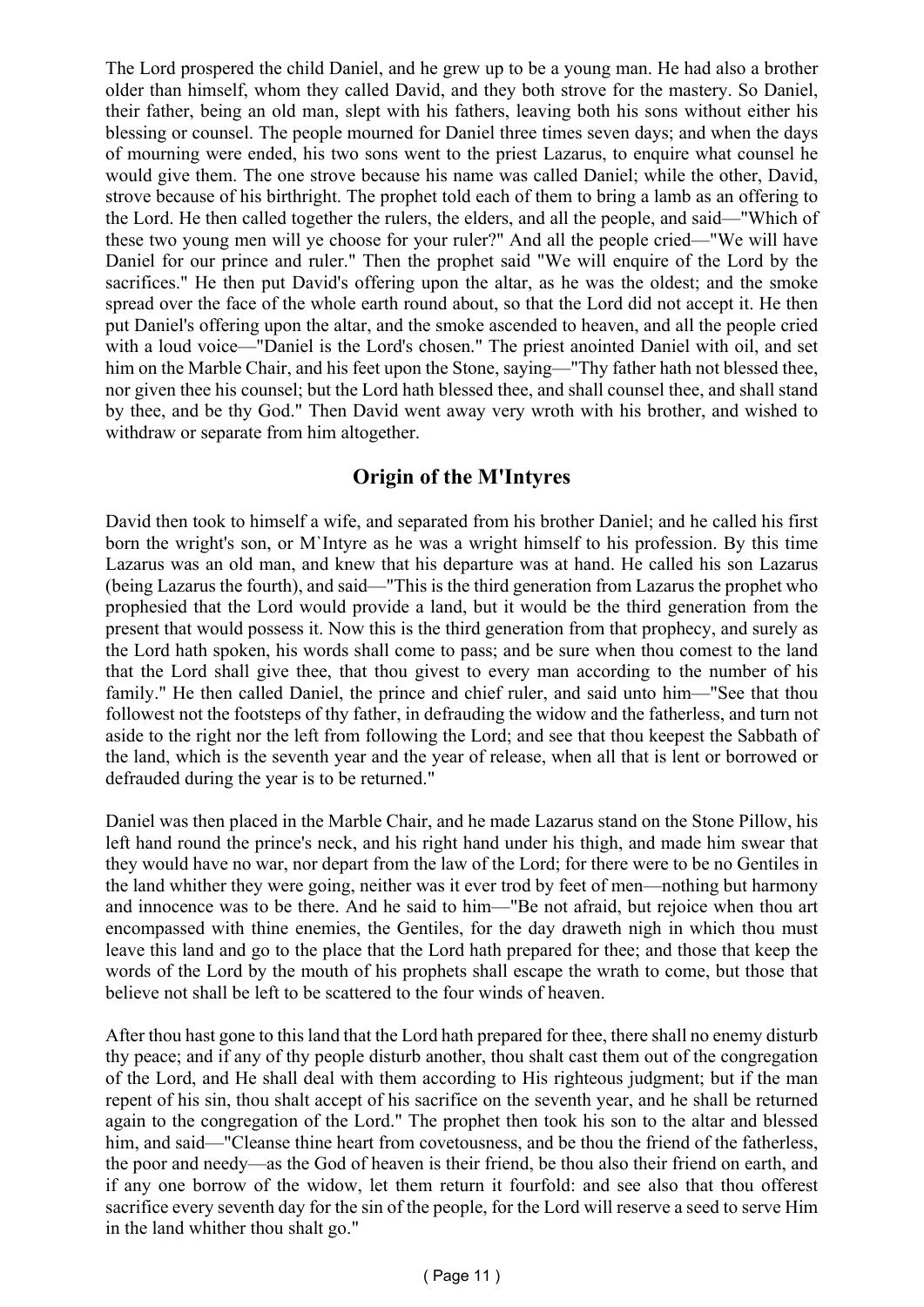So Lazarus the third closed his eyes, and slept with his fathers, and they mourned for him three times seven days; and when the days of mourning were ended, Lazarus the fourth rose and washed and anointed himself, and took a lamb and offered it upon the altar for his original sin. He then called unto him the chief rulers and all the elders of the congregation, and said unto them—"This is not the land that we shall dwell in, but the Lord shall not delay in performing His promise; so let every man lay up in store the tenth of his produce against the day of his departure." Some scoffed at the words of the prophet, and began to their usual duties, taking no notice of what he had told them saying—"There are no enemies near us, and no appearance of anything like what the prophet had said." At this time the Lord caused a great dearth to spread over all the land of the Gentiles, so much so that they had to range over mountains and dales seeking provision; and from the tops of these mountains they saw the valley of Gaul, with its vines and fruits, and pleasant fields of wheat and corn; and immediately the covetous hearts of the Gentiles yearned to be in possession of them. They then raised a mighty army of men, headed by Francetenous; but the Lord had not forgotten His faithful servant, Lazarus, for he appeared to him by night, and said unto him—"Call all thy faithful followers together, and tell them to prepare to leave this place, for the enemy is about to destroy it." Lazarus then brought a lamb, and offered it upon the altar for the sins of the people; for they could not enter the presence of the Lord without a bloody sacrifice, being typical of the great sacrifice, the Messiah.

Then immediately all those who believed the words of the prophet prepared themselves, and carried all their provisions to the shore, their boats all being in readiness. Daniel, the ruling prince, ordered that every boat was to hold a certain number of people, and also a certain quantity of goods. The Marble Chair and Jacob's Pillow were put on board the prince's boat, and the priests and elders occupied Lazarus' boat. The unbelievers went to follow after their usual employment, and took no notice of all that was doing; but the sun had not set ere the dreadful alarm of the approaching enemy was heard. The people then ran to and fro seeking shelter, but finding none. Some ran to the shore, but the boats were gone; some ran to the mountains, some to the wilderness (these were afterwards called the faithful Waldenses); some fell by the sword, and others were sold as slaves. So all was made waste by the rude hand of the Gentiles; but the people of God, by this time, were driven within sight of Wales.

The prince hoisted up his colours of scarlet and blue; but the inhabitants made them no welcome. Many of them, however, came round the shore—men of larger stature than they have ever seen, wearing nothing but foreskins painted from the bark of trees. The prince, believing they were still Gentiles, ordered his people to steer their boats away as quick as possible. At this time an occurrence took place which grieved them very much. One of the boats of the house-hold of Lazarus was driven away or lost, so that they could give no account of it whatever. Soon after this a murmuring arose among the people; for M'Intyre thought himself rightful heir to the Marble Chair, and stirred up strife against Daniel and Lazarus—so, much so, that the M`Intyre party would have willingly steered back their boats to Gaul; for their universal cry was—"Better for us had we been enslaved in Gaul than to die here with thirst. We have corn in abundance, but we cannot grind it for want of water." The prophet then ordered one of the young men to cast over his hook. He did so and caught a sturgeon, which the prophet offered as a sacrifice on Jacob's Pillow, on board the prince's boat; and he raised his eyes to heaven, and cried unto the Lord to send rain, and immediately rain came in torrents, so that they had to bale their boats to keep them from sinking. Then they filled all their vessels with water sufficient to supply them till they landed on the promised land.

They were afterwards surrounded with a heavy fog, so that they were becalmed; and Lazarus called all the boats together, and spake unto the people, and told them to put an end to all their mourning, for they were near the shore, and the first man that would land on that shore, would be their prince and ruler. So next morning the sun shone with great brilliancy, and all the people cried out—"The land! the land!" So M`Intyre and Daniel strove with great vehemence to reach the shore; but the boats of Saint Lazarus strove not, so that M`Intyre was like to make to the shore first. Daniel seeing this, immediately clutched a hatchet for cleaving wood, and laid his left hand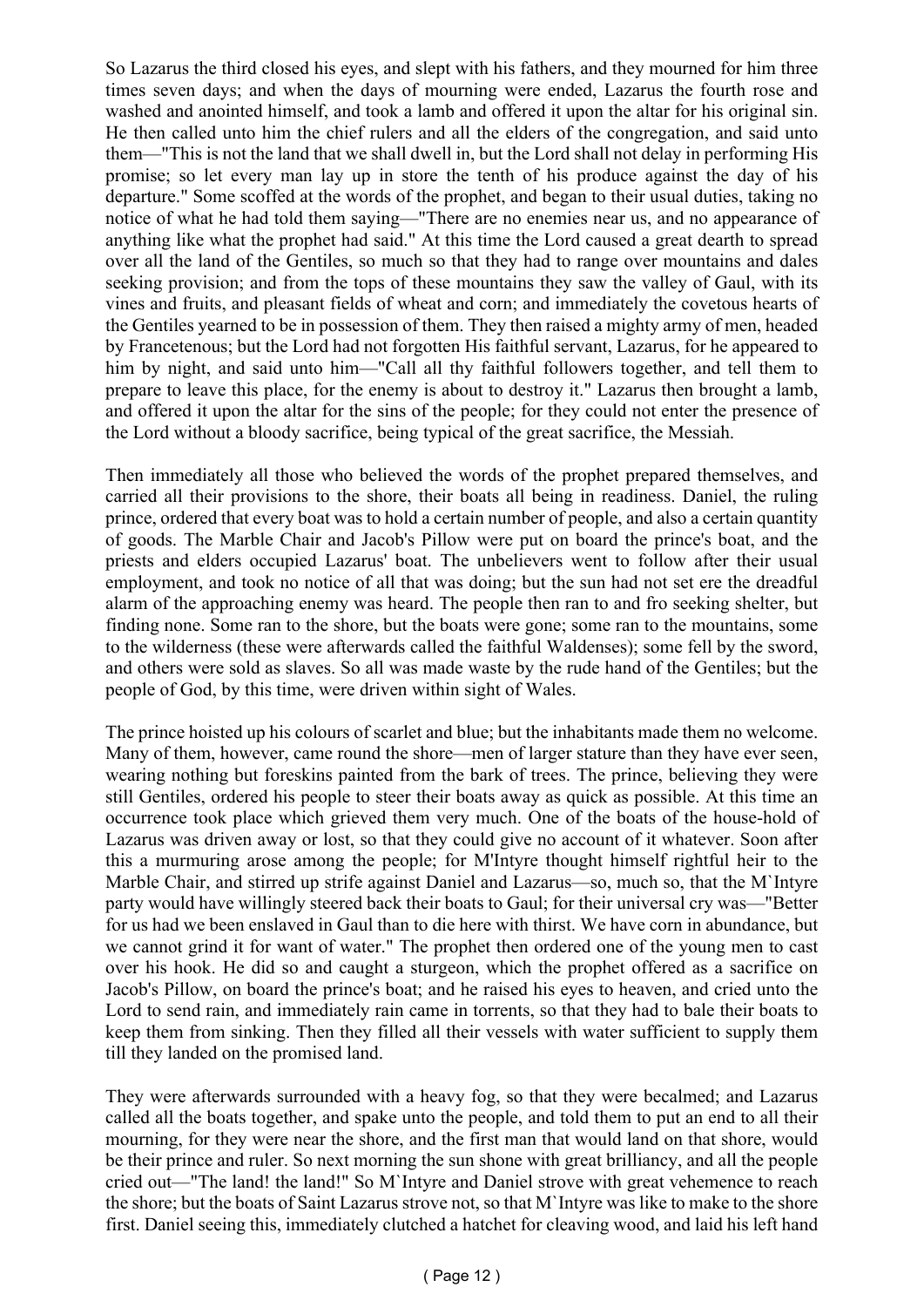upon a block, and cleaving it, caught it by the fingers with his right hand, and pitched it upon the shore, and cried out with a loud voice—"I take God and man, moon and stars, as witnesses that my flesh, blood, and bones reach the shore before M`Intyre." So all the people cried—"Daniel is our prince; and surely this is the prophecy of Lazarus the First, that led our fathers from Troy."

# **Arrival in Caledonia**

So Lazarus and all the people landed; and Lazarus ordered the young men to gather stones to build an altar, so that they might offer a thank offering to the Lord before they would either eat or drink. They got a pair of pigeons from one of the boats, and offered them upon the altar, giving praise and thanks to the God of Bethel for all his manifold kindness to them. Afterwards the young men prepared their bows and arrows, and went to the forest to provide venison, which was very plentiful. The women went to search for water, and in their search they came upon a river in which was abundance of fish, which river they called the Esk, or river of fish.

Then Daniel and Lazarus went to seek out a suitable place to build the House of God, while all the people set to work. Lazarus, as was his wont, assembled all the people together for worship on the seventh day, and said unto them—" This surely is the land that the Lord hath promised to us, for all the prophecy is fulfilled. Let every man go and find a place for himself and his family, for the land is before thee; and see that every man deal justly, and covet nothing belonging to his neighbour." He then called together all the fathers and mothers of the people, and said unto them—"I charge thee, fathers and mothers, that thou shalt teach thy children in all the statutes of the law of the Lord, as I have told thee; and see that thou respect every one that teacheth the law of the Lord."

### **The laws of the altar were as follows:**

If any man insulted a young virgin before she offered her original sin offering, the man was taken out and stoned to death by the woman, so that his name might perish from among the people. If a man insulted a virgin who was come of age, and she found illegitimate, she was examined before the elders of the congregation; and if they found her ignorant of the laws of the altar, the father and mother and elder were called in question, and deprived of the benefit and privilege of the altar and of flood and forest, for seven years, that they might be an example to the congregation; but if they found out that she had been instructed in the laws of the altar, she was brought along with the man before the congregation, and rebuked for seven days; and the woman was ordered to take off the white veil, so that she might be distinguished from the rest of virgins, while the man was not allowed to wear any badge belonging to his clan during that time, but if they showed works meet for repentance, they were to come at the expiration of seven years, and offer a sin offering; then they were betrothed to each other for twelve months, after which he took her for his wife, and entered again into the congregation of the Lord.

If any man coveted his neighbour's wife, or a betrothed virgin, or insulted them in any way, he was cast out from the congregation of the Lord, and had to serve as a servant three times seven years to whomsoever the priest, rulers, and elders appointed him; and if at the end of that time he carne back confessing his fault he was admitted again into the congregation of the Lord. Any man that coveted his neighbour's land, or accused his neighbour falsely, was put out from among the congregation of the Lord, and also lost all benefit of flood and forest; but if at the end of seven years he came to his neighbour and compromised with him, he was again admitted to the congregation of the Lord. This finished the laws of the altar.

# **Founding of Montrose by Daniel and Lazarus—M'Intyre goes to Kinclaven**

They called the name of the first city they established Mantrogen afterwards Montrose; and the shore they first landed on they called Red Head, as blood stained the land.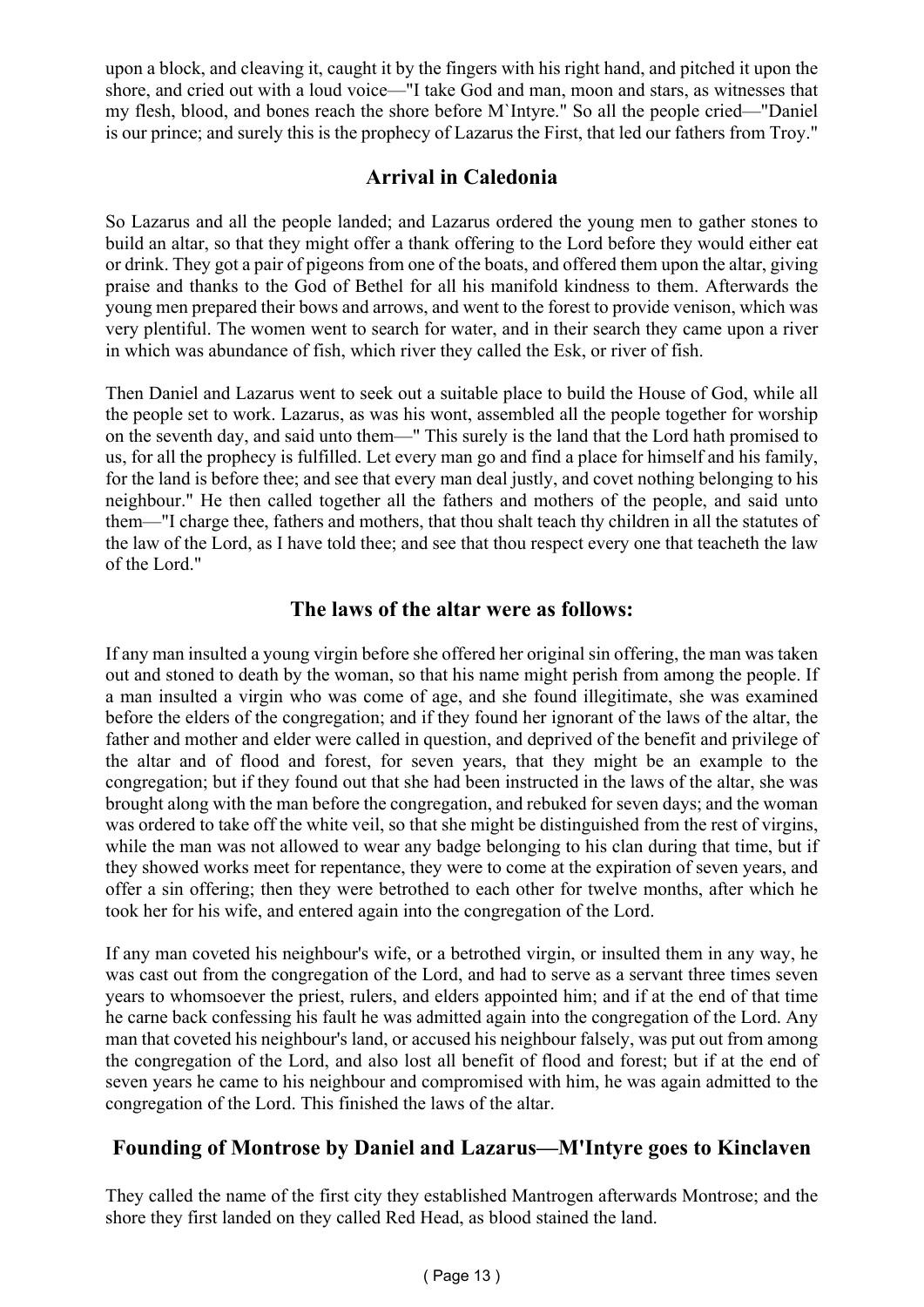Then Daniel the prince called all the people together, and said—"This is the rule of the land:—Let no man touch the hind with her young, nor the fish upon the spawn bed, lest the blessing of God be taken from us by touching the unclean.

Again, if there be a widow among you, the nearest kinsman to her husband shall look after her rights, and see that she gets her share of fish and venison, and that she have her share by lot, so that there may be no fraud; but if a woman die, and leave her husband and family, the nearest kinswoman shall perform her part in nursing the youngest, and he shall reward her with the produce of his land. Let every man labour on his own land, as it is the Lord's blessing, for the Lord hath said that every man shall eat his bread by the sweat of his brow, and cursed be the man that eateth his bread by the sweat of his neighbour's brow." He then divided to every man his portion of land, according to the number of his family or household; but M`Intyre, wishing to separate from Daniel his brother, by order of the priest got half of his brother's cattle and all that he had.

So M`Intyre departed, and took his journey toward the west, and landed at Birnam, where he built an altar. Here M`Intyre's company increased to a great number. His place of abode was Kinclaven; but Lazarus and Daniel still dwelt at Montrose.

Lazarus by this time was an old man, and knowing his time of departure was at hand, he called his young son, Lazarus the Fifth, and said—"My son, the blessing of God and my blessing be upon thee, and see that thou stray not from following the footsteps of thy fathers, and that thou covet not, but let the love of thy God fill thy heart, and do justly to the people; for they shall increase and be a very great nation. For hundreds of years nothing shall annoy or disturb them from serving the Lord, until the blessed Messiah come on earth; but then you may expect great tribulation. Then there shall be no pilgrimage nor sacrifice required; for He shall put an end to all by offering himself for the whole world,—fulfilling the office of a Prophet, a Priest and a King."

### **Death of Daniel IV., and Accession of Daniel V**

So Lazarus blessed his son and died, and the people mourned for him three times seven days; and when the days of mourning were ended, Lazarus arose, and washed himself, and anointed his head with oil, and went to the altar, and offered a lamb for his original sin, and collected all the people and said unto them—" See that you keep the laws of the Lord, and attend to all the directions of the elders." Daniel, being grieved at the death of Lazarus the prophet, and weighed down with the charge of the people, fell sick; and seeing the time of his departure was at hand, he called unto him his son, and said unto him, "I am going to my fathers, and I charge thee to rule the people rightly, lest thou shalt bring God's wrath upon thee." So Daniel blessed his sons and died. Thus died the two patriarchs who led the people into the land that the Lord had prepared for His ancient people. They mourned for Daniel three times seven days, and when the days of mourning were ended, Daniel the Fifth arose and washed himself, and anointed his head with oil, and was set in his father's Marble Chair, with Jacob's Pillow under his feet; and Lazarus the Fifth took a lamb and offered it upon the altar for the original sin of Daniel.

He then gathered all the people together, and gave them directions, saying—"You shall walk in the ways of the Lord as ye have been taught. As I am a young man I shall labour my own land, and kill my own venison; but this distinction shall be observed—the arrow of my bow shall have two wickers, the priest's shall have one wicker, and the people shall have a plain arrow. The laws of the forest shall be given on the law month day or Lammas Day. The young men shall go to the forest, and kill venison, and provide for the old and infirm that are not able to provide for themselves. The widow and the fatherless are to be provided for—every one's share to be given by lot, so that there may be no fraud; the fish are also to be divided in the same manner. If a man and his wife have no family, the nearest kinsman must be taken into the family; and the elders of the congregation will look after them, so that the old people will be well cared for; and the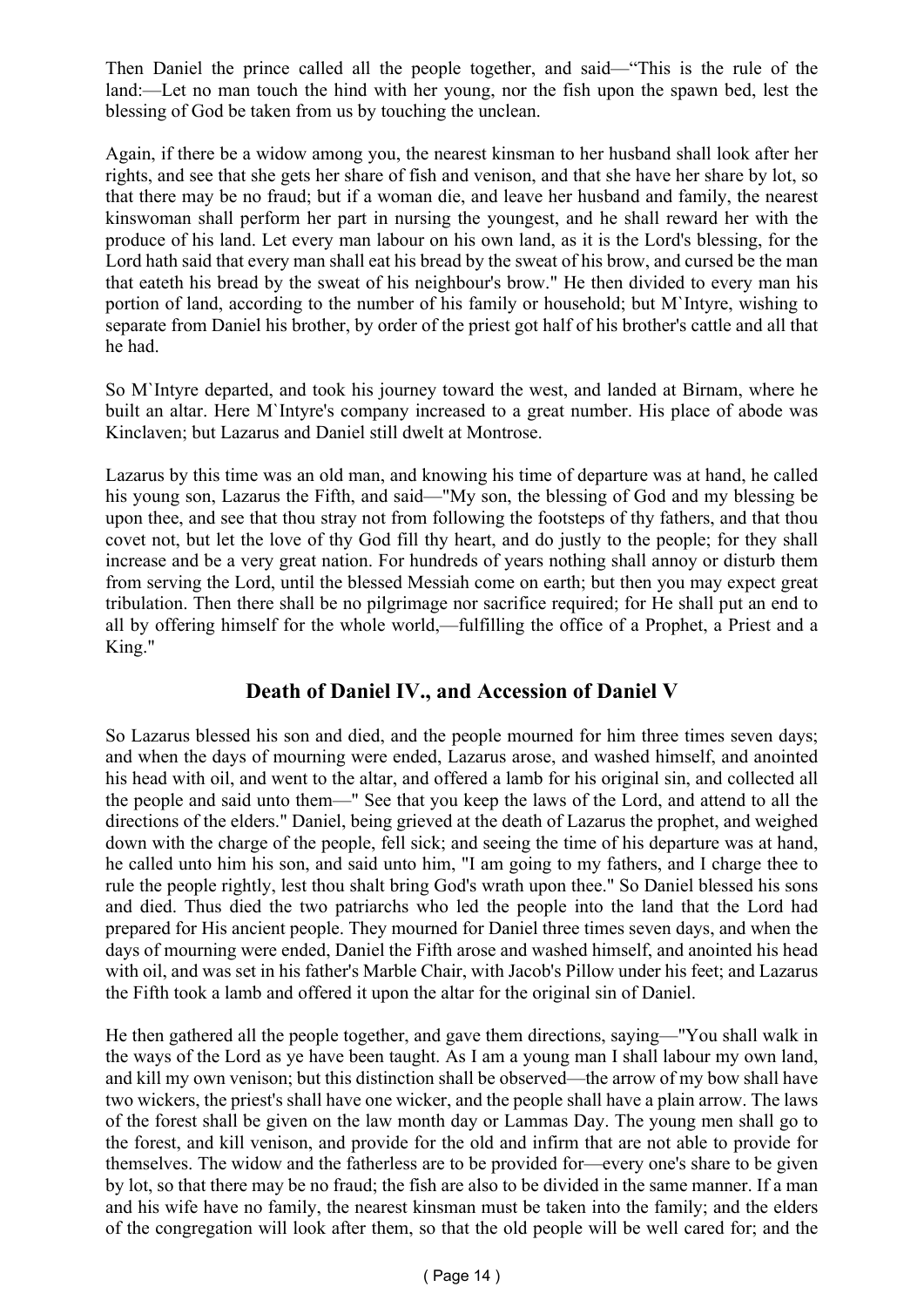first-born son will be called after the old man, so that his name may not be cut off from the congregation of the Lord."

The custom of dress at this time was, that the priest wore a long black robe; the elders wore a blue robe, girded with a black belt; the young men wore the garb according to their clan; and the women wore a long garb of blue, and head-dresses according to their station.

At this time Lazarus the Fifth was betrothed to Margaret, the daughter of Daniel the patriarch; and Daniel the Fifth was betrothed to Mary, the daughter of Lazarus the patriarch, who was the chief priest. And when the days of betrothment were at an end each one took home his wife; for it was an abomination in the eyes of the Lord, and against the laws of the altar for a man to have a concubine.

#### **Parting of Daniel and Lazarus—Founding of Dundee by the M'Larens**

Shortly after this, Lazarus and Daniel held a consultation together. The people of both parties were getting very numerous; and, in order to prevent any quarrel arising among them, Lazarus thought it advisable that he and his people should find a place for themselves. Daniel then said to Lazarus—"Tarry thou with me, and I will send my young men along with your young men, and they will bring us word again. I will direct them by the sun at high noon, so that they may not come in contact with M`Intyre or his people."

So the young men went toward the south, burning the heath as they went along, for fear of the serpents, which were very numerous. On the third day from their departure, they came to the sea, and a large mountain by the side of it covered with tall green pine. They also found by the back of this mountain a beautiful river, in which was plenty of fish. So they returned to Daniel and told him all they had seen; after which Lazarus said to Daniel—"Now, I pray thee, let me depart in peace with all my kindred; and as it was with our fathers, so shall it not be with us, on account of the great number of our people." And Daniel said to him—"The people have all their own cattle; but, as for your father and my father, they were sworn never to part." So they lived together and died together and were buried in one sepulchre.

Early next morning, Daniel told Lazarus to come forward, and he would divide to him justly in the sight of God and all the elders. He then asked Lazarus to choose the right hand side or the left; and he said—" I will choose the right hand, toward the mountain." Then they drove out the cattle from the fold, and those that went to the right Lazarus' men took for him, while those that went to the left Daniel's men took, but most part went to the right, toward the mountain. And Daniel said to his people—" All the white calves shall be thine, and all the small sheep and goats that we have captured shall also be thine." The native cow was white, with black tongue and black nose.1 The native horse was small, and of grey colour. The large deer and roebuck were very plentiful. There was a large black bird called the capercallie, which was very beautiful; and all kinds of ducks frequented the swamps, and black grouse of all sorts were very plentiful. God in his goodness supplied them with the produce of flood and forest in great abundance. They had also the strawberry, crowberry, and blaeberry. The geen tree and the rowan tree were all the fruit trees they found in the country. These fruits were so large at that time that they made their wines from them in abundance. They brought wheat, corn, and barley with them from Gaul; the women also brought lint seed with them for the purpose of making lining for their dresses, and such like. Daniel then divided all he had in his house with Lazarus; and the sons of Donald and the sons of Laurence separated.

[The language here is so much changed, that the Hebrew language was almost lost. The names were changed from Daniel to Donald, and his sons belonged to the M'Donald clan; and the name of Lazarus was also changed to Laurence, and his sons were called the M'Laren clan.(My mother's a M'Laren).]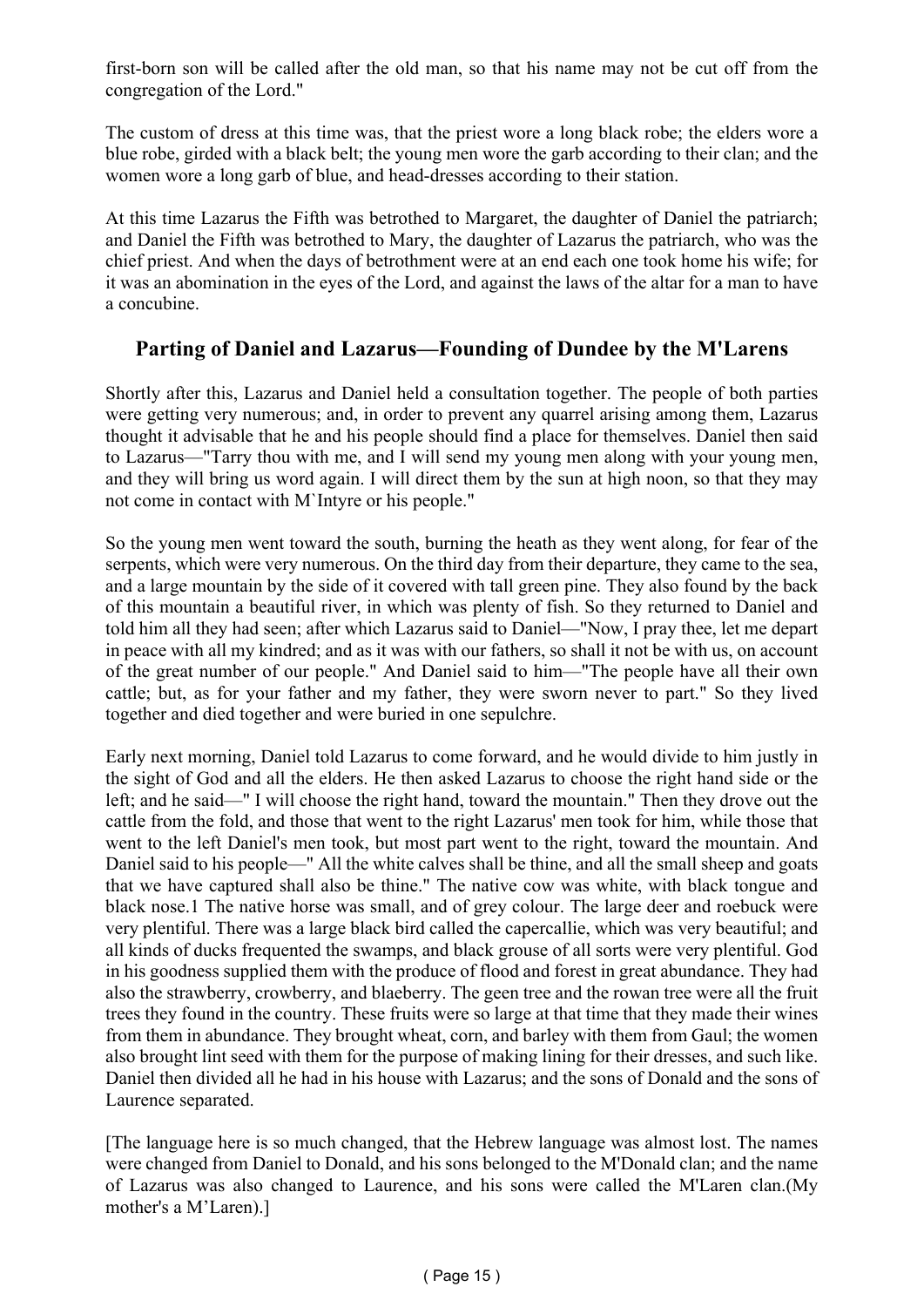M'Laren and his clan now took their departure, and Prince Donald and his young men came a day's journey with them. They then took an oath that the one clan was to help the other at whatever time help might be required. All the festivals and thanksgivings offered to God for his goodness were to be kept yearly by both clans at Saint Laurence's altar, as he was high priest. So the two clans separated without the sound of pibroch, as their hearts were sad at the separation.

Then Saint Laurence came to the hill which the young men had found, and told them to get stones, and build an altar to the God of Bethel. It was built in the usual manner, with twelve stones round the outside circle, representing the twelve tribes of Israel; and here Saint Laurence offered a ram for a thanks-giving offering, and a lamb for a sin offering. He then called all his clan around him, and said—" We shall surely call this place the Hill of God." The place is now called Dundee Then the people began to build a synagogue to the Lord, after which the land was divided among them. Some went north-ward, some went southward, some went eastward, and some went westward round about the hill. Saint Laurence built his own house near the river which he called Inverlowrine, now all lived in a God-fearing manner, obeying all the laws of God.

Now the grandson of M`Intyre who rebelled in Gaul, and broke off from Lazarus and Daniel and went to Birnam, being there oppressed with satrass, or man monkey, of a prodigious size, was forced to leave that place and come to Saint Laurence of Dundee for protection. This race of man monkey lived chiefly on fish. They had no language, but seemed to understand each other by fearful screaming and roaring. They were very mischievous to cattle, and the inhabitants became afraid of them. There was nothing that frightened them except fire; and when the inhabitants heard them near by, they would set fire to the heath to frighten them. Through the course of time, however, they wore back to the forest. When they became familiar with the human species, it was dangerous for the women to go out.

Daniel the ruler seeing this, appointed certain days in the week for the young men to go out with their bows and arrows and hunt them down; and they soon got the mastery over them. There was also the wild boar, which was very disgusting to the people. The custom was that if a man went on pilgrimage, and if he happened to meet a satrass, or wild boar, or any unclean beast, he had to return and commence his journey afresh. Their pilgrimage was for many years to the Hill of God, now called Dundee. At this place all the three clans met, and all grievances were settled before any sacrifice was offered. The particular spot on the hill was called the clachan, which means stone; and the reason of this was, that every clan placed a large stone there for their chiefs to lean against. This was all the luxury the chiefs had more than the people.

# **Death of Daniel V., and Election of his son David I**

After the sacrifices were offered, betrothment was granted by the high priest. The woman so betrothed did not leave her clan till that day twelve months; but she ranked herself among the married women, learning their customs. On the day of her marriage, she was dressed in the garb of her husband's clan, with the four-cornered napkin or toy, as they called it, upon her head. He then took her for his wife, and land was given him to cultivate for his household. Both his kindred and hers came to assist in the cultivation of his land, and the building of his house. Cattle and all necessary things were given to them by both parties, to help them for the rising generation.

At this time prince Donald the Fifth's wife died in child-bed, with her second child; and in a year after that her oldest son Donald also died, who was to be ruling prince. There was only one child left, whose name was David; and the prince himself dying shortly afterwards, the whole charge of this child was left upon Laurence the priest, who was the child's uncle; but Laurence appointed one of his nearest kinsmen to be ruler before the child should come of age.

So in this way everything was done in order and in accordance with the laws of the altar—every one doing justly to one another. The child at length arrived at the age of twenty-one years; and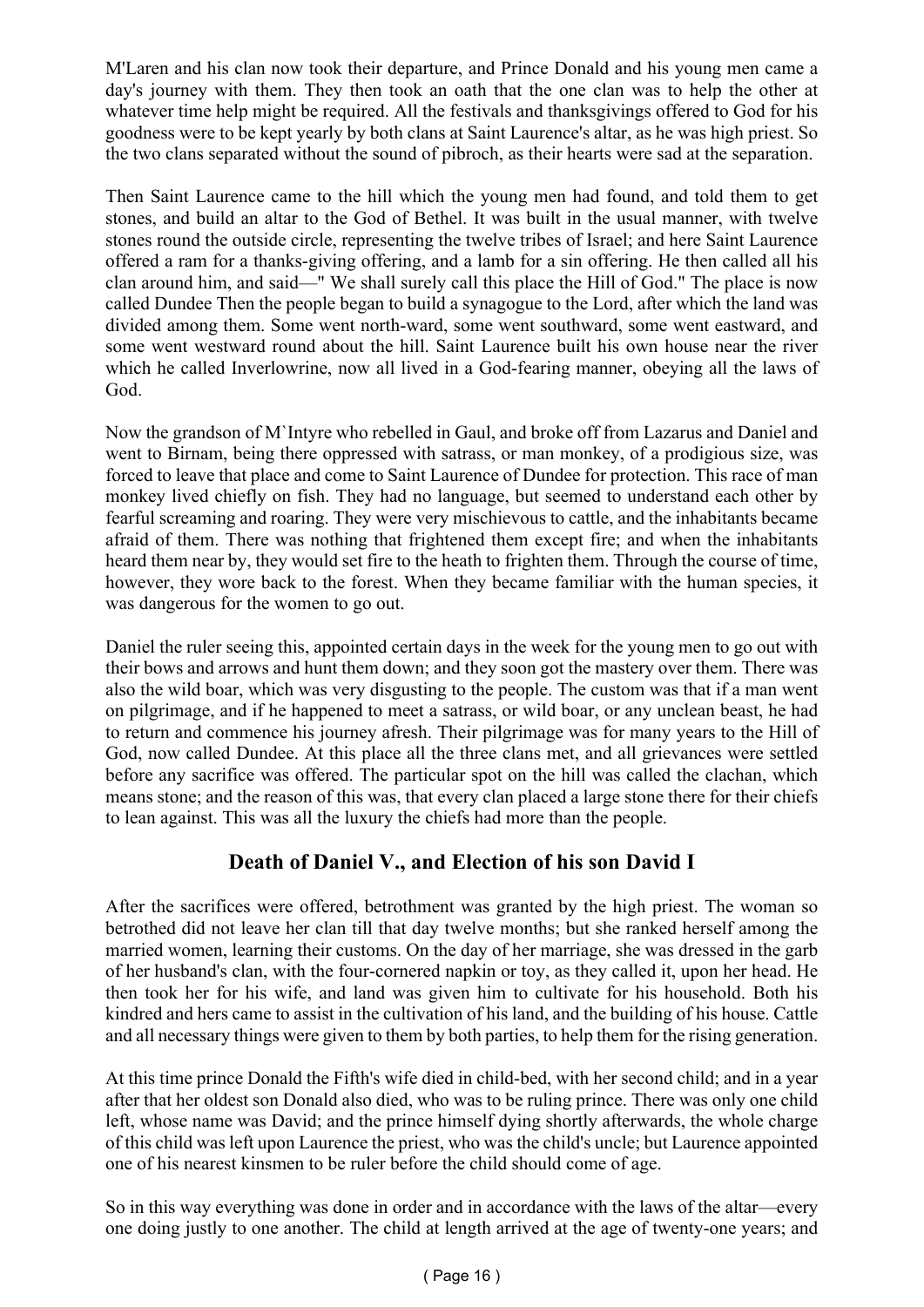the high priest took a lamb, and taking the young man with him, offered it upon the altar in presence of all the congregation. Then the high priest said—" It is not lawful to choose an earthly ruler at the holy altar of God; but we shall go to the top of yonder hill, and he that is for him let him uncover his head and turn to the right, and he that is against him let him keep on his bonnet and turn to the left."

This place was afterwards called Bonnet Hill, where all disputes were settled before they ascended the Hill of God, to offer their sacrifices at the holy altar. So all the people took off their bonnets and turned to the right hand, and cried out—"We will have David for our prince, and none other." Then Saint Laurence and the young prince, with all the rulers and elders, went to Montrose; and the near kinsman then gave his charge to the young prince.

He was then seated on the Marble Chair, and his feet upon the Stone Pillow, and Laurence said—"I anoint thee, in the name of the Lord, to be prince and ruler over this people; and as thy father was not spared to bless thee, yet the Lord shall bless thee and protect thee, and see that thou rulest justly, and givest to every man according to his family and needs; for the land is the Lord's, and the fullness thereof." Then Saint Laurence took his journey again to Dundee to his own clan; and in about twelve months afterwards the young prince David was betrothed to the daughter of the chief of the M`Intyre clan, and he took her home at the time appointed.

# **Donald Grim (founder of the Grahams) rebels against his father David I., who for the sake of peace retires to Port David,**

In the reign of prince David there was nothing of importance that occurred, until his son Donald grew up to manhood. He then came to the altar and offered a lamb for a sin offering for his original sin. It happened on that day that there was a woman of the clan M`Intyre who was betrothed to a young man of the M` Donald clan, and Donald coveted her at the holy altar. He then went to David his father and said—"I pray thee, let me have that young woman who was betrothed today." The prince said—"My son, thou hast coveted that which is not thine or mine; thou hast broken the law of the altar, and thou canst not have her; therefore thou must show works meet for repentance." Instead of repenting, however, he went and consulted a number of young men and took her by force, which grieved his father very much. He then gathered a rival party and rebelled against his father. He was a fierce and furious-looking man, and, from his appearance, was called Donald Grim. Prince David, being grieved in his heart with the conduct of his son, went to Laurence the high priest to get counsel concerning the matter; and the high priest said—" Let us not be like the Gentiles—raise no quarrel and shed no blood, but call all the people together, those that believe in the prophecies and word of God, and come unto me." So David came again to Montrose, and did according as the priest had told him. The people took the Marble Chair and Jacob's Pillow, and came again to the high priest; and he said to David— "Tarry thou with me until I send my young men to find a place for thee and thy people."

So early next morning they took their departure up the river, on light barges, and came as far as the evening tide carried them. They saw that there was plenty of fish in the river. The mountains were covered with large oaks, and there was also plenty of deer and roebuck in the forest. The land seemed very fertile and beautiful. They then returned and gave in their report concerning the land they had seen. The prince and the high priest were both pleased with the good news; and Laurence took a ram and offered it upon the holy altar, and prayed to the Lord, and commended the prince to the Lord, and all his people.

So the prince departed and all his host; but his wife and young family remained with the priest, until her dwelling was prepared. The people floated on the barges up the river till they landed at the place that the young men had told them of, and the prince called the name of the place Port David. They were immediately ordered to build an altar to the Lord. They built it in the usual manner, with twelve stones round the outside circle, representing the twelve tribes of Israel. Laurence the high priest, of Dundee, offered a ram for a peace offering, and a lamb for a sin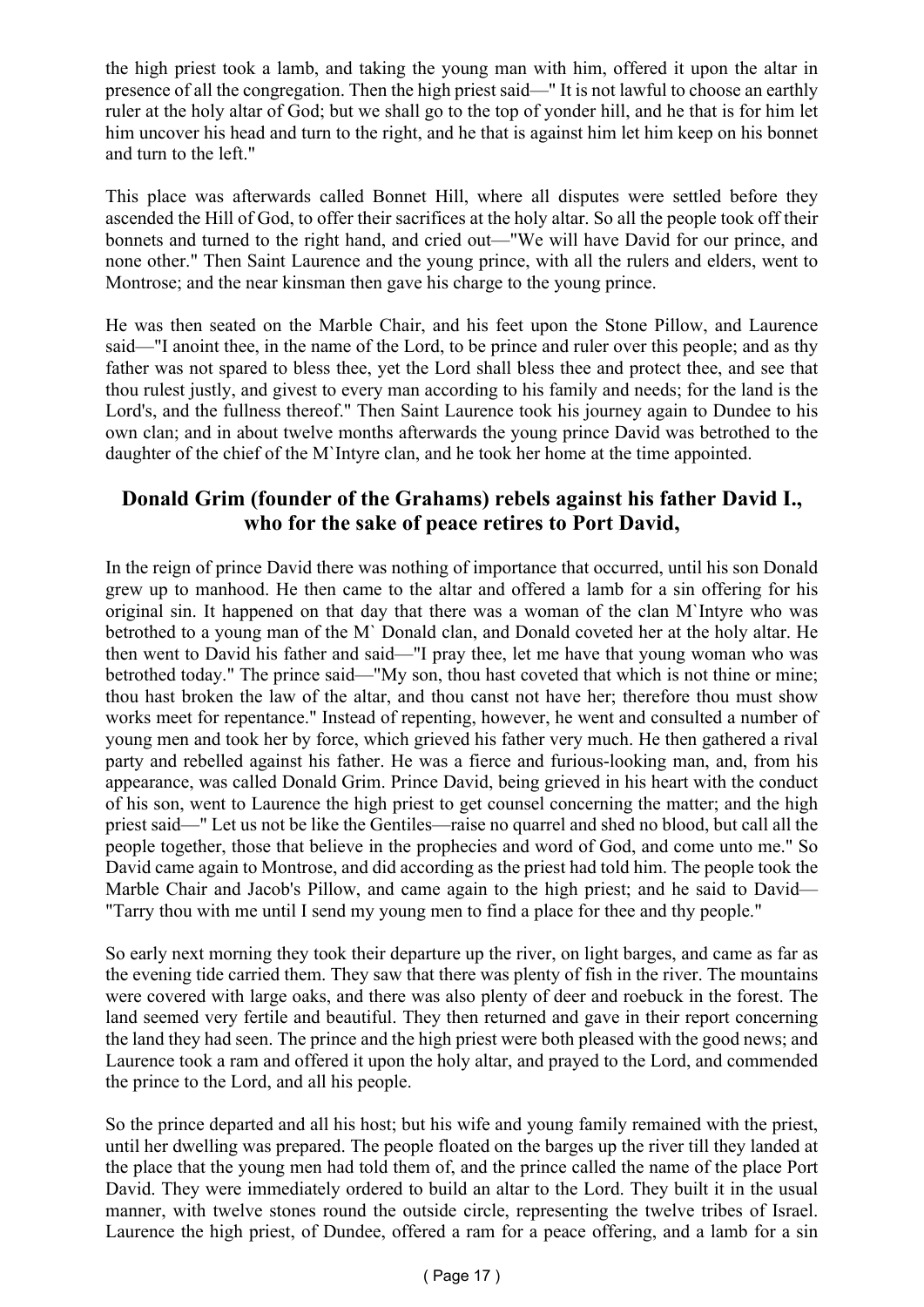offering, and called all the clan Donald together, as they were very numerous, and said to them—" See that ye be loyal to the priest and to your rulers, so that the blessing of God may abide among you."

Then Laurence the priest and his young men returned home again, and David and his men began to build a synagogue to the Lord. They afterwards built a dwelling for Prince David. When all this was accomplished, he brought home his wife and family. She still mourned over her rebellious son; but the priest said—"Do not mourn for him, for the Lord will deal with him as seemeth good in his sight."

Donald Grim, as he was called, was debarred, and all his followers, from coming to the altar to offer any kind of sacrifice, neither were they betrothed at the altar to any of the young virgins of either of the clans, but were perfect rebels or outlaws. Time rolled on till Donald Grim was found drowned in the river Esk, or the fish river. Then the woman that he coveted at the altar, and the son of Donald Grim came to Dundee to offer a sin offering for his original sin; but old Saint Laurence said—"Not so, you must go and seek the forgiveness of prince David." So the mother and her son came to Port David, and bowed herself before prince David, and sought forgiveness for herself and her son and all the people. Her lather-in-law fully forgave her, and told her to go in the name of the Lord to the high priest, and he would tell her what to do. So she came again to Dundee, to the high priest, and he told her to go home to her own place for seven years and humble herself, and all her people, and her son likewise, and come again at the end of seven years, and if their works were meet for repentance, then they all would be accepted.

At the end of seven years, at the high festival, she came again, and her son and all her people, and there met with her father-in-law, prince David, and after being examined by the elders, they were accepted. The high priest then took a lamb, and offered it for the original sin of young Donald Graham or M'Grimmond, as he was now called, and told him all the laws of the altar. Prince David came forward and anointed him prince of Montrose. The young man said to the prince—"What sign shall I show to my people, to let them know that I am related to thee?" The prince said—"A rampant lion with his tongue out, and a stripe of red for thy father's clan, which are the M'Donalds, and a stripe of blue for thy mother's clan, which are the M'Intyres." So he and all his people departed in peace from the high festival, and came again to Montrose, and reigned as prince there.

At this time, Laurence of Dundee sent one of his grandsons to be priest to the young prince at Montrose. Laurence the high priest seeing that he was an old man and stricken down with age, called his son, who was also named Laurence, and said unto him—" My son, my journey is almost at an end, and I leave the charge of my people with thee, and see that thou shalt walk in the ways of the Lord, as I have taught thee, and deal justly to every one; and see that thou workest with thine own hands, lest thou shouldst become a burden to the people; and live at peace with them, as nothing else shall annoy thee for many years." And the young man said to his father—"I pray thee, grant me the spirit of prophecy, that I may prophesy as my father and forefathers have done, that I may be enabled to answer the people aright when they question me, lest they find me ignorant." And the high priest said—" My son, hast thou been so long with me, and taught by me, and knowest thou not these things? The spirit of prophecy is not mine to give thee; but cast thy-self upon the Lord, and tell him thy desire, and offer secret sacrifice upon the altar; and the Lord grant thee thy desire."

Shortly afterwards the high priest died and was buried, and the people mourned for him three times seven days. And when the days of mourning were ended, Laurence the Sixth arose and washed and anointed himself, and took a lamb, and called together all the people, and said—" I offer this lamb before the Lord and all the congregation for my original sin. My father is now gone the way of all the earth, and I charge you all to do justly to one another, that you may bring no reproach upon the cause. He reigned only a few years, when a large star appeared in the east, and rolled toward the west, discharging fire from it. The ruler and the people, seeing this, ran to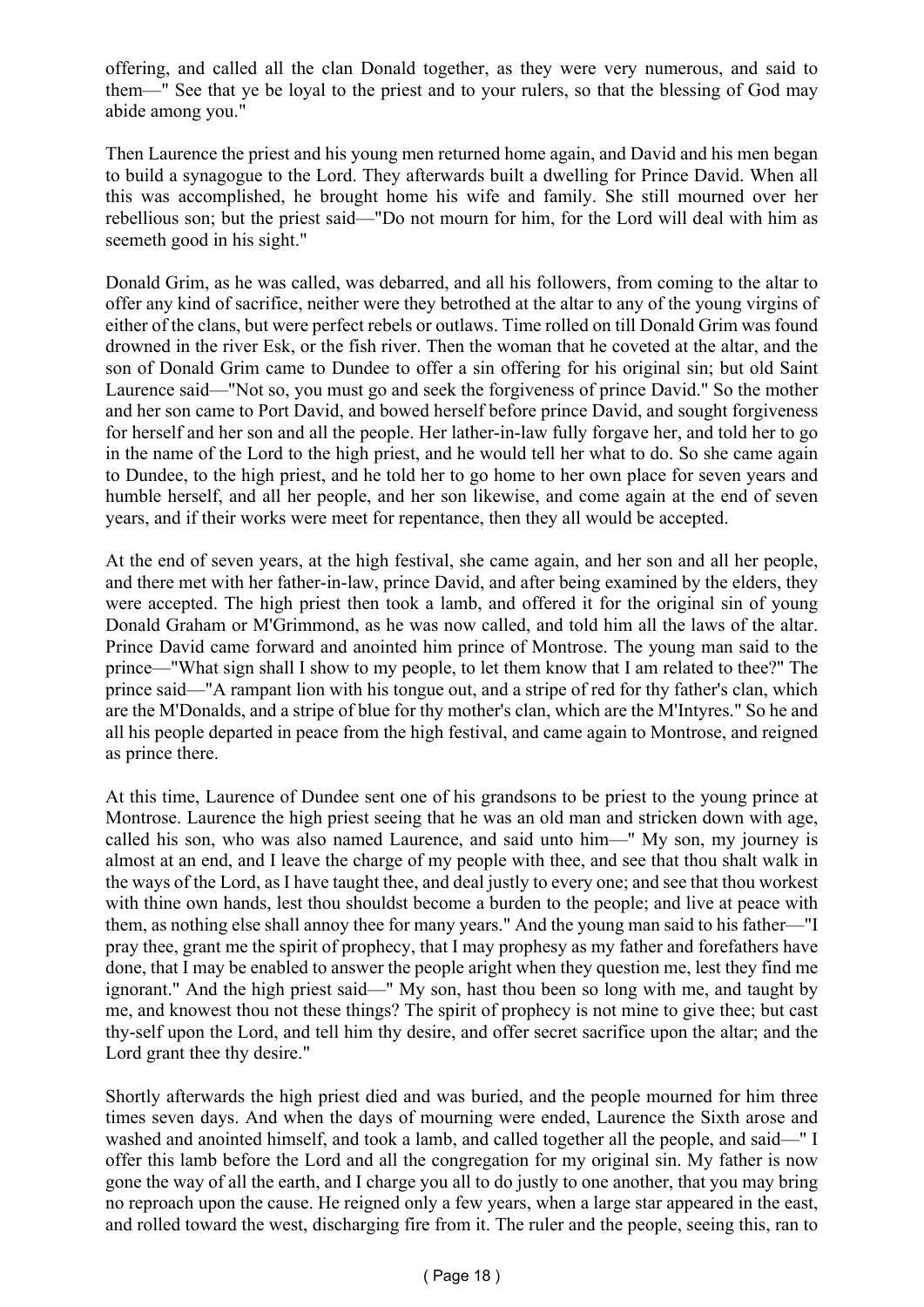the young prophet to see what it meant. The prophet said—"I will answer this question by high noon to-morrow before all the people." So Laurence, remembering his father's words, took a lamb and offered it upon the altar secretly, and cried in earnest prayer to the Lord, that he might make known to him His will, and make the mystery of this star plain, so that he might be enabled to show it to the people. And in the visions of the night the Lord showed unto the priest the mystery of the star, and said to him—"The next year is the Sabbath of the land, and the Lord's release. Tell every man to prepare his land, and lay up a double portion of all sorts of provisions, as there is to be no work done during that year, for I am to bring about the purification of the land."

On the morrow all the people assembled, and the priest told them the words of the Lord, how that He was to purify the land, and that every man was to till his ground, and prepare for the Sabbath of the land, and lay up a double portion of all sorts of provisions, as there was to be no work done, for the land was to be purified. So it came to pass at the time appointed that there, came a severe storm of snow and frost which lasted for three times seventy-seven days, so that all the unclean beasts died—satrass, wild boars, serpents and snakes, black bears, wolves, and all that were not provided for, died in this storm. On the high festival day the priest provided a ram, and offered it upon the altar for the sins of the people, and a lamb for a thanksgiving offering for the Lord's goodness toward them; and he prayed for all the people, and committed them to the Lord's keeping, and said—"See that your hearts lust not, nor covet that which is not thine; stray not from the laws of the Lord, but keep them strictly." He then blessed the people and let them go. The next year was the eighth year of his reign, and he was betrothed to one of the clan M`Donald; the son of Donald Graham was betrothed to Mary M'Laren, a sister of the priest; and Laurence M'Laren was betrothed to one of the daughters of M`Intyre, the prince of Kinclaven. It will be remembered that the clan M`Intyre were hunted out of Kinclaven by the satrass; but alter the purification of the land they returned again.

Again the Lord appeared to the high priest, and said—"Why remainest thou here, while my people come on pilgrimage to thee, and thou goest not on pilgrimage? Call all the elders and rulers together, and offer sacrifice for thy neglect. It was well for thy fathers to remain here, when the people were small in number; but now they are become a great nation. Thou must go to the top of a hill which I shall show thee, and offer sacrifices there, and all my people shall come thither also; and thou shalt divide the land by lot, as it was told thee before.

As thou hast displeased me, and hast not been strict in keeping my laws, thou shalt be seventyseven days on pilgrimage to this hill; then shalt thou and all the people return home. All the yearly transactions shall be rectified there, and the young women and the young men shall be betrothed there; for there shall be my holy altar." He called the name of the hill Ben-Lawers and the lake and the river he called St. Laurence. The Lord also said to him—" I will bless thee with twelve sons. Thou shalt not lot their land beside thine, but shalt send them east, west, north and south, so that they may be separated and not go Together; for they shall be priests to my people, and thou shalt bring them up in the fear of thy God, and teach them the laws of the altar so that they may serve me faithfully." After these sons grew up to be young men, they each of them took their departure to their several spheres of duty. The oldest son remained with his father: the second son crossed the river to the south (they called him James the blythe, as he was a man of a pleasant countenance); the third son, Daniel, became priest to the ruler of Port David, now called Forteviot; the fourth son went to the west of Adamsdale as priest to M'Kay of the Law, now called Duncrub—he preached in the cottar town of St. David, now called Dunning, and he was priest to four synagogues between Dunning and Dalukinzie, or weeping haugh, now called Comrie; the fifth son, Hugh, went from Comrie to Ardonic, and preached down the lake side until he met with his brother Thomas, the sixth son; Thomas taught down the lake mouth to Kinclaven; the seventh son preached or taught from Kinclaven to St. John's Town, now called Perth; the eighth son, Michael, taught from St. John's Town to St. Michael's Kirk, now called Kirkmichael; the tenth son, Robert, taught from his father's altar round the sea coast, meeting with his kinsman at St. Laurencekirk; the eleventh son, Arnelius or Angus, taught towards the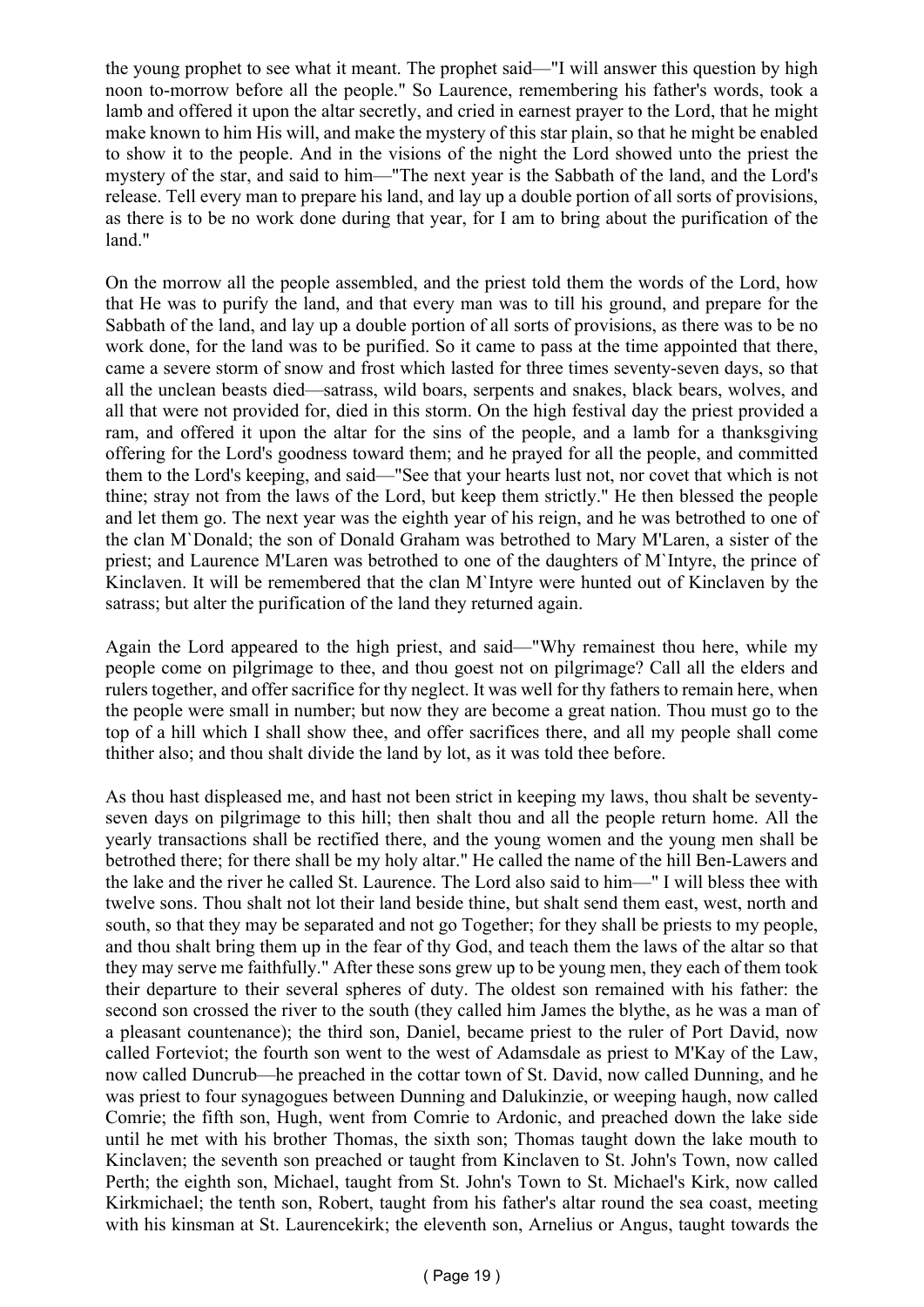western border of Graham's country; and the twelfth son, Peter, taught round the outside borders of M`Intyre's country, till he met with his brother Michael of Kirkmichael.

They all agreed to take their lots of land round the outskirts of the congregation where their father had appointed them. Their father also told them that the spirit of prophecy was not to be given them by man; but by secret sacrifice, prayer, and fasting, the Lord would grant it in measure according to their faith. They then said to their father—"By what sign or token shall the people know that we belong to thee?" And he answered them—" On your breast you shall wear the blue and scarlet. The blue denotes the truth and steadfastness of the word, and the scarlet denotes the persecutions the Church must come through. So the blue and scarlet shall be your badge, and ye shall be known by it. When you go to provide venison for your house, your arrow shall have one wicker, so that the deer may be proven. Lest thou take that which belongeth to the people, ye shall also fish for your own use, and labour your own land—this shalt thou do as the Lord thy God giveth thee strength. Whatever presents may be brought to the altar, thou shalt not bring them into thy house, nor take them for thine own use; but thou shalt leave them with the elders and rulers of the congregation, to divide among the poor and needy, the widow and the fatherless. Ye shall choose twelve elders for every synagogue; and when thou shalt go on a journey, the first man that meets thee, if he shall ask thee thou shalt turn in with him, but thou shalt not dwell two nights under his roof; for the covetous man of this world shall come unto thy altar. Go, then, in peace, and nothing shall annoy thee if thou shalt keep the laws of God until the oldest son of Saint Laurence of Dundee be drowned in the river—then the coming of the Messiah is at hand." So their father blessed them, and they all departed—every man to his own place. They lived in peace for many years, the one generation succeeding the other, until they became a very large people.

### **Prophecy of the Messiah by St. Lawrence the Sixth**

It happened then on a day that young Saint Laurence of Dundee was crossing the river to visit his friends, that a dreadful storm arose, and he and all those that accompanied him were drowned. At this there arose a great cry among the people, every one running to his priest and rulers, asking the question --- When will the Messiah come? For this, the prophecy of Saint Laurence the Sixth has come to pass." Some of the priests were praying and seeking the spirit of prophecy; but the Lord did not grant it. They began at this time to get very careless in the observance of the laws of God, and they very seldom came to the altar to offer sacrifice, saying in their hearts—" It has been well with us in times gone by, and it will be well with us in times to come, seeing that the Messiah has not come, according to prophecy." Saint Laurence being drowned, the lawful heir of Dundee, a young man, the second son of James, called Laurence, was made priest in the place of his grandfather; for the M'Larens still kept the laws of the altar; so also did the M'Donalds.

#### **First Appearance of the Romans— Invasion by the Romans under Suspacia**

It happened on the first day of May, or May Day, that Marjory or May M`Donald, the daughter of prince Donald of Forteviot, went to the Oak Forest with all her maids, to make their butter and cheese and spin their lint. As there were no wheels in those days, they spun with the rock and spindle. There was a small synagogue built here by the royal party, and the name of the pace is called Chapelhaugh, near to the path of Condie. They resorted thither in the summer season, when the prince and the young men went a hunting. There was also a river close by which they called May's river, after the young lady; for she and her maids washed in it. It is now called the Water of May. One morning to their great surprise, May and her maids saw in the forest a man who shone like the rising sun. The young lady ran to her father in great haste, and said—" Truly, father, I have seen a god this morning," Her father said—"Hold your peace, lewd woman." But she still affirmed that she had truly seen a god. He answered her again—"There shall be no god on the earth till the true Messiah shall come; and, according to prophecy, that is not the form he shall come in."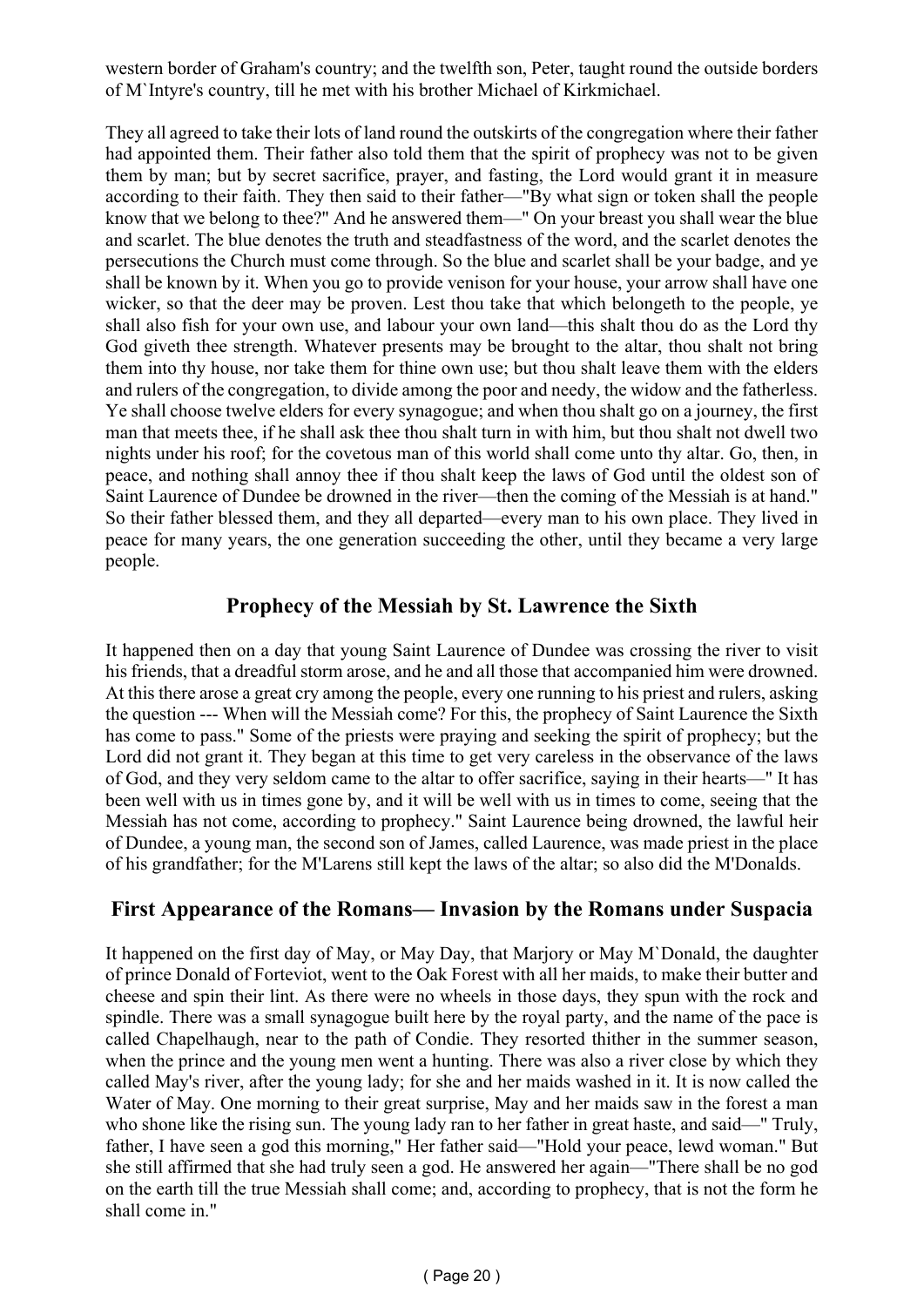So next morning he arose and took his young men with him, and went to the forest, where, to their no small surprise, they saw not a few of the men his daughter had called gods. These were the first of the human race they had seen apart from their own clans, since they landed at Montrose or Red Head. The prince was very much alarmed, and called together all his priests, rulers, and elders, and said—"What meaneth all these men that I have seen in the forest?" And the high priest said—"It must be the advance party of an army upon us, as it is prophesied that the announcement of the Messiah shall come with a rude messenger; for the people have got careless of all the laws of God—they neither offer sacrifice nor support the widow, the fatherless, nor the orphan; neither do they mind the old and infirm, but go on in their careless manner; and remember, Laurence the Sixth of Dundee said that when the laws of God were not kept we would fall into many snares and troubles."

So the prince consulted all his rulers as to what was to be done; and after consultation he ordered all the young men to turn out and clear all the oak hills of cattle, and deer, and all goods beyond the swamps, now called St. David's River, or the River Earn. There they remained offering sacrifices to the Lord, and waiting with patience to see what would become of them.

These men whom they had seen in the forest were in reality a dispatch from the Roman army; for when they viewed the country they returned again to Eatonculda, the founder of Edinburgh, who was then building Edinburgh Castle, about thirty-five years before the birth of Christ. This dispatch told all they had seen about the country—that it was cultivated and inhabited, and that there was plenty of cattle and deer to be found in it.

Eatonculda then dispatched a letter to Rome, telling the emperor what they had discovered. Thereupon, the emperor sent Suspacia, a young Roman general, to raise armies from all the nations he had conquered, and to provide wood cleavers, water carriers, horse drivers, tent makers, and slaves for the Roman army.

He then made all these nations pay tribute to keep up his army. In the first place, Agriculda was ordered to advance a party of his men with flat-bottomed barges. This party, going across, the Forth, found the place all deserted of cattle and deer and no living creature was to be seen. On this adventure they lost almost all their advance men, owing to the inclemency of the weather and starvation; for the M'Donald, M'Laren, M Kay, and M'Adam clans had all removed to the north, leaving everything bare and desolate. Few of this advance party returned, which fact discouraged Agriculda, and kept back Suspacia from his advance until further orders from the emperor.

#### **A Fortress built at Snowton, or Stirling, by the Romans**

Ultimately, a Roman named Loachdoach was despatched with a company of slaves to cut down trees, make roads, build bridges, and make fortresses. This company arriving at Edinburgh, went up the south side of the Forth, and came to a place called Turnlin, where the tide turned. Here Loachdoach and his party began to build a fortress, and called it Snowton, which fortress was founded about twenty-five years before the birth of Christ. This place is now called Stirling. There he and all his army had to winter. They made themselves clay huts to live in; but owing to a heavy fall of snow upon the flat roofs of the huts (they being built in the eastern fashion) they mostly all fell in upon them, burying them in the ruins. With the exception of some ancient Britons who had been enslaved, nearly all the Roman army perished in this way, from the falling in of their huts, and the inclemency of the weather. Loachdoach, at this time, gathered together the few that remained and went to Edinburgh to consult Agriculda; and it was settled by the emperor's orders that they were to advance again, with all the masons and craftsmen that could be spared, in order to build a safe fortress for the troops. This fortress is now called Stirling Castle. At the South of Stirling they discovered lime, and began the burning of it, and used it as mortar. Anything they had in the way of cement they brought with them; but after this discovery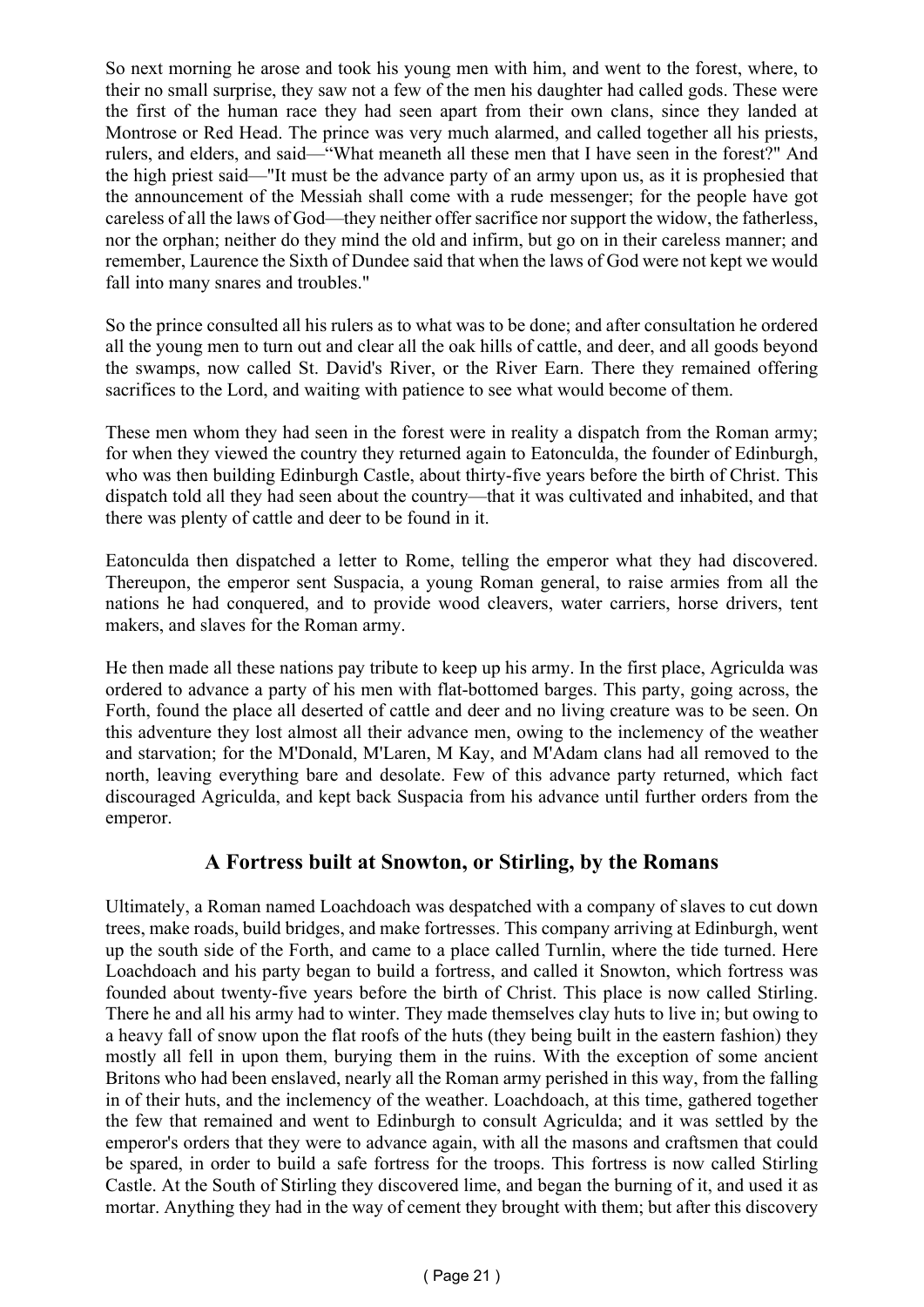of lime there was less of the cement used. They soon finished all their masonry work, and the recruited army marched to Sterling as their headquarters in the spring of the year.

They then began to build a bridge of timber across the Forth, which bridge was planned by Loachdoach. They contended with the water for several years; and no sooner had they built it than it was swept away. They, however, succeeding in getting Suspacia's party across, and encamped at Ardoch.

This Suspacia was the founder of the Ardoch Camps, and he was the father of Titus, the Roman emperor. Suspacia viewed that part of the country, and found that all the people were fled except a few helpless women and children. He also found that there were no provisions of any sort, for the land had not been laboured nor the fields sown the year previous, and they were left to utter starvation—there being no deer and cattle but a few belonging to those poor women who were taken by the Romans. The best and fairest of women were taken by the Romans. Many of them ran to the house of God, expecting to find shelter, but they were torn away; for the Romans valued not the house of God, nor their cry of pity, but used every one according as they thought proper.

At this time the winter came on, and there was no provision for the camps. One Bleania, another general of the Roman army, was despatched with a party of slaves and soldiers to make an attack upon the Grampian Mountains, where it was supposed the clans had fled to. The place now called Dunblane derived its name from this Roman General. He took possession of St. David's synagogue for his quarters. At this time, or shortly afterwards, all the synagogues were destroyed by the Romans, except one back in a moor near Longside, at a place called Battlehouse. A great many women were concealed there, and they could not find them out. This place cannot now be found, neither any trace of it. The Romans at this time joined together; but the winter closed in upon them so severe that they were not able to stand it, nor come out of their couches. Excepting the Gulfs and Vandulfs (two northern nations the Romans had conquered), a few Picts, Scots, and Britons, whom they had enslaved, were all that stood the campaign. They settled to cross St. David's River when it was frozen, to attack the people supposed to be on the Grampian Mountains; but by the time the river was frozen the men were unable to be removed, and the females whom they had captured made their escape across the river to their friends.

The Romans remained in this position all the winter, and when the storm broke up they were not strong enough for an attack upon the Grampian Mountain savages, as they called them. The two Roman generals, Suspacia and Bleania, were forced to fall back to Dunblane, and were there supported from the head-quarters at Stirling Castle. They had to remain in this position until they reported their circumstances, to Claudia, the Roman emperor.

The orders of the emperor on receiving their report, was to send his own fleet to the west of the Grampian Mountains, to a river called Claudia, after his own name; but now called Clyde. There they built a fortress called Briton's Hill, now called Dumbarton. In this fortress they wintered, finding the same hardships and difficulties as the other armies; and early in the spring Claudia returned again to Italy, leaving the charge of his army in the hands of two Roman generals, Leania and Whidarria, brothers, who got orders to join the remainder of Suspacia and Bleania's armies. A great many slaves were sent by Loachdoach to make a road to Dumbarton, in order to join the armies together; for Leania and Whidarria could not join the armies, although within twelve miles of them, and they were forced to remain at Leany, now called Callander.

They placed Britons through that part of the country, and called the place Bowes of Whidarria, now called Balquhidder There they remained all the winter, and few of the Britons went back to the Camp of Callander; but early in the spring of the year all the armies joined at Dunblane—the three kings, King Anglo, the King of High Barony, and the King of Scotia, heading each his army. Suspacia being field-marshal, returned again to Ardoch Camps with his whole army.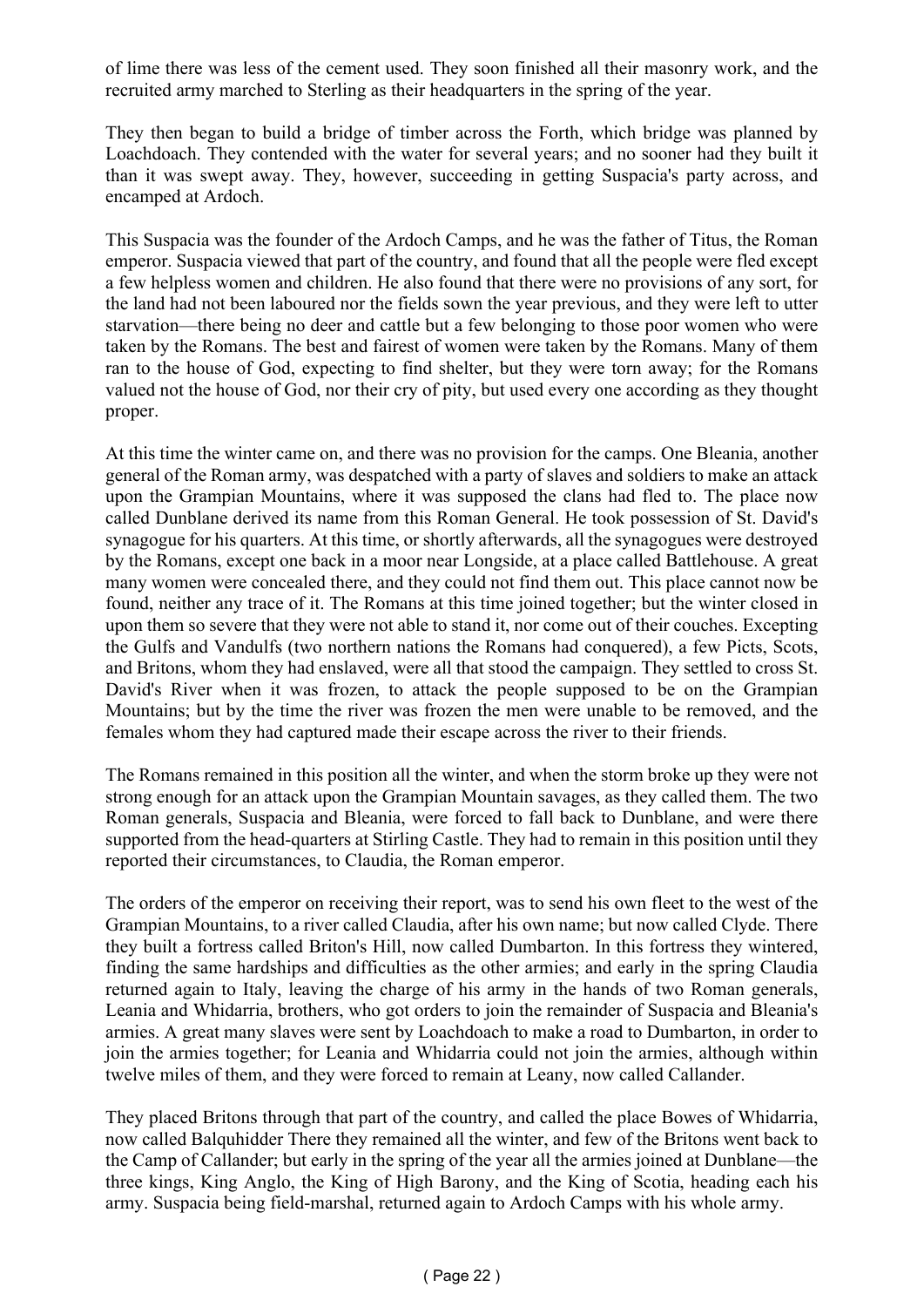Prince Donald, who was at Ben Lawers, near Comrie, had meanwhile sent out spies, who returned and told him that the Romans were rapidly advancing towards Ardoch. Women and men whom they had captured as slaves were offered their lives and great rewards if they would lead their army across the passes at St. David's River; but they refused to do so, and said they would rather suffer death before they would betray their country. Many men and women, therefore, were put to death in a most cruel manner for the fidelity they bore to their country. By this time all the Roman army had got settled at Ardoch Camps, and had provided houses for their wives and families. Loachdoach's party, who were all slaves, began to cut a road from the woods to the north-west, in order to cross at the top of the swamp; and in a few days they arrived at St. David's River, near the seat of Saint Laurence.

The report reached Saint Laurence that the Romans were at hand; and the rulers, elders, and saints consulted what was to be done. Saint Laurence said—"From the earliest prophecy we have had by Lazarus the First, we believe this is the land that the Lord hath provided for us, and generations after us yet to come. It is true we have had to fly from Carthagena, leaving part of the people behind us; we had to fly from Troy East, leaving some behind us; and had also to fly from Gaul, leaving many behind us there that fled to the wilderness. The chief ruler's blood stained the shore before ever the foot of man trod it; and truly this must be the land the Lord hath promised to us and our seed after us. There-fore, fast and pray for three successive days, and uncover your heads and your feet, so that they may be wet with the dews of heaven; and go to a high mountain, and there pour forth your lament, and cry to the Lord."

This hill, or mountain, is near Comrie, and is now called the Weeping Mount. Early on the morning of the third day, after he had received the report, Saint Laurence arose and repaired the altar, and offered a lamb for a sin offering and a ram for a peace offering; after which he called together all the elders and saints of each congregation, and ordered them to take their people and walk round the hill, and cry to the Lord for deliverance. He then went to the altar and covered himself with sackcloth and ashes, and prayed to the Lord to grant him the spirit of prophecy; but the Lord did not grant it, but caused a deep sleep to fall upon him, and in his sleep there appeared unto him, standing upon the corner stone of the altar, a man clothed in a long white robe, with a two edged sword, and a crown on his head which shone like the brightness of the sun; and he said to Saint Laurence —"Arise, and shake off thy fears; for God hath heard thy cries and weeping, and hath promised to be with thee, and he shall visit that place with terrible things, as the first fruits of his vine shall fall there; but he that continueth to the end shall receive the crown of life."

So Saint Laurence arose early on the fourth morning, and called with a loud voice for all the congregation to come near to the altar; and he spoke to the people, and said—"String your bows and prepare for battle, for the Lord hath said He shall give thee victory over all thy foes." At this, the people all spoke out and said—"We are not prepared with our armour and horses so as to meet our enemies." The saint thus answered them—"Believe what the Lord hath said, and doubt not; for he that doubteth shall be cut off from among the people." While yet the saint was speaking, a messenger came with the sad tidings that the Romans had broken into the synagogue of the Mourning Haugh, and had taken all the fair women and virgins who were placed there for safety, destroying all the synagogue of the Lord. At this sad news Saint Laurence said to the people—"Seeing that the Lord hath promised to be shield, spear, and helmet to you, why do you fear to go forward ?"

They then hastily prepared themselves and began to, move forward. The clan M`Grimmond, now called Graham, got their badge (the rampant lion with his tongue hanging out), and were sent to guard the Freeton Pass, now called Crieff. The badge of the clan M`Intyre was a ship, as their name was derived from their trade; this clan went to guard Strome Pass, now called Strowan. They were ordered to keep the passes strictly, and to let no one pass, lest the Romans might close in between them and the mountains.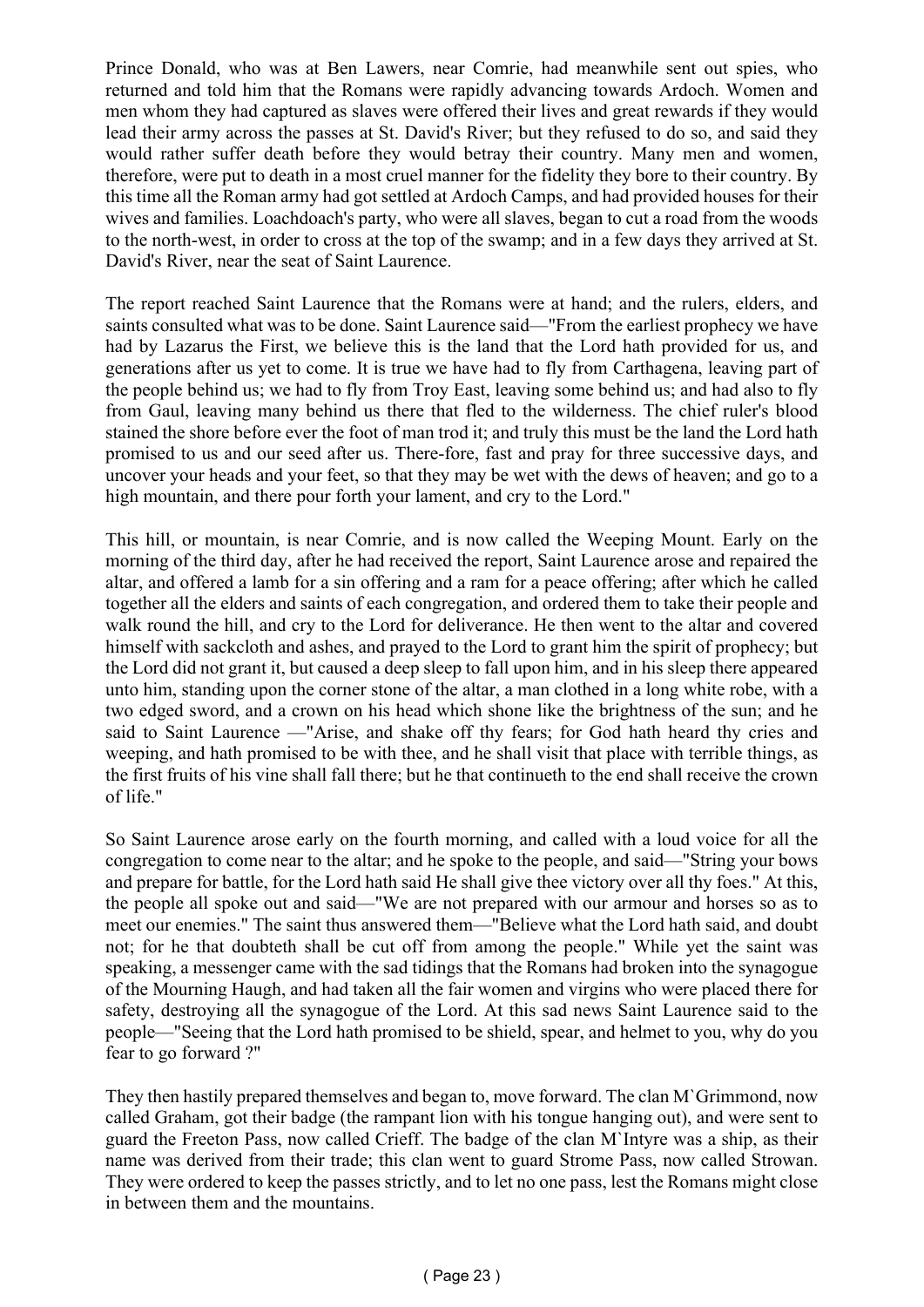M'Grimmond, the leader, told his men to take off their plaids and make tents for their women, children, and old men. The place of this occurrence was called Plaided Field, now called Inchbrakie. All the passes were cured by the orders of Prince Donald. M'Kay, the Prince of the Law, now called Duncrub, was highly offended at Graham getting the badge of the lion. The saint, however, went to him and told him not to be offended at his brother, for he would be allowed to have any beast in the field as his badge. He then chose as his badge the mountain cat, one of the fiercest animals in existence. This was the foundation of the clan Cattan, which was a fierce and warlike band.

#### **The Romans encounter great hardships, and after many delays encounter the Caledonians at the Battle of Dalginross, where they are defeated—Prince Donald killed in the battle**

In course of time the Romans advanced to the edge of the river, and putting the women and virgins they had captured in the synagogue in the front of the army, they offered them to their friends, if they would only surrender to them and pay them homage; but Prince Donald and all the rulers and elders boldly declared that they would not surrender. At this a dispute arose in the Roman army about the captured women; some were for slaying them before their friends, some were for them to fall behind the army, while others bore respect and love to them, and would have dealt more kindly with them. At the same time, while this dispute was going on, the Cattans and Ruthvens were engaged on the left, in which engagement a heavy loss befell the Romans. On hearing of this, Suspacia ordered the whole army to press forward, sparing neither women nor children; for it was the first time the Roman flag had been insulted. The battle raged furiously for some time; but the Romans were ultimately driven back and defeated.

The youngest son of M'Kay headed a band of bowmen and kept the broken grounds, the rocks, and the woods, tormenting the Romans very much, and often closing in upon them unawares. The M'Donalds and M'Larens had now crossed the river, and were fighting hand to hand with the Romans, who had by this time suffered severely from the arrows of their enemies. Feeling that they were about to experience a second defeat, and the Romans cried—"Curse that field of pins," the mountaineer bowmen having punished them severely with their arrows, which they called pins. This place is now called Dalganross.

The M'Donalds and M'Larens kept shoulder to shoulder in the midst of the battle, and so strongly and successfully opposed the Romans that they came off with heavy losses. The Cattans and Ruthvens caused much havoc in the rear of the Roman army, they being very expert bowmen. The battle raged so furiously that they were at last fighting hand to hand. Every attack of the Romans, however, was repulsed with heavy losses. While the Cattans were engaged firing at the Romans they killed many of the M'Larens; but immediately the Cattans and Ruthvens put shoulder to shoulder in order to stem the red stream, and catching spears and swords where they could find them, they attacked the Roman army on the left wing, and drove them into great confusion. In this cruel attack fell Saint Laurence of Lamers, and the ruler, Prince Donald of Fort David. John, the youngest son of Saint Laurence, unmindful of his affectionate father's death, cried—"Hold at her (meaning the goddess Mermaid, the standard of the Roman army); forward to death or victory!" This John, son of Saint Laurence, was the founder of clan Comrie, now Montgomery. The fearful battle was closed with the darkness of night.

Early next morning, all the clans having again joined together, they found that the Romans had exercised their brutal revenge on the helpless women and men whom they had captured and made slaves, and who belonged to the clans. Their cruelty was most revolting; for they even went as far as opening them up and letting their bowels fall out, and even compelling them afterwards till exhaustion and death put an end to their sufferings. All this cruelty was executed by their Gorrier, so called because he cut up the people alive. They had also one they called the Skinner, who skinned the people alive, and another they called the Pinner, who pinned them to death.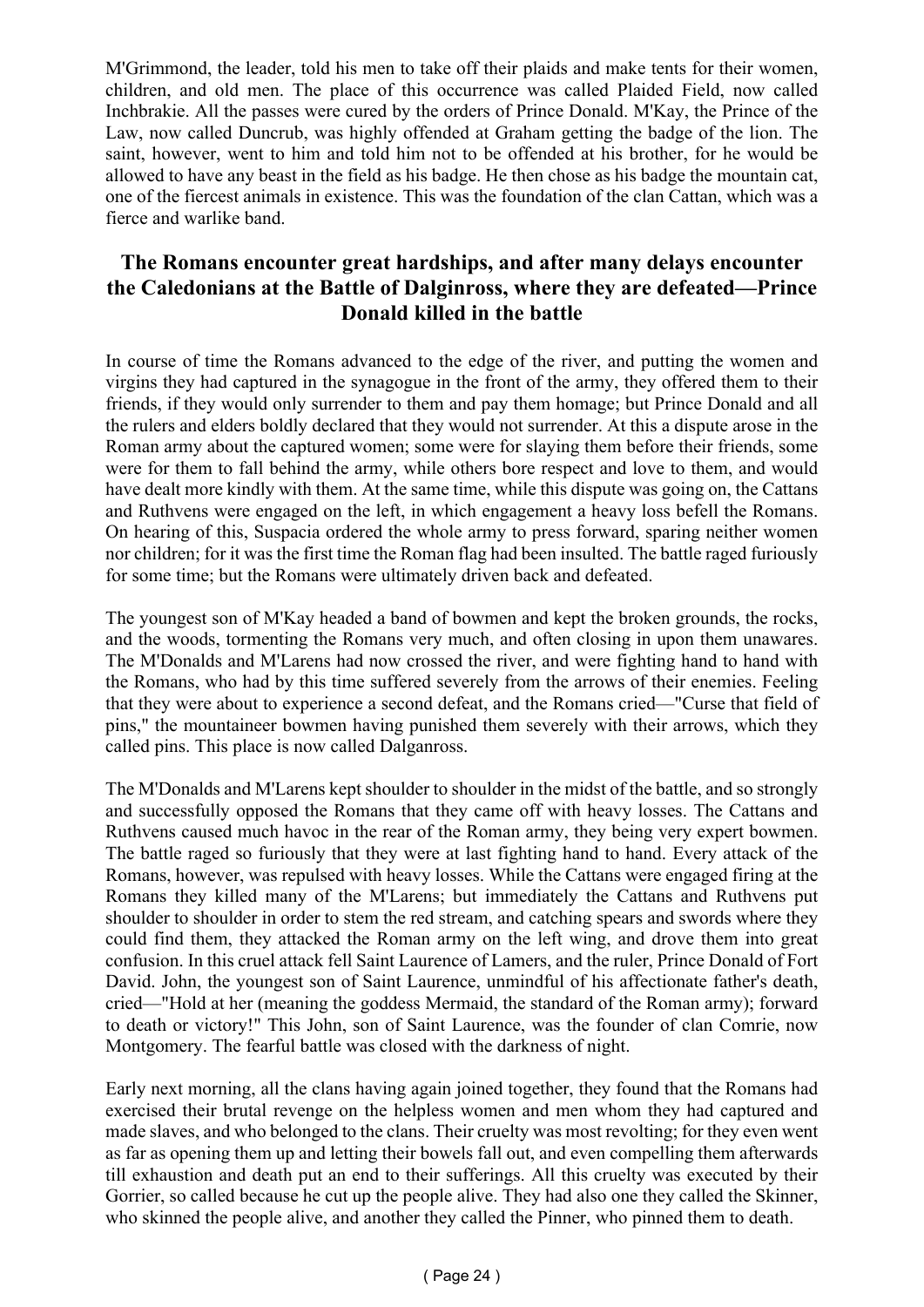These three monsters were always along with the Roman camp. The place where these cruelties were perpetrated was called Dalrannoch, or Roaring Haugh; while the place where their mangled bodies were buried was called Catherine's Haugh, or Dalkettle. The young men were sent back to the field where the battle was fought the day before to gather all the arrows they could find from among the dead and wounded, as their arrows were all spent. The youngest son of M `Kay, who was called Neish, slipped stealthily along among the bushes to discover if possible what the Romans were about, and soon saw them offering sacrifice to Fortune, and that with the fairest young women whom they had captured. On seeing this, he immediately repaired to the rulers of the clans, and laid his report before them. Young Saint Laurence, now in his eighteenth year, erected a temporary altar, and offered thereon a lamb for his original sin, a ram for a thanksgiving offering, and a goat for a success offering for the day; and all the rulers and elders of the congregation engaged in prayer with the young saint.

At this time the Romans, thinking that the clans could advance no further, came down the hill with great fury, calling on all the gods of Rome to assist them. When the word came to the clans from the outside watchmen that the Romans were advancing, every chief, taking command of his own clan, advanced, crying—"The God of Bethel be with us." Immediately on the Romans advancing within bowshot, the clans, with sure and steady aim discharged their arrows upon them, and they fell in hundreds. The Romans, when they saw that the clans were not shaken in their courage, ran back and fled towards Ardoch, and drew themselves up in battle order, cursing the Gods of Rome for their failure. This place was called Blairnroar, or the Roaring Battle. The clans immediately pursued, keeping their bowmen in the rear of the Roman army, and making great havoc. The chief of the M'Kays, remembering that there was a synagogue at the back of the hill from Longside, and being anxious as to its safety, extended his lines on the south side of the swamp, holding the Romans in the soft and marshy ground. This battle being fought by the bowmen, the clans that day made no charge upon their enemy; for they had seen that arrows were scarce with the Romans.

#### **Battle of Blairnroar—(Origin of the Roys or M'Roys)—Retreat of the Romans**

The clouds now began to gather and darken all along the western sky, while the rain fell in torrents, streaming down the hills, and forcing the two armies to withdraw. The rain beat so vehemently in the face of the Roman army that they had to take shelter on the east side of the river, while the clans went to the south-west. The two armies lay within sight of each other for three days, but no fighting took place between them. M'Kay of the Law, who took the place of M'Donald, who was slain in the field, sent a dispatch to the M`Intyres and Grahams, ordering them to leave the passes and join them immediately, as he knew not at what moment the enemy might attack them. Finding, however, that the banks of St-David's River were all over flown with the torrents of rain, and all the swamps impassable, he immediately sent another dispatch for John Roy, the brother of Saint Laurence, who was distinguished from the rest of his brothers by his hair being red. From this man sprang the Roys in the Lowlands, and the M'Roys in the Highlands. He was a mountain forester, and followed the camp with cattle. On receiving the dispatch he at once got his men in readiness and advanced to join the clans; and as they were all expert bowmen they added very much to the strength of the army.

On the fourth day after the storm above narrated, the Romans turned out all the slaves and camp followers, cleavers of wood and carriers of water, and put them in ranks between the two armies, to enable their army to get in upon the clans. The clans, however, fell back, and would not fall upon unarmed men; for the slaves had no weapons except their axes, picks, and such tools as they laboured with. Seeing that the river and swamps were now passable, M'Kay sent another despatch to the M`Intyres and Grahams, ordering them to come round by Red Field, in order to gather all the swords, spears, and arrows they could possibly find, so that they might be prepared to join the clans in another attack against the Romans.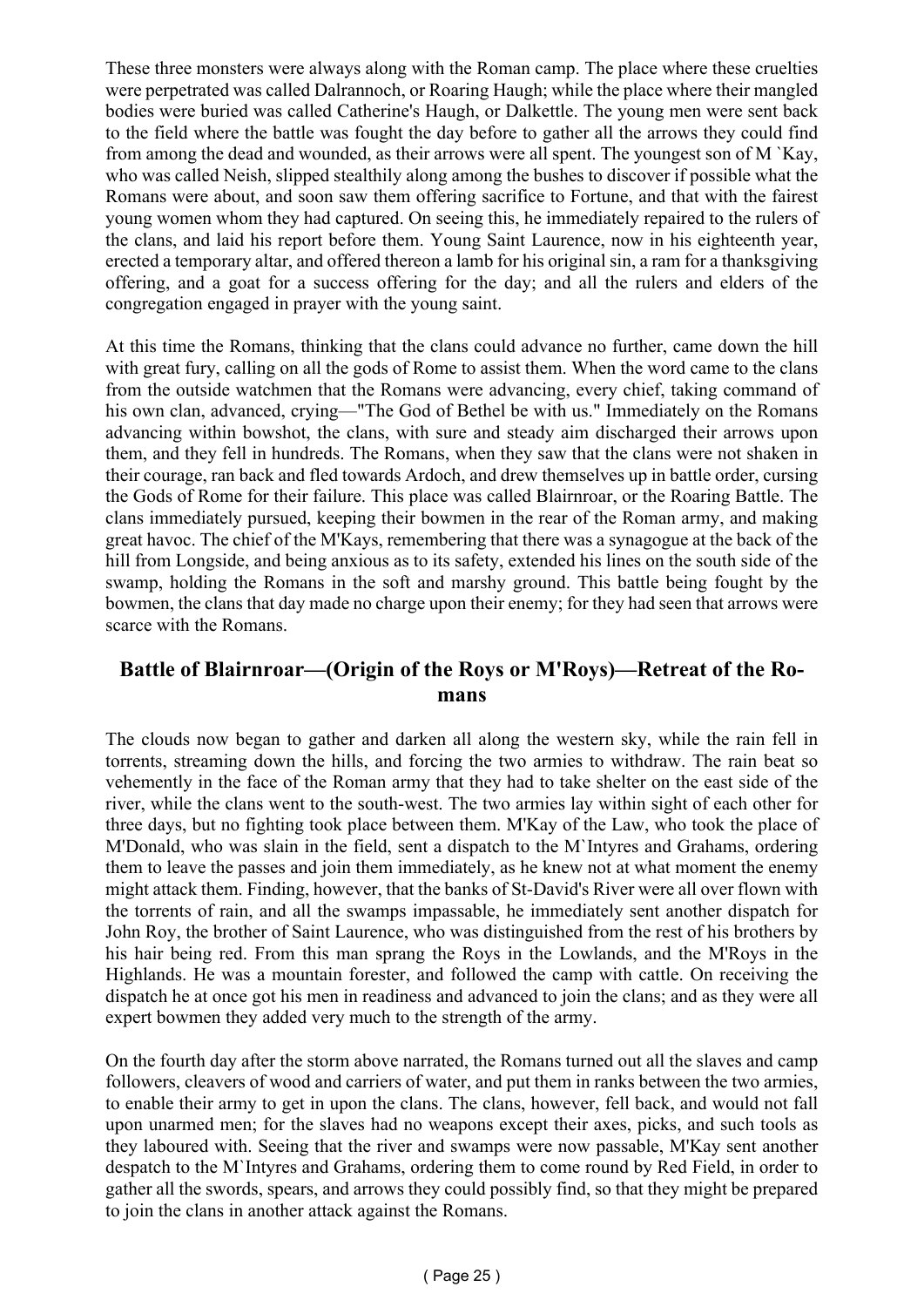Next morning a great many slaves fled from the Roman camp to the camp of the clans, where they were sure to meet with a friendly reception. They had in fact fled to the protection of those who in reality were their own kinsmen; for it was their forefathers who were captured from among the Hebrews when they were in Gaul. They were admitted into the camp of the clans, and there they gave the whole details of the Roman proceedings, and the strength of their army, and stated that the women and children and most of the leaders had fled all together to a camp they previously made at a place called Leania, now called Callander; but still the Roman army was in a good condition. Soon, however, was heard the sound of the pibroch, accompanied by a fierce and warlike band. This was the M`lntyres and Grahams, another strong addition to the army of the clans.

The clans all joined together in offering sacrifice and in prayer; and the hearts of these poor captives who had just joined them bounded with joy and gratitude when they were at liberty to worship and praise the God of Bethel, who at last had delivered them out of that slavery and bondage in which they had been held since their forefathers had parted from them. Here they all broke up again in clans—every leader with his own clan. James the Ruthven led the M'Larens; the prince of Kinclaven, M`Intyre, led the M`Intyres; the prince of Montrose led the M'Grimmonds or Grahams; M'Kay of the Law led the Cattans, the M'Donalds, the M'Kays, and the Neishes. These last four clans were very few in number, as they nearly all fell in the field.

At this time the enemy, seeing the proceedings of the clans, and the desertion of their slaves, became quite disheartened, and made their retreat. Graham and M`Intyre went to the head ruler, M'Kay of the Law, and asked him to withdraw the clans that had been so much cut up, and they would give the Romans a hearty welcome. Ardoch Camp at this time was wholly deserted by the Romans, their whole force being in the field. The M`Intyres and Grahams being in good heart, and determined to avenge the blood of their kinsmen, kept their bowmen close on the rear of the Roman army. Arthur and Alpine were very useful in collecting the arrows of the clans. The Romans turned on the clans at Bleania's Hill, now Dunblane; but John Roy and his son and party had been sent by James the Ruthven, chief of the M'Larens, to watch the proceedings of the Romans; and instead of going back to give tidings of their procedure, they successfully, because unexpectedly, fell upon the left wing of the Roman army, forcing them to quit the field, cursing the gods of Rome.

Some more of the captives had now deserted from the Romans, bringing with them the tidings that Loachdoach, one of the Roman generals, was about to build a wooden bridge near Craigforth for the for the retreat of the amy. Loachdoach's party were never heard of afterwards; and army when the retreating army came to the place where they expected to find the bridge, it was only to be disappointed; for the heavy waters had again swept it away. They were thus forced to go round by Gartmore.

# **Settlements of the Lennoxes, M'Alpins or M'Gregors, Waldenses or Halls, M'Kays, Neishes or M 'Neishes, Rivens, Blythes, &c**

The season was now far advanced, and owing to exposure to the cold, many of the Romans died. The Roman leader, Suspacia, now sought to make an agreement with the clans that he would deliver up all the worshippers of the God of Bethel, or the Unknown God, and that he would not trouble them for a generation to come, if they would allow him and his army quietly to retire. A message was sent by M`Intyre and Graham to the chief rulers, M'Kay and James Ruthven, to see if they would settle on these conditions. The conditions were accepted, and Suspacia at once came forward with all the captives who wished to leave the Romans. The head or chief among these captives was one called Saint Lennox, who was a priest of the altar before captured by the Romans. Great was the joy of these people when they joined their brethren. Saint Lennox became a priest and ruler of his people at Britain's Hill, now called Dumbarton Castle.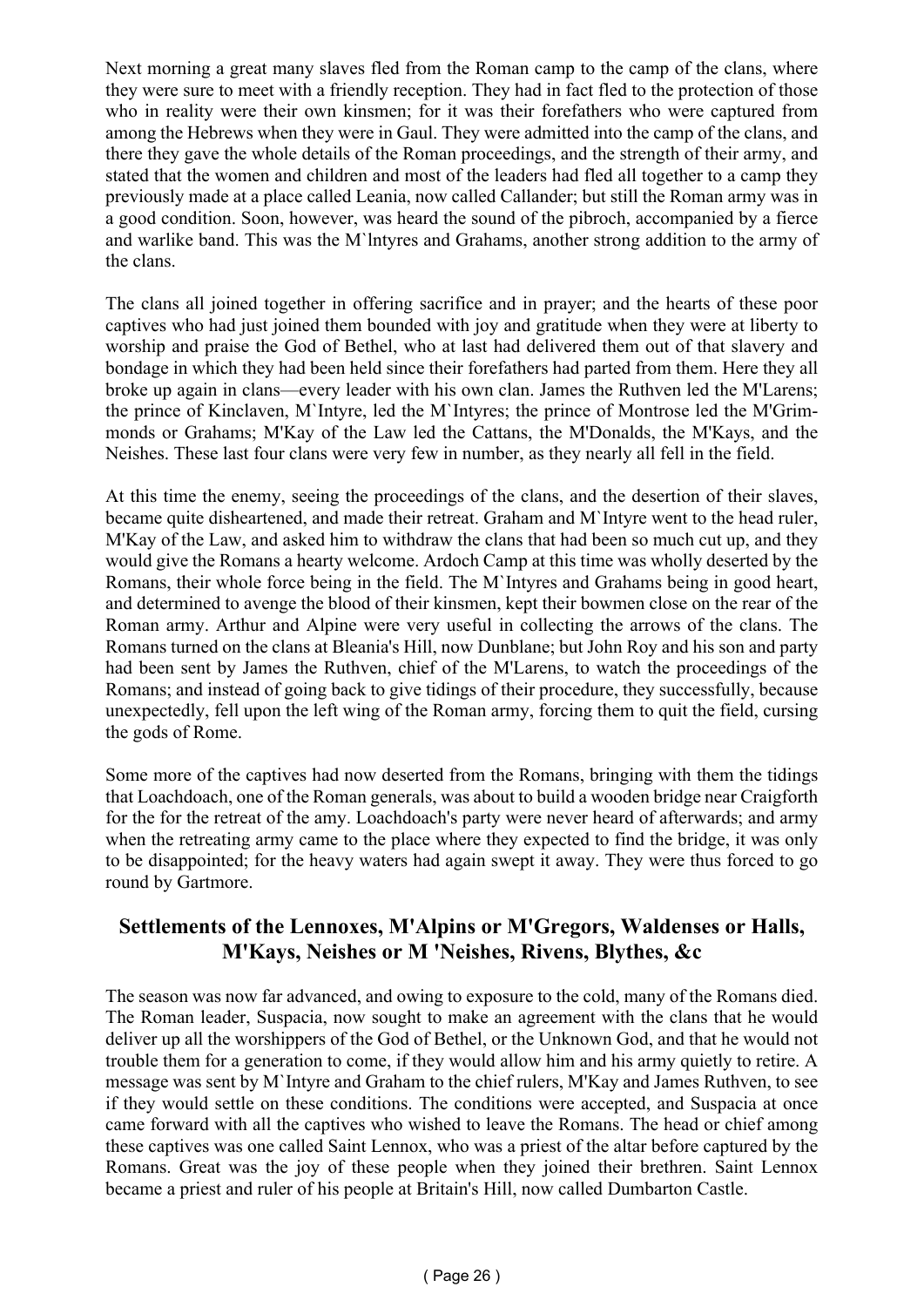The Romans then took their departure, but instead of going home to their own country they went to that which was afterwards the country of the ancient Britons and Scots—nations founded by the Romans, and that paid tribute to them.

After this heavy and bloody struggle, the Caledonians fell back into their mountains. They married and were given in marriage, and their customs remained the same. Margaret, the daughter of Saint Laurence of Lawers, was married to Saint Lennox of Dumbarton. She had two sons who went under the same designation. One of these went to the south with a party. He got a grant of land from the rulers. They called the place Saint Lennox; it is now called Lanark. This place was founded as a place of defence against the Scots or any other enemy that might attack them, and the River Clyde was granted to them for a fishing river.

The other brother got a grant of land from the rulers at Lennox Forest, now Lyndoch. This saint was married to one of the M`Intyres of Kinclaven. Saint Alpin married Mary M'Donald, the daughter of the high ruler M'Donald, who fell in the field. He got a grant of land which was called Doon Alpin, now called Duplin. This Alpin acted as regent for the young Prince Donald, as he was only about eight years of age. He was also the first of the M'Alpine or M'Gregor race. James the son of Arthur of Glenerton, was called James the Waldense, to distinguish him from the rest of the clans. He married Helen, the daughter of M`Kay of the Law, and got a grant of land. In the troublous times the name was changed to Halden or Halley or Hall. They were numbered among the martyrs.

The son of Saint Lennox of Dumbarton, who was also a slave under the Roman yoke, was married to Elizabeth, daughter of the Graham who pursued the Romans. He succeeded his father as priest and ruler at Dumbarton. The son of M'Kay of the Law got a grant of land which was called the Forest, and is now called Auchterarder; and there he built a castle which was a long time a royal residence; and on the west of this castle was built an altar, and five stones were placed round it, as there were five tribes who came to worship there.

Neish, the youngest son of M'Kay of the Law, was granted Tirlumhill, now called Drummond Castle. His land extended to the water of Macnie, and he was the founder of the Clan M'Nish or Nish. Young Saint Lars of Lars succeeded his father, and James Riven got Saint Laurence Plains, his father's residence. James the Blyth and his race returned back to Clutcher Rock, or Clan Claren Rock. He was the first of the Blythes of Fife. This Blyth was one of the clan M'Laren, but derived his name from his countenance being pleasant and fair to look upon. John, the youngest son of Saint Lars, got his land at a spot called Comrie.

By this time the Caledonians were all settled down, and living in peace and quiet. Building was going on, and fortifications were built in every place where it was thought necessary, the Law among other places, M'Kay's residence near Duncrub; and a palace was built on the north side of the swamp, now called Gaskhall. This was a place of safety for the royal party who lived at Port David. The oldest son of Graham of Montrose returned with his father. The second son was ruler at Gartmore, as a barrier to any approaching enemy. The third son got a grant of land from Freeton, now called Crieff, down to the land of M'Alpin, now Duplin. All these chiefs were as rulers to see the land justly divided among the people, and faithful stewards to their heavenly Master. Arthur the Waldense and Evans were considered to be of the clan Laurence or M`Laren. They were descendants of those who believed not in the prophecy of Lazarus the First, but afterwards repented, and worshipped the God of Bethel.

### **Building of Abernethy, Lochleven Castle, and Milnathort**

Many of the race of Saint Laurence were priests at the early age of eighteen, owing to so many of the saints being slain in the field. The clans were dreadfully cut up, leaving many a widow and fatherless child. The son of James the Blyth, called Nathaniel, by the assistance of the Waldenses, built Castle Law, a place of strong defence, once called Nathaniel's Land, but now Abernethy.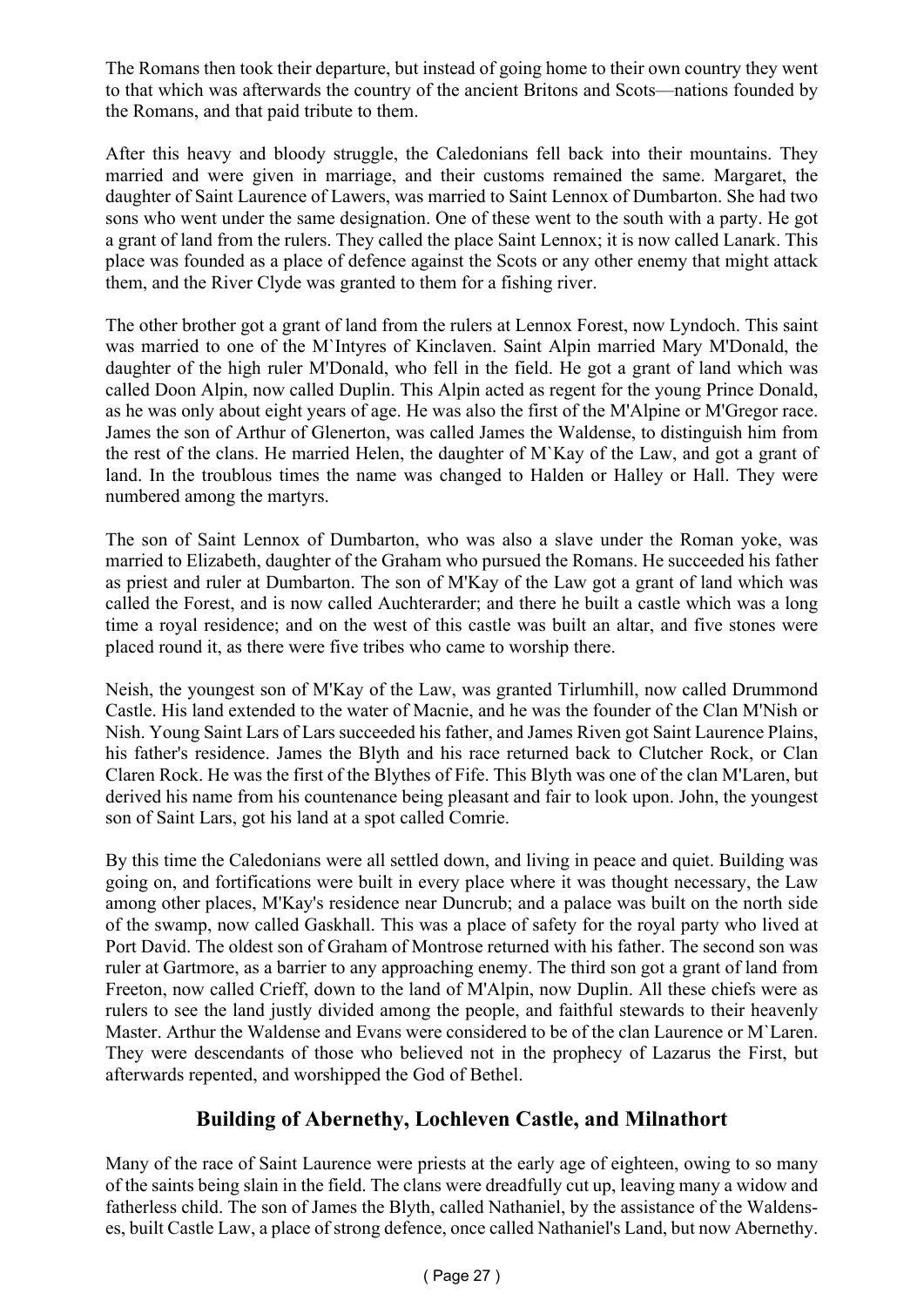His land joined with the royal forest. The march was the Rocking Stone which was placed by some of the Waldenses; it also joined with his father's land on the other side. John Mealon, afterwards Melville, dwelt Athwart the Muir, now called Milnathort. He was one of the royal princes of Forteviot or Port David. He was joined by a part of every clan, as he dwelt on the southmost border, and was in jeopardy of being attacked by the enemy from the south. John Melville built a castle on an island situated in a lake called Loch Leven. He was assisted in this undertaking by the Waldenses, who were expert craftsmen in the arts of building.

The people for the space of sixty years lived in peace and harmony, nothing annoying them. The whole history of the Romans was given by the Waldenses, when they escaped from the Roman camp. They also brought with them the art of building fortifications, and the customs of placing kings, and founding nations.

#### **Founding of the Scots nation—Fergus crowned first King**

Anglo, Highburnia, Wales, and Scotta, were four sisters who were married to four kings, according to the wish of the Emperor of Rome, who then named the nations after these sisters. The oldest daughter Scotta was married to the King of Athens' son; she and her husband were the founders of the Scottish nation. Her son, who was named Pharaoh or Fergus, went out to the Holy Land with a party of Scotsmen to fight against the Jews, and it is said that this party were eye-witnesses to the crucifixion of Christ. This Fergus was presented with a small crown by the Roman Emperor; and when the war was over, and they had returned home, Fergus was crowned first king of Scotland.

After they conquered the Jews and got all matters settled, Titus being in full power as Emperor of Rome, remembered the words of his father to be avenged of the Great Mountain savages, meaning the Caledonians. He then gave orders that a part of every nation was to be gathered together to destroy them, as he promised to his father. This collection was named the Roman Legion. There were eight leaders, four of whom with their men were to go to the River Claudia, now Clyde, and the other four were to go to the Forth. The orders given them were to lay waste the country with fire and sword, and deliver the fair women up to the troops, or sell them as slaves. Some young men were also to be sent to Rome, to be sold as slaves. This soon broke the peace of the Caledonians, and threw them into great trouble.

### **Second Roman Invasion—Fife laid waste—Battle of Ardargie—The two sons of, Donald II. and other nobles taken prisoners**

By this time the Romans had entered into St. Blyth's Land, now called Fife, laying the country waste with fire and sword. As they came along they destroyed almost all the M'Larens of Clatcherd and Abernethy, while those who were spared fled westward to the M'Donalds at Port David. The Romans forced their way forward and encamped at Ardargie. All the clans at this time were summoned to meet upon the Law, near Duncrub, to take counsel for future steps, and it was there agreed to attack the Romans in order to prevent them from destroying the royal palace at Port David; but when they essayed to do this, the Romans were so numerous that they surrounded the clans, and compelled them to surrender. The two sons of Prince Donald of Port David, Donald and David; the three sons of M`Kay of the Law, James, David, and Donald; two sons of Saint Laurence of Dundee, James and Laurence; these were all taken prisoners in this engagement. The chief of the Grahams, at Graham's Land, now called Gash, was slain in the field; and many more men of value and worth fell at this same battle of Ardargie.

The clans were all scattered before the Romans. Adam of Adamsdale was slain and his son taken prisoner. The Lennoxes of Lanark were driven back into the lands of Graham of Gartmore. The Grahams fled back to the hill called Ben Ledi, where the holy altar stood. The clans of the western district all met there and fortified themselves on the face of the hill.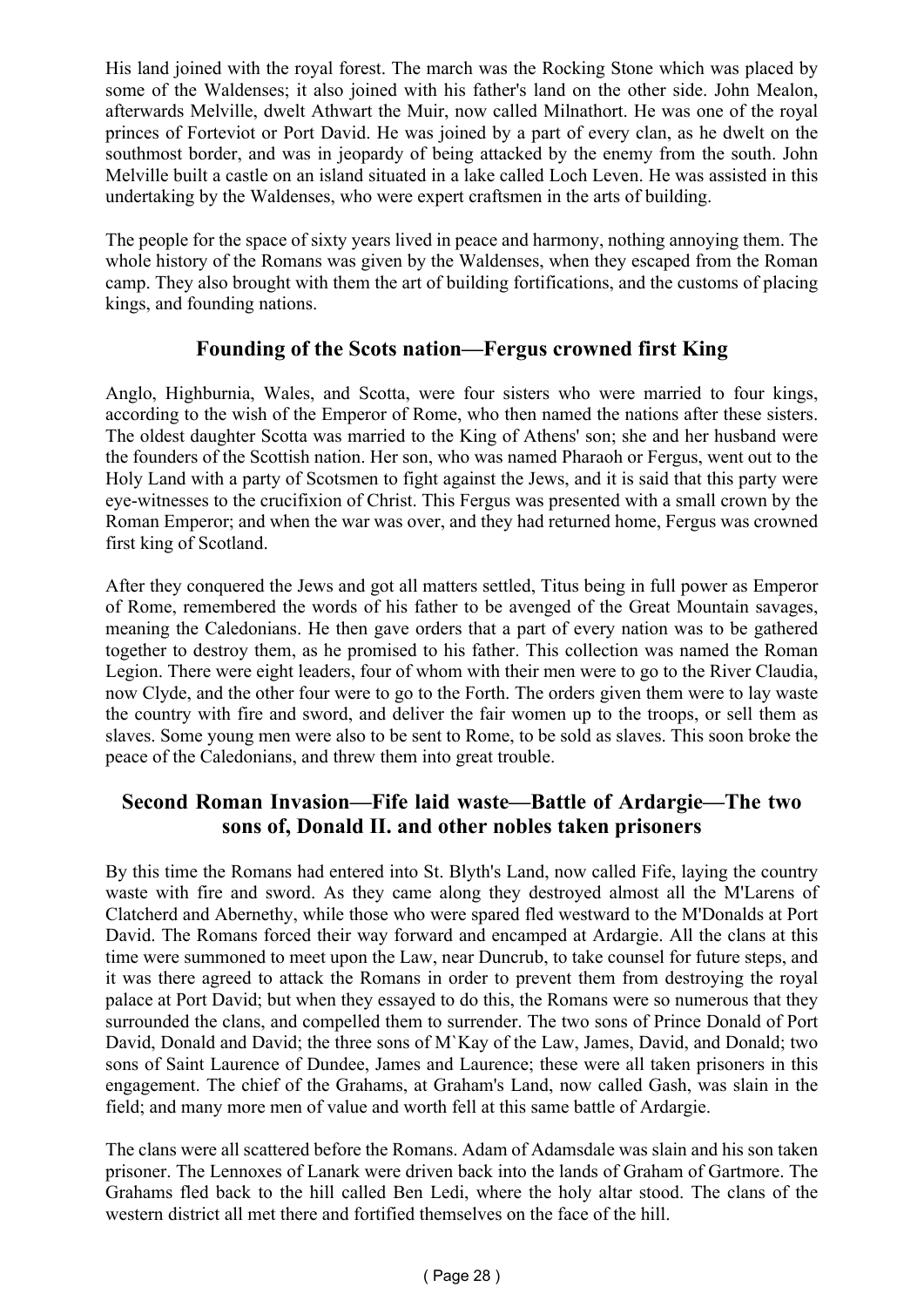The Romans encamped again in Callander. The M`Inroys, a branch of M'Larens kept the pass at Leania. The Romans made an attempt to enter Balquhidder by the mountain pass, and encamped at Ben Voirlich. They were very anxious to get possession of that part of the country, as Whidarria had found gold in several places during the first invasion. The report by this time reached James Ruthven, who had fled to Balquhidder for safety, that the Romans had encamped at Ben Voirlich. At this time the clans were in two divisions, one half of them going with James Ruthven, and the other half remaining to keep the pass at Leania. The M`Inroys led the van, as they were best acquainted with the mountain passes.

Next morning, by the break of day, the clans cut the Roman army into two divisions, the one half going down the Lake side, and the other half making the best of their way to Callander, by Glenample; and James the Ruthven slew the last Roman of the party he pursued at Horse Mount, at the head of Glenample. Durn, a Roman General, made the best of his way down the Lake side, and the last of his party sheltered themselves in a place called Dundirn.

John Comrie, the son of Comrie, who was so brave during the first invasion, fell upon Durn single-handed, and slew the Roman general on the spot. He then mounted his horse, and carried off his spear. The crest of the Comries or Montgomeries is a man dressed in Durn's armour on horseback, with a spear in his hand. At this time the M`inroys, who were leading the van, heard the sound of the Roman horn, when James the Ruthven ordered them to lie down among the heather. The Romans having captured one of the Caledonians, thought to be one of the M'Arthurs of Glenarton, he was chained in front of the Roman army, they forcing him to lead the way. At this time John Roy and his bowmen were ordered to attack the flank of the Roman army, and they approached the Romans within bowshot before they were observed; and at the same time James the Ruthven extended his whole line in front of the army.

By this time the clans were all armed with the Roman arms they had gathered the day before on the field of battle. They then advanced towards the Romans till with-in bowshot, and discharged their arrows upon them. John Roy and his party from the sides of the hill attacked them at the same time with their arrows, and made a dreadful slaughter. Comrie with his spearsmen engaged in front of them on the left wing, and James the Ruthven attacked them on the right wing. Brackland, the Roman general, tried to make a retreat, but they were so closed in with the Grahams and Neishes, who had fled from the field of Ardargie, that it was impossible for him to turn to the right hand or to the left, and he and all his party were slain at the Wild Bridge or Bridge of Brackland.

### **Battle of Lanark**

This battle was fought on the braes of Leania. Cleshee, one of the Roman generals, seeing he was surrounded on every side with kilted clansmen, tried to make his escape with his army, and forded the clear water, now called Cleshee's Ford, to endeavour to join the main army in the east. A party of the Lennoxes, who were lying in ambush, on observing this, immediately attacked them by bowmen, but the Lennoxes being so few in number had to fall back to, the fortified camps at Ben Ledi, leaving the Romans masters of this part of the field.

The chief of the Lennoxes fell that day. They now call that place Lanark. Cleshee and his men made the best of their way to Bleania Hill Camp, now Dunblane, as this place was a fortified camp of the Romans during the first invasion. From there they marched to Ardoch Camp, called the Romans' Home. There the Roman generals met in council—namely-Rossinia, Cardin, Athellia, and Cleshee, the king of that district now called Fife, where he had established a slave market. This king sent a despatch that the Romans were to lie in ambush until he could forward another force to their assistance.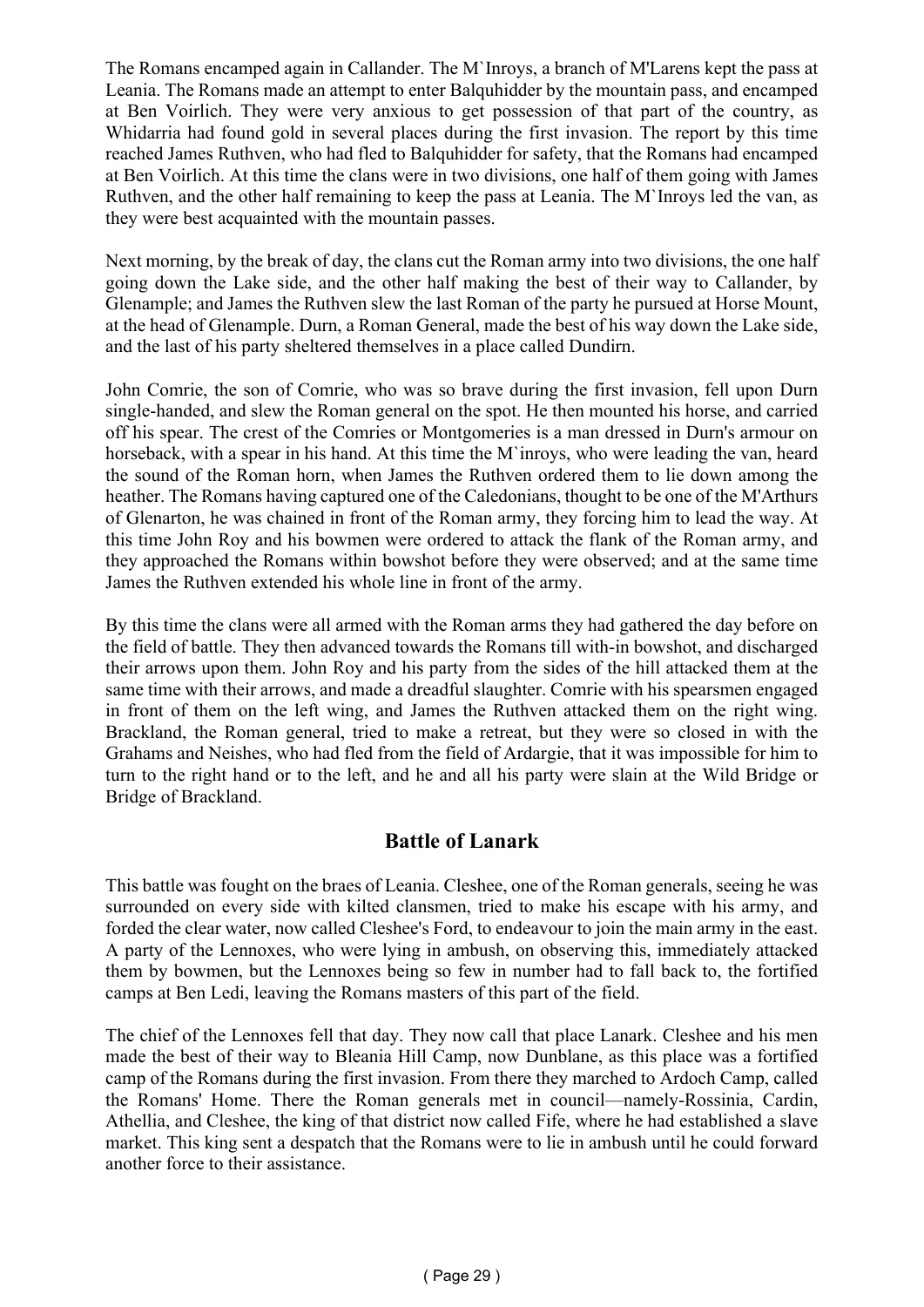# **Fate of the noble prisoners—Cruelties of the Romans to the Nazarenes**

Immediately the king sent messengers to Anglo-Wales, which is now called Ancient Britain, Highburnia, now Ireland, and Scota, and also the country now called Denmark. All these nations paid tribute to this king, and had to turn out all their fighting men, or the taxes were doubled that year. All these legions were got forward by the spring of the year, and joined the Roman camp at Ardoch, and immediately orders were given by the Roman generals to march to the plains of Blairdarg, now called Cowrie. The clans were then collected at Lars, near Comrie, to take counsel how they were to come to terms with the Romans, but the Romans would accept of no conditions whatever, but wished the clans to deliver themselves up, either to make, slaves of them, or use them for whatever purpose they pleased as well as their country, for the damage done to the Roman Empire during the last war; but to these conditions the clans would not submit. 'The Romans then got orders to ford the river and attack the clans on the opposite side.

The clans seeing the great number of horsemen and chariots of war, fled to the mountains with considerable loss, and several of them were taken as prisoners. The Romans then ranged over Graham's country, and destroyed everything by fire and sword, until they came to St. Laurence River, now called the Tay. The clans at this time were scattered in broken bands, and all the low plains that had been cultivated were taken by the Romans, who held and occupied the country as far as the river Derm, now called Dee. All the prisoners who were captured in the battles were sent and sold as slaves at the market at a place now called Cupar-Fife, and amongst these slaves were many a prince's son and daughter.

Mary M'Donald, the prince's daughter, of Port David, was one of this unhappy band. There were also two of her brothers taken prisoners at the battle of Ardargie. The two sons of St. Laurence of Dundee were also taken at the same battle, and three sons of M'Kay of the Law. Adam of Adamsdale was also slain, and his son taken prisoner. These nobles were sent off to Rome to be sold at the slave market there. The two sons of M`Donald, the prince, were sold to a man who worshipped the god of Annan. This was the god of the shepherds, and the figure was branded on each breast.

The two brothers, M'Kay of the Law, were sold to a man who worshipped Vulcan, the god of fire; and the third son of M'Kay was believed to have died on being sold in Fife as a slave. The two sons of Laurence of Dundee and the son of Adam of Adamsdale were sold to a man who worshipped Bacchus, the god of wine. They were made gardeners and wine pressers.

The practice in Rome was that every slave was branded with a figure of the god his master worshipped. No report was ever heard of their brothers or sisters or any of their kindred. At this time the Romans tortured all who were found to worship the Nazarene prophet. The custom of Rome was that every man who offered sacrifice carried his god about with him. There were days of festival to their gods, and every day of the week the fire of the altar burned, but none of the slaves were allowed to offer their sacrifice till ten years rolled over them. Under this dreadful bondage, with no prospect of escape, the followers of the Nazarene prophet were increasing in number, but the Romans increased their torture to a fearful extent. Some were skinned alive; others were put into cages that contained numbers of eagles of the largest size, to be torn and eaten by them; and others were torn asunder by four horses.

But the more they were tortured the more their number increased. Some were put into cauldrons of boiling oil, crying to Jesus of Nazareth to receive their spirit, while the Romans stopped their ears with their fingers, crying out—"Ha ha! they blasphemed our gods, but their gods hear them not." Others of their tortures were these:—The gorrier opened their bellies, letting their bowels fall out; others were put into a dungeon, and the pinner threw at certain times of the day burning sulphur on them, and ended their days in that dreadful manner. But in their greatest agony they cried the more to Jesus of Nazareth, which was a torture to the Romans, to hear them call upon their Saviour.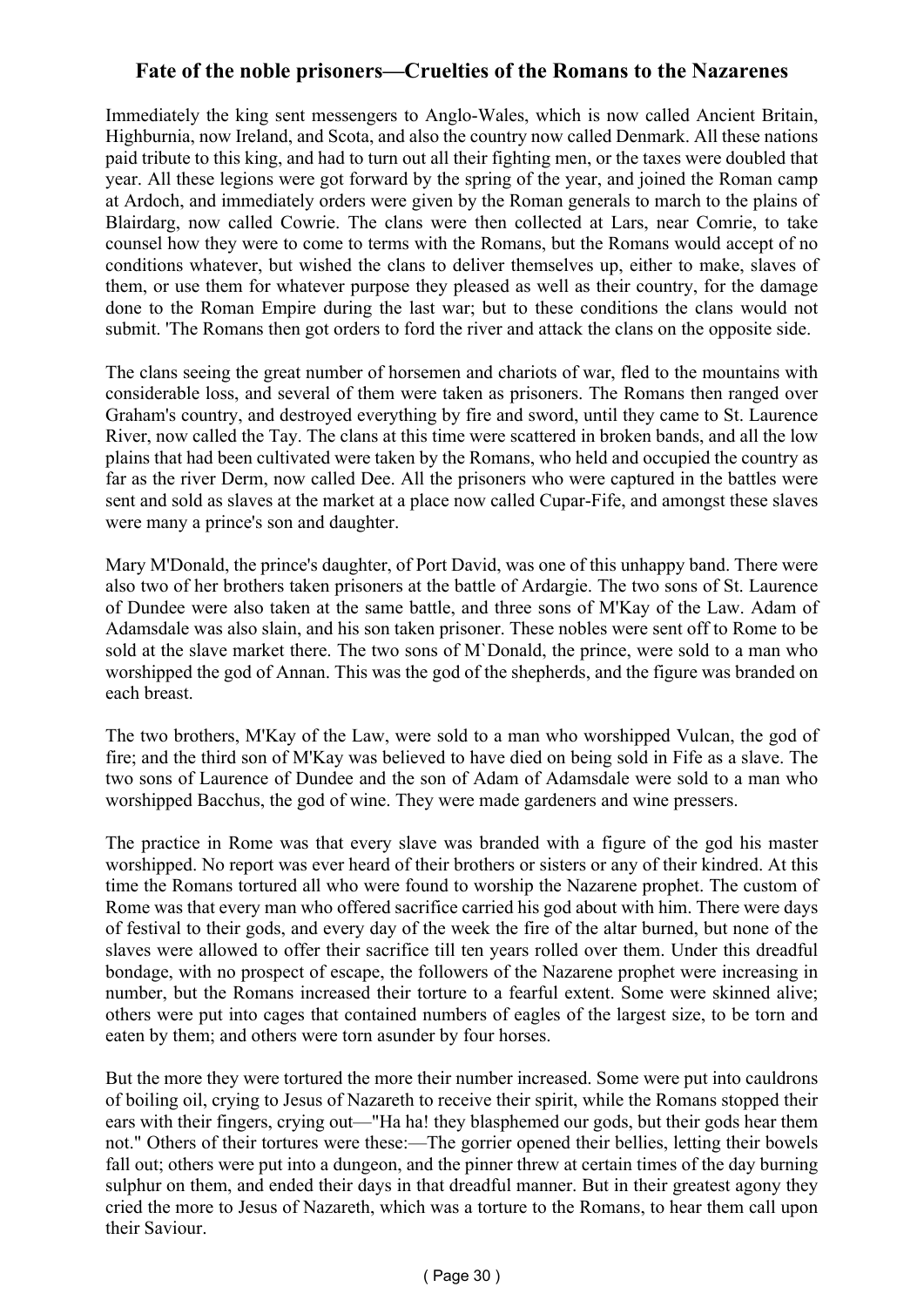# **The Jews rebel against the Roman power—The Caledonian royal prisoners sent as slaves to the Roman army besieging Jerusalem**

The number of believers increased so much that they gathered them in old houses and suffocated them with brimstone. They also put them into lions' dens to feed their lions, and they also allowed any one to take the flesh of those martyrs to feed their dogs, or any other use they might think proper, as they gave them no burial. Titus had given orders to all his rulers, that wherever those worshippers were found they were to put them to death in whatever manner they pleased. The rulers of the Temple at Jerusalem told the Roman Governor that if they did not keep down the worshippers of Jesus, and compel the people of Judea and all the country round about to come and offer sacrifice and also pay tribute, that they, the Jews, would not pay tribute to Titus.

At this time some of the Roman soldiers turned Christians, which enraged the Jews very much, and they charged the Governor with being partial to the Christians. So far went their jealousy that they ordered the Roman Governor with all his soldiers to leave the city. They then shut the gate against all Roman power, and would no longer pay tribute. Titus hearing all this, his anger was kindled against Jerusalem, and he gave orders to all his captains and commanders, and all his men of war, to get ready to besiege Jerusalem. All the smiths were to follow the army, to make and repair engines for throwing stones against the walls on purpose to break them down; and all those who were branded, and who had been some time in Rome, were ordered to be sent with the army to be cleavers of wood and carriers of water.

Amongst the slaves were the sons of Prince Donald of Port David, the sons of M'Kay of the Law, the two sons of Saint Clare of Dundee, and the son of Adam of Adamsdale. All the slaves were served out with a knapsack of camel's skin, hatchets, and mattocks; and during the siege the slaves were brought up to work the engines. David, the son of the prince of Port David, was slain with a stone from the wall. The son of Laurence of Dundee got his leg broken, and his brother James carried him back and laid him down some distance from the city, and then returned to his engine. This siege went on for a long time. The sons of M'Kay of the Law were smiths, and wrought at some distance from the city, and the son of Adam of Adamsdale was a servant in the camp. Donald, the son of the prince of Port David, and James M'Laren, the son of Saint Clare of Dundee, were engaged at their engine at the Sheep Gate.

### **Finding of Solomon's Crown by James M'Laren—Destruction of Jerusalem**

James M'Laren then went in the evening to see if he could find his brother Laurence where he had laid him with his broken leg, and took some food with him, which was very scarce. As slaves were getting no attention from the doctors of the army, he found his brother in great agony, and passed the most of the night with him; but owing to loss of blood and hunger, he died about cock-crowing. So James, after seeing that his brother was dead, returned to his post at his engine, and wrought all day with his heart full of grief. At evening he left his neighbour Donald at his post, and took his spade and dug a grave, near the garden of Gethsemane, and buried his brother. Returning in the dark of night, he saw a light a small distance from him. Thinking it might be a case of distress similar to his own, he drew near to the light, but heard nothing. He drew nearer till he found in a small hole a large number of diamonds set in gold in the form of a crown. He then lifted it and put it in his knapsack, and returned to the sepulchre of his brother, and dug a hole at his feet and buried it, not knowing what it was. He then returned to his companion, and with grief for his dear brother thought little of the article he had placed at his feet.

The siege was so long, and they were so hard wrought, and had often so little food, their life became bitter to them. They were often scalded with boiling grease thrown over the walls; but at length a breach was made, and the Romans rushed forward, putting men, women, and children to death, with fire and sword. The sufferings of the Jews at this time were very great. The Romans would make a Jew work at tearing down the Temple, till he would fall down from hunger, and to amuse themselves they would thrust them through with a sword, and pitch them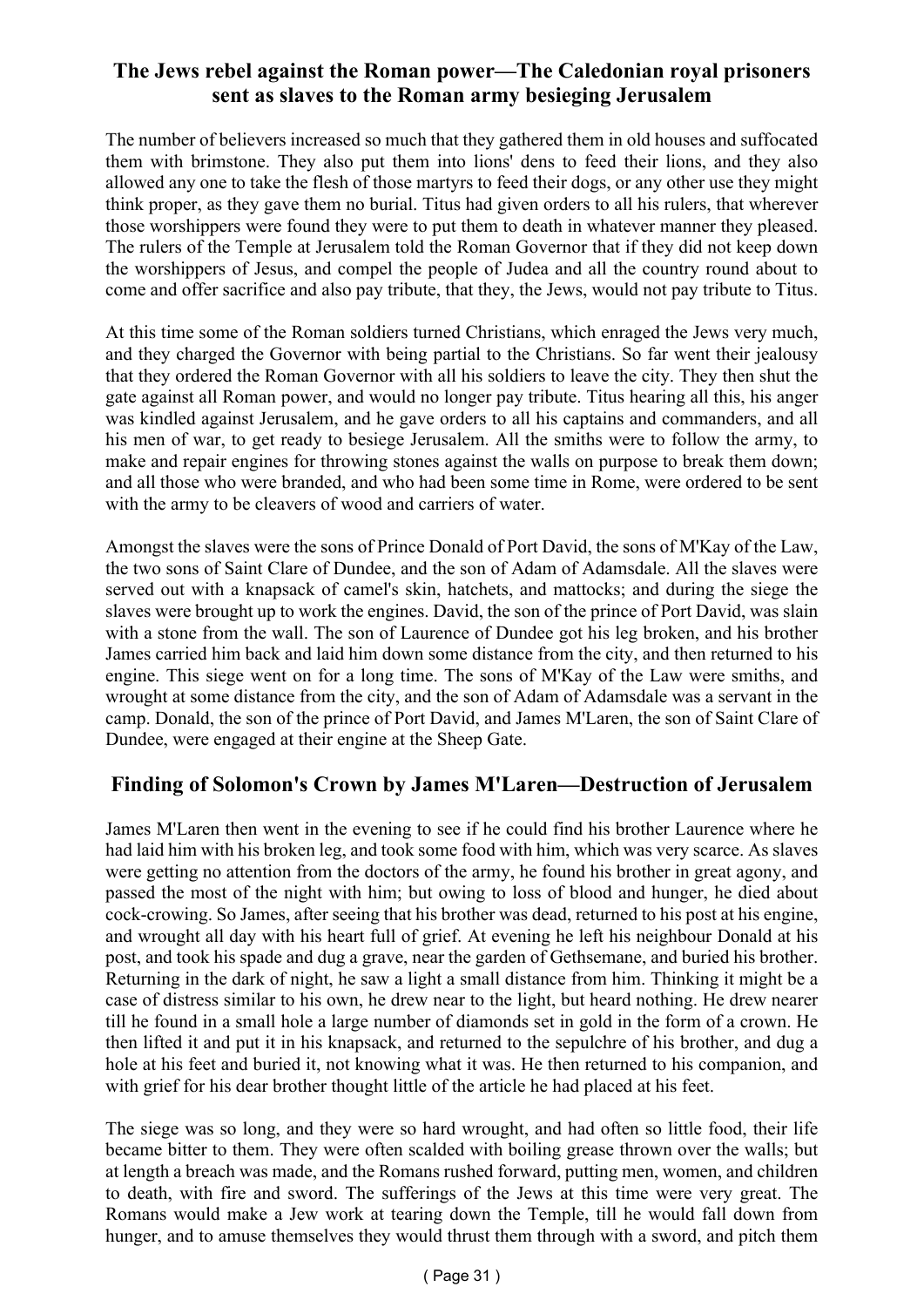over the walls to be eaten by dogs. They levelled down the whole city so that one could not discern if ever there had been a city there. Whatever a Roman did to a Jew was never called into question. The rulers, priests, and slaves all suffered the same torture, as there was as little respect for the one as the other. By this time the city was in total ruin, and the Romans were always expecting to find some hidden treasure, but very little of that was discovered. The whole country was then visited with a famine and many people died daily.

# **Return of the Royal Slaves, with St. Chaldean—Prophecy of St. Canaan Martyrdom of St. Canaan and Murdoch**

At this time the Lord visited the Romans specially for the cruelty done to his people. The Roman Emperor having sent orders that no slaves were to be returned to Rome, they were turned out of the camp. All those slaves who spoke the Latin language, as they were considered Romans, and many of the rulers and people of high learning, together with their sons and daughters, were sold among them as slaves in order to preserve their lives, as they were slaying all the Jews by the sword. A Roman merchant in the slave trade bought all the Latin slaves, but would not buy any of the Jewish rebels, as they were called, nor the worshippers of the Nazarene prophet, nor those who adhered to the new laws.

As Noustinous, the slave master, would not buy any of these Christian slaves, the Romans burned three holes in their tongues, and then let them go where they pleased. By this time the bought slaves were out of the camp and under their slave master, but he seemed to have more confidence in the branded slaves than in the others, and he gave them the charge of the others. James M'Laren and Donald M`Donald had charge of a number of the slaves, and James leaving his charge for a time went for a parting visit to his brother's sepulchre. While there, he remembered the article he had buried, and then dug it up. Knowing by this time it was something of value, he placed it in his knapsack, and took his journey again to his post.

All this time M'Donald knew nothing of his brother David, and considered he had fallen under the ruins of the wall; but next day while on the march he found that the two sons of M'Kay of the Law had been sold along with them, and also the son of Adam of Adamsdale, and they greatly rejoiced when they found they were all in one band, as they had not seen each other during the time of the siege of Jerusalem. They then took shipping, intending to sail for Rome, but when near the landing port a despatch was sent out telling them that no slaves were to be allowed to land, as famine had spread over all the country.

The Lord permitted the Romans to persecute the Jews, but he afflicted the Romans with famine and pestilence. As the orders were that no slaves were to be allowed to land there, but were permitted to land either in Britain or Gaul, or Jeremy's Land, or any other port beyond the great god Gib's Rock (the God of Storm) they set sail from Rome, bound for Jeremy's land, but a great storm arose and as one of the slaves named Murdoch cried out—"Oh, Jesus of Nazareth, have mercy on us!" a Roman soldier who had been standing by, overheard him and went and told the shipmaster that there was a save praying to Jesus,' and not to Gib, the god of the storm. Immediately orders were given that he should be hanged and cast overboard, and this was done in presence of his two daughters, Elizabeth and Dightus.

Many also of the old men who were infirm were thrown overboard, as their provisions were getting scarce; but the Romans said—"It was on account of these Christians that Jerusalem was destroyed, and are we to lose our lives also? But still the worshippers of Christ spoke to each other in a quiet way. Saints Canaan and Chaldea were chained together, and had communed together about the great Messiah, but were overheard by a Roman, who also gave information about St. Canaan. He was then ordered to have a copper tongue full of poison fixed in his mouth; but his keeper, Donald M'Donald, had often heard him talk of the Messiah, and was almost persuaded to be a Christian; and having a respect for him, he often released him in the night, by taking this copper tongue out of his mouth. At this time the Lord endowed Saint Canaan with the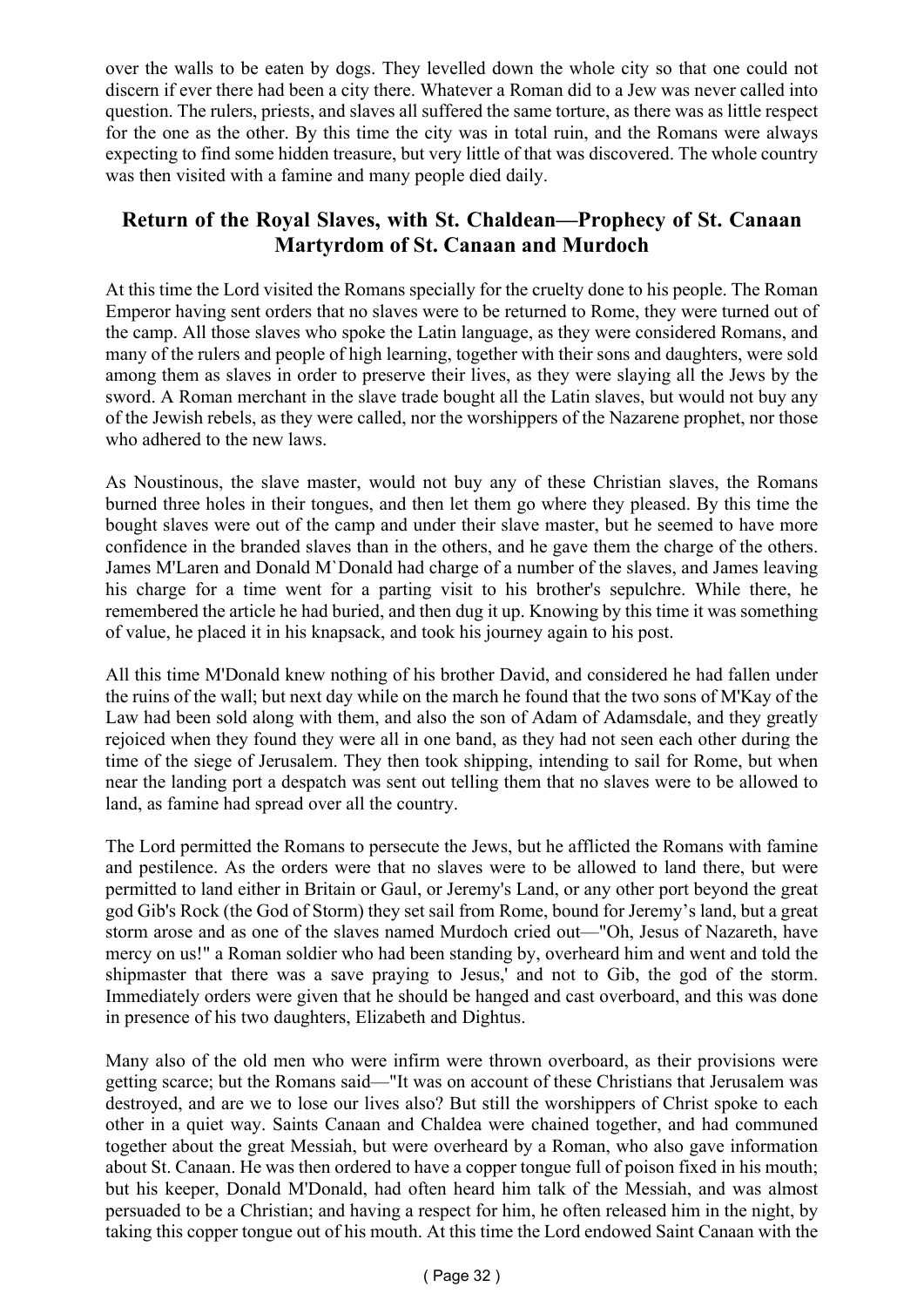spirit of prophecy, and he revealed to his keeper and fellow-sufferers that he was to die, but told them to rejoice at his death, as he was going to glory, but to bear in mind that they would never see Jeremy's Land, and the Lord would bring about their deliverance.

The old saint then called for James M'Laren, his other keeper, and told him he would now leave the charge of his two helpless daughters upon him, and also the charge of the two daughters of the martyr who was last put to death, namely Murdoch; and also that what the Lord had given him in secret should be made public. He then told James that the Lord had made known to him that it was the crown of Solomon he was in possession of, and that it should never be worn by the seed of a Roman, but that it should be worn by the seed of Abraham, and that Christianity was to flourish under it, in a renowned kingdom, above all other earthly kingdoms. James M'Laren was astonished at hearing these words of the saint, for he had kept the finding of the crown a profound secret.

The saint also said—"When the storm shall arise be not afraid, for the Lord shall bring you deliverance." So Saint Canaan died, and immediately a storm rose so mightily that all those who did not believe in the prophecy departed, and fled to their boats for safety, whilst Saint Chaldea, who was chained to the dead saint, lifted up his voice and blessed the Lord, and said —" Stand steadfast in the faith, for the Lord will deliver us according as it was said by the saint."

At this time the Roman sailors lost all hopes of safety, and fled to their boats, and were drowned whilst making attempts to get ashore. The only one of the Romans saved was Noustinous, the Roman slave merchant. He had gone down to his department for some treasure, and was left behind. He went to the helm of the vessel to steer it to Jeremy's Land; but James Mackay told him that the vessel went well when the Lord was at the helm, and they went on praising the Lord for their deliverance. So upon the third morning they landed within sight of Saint Laurence' Altar Hill, called the Hill of God, but now Dundee. The royal slaves took ashore with them the two daughters of Canaan, Mary and Helen; also Elizabeth and Dightus, the daughters of Saint Murdoch, who was martyred for Christianity by the way; also the body of Saint Canaan, which they buried near to Carnoustie. The daughters wept and mourned over their father three days, after which they fitted themselves with what was in the ship, and took their departure. Donald Mackay of the Law went back to the ship, and said—"As for thee, Noustinous, 'cur' thou thee!" So the place is called Curnoustie to this day. It was thought that he had smitten him.

James M'Laren upon the second day came to the hill where his father's altar stood, and where his father had offered sacrifice under the old faith, and said—"Would that I had a lamb to offer a sacrifice." But Saint Chaldea rebuked him, and said unto him—" Is thy faith so very weak after all the wonders which thou hast seen at Jerusalem, and thine own miraculous escape during our voyage, that thou wouldst insult the blessed Saviour, who came and offered himself a sacrifice for us all, and to make atonement for our sins, which no other could do. Thou canst pray unto God without any bloody sacrifice." So they all entered into prayer.

That night they abode at the Altar Hill, as one of the daughters named Dightus had taken very ill. She died that night by the side of a river, which was then called after her. The other three virgins then took their way with the royal slaves and Saint Chaldea further, west nearer the mountains, seeing the country had all been laid waste by the Romans. James M`Laren essayed to go and see his mother's brother, M'Intyre of Kinclaven, and likewise Donald M'Donald, the crowned prince of Forteviot. They y came near to their uncle's house, and found that all was laid waste and desolate by fire. Nothing could be seen about the whole premises, but one old frail women, who said unto them—" What do you seek? I have given you all that I had; I have nothing more to give you." But Donald M`Donald, the Prince, said unto her—"We seek nothing from thee; we want to know what has become of our uncle." Then she said—"How can you call him uncle, seeing you are all Romans?" James M`Laren answered—"I am the son of Mary M`Intyre, his daughter;" and the Prince said—"I am the son of Jean, his eldest daughter. "She answered— "If you speak truly, who are these with you?" They replied—"These are the two sons of M`Kay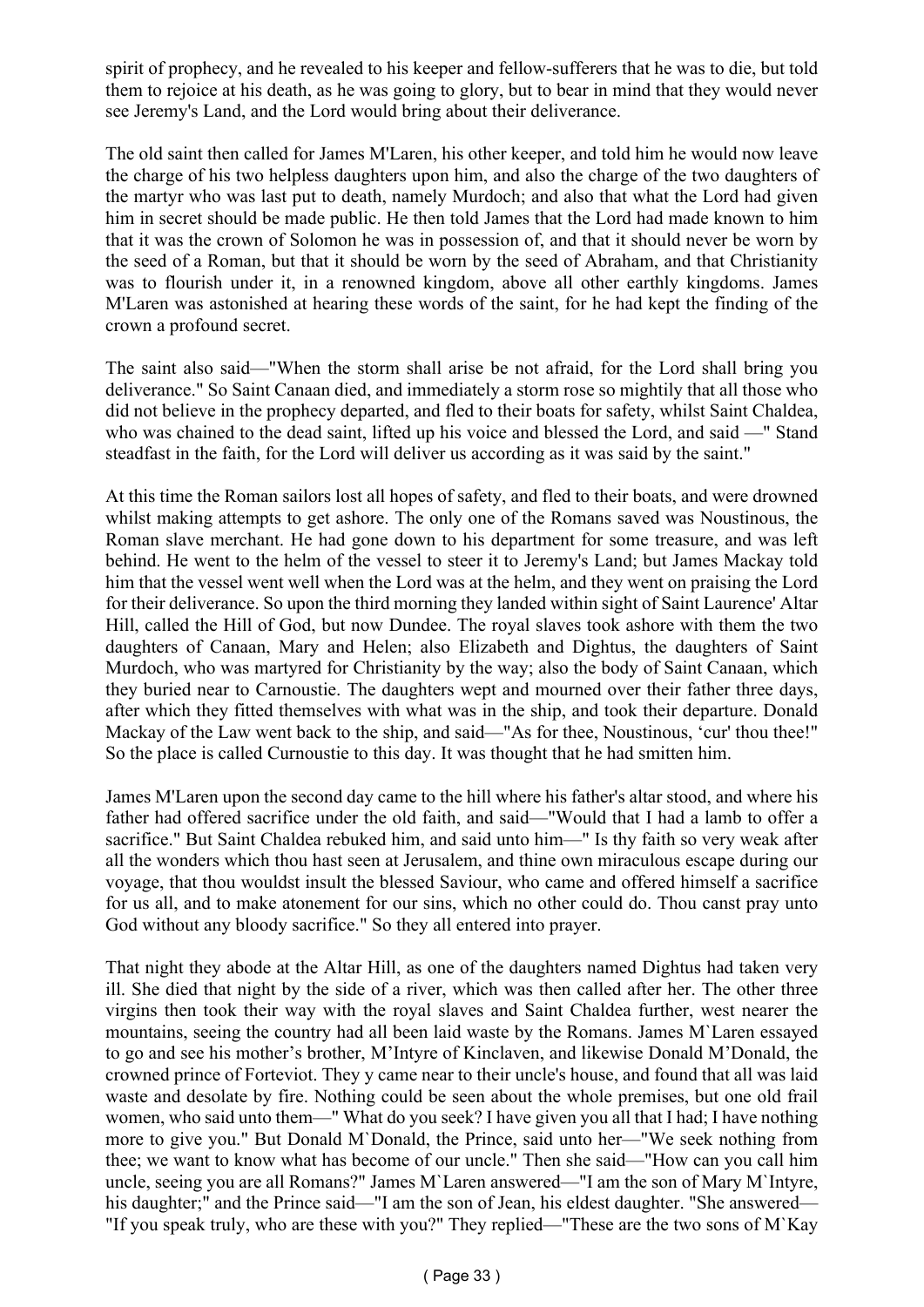of the Law, and the son of Adam of Adamsdale, the grandson of king Donald of Port David. The rest of our young men were slain at Jerusalem. These three damsels are fellow-sufferers; and this is St. Chaldean, a preacher of the new times, and a servant of the blessed Messiah."

She then said—" If your stories are all true (and I have no cause to doubt), you are too long here, lest the Romans come and see you, as they are ranging about for food." She then went a small way into a wood and made some signal, when there appeared two armed men in the costume of the Gaul; but seeing the men dressed as Romans, they started back and cried—"Have you sold us!" She waved her hand to them, and said—"They are your kinsmen; be not afraid." With that they took the royal party into a cave, and provided them with all things necessary. So upon the third day, there was a young man sent to the camp of Isaac, the son of King Donald of Port David, and brother to Donald the slave, to inform them that they had brought with them a saint who spoke many good things, and gave full report of the blessed Messiah having come on earth. St. Laurence of Laurence, and Comrie, and Neish, and the chief of the Grahams agreed that they should come forward; but the chief of the M`Intyres said—"No, they are spies; we had better put them to death, rather than allow them to return to the Romans, as they are come to see what our strength may be."

### **Miracles and Prophecies by St. Chaldean—Defeat of the Romans, and their subsequent destruction by a plague**

But the chiefs and rulers said—"Let the men come forward; they may be telling a true tale." The women were desired to remain behind in the cave, but they would not, intimating that they would follow them even to death. So they prepared themselves, and marched to the Camp upon the top of Birnam, where the mountaineers were fortified. When they were brought forward they were placed before the whole of the rulers, and Isaac, and the priests of the congregation. MI`Intyre then said they were spies, and insisted on them being put to death, but was opposed by the rest of the camp. St. Chaldean seeing M`Intyre, and knowing his heart, turned to him and said—"It is as true as that your wife will he brought to bed this night of an Ethiopian black and a leper, and for forty days thou shalt not see them;" and immediately he was struck blind. M`Intyre was by this still more enraged, and would have killed St. Chaldean with his own hand; but as he was blind he could not see him.

The report came in the morning that the prophecy had been fulfilled, and there was born unto M`Intyre a child without one spot of white upon his body, and another, a leper, spotted like the calf of a deer. The chief was now even more enraged, and even called him a devil for fetching torments upon the people. So that all the camp believed it of him, and ever after had an aversion to him. Shortly before this, the clans had gained a complete victory over the Romans, upon the night which they held sacred to the memory of Romulus, the founder of pagan Rome. The clans had attacked them, and driven them to the other side of the river then called St. Laurence, but now called the River Tay. They fled to the wooden bridge they had erected, which giving way, many hundreds of the Romans met with a watery grave, and those who returned met with death from the clansmen's swords.

The enraged Romans then collected soldiers from Ardoch, Adamsdale, and Callander, and all the other camps, to attack the clans. They were all in good spirits at a place called Murthly. The clans then said—"They will be upon us by to-morrow." St. Chaldean, speaking in the Latin tongue, and interpreted by Donald of the Law, said—"Trust in the Lord, and he will fight your battle, for yonder camp of mirth shall be turned into mourning before to-morrow." He then told them to flee to the rocks which are called Raithallian, or the Chaldean race, "for the Lord," continued he, "will send amongst your enemies a plague, even from the time of the cock-crowing until dawn. Cover ye yourselves, with your upper garments, and cry earnestly to the Lord and he will deliver you." So they all fled at the command of the saint, and covered themselves with their upper garments or plaids. Early next morning the saint arose and ascended to the top of the Hill of Birnam and looked towards the plain, which was covered over with a thick dark mist, so that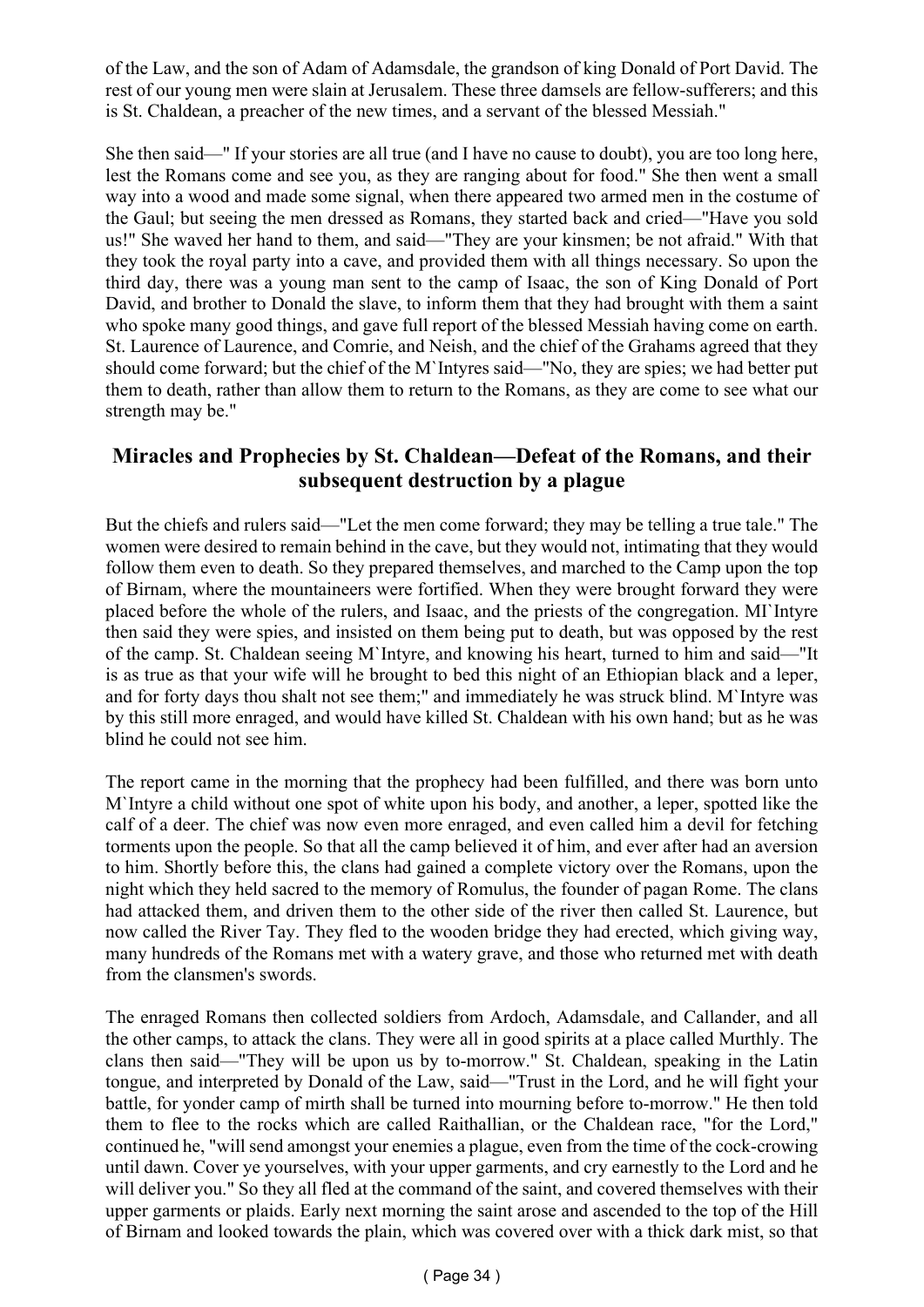he could not see nor hear one of the Romans, all was so still and quiet. But when the mist began to clear away the desolated camp came in view. The horses were standing riderless outside the camp, with none to look after them. The clans then took possession of the camp, and the rest of the Romans fled beyond the River of St. David, now called the River Earn.

# **Donald the slave, first crowned King of Caledonia —Rapid spread of Chaldean faith**

A great terror fell upon all the clans after witnessing the dreadful judgment of God upon the Romans, so truly foretold by the prophet Chaldean. St. Chaldean then changed: the Sabbath from the seventh to the first day of the week, and began to baptise in the name of the Father, Son, and Holy Ghost, so that the Lord might bless them and sanctify them by the Holy Ghost, through the washing of water. Isaac at this time arose from his seat, and placed his brother Donald the slave upon it, and crowned him king, this making him the first crowned king. Isaac chose rather to be servant to the saint than to be ruler or king: and forty-two days afterwards he was baptised and married to the daughter of Saint Canaan, and the place, situated to the back of Birnam, is called Kingsford to this day.

The next baptised was James M'Laren, and he was married to another daughter of Saint Canaan: Then was married Donald M'Kay to the daughter of Murdoch, who suffered martyrdom on the passage from Rome to Jeremy's Land. Adam, son of Adamsdale, was baptised, likewise wife, the sister of the rebellious M`Intyre, who was the founder of clan M'Adam, or Eadie in the Lowlands. James M'Kay and another sister of M`Intyre were also baptised, after which James M'Kay and this sister were married. They were founders of the Gows of Athole, or Smith in the Lowlands. M`Intyre had his eyesight restored, and seeing his sons and the judgment of God, came to serious repentance, and was baptised, and became an eminent preacher of the Gospel of Christ.

The religion of Chaldean spread so rapidly that in less than months there was not one altar fire burning. They then took upon themselves the name of the Chaldeans, now called Caledonians, St. Chaldean being the founder of the Caledonia They called the place Athelia, but it has now got the name Dunkeld, after their holy saint. The first church known to built for the doctrine of Christ was erected at Dunkeld. The north side of the River St. David, now called River Earn was called Caledonia; and. the south side being occupied by the Romans, was called the Italians' kingdom, and went also under the name of Fife. M'Laren then returned to his native town Dundee, with all his clan, and built a church for the doctrine of Christ there, and became a preacher. There were born unto him sons and daughters. The firstborn was called Laurence, after his father, and the second was called Canaan, after St. Canaan his father-in-law.

For about thirty years the Romans had possession of the lands south of St. Laurence River, now called the Tay, the Palace of Forteviot, the lands of M'Kay of the Law, of Adamsdale, and the Forest, now called Auchterarder; and nothing grieved the clansmen more than seeing the lands of their forefathers in the possession of the Picts, Scots, Danes, and Romans.

# **Death of Donald III., and Accession of Kenneth I**

When King Donald the slave died near Logierait, the nation was left to king Kenneth, the second son. The old slaves were now nearly all dead, and so were the old warriors who had sworn that they would not draw the sword whilst the Romans kept the truce and did not molest them beyond the Earn. The young king Kenneth being crowned king of Caledonia at Logierait, immediately sent for his cousin Kenneth M'Laren, son of James the slave, and told him that he would summon all the clans from the east to the west of Caledonia, and see if it was possible to clear the Romans beyond the Forth, and free their ancient country. Kenneth immediately accepted the offer. St.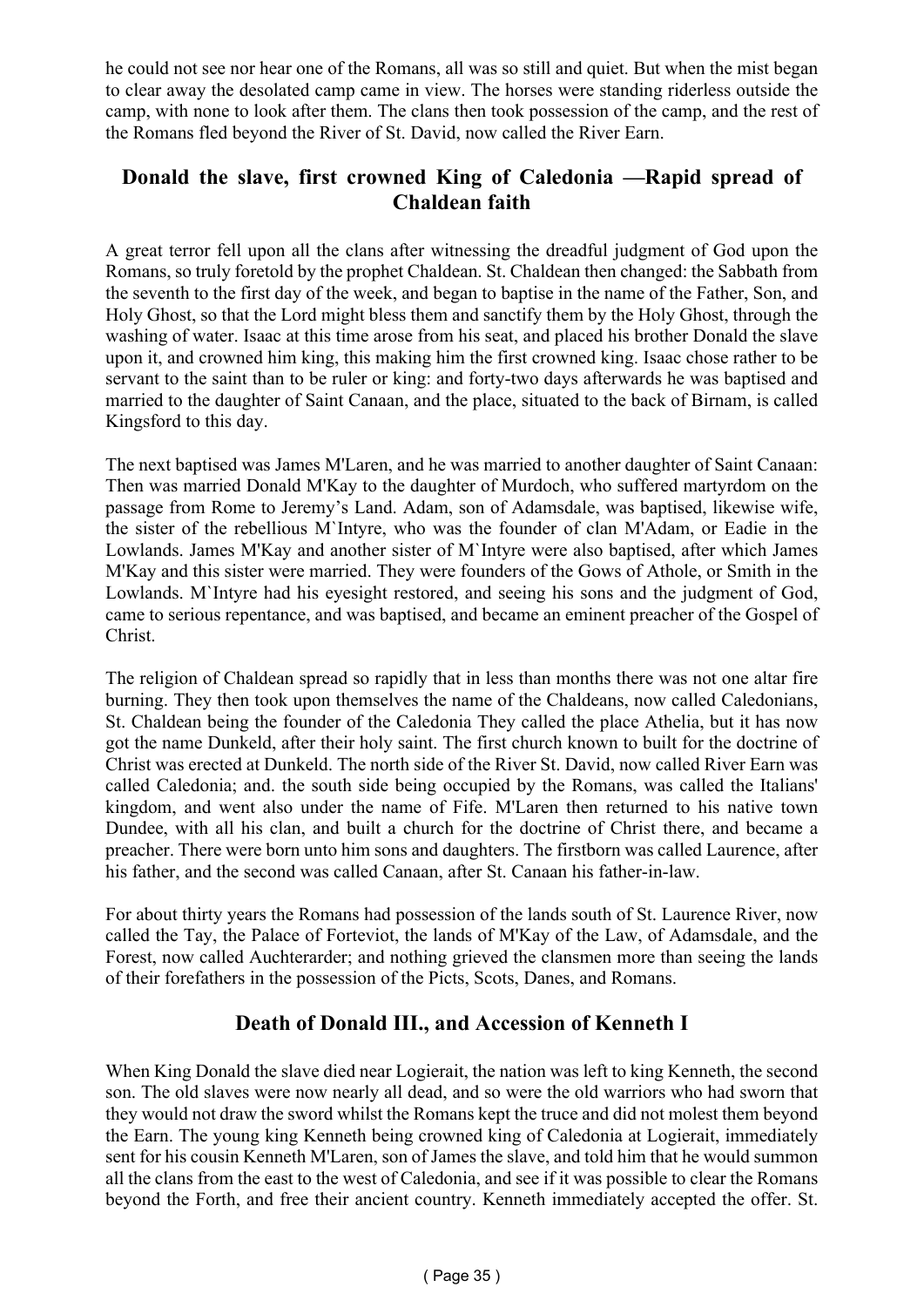M`Isaac, the King's uncle, proposed first to consult St. Chaldean, who then advised them to wait a season until God's will should be clearly revealed.

#### **Destruction of the Roman army in Adamsdale—Remainder driven across the Forth—Division of the new territory**

The proposed war was therefore stopped for the time. At this time the Romans compelled their slaves to carry up earth and clay to the King's Altar Craig, now called Craigrossie, to make terrace gardens, such as they have in the Italian mountains. They occupied the king's huntingtower, for the safe custody of their slaves from escaping. The camps lay in the valley of Adamsdale, with huts made of clay for their dwellings. All south of the Earn paid tribute to the Romans, being held in terror by the declaration that unless they brought sheep, or whatever was demanded of them, they were counted as disloyal, and put to death; even if asked they had to give up their fairest ones at the word of the tyrannical Roman Governors.

Upon one evening, supposed to be Romulus' night, they debauched themselves with wine which they had made, and during the night the mounds of earth which the slaves were forced to carry up, fell upon the Romans, and covered up the whole of the Roman army encamped there, none being saved from death except the slaves. Immediately after, king Kenneth passed over, and put Abernethy to the sword.

The M'Kays thereupon crossed the King's Pass at Forteviot, and put all the Romans remaining at the palace to the sword. All the Romans north of the Forth fled in disaster beyond Bo'ness and Dumglass. King Kenneth was then crowned at Abernethy, with the crown that James, his father, had carried from the destruction of Jerusalem. He commenced immediately to build churches, the first he built being Cambuskenneth. The Romans then broke through the dyke, but were immediately attacked by the Grahams, assisted by the M'Kays, Neishes, Comries, and the clan Cattan, a branch of the M'Kays. They compelled them to march three days clear off their borders into the Scottish territory.

Caledonia then flourished like the green bay tree, with religion, laws, and prophecy. Kenneth gave the second son of Comrie a place called Comrie Castle, in Fife, for his share of the booty; Neish received Borrowstounness, south of the Forth; the son of St. Laurence, of Laurence, received Laurenceston; Graham got Grahamston, near Falkirk; Arthur, son of Arthur of Glenarton, got Arth south of Perth; Keir got Carswater, now called Carron.

They spread their clans thus from east to west, and were growing fast into a mighty nation. King Kenneth of Fife now began to build a castle near Donree, now called Dollar. John Milne, son of King Donald of Forteviot, got a grant at Lochleven of a place called Milnathort-the-Muir; his brother Collin got a place to the west of this called Collin's Vale, or Coleross Abbey, of which he was the founder, and the first father of the ancient race of the Colegauls.

#### **Incursion by the Fenians and Romans—Their Defeat by the Caledonians**

For a long period everything went quiet, and every one could, without the use of weapons, visit their friends or acquaintances at a distance. Kenneth was married to the daughter of St. Lennox of Dumbarton. The first son was called James, after his father the slave, and the second son Kenneth, after his grandfather, the saint who died on the voyage. Donald Keir M'Donald, a kinsman of the king, was married to the daughter of prince Alpin of Duplin. At this time the country was again disturbed by a party of robbers, called Fenians, who were encouraged by the Romans to plunder the clans. The Caledonians were therefore again obliged to resume their warlike appearances. The M`Donalds were headed by their king Kenneth M'Donald, who lived at Forteviot, in his father's ancient palace. Every clan again resumed their own banners, and resolved to avenge the murder of Keir and the plunder of Castle Comrie, and also the carrying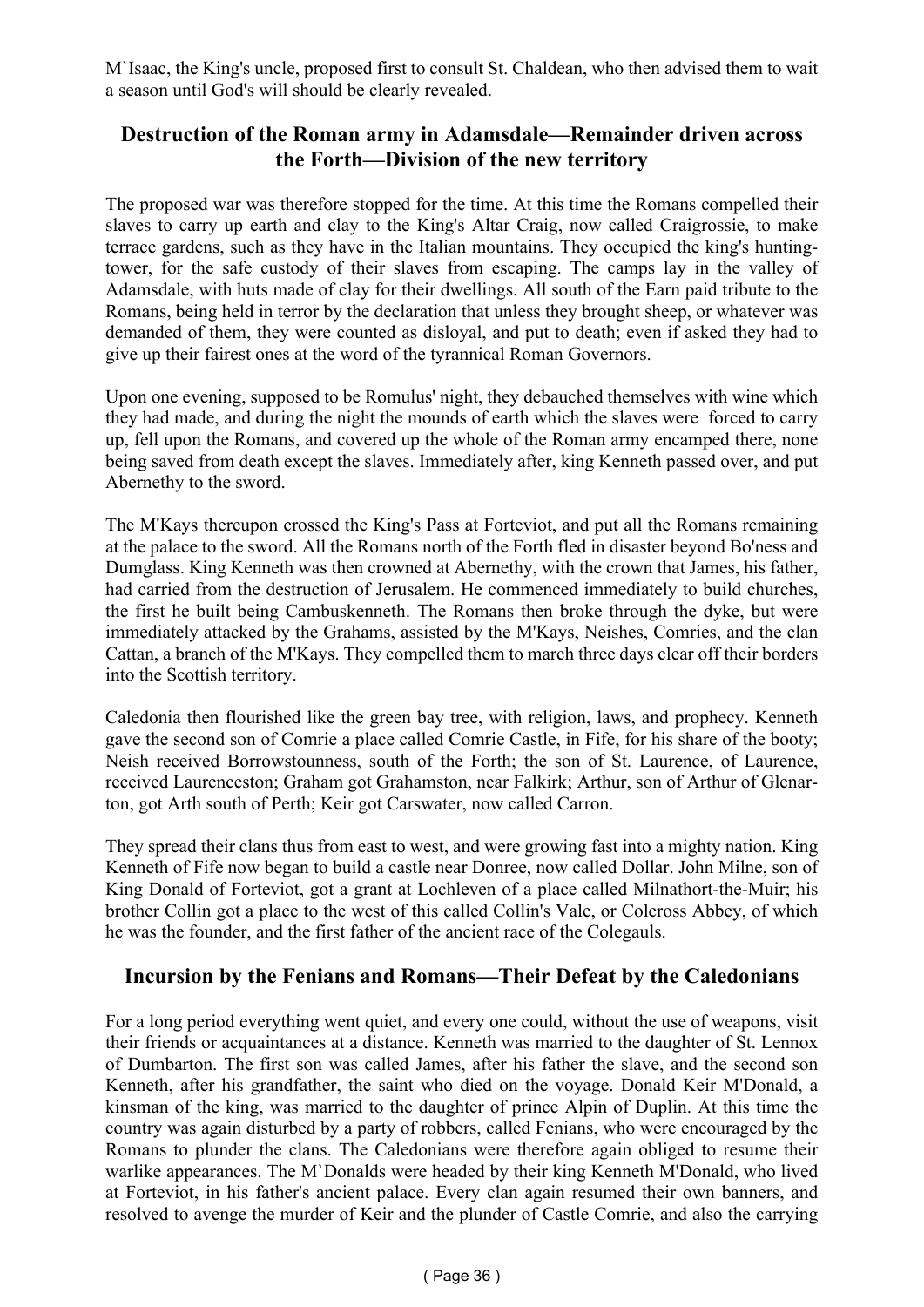away of a child from the same, as well as the murder of Graham of Grahamston and the Arthurs of Arth.

The Grahams being so enraged at these acts of atrocity, broke through the Dyke at Kilsyth, and immediately put the Romans to the sword, and pursued them with much spirit. They were joined in the attack by the M'Lintocks, for the murder of their kinsman, who was a Waldense. These pursued them with so much vigour, that they repaid the Romans dearly for all the inroads which had been made upon them, and retook all the cattle and spoil which they had carried off. After driving them out of Caledonia and plundering the half of Scotland, they returned with a heavy booty. Every clan went to their own parts, and St. Michael got the grant of Dumfries or Prince's Hill, and his descendants are considered to be the Carmichaels of East End House, being the east end of Caledonia.

### **Laws of the Chaldean faith—Prophecies of St. M'Isaac**

The Lennoxes once more occupied their native land, Lennerick town and castle. The Romans were so incensed by this defeat that they cursed their gods, and resolved that they would no more return to this place, unless they got Goths and Vandals who could withstand the cold. King Kenneth returned into Fife with peace and plenty. M'Kay of the Law, Clan Cattan of the Forest, and the Waldense of Gleneagles returned to their homes in peace. Every clan went to where the altars stood upon every Sabbath morning to praise the Lord. The saint read the New Testament in Latin, he having an interpreter. Their creed was the Lord's Prayer; and their law was founded on the ten commandments, as taught by St. Chaldean. Every elder gave in his report of his own people to the saint and ruler. Every man that was baptised got land according to his needs; for they were not baptised until they gave satisfaction to the saint and elders of the Congregation. Any woman confined in childbed, when restored sufficiently, attended the preaching and prayers of the saint, which were especially intended for her good.

She, along with the father, went to the saint and elders to deliver her child, that it might be fulfilled what the Lord said while on earth Suffer little children to come unto me, and forbid them not, for of such is the kingdom of heaven." It was then named by the saint, and when grown up was baptised according to his faith, and afterwards was married and received his land from the rulers, and was a joint member in the Church of Christ. If he re-married an outlaw pagan, he was immediately cut off from all his lands and connection with his clan, and never again was acknowledged by them before he first showed works fit for repentance, when he was again received into the Church.

This was the custom of Caledonia for many years. King Kenneth was both a king and a preacher, and had prayed for the spirit of prophecy, but was denied. Saint M'Isaac, who chose to be a follower of Saint Chaldean, sent for the king, and told him that he had asked a foolish thing, seeking to be equal with the Messiah, and ordered him to stand a rebuke for his ambition before several of the saints, as no man could answer his prayer. The king departed wrathfully, but did as he was bid by the saint, and was again united to the Church, and became more zealous for the doctrine of Christ than ever, teaching, preaching and baptising. He finished the building of Cambuskenneth, and preached the gospel therein as an Established Church. His son, Kenneth the second of Fife, was successor to the kingdom, and was also a preacher of the Gospel like his father. The King came again to his cousin, King Kenneth of Forteviot, who was thought dying, and took charge of his son. King Kenneth did not long survive his cousin. These are the stated facts, according to Saint M'Isaac, who wrote in the Latin.

The prophecy of Saint M'Isaac upon his deathbed at Callander. Calling his son, Saint M'Isaac the second, he said—"Son, take unto thee thy pen, and write this that the Lord hath shown unto me, for it lieth heavy at my heart that I neglected the words of Saint Chaldean, who died at Dunkeld. But the Lord hath brought it back to my memory by a vision, saying, Beware of the man-made priest, who shall come in as a wolf, not by the door, but shall come from afar upon thee, forcing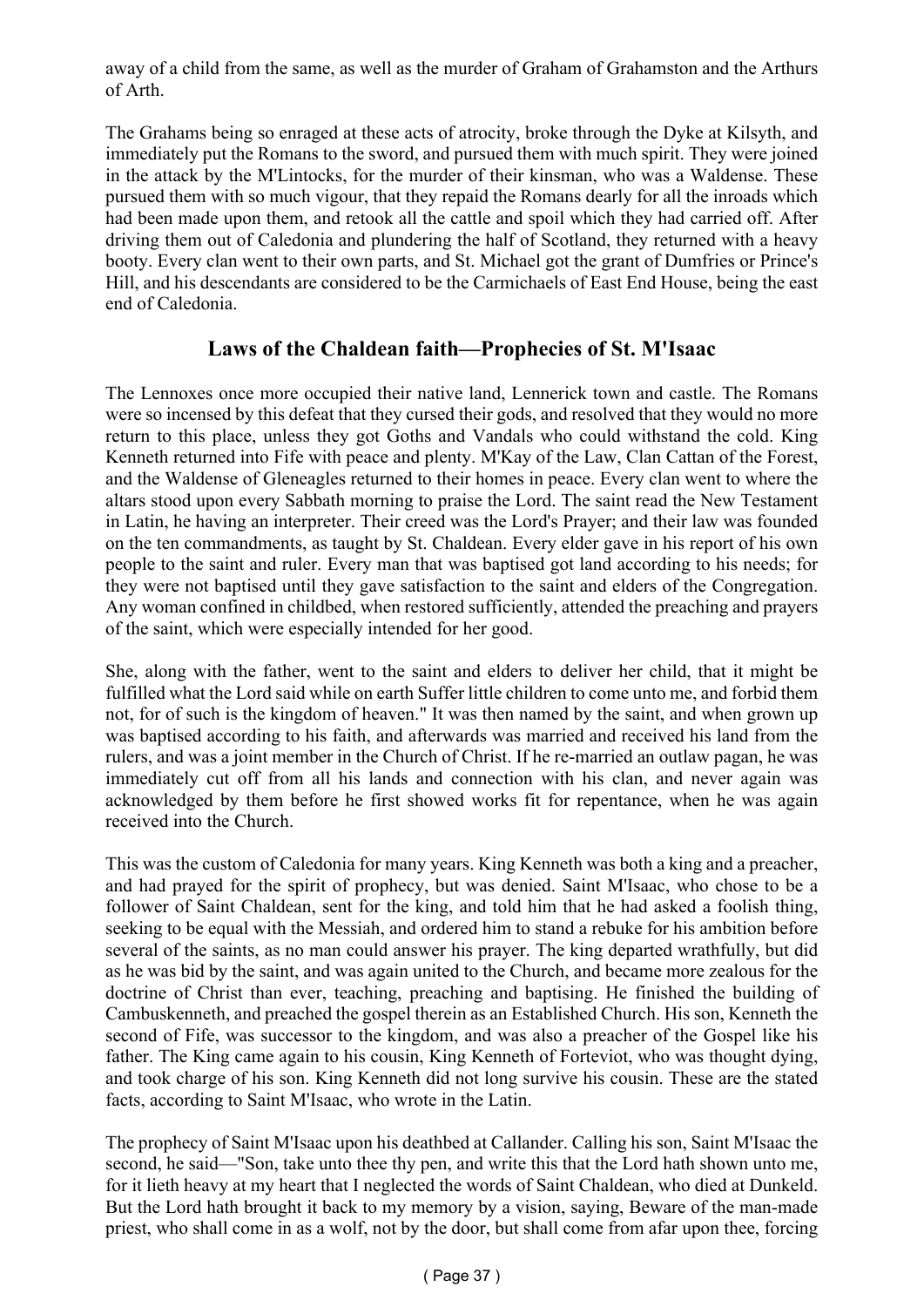himself upon thee by the claim of unrighteousness, and selling the Word of God for gain. Unjust decrees shall pass from his lips, and he shall pretend to cleanse others whilst he lieth in the mire himself. He shall speak fair words to kings, while he putteth the saints to shame, and even to persecution and death. But fear not when that cometh on the Church, as it is only a trial of your faith. Stand ye steadfast, for the Lord shall be your deliverer. By falsehood, guile, and fraud they will crown kings, and woe be to Caledonia when the seed of my sister cometh to the throne, for few shall be their days of reign, and bloody shall be their winding sheet. They shall drink of the abominations and idolatry of the scarlet woman; they shall lie as wolves waiting and thirsting for the blood of the saints. But I say, fear not; blessed is he who shall endure to the end, for the crown of glory shall be his. [This is believed to refer to Mary M'Donald, sister to the saint, who came back from the Romans with the steward of the camp, the first founder of the Steward family of Bute.] To prove this prophecy there shall arise a mighty champion of the Church, who shall appear even as a champion at arms, and shall be betrayed like our Saviour, for they will sell the godly man for gain. [Supposed to be Sir William Wallace.] The times shall be so troublous that a M'Donald shall weep over a M'Laren's grave, whilst there is none to comfort him.

There shall be great tribulation in the land, for the scarlet-clad woman shall dress herself as a bride preparing herself for her bridegroom; and with her smiles and guile she shall betray many, even so far that the one son shall betray the other, the father the son, and the mother the daughter. The forerunner of this prophecy shall be the falling of the king from his horse, and when there shall be none to fill his seat. [This is supposed to be Alexander the Third.] The chiefs shall turn so treacherous to their clans that they will even sell them to their enemies, and banish them from their own country. But the Lord will still be with you, although it will be only in the dark that ye dare worship Him: even so much shall ye be persecuted and pursued from cave to cave, like as the eagle pursueth his prey. The Grahams shall turn traitors to the M'Donalds, and the M'Kays shall deny them; even treachery, robbery, and fraud, shall be their principles. There shall arise another king in. another kingdom, who shall from his lust and abominations form a religion and call it godly. He shall deceive thousands until it shall be established, and shall sting Caledonia three different times; but the Lord will yet deliver you.

### **Foundation of the Erskines**

This prophecy shall be proved when a woman shall arise from the dead, and shall bear two sons of the true seed of King Kenneth of Fife, and they shall both be preachers of the Gospel. This proves that the cloud of God's wrath is passed over the Church for a time. [The prophecy was fulfilled at the birth of Ralph and Ebenezer Erskine.]

### **Treaty between Donald IV. and Kenneth II. of Fife—Origin of the M'Farlanes and the M'Murrays or Morrisons**

The chiefs will annihilate the country by being false unto their clans, and shall disperse them to a far foreign land, but the Lord shall be with them, and shall make them a nation, strong, and, like the Israelites, shall return them to their native land, and shall deliver the country from the deceiver. The ministers of the Gospel shall turn so slothful that they cannot carry the word of God from their breakfast table to the sanctuary. To prove this prophecy the streams of Glengyle shall wash the streets of the Grey Dogs Town, and shall turn over the causeway blocks with the current of the stream." The son then got wroth at the saint, saying—"Father, thou art beside thyself, seeing that Glengyle is at the west of Loch Katrine, and such a town as thou art speaking of, one never heard of;" but the old saint in wrath rose to his elbow, and said—"There shall be such a town, and the Greyhound's Hunt shall be given to one of the true sons of Saint Laurence. This prophecy shall be fulfilled." The saint spoke no more to his son in prophecy. He died, and was buried at Callander, at the Clear River side.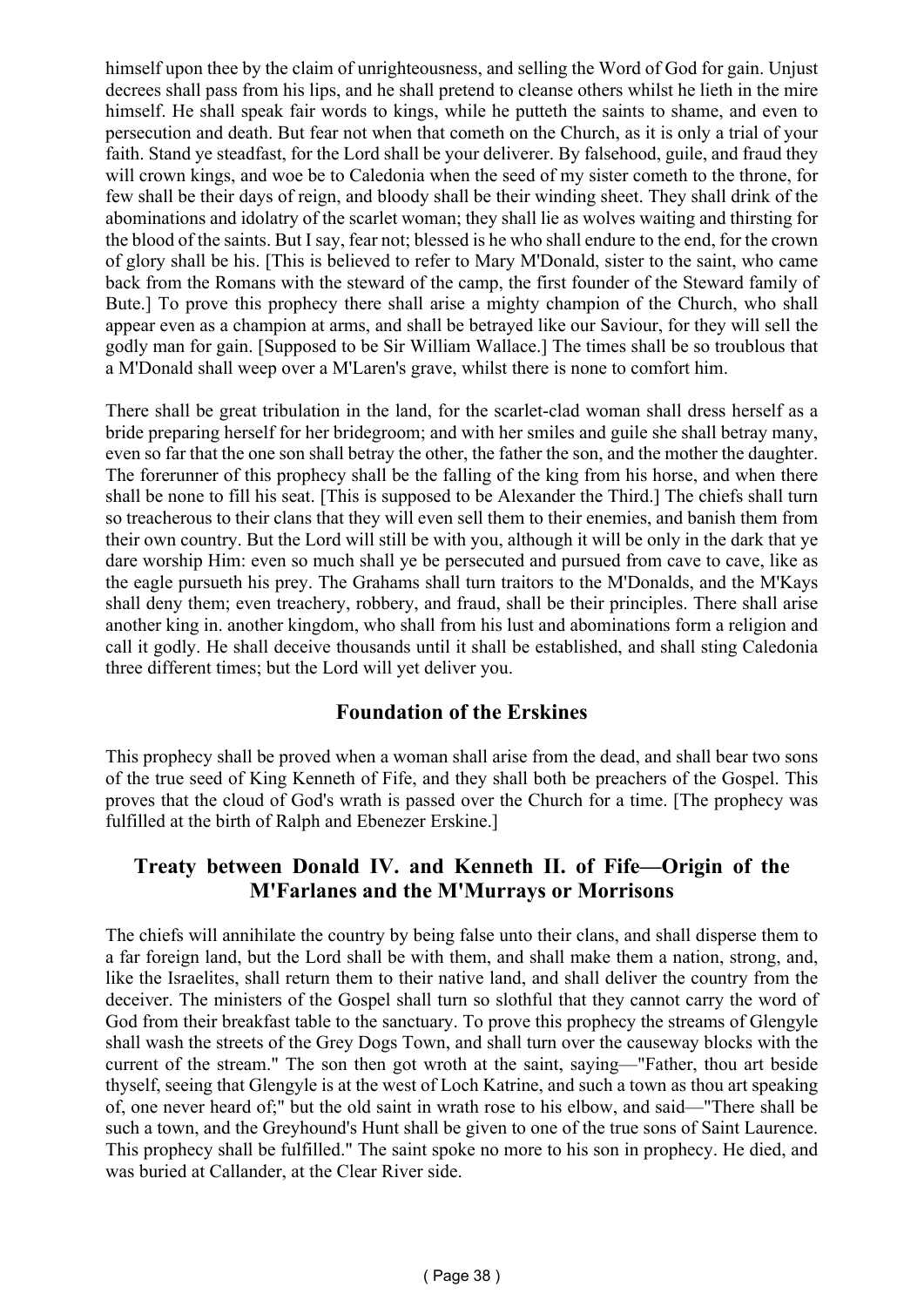# **Discovery of Coal and Iron**

King Kenneth was married to a daughter of Saint M'Isaac the First, and was the father of twelve eminent preachers and a king. His firstborn was called Kenneth, who was the crowned prince; his second was Isaac; his third was Parlin, the founder of Dunfermline, the fourth was Saul, whose land was called Saline; the fifth was Cleish, or the swift man, who occupied the mountains, and was the first who burned coals; the sixth was Thomas, the founder of the Thomsons of Fife; the Seventh was Saint Laurence, who went to Laurenceston, where his kinsman had been murdered; the eight was named James, and went to his kinsman Lennerick, where he was a preacher of the Gospel; the ninth was Chaldean, after the ancient saint who was the founder of the Chaldean Church at Kirkcaldy; the tenth was Donald, who was preacher of the Gospel to King Donald of Forteviot; the eleventh was M'Lour, the founder of the clan M'Lour, who was a dwarf, and was a great horseman; the twelfth was named John.

The Romans, being grieved at seeing the prosperity of the Caledonians, and not daring to attack them by arms, craftily brought some of their griffin eagles, which had been fed on nothing but human flesh, and thinking that they would destroy many of the Caledonians, sent them into the Oak Forests, now called the Ochils. Prince John, the youngest son of King Kenneth, journeying to Cambuskenneth, had provided himself with the hide of a bull, in which he clad himself, placing a knife called a skeen in the top of his tarbot or bonnet, and took another knife in his hand. He was attacked by one of these birds of prey. It having pounced upon him from on high, it received through its body the knife which was placed on his head, and with the one in his hand he soon dispatched it, and severing the head from the body, carried it home in triumph to his father, who cried—"Bless the boy! what has he killed the bird with?" when he replied—"A skeen! a skeen! a skeen!" "Askeen' from this day shall be your name," replied his father; "and ye shall either have as much land as may be measured by a hound's hunt or a hawk's flight." He having chosen the hawk's flight, it alighted on a stone, called, as interpreted, "My John's Stone," now called Clackmannan. He was the founder of that eminent family of Alloa and Mar, named Askeen, or Erskine, this being the true son of Kenneth, and Ralph and Ebenezer being descended from him, fulfilled the prophecy of the saint with regard to them.

Caledonia was at this time in a really flourishing condition. Cleish, the king's son, who was building a residence for himself, fell upon a black rock, and built part of his dwelling with it. Some of the black rock coming in contact with the fire, it ignited, and almost levelled his house with the ground. This accident led to the use of coal as fuel. The clansmen spread east and west throughout all Fife. Donald, King of Forteviot, went to King Kenneth the Second of Fife, and said—"Our fathers have agreed, and I likewise require no tribute from you, if you will please to grant me the breadth of one furlong of ground for a road between my two dominions, North and Western Caledonia, which grant he instantly received, and the place was called the King's Cairn Ferry, where there was a boat placed for the benefit of his two dominions, where all civilised subjects were allowed to pass and repass unquestioned, the boatman having a free keep for his wage from the king.

This was to continue through all ages while wood grew and water flowed. Parlin, the son of Parlin of Dunfermline, was married to a daughter of Saint Lennox, and received with her a piece of land on the banks of Saint Lennox Lake, now Loch Lomond. They were the founders of the M`Farlanes of Arrucher, a fierce and warlike race who long kept these mountains. His son returned to his grandfather, and was taught all the rules of the Church, and became a preacher of the Gospel at Luss, after the death of Saint M`Isaac the second. When he went to the church to preach the word of God, he found the image of Saint M`Isaac, with a book before him, which in wrath he immediately seized and pitched into the lake, and rehearsed the first and second commandments unto them. [By making enquiry, the saint has been found, and is in Sir James Colquhoun's burying ground, with the book in his hand.] St. Parlin was preacher for many years in this place. The oldest college was at Dall, and was called St. Chaldean's College. The next was a college founded on the braes of the Divine, now called Aberuthven, for the benefit of the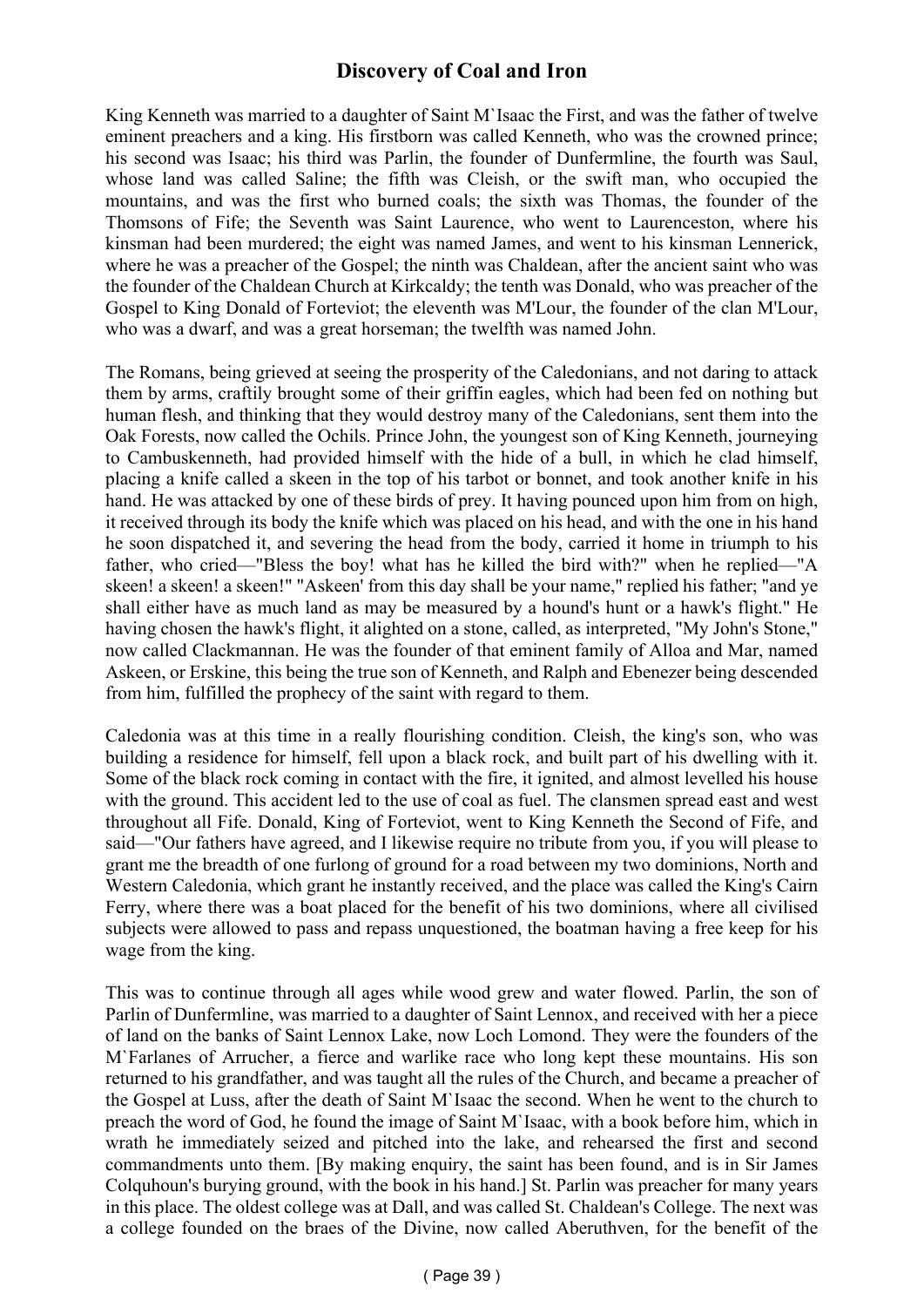M'Kays and M'Donalds of the Royal Palace of the Isle, now called Gaskhall or Orchard, which was the royal residence many a day for the kings during any invasion. The M'Kays spread to the north and east, where they married and inter-married, and also preached and baptised in the name of the Lord.

There was a son born to King Donald, whom he called Angus, who was sent with a large army to build Brechin Castle against the Danes, and watch the east coast against any invasion. There went with him Murdoch, who was married to Margaret M'Donald, daughter of King Donald of Forteviot, and was the founder of the M'Murrays in the Highlands, and Morrisons in the Lowlands, and cousins to the Gows of Athole, who were called Smith in the Lowlands, from their trade being of that description. One day while Gow was melting ironstone in a clay pot, his furnace was not strong enough, and it therefore burst, and he found the whole of his labour in vain, and in wrath left the place and all the other things to his servants. The son some time after, being travelling about, picked up a bit of the iron which had been melted, and which he got among the ashes. He tried to beat it, and at last succeeded in making it into the form of a hatchet. The king then got helmets and breastplates made of it, as nothing could pierce it, and they also made spears and other instruments of the same material.

By this time every person was ordered to collect ironstone, and provide for the Gows of Athole swords and spears. In a very short time the whole nation was provided with it, which made their weapons more light and deadly. No foreign enemy durst attack them with their broadswords. Every clan throughout the whole of the north were very soon in possession of the same deadly weapons, and lived many years unmolested, till about the fourth century. The Romans then landed a mighty army in Fife, killing all the Blythes, the Melvilles, and the Macomishes, the plot being carried out by some of the Scots nation, who were well acquainted with the place.

### **Invasion of Fife by the Romans—King Kenneth killed—How the Crown was saved—Defeat of the Romans by the Caledonians at Gask**

The clans were driven back with great loss, and King Kenneth was slain along with all his house, except one daughter who had been away at the Hunt in Dollar, now called Castle Campbell, which was built by Kenneth the Third for a royal hunting tower. She and her maids of honour seeing that the Caledonians were defeated, and had fled before Gastinius, with great loss of life, made the secret known to a forester whom she met with, that the crown of her father was concealed in a private vault in the Hunting Tower, having been laid there for fear of being discovered. This forester turned out to be one of the Erskines, who was faithful to her cause. She wanted to go to the west to meet with her father's clan at Balquhidder, but the Romans being all spread over the country, they went and got the crown, which Erskine, in the garb of a forester, carried, whilst she and the maids followed closely behind.

When Donald of Forteviot heard the news, he immediately fled beyond the Tay, and she was faithfully conducted by Erskine, who was afterwards called "Donald, the Crown Protector." She was welcomed with great warmth by her kinsmen, and deeply lamented over the death of her father and so many of her gallant clan, none having escaped save the Deaf Prince. M'Lour escaped, although most of his clan were killed. Immediately all the clans were called back to Dunkeld, where the Royal Parliament was.

The Romans had not ventured to cross the swamps of the Earn, but took possession of the whole of Fife, which they called their own Kingdom. Once more the fire towers were all put in order. Abernethy, Dunning, Turluam, and Muthall, were again all occupied by the Romans. Immediately the clans were called to their chiefs, and their cattle driven back into the Highlands, the clans being fully determined to give the Romans battle at the first opportunity. The report went to the King that his brother-in-law was slain, for the Romans were sparing neither man, woman, nor child. Lady Graham went to seek her murdered husband in the field, where she bare a son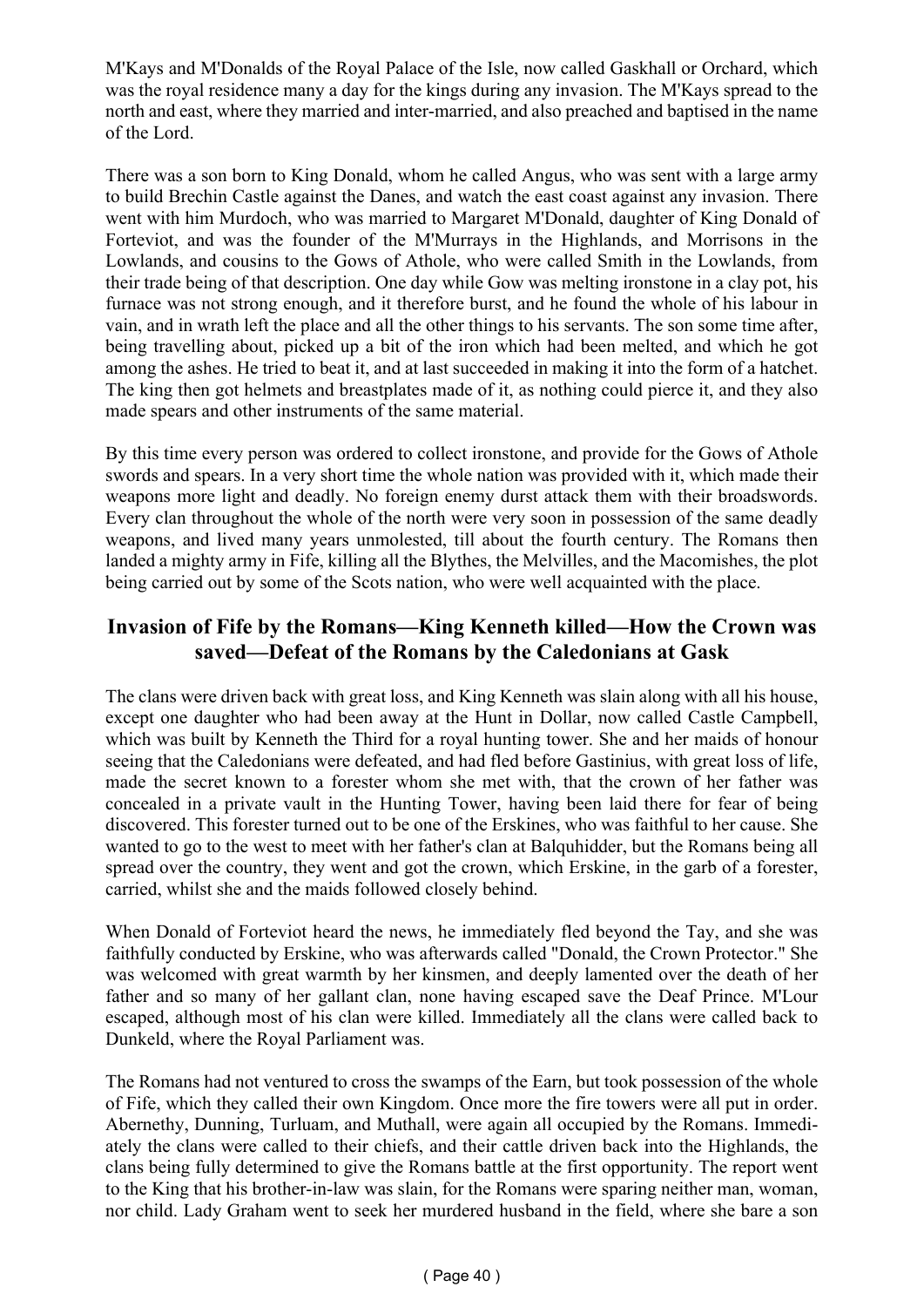who was afterwards called St. Blare Graham, as he was born on the field of battle, and was the first founder of the family of the Blares.

When the news reached the king, he arose from his seat in great haste, saying—"Every man now must do for himself, and God be with us! "He went to the top of the swamp which lay between him and the camp. Gastinius was engaged by dawn of morning by a furious onset of the clans, with the king and all their chiefs for their leaders. Gastinius had to fly, with dreadful slaughter, to his army, over the very field where he had triumphed as conqueror but yesterday, and was himself killed by the hand of Donald Graham's brother-in-law. They fled to Fife to regain their boats, and once more leave the Island, but a great number of them were captured by the Deaf Prince. They hung these prisoners at a place near the church of the Chaldeans.

It was from the overthrow of Gastinius that Gask, in Perthshire, received its name, and a stone from the royal palace, called the "Boar's Stone," marks his head. There are some dates upon it in Egyptian characters, but not legible. This outbreak turned out badly for the Scots, as they saw that their trade was like to be endangered by the Caledonians, and that their peace was like to be disturbed. King Donald immediately gathered all his army to revenge the outbreak upon Fife, and the carrying away of their children and the murder of the noblest families, including the Deaf Prince, the brother of the murdered King Kenneth.

The clans Waldense, Lennox, Arthur and Niven, and James the Waldense, of Kennalther, who joined the M'Kays of the Forest, as his clan was but small, entered upon the Scottish Border, near Dumfries, with their saints and rulers at their head, and drove the Scots, Picts, and all the Romans who had intermixed with them beyond the river Between, now called the Tweed. For their own safety, the Romans immediately commenced to build a wall between Newcastle and Carlisle, and there was a space left between the two nations. Fergus the Seventh delivered himself up to Donald, saying—"It is better to be a cowherd to a decent man than to be a tormented king," for nothing but war and robbery was going on in his nation. Donald's heart immediately glowed towards the fugitive king, and he sent him and his wife and family back to the Lennoxes, for his safety from his own subjects as well as the Romans, who were hunting after him. Saint Johnston, of John's Town, now called Perth, said it was unlawful to leave a man unprotected who had thrown his life for protection upon them, lest he should be murdered and his blood demanded at their hand. Fergus was then removed to a place called Cool Fergie on the banks of St. David's River, now called the River Earn. He had the River Farg for fish, and Glen Farg for his forest.

The agreement between king Donald and the Romans was that if any of the latter passed over the Tweed they were liable to be hung, or otherwise dealt with according to the king's pleasure. This truce was made between the Romans, the king of England, and Donald, upon which, Donald withdrew his army from pursuit. The place called Thum-o'er-land lay between the two nations, neither having a claim upon it, except for the banishment of their outlaws. This divided the Scottish nation, one half belonging to England, the other half to Caledonia. Instead of the Scottish nation extending to the Tees water, it only extended to the Tweed, the English nation reaching Newcastle and Carlisle.

### **Union of Scotland with Caledonia**

Donald held his council at Dunfermline, but finding that all the books of the saint had been carried to St. John's Town, he placed the Deaf Prince as prince and ruler of Fife, and of this man is the ancient race of M`Duff. He ruled so strictly that no Romans could be harboured in Fife. The King returned once more to Saint John's Town, covered with laurels, and seeing his kinswoman, the daughter of the late King Kenneth of Fife, he instantly proposed a marriage, and she was married to Donald, King of Caledonia, Fife, and Scotland—the first proclaimed King of the three countries. He was crowned with the crown of King Kenneth, which had been saved from the destruction of Castleton, near Dollar. The Erskines, the Queen's kinsmen, began to build a palace beyond the Tay, called Skeen Palace, and all prospered well with them for a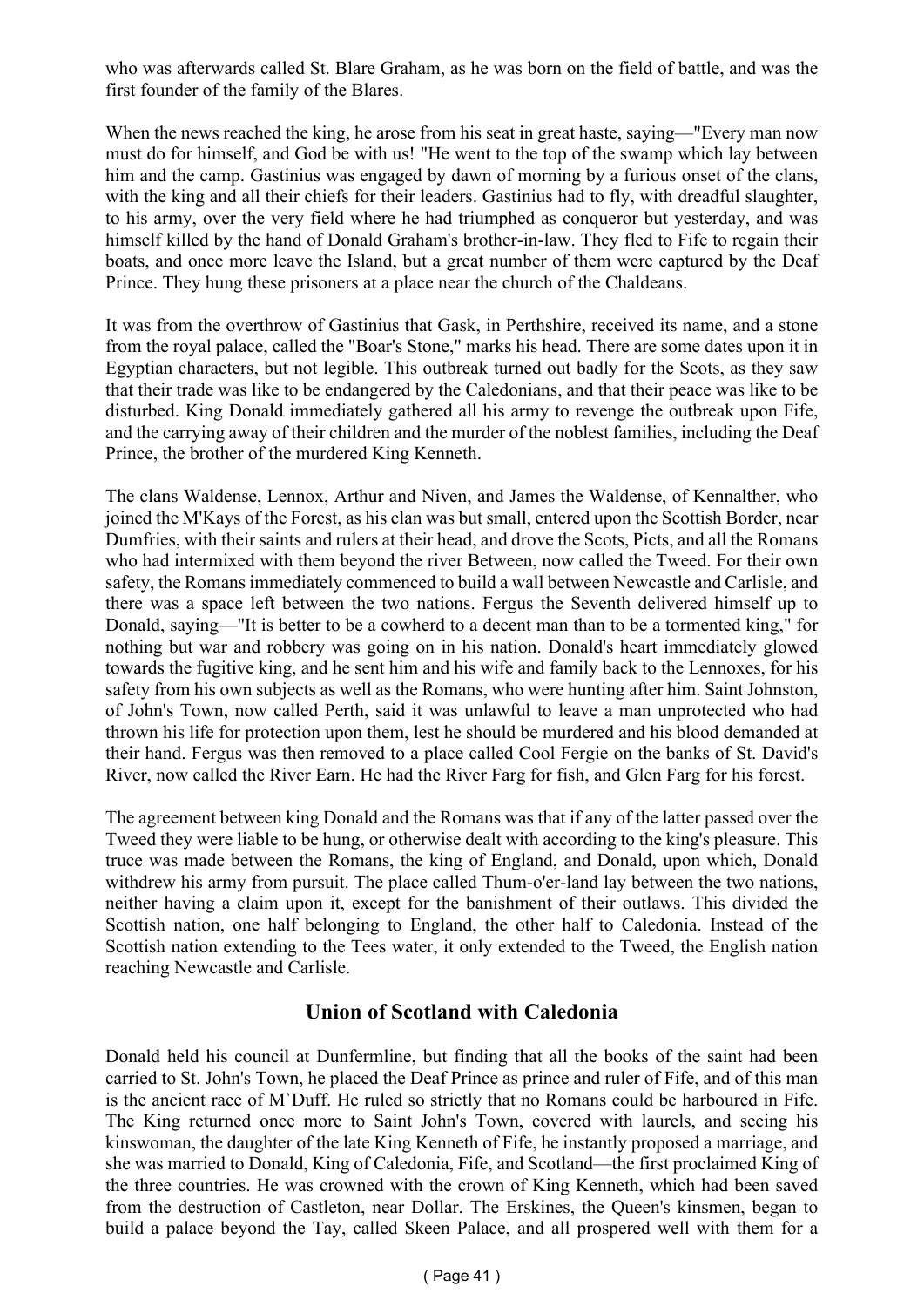considerable time. But the Romans could not rest satisfied after the defeats which they had received from Caledonia.

### **Treaty between Caledonia and the Romans and English—Union with Fife**

The Romans embraced Christianity at this time of a very different kind from that professed by the Caledonians. Collecting both Christians and pagans, which they called the "divers legions," they then provided them with all kinds of boats, and, in the summer season, occupied Norway, Iceland, and all places round the coast; and next summer landed upon the north coast of Scotland with such a mighty army that the Caledonians could not come against them, but were driven from their homes and native mountains, leaving all who could not withstand the fatigue of travelling to the mercy of these lawless robbers. By caution, all that belonged to the royal palace was hid in the rocks of Kinfauns, the Royal party leaving for their native residence at Logierait, beyond Dunkeld, on the banks of the River St. Laurence. But the Lord still remembered his ancient people, and put in the queen's heart a scheme for their deliverance; for many a fair and lovely woman had to submit to their abomination for the preservation of her family; and when a Dane left his staff at the door, the good-man durst not enter. She called all the saints' wives, and the wives of all the rulers in the nation, and told them she could deliver the country, and bring back their husbands to them, if they could only keep a secret.

### **Danish Invasion—How the women of Caledonia kept a secret, and saved their country**

She told every one to provide herself with a knife, and those who had no knives were to be provided with one by the Gows of Athole, who were the royal smiths. They made what they called the queen's black knife, now well known in the Highlands as the skeen dhu. Every woman was provided with one, and sworn into the secret of the queen. On the night before Christmas, between twelve o'clock and the cock-crowing in the morning, every woman who had a Dane with her stabbed him under the fifth rib. The secret was kept and the deed was done, and the women of Caledonia claimed the highest seat in all public meetings. A certain part of each body had to be taken to the rulers' wives to certify that the men were dead, and that none were allowed to escape. On that night, the king, with the queen, was waiting for the crowing of the cock. The king made the remark that it must be a very cold morning, for the cock crew very hoarse. The queen replied—"Surely his throat need not be so dry, for he can wash it in Danish blood." The king not knowing the meaning of her words, asked their import, but was denied a reply. He then called his sentries and made enquiry, but they knew nothing. Coming back in a rage to the queen, he threatened her if she would not reveal the secret of her words, and drew his sword.

She said—" Do what you please to a helpless woman, but to-morrow will reveal the secret if God has favoured our plan. The king neither slept nor went to' bed, but watched' on his towers, and about the dawn of morning, for which he had long waited, a man came running to the tower, exclaiming that there was not a Dane living in Athole, nor any other place that he knew of. This night was called the "night of the bloody blanket." The king went to the queen, and asked her pardon. She told him it was granted; but said if her uncle, the Deaf Prince of Fife, knew, he should not again present arms to her. He then asked for his breakfast, but she said—"Is it breakfast which you are minding? Mount sword and saddle, and set all your beacons on fire; collect all your scattered clans from the mountains, and spare not a man of the Danes who yet remain. This was called the "great secret" of the wise and beautiful queen Margaret.

All his army being called, it was found that a good number of the Danes had escaped the snare so cleverly laid for them by the women. The Caledonians again formed themselves into an army, and every clan having gathered unto their different banners, a council of war was held at Dunkeld. It was resolved to attack the Danes before succour should arrive, and if possible to completely destroy them. Having travelled for three successive days, they at last met with some Danes, who were scattering before them in every direction. The Deaf Prince cleared all Fife, and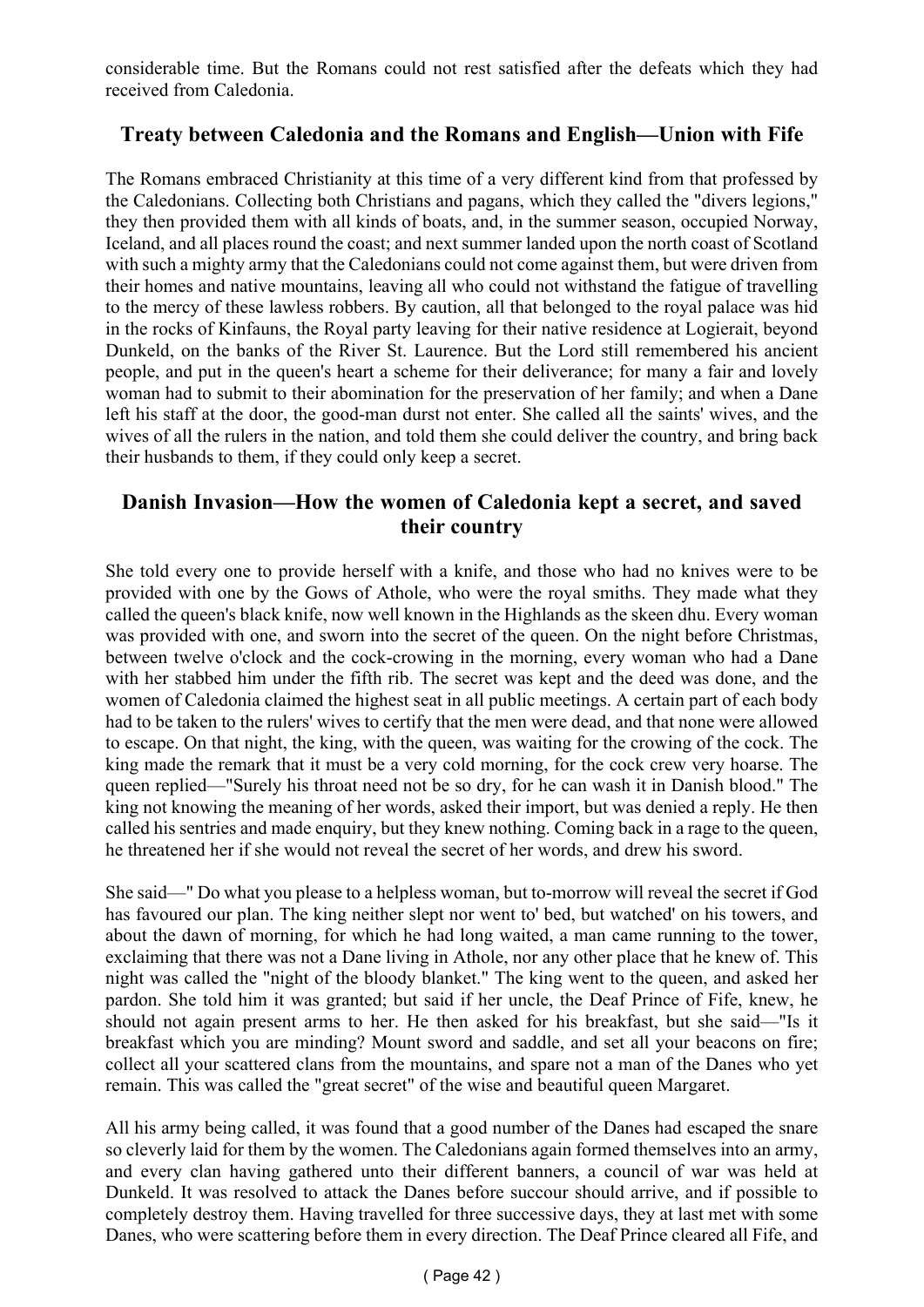having mustered about seven thousand men, joined the king's banner at Scone, the M'Kays of the Forest, or Auchterarder, swearing to the king that they would wash the cat's nose in the North Sea, after having dipped it seven times in Danish blood.

The Danes seeing they were completely overpowered, cried to Mars, the god of war, but were closely pursued by the Erskines. They also tried to raise the spirit of Crue Mar, which was another of their gods, in their behalf. The queen was in person at the battle, with her kinsman, John Erskine, the Crown Protector of Caledonia; and he was created Baron of Mars. He was the founder of Skeen House, Aberdeenshire, the first house built with lime in that district. The king was then advised to suspend operations until summer, and returned to Perth. No more tribute for respect was paid the Danes. They had even to steal some cattle for their support. The M'Murrays were so enraged at the treatment which they received from the Danes that they could not refrain from shooting the first Dane who came in contact with them.

### **Persuit of the Danes—Battles of Isaac's Ferry, Mullbowie, Dingwall, Killearn, Loch Broom, and Glenelg**

The Danes built a fort called Donnoter Castle, which was the only place of refuge they had beyond the river Ness. The clan Cattan abode with the Morrisons of Morayshire, as they had sworn that they would not return until they had accomplished the complete overthrow of the Danes. Early next summer, the king called all his nobles to meet at Scone Palace, to support the clans Cattan and Erskine, who were standing as guards of the North. Every fifth man was chosen, and ordered to be under arms upon the fifth day of May; and whilst advancing they found that the Clan Alpine, now called M'Gregor, with the Erskines, the Morrisons, and the Clan Cattan, had put Donnoter to the sword.

### **Grants in the north to M'Kay, the Earl of Ross, Neish, the M'Intyres, &c**

Very few escaped in their boats beyond the River Ness. The whole royal host then marched to the north, with twelve saints at their head, to free the northern parts from the Danish army. They were strongly opposed at a place called Isaac's Ferry. Saint M`Isaac fell that day upon the field; but next day they forced the pass, and reached a place called Mullbowie, where the Danes had encamped. The second day's fighting commenced immediately, with dreadful slaughter on both sides. The chief of the M'Donalds of Badenoch fell at the battle. The elder son and the king came lamenting, and said—"We have gained the island." The king said—"I have lost my best warrior; it is a black island to me." Full of revenge and grief, the second son cried out—"This is not a time to lament him; it is a time to avenge him. The loss of one M'Donald is not the loss of a battle. Let roused be to us!" and then vehemently struck into the battle. His saying is interpreted, "Let the loss be to us." He was called M'Donald, Earl of Ross, and was the first Earl of Ross-shire. His son Robert got a place called Dunrobin. They pressed upon the Danes, and received great loss, because the Danes were supported by the Normans. They fought the battle of Killin, now Dingwall, and lost the chief of the Blythes, Saint Fillan, but still pressed on in the fight, the Danes losing ground, although the Norwegians were constantly strengthening them by supplies of men.

They fought another battle called Killearn, with great loss upon both sides, the chief of the M'Larens of Dundee being slain. They advanced close to a lake called Lake Broom, and not being aware of the Danes being so close upon them, were immediately overpowered by numbers, and were driven back with great slaughter, and the king narrowly escaped. This battle was like to be gained by the Danes, as they had driven the clans back, but yet they never wavered nor left the field, and night closed the fight. During the night the king found that he had lost the chiefs of the M'Kays of the Law, and the Davidsons of Strathearn, and did not know what to do, as the clans were getting weaker, whilst the Danes were recovering strength.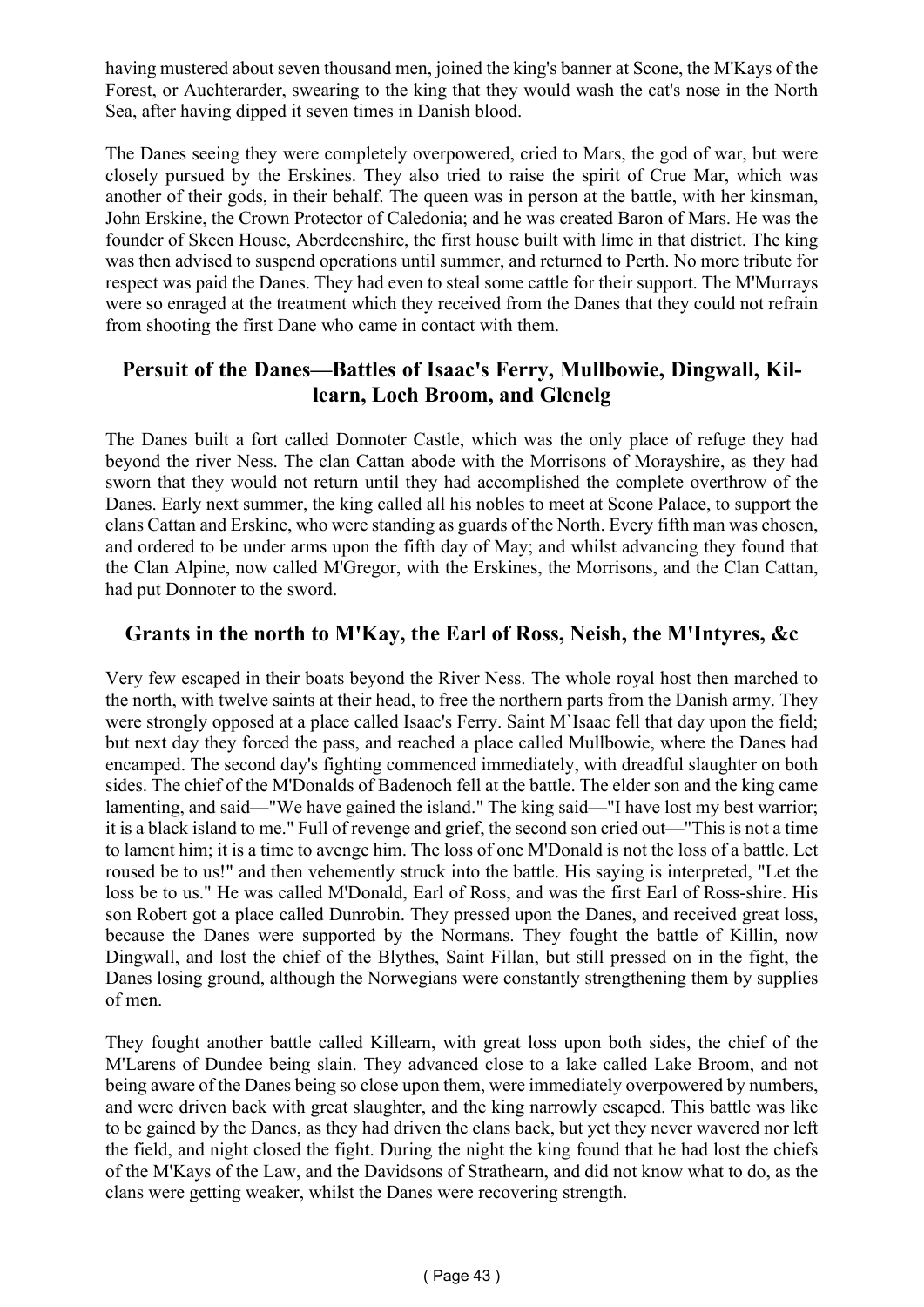The Deaf Prince said to the king—"Allow the pipers to fall back with me, and be ready when we arrive at the camp to raise three cheers with a loud voice." So he went out, and came in, each time with the gathering tune of a different clan, the clans saluting him as already stated. The Danes believing from these signs that the whole clans were gathering in upon them, bethought themselves that their only safety lay in procuring their boats to make their escape out of the country. Many of them who had no boats were slain, and others fled to the mountains, and were pursued by the enraged clans. A small battle was fought and Elgin was slain at a place now called Glenelg. Elgin was the founder of the Elgins of Murray, and called the river after his wife, Lussey. The M`Kay then fulfilled his word, and washed the cat's nose in the North Sea, after having dipped it seven times in Danish blood.

The Danes were left in possession of the islands, whilst the clans possessed the mainland. The King made M'Kay lord and king of that country, to be free from all tribute, and to be as a bulwark to keep the country from the Danes and all her enemies. It was called Caithness, or M'Kay's Country. The King began to return back, and gave grants to those who had distinguished themselves, according to their valour. The Earl of Ross got the whole of that shire; his son was made Baron of Dunrobin; the second son of Neish got Inverness and the forest extending to Loch Ness.

A bare, swarthy, skinny man, the son of Glass, the grandson of M'Laren of Inverlaurence, and grandson to Saint Lennox of Dumbarton, from his sharp keen looks, well-known by the name of Chissinglass, was married to the daughter of Baron Neish of Turluam, now called Drummond Castle. He was the founder of the Chissem family, his Christian name being unknown. The M`Intyres got what was called M`Intyre's Fort, but now called Campbell-town. The king wished the Deaf Prince's son to take land in the north; but his father said, no, because the race of the M'Larens had got more land than they could occupy. Upon that, the king made M`Morrich Baron of Morayshire, to join with the M'Donalds of Spey Water. There was born unto him a son called Peter, who got from Petershead to join the lands of Erskine. This was the founder of the Patersons of Clanpatrick.

The king arriving at Skeen House, Aberdeenshire, was informed that his beautiful and wise queen was labouring under bad health since the death of his eldest daughter. He arrived only in time to clasp her in his embrace before she departed this life. Her health had suffered from her exertions to raise an army to pursue the Danes. She left him, with one son and one daughter, to mourn her loss. She was the first laid into the sepulchre of Skeen House. There was a Chaldean church built near the Palace. The king mourned very much for his queen, and her uncle was likewise very much grieved at the loss. But the rulers and saints considered that the king would be better to choose another queen, as he was daily falling off with grief.

### **Invasion of Fife by the Normans, and founding of St. Andrews—Battle of Bar Bona—Bravery of Daft Donald, founder of the Douglases**

He chose the daughter of Fergus, ex-king of Scotland. The saints opposed him, saying that it was not lawful to marry her, as she was not baptised, and did not believe in the Chaldean faith. Saint John, of St. John's Town, examined her and her father upon the Chaldean faith, and found them quite ignorant with regard to it. The marriage was postponed until she, with all of her father's house, could give satisfaction to the saints of the Chaldean Church, her father coming to learn the rules of the Church, with his daughter and all his family, stating that he was tired of Rome and all its principles. She was then baptised, and married to king Donald; but if his first wife was wise, this one was as foolish. Her first son was born, and called David, which was a leading name in Caledonia. She began to abuse Donald the crowned prince, and his sister being older was grieved at the usage to which her brother was subjected, but durst not speak for fear of subjecting herself to confinement. The Queen so ill-used the young prince that he was called "Daft Donald." The boy grew up, and being looked down upon by every one at the palace, grew very dull and slothful. His sister grew up, and was married to the Deaf Prince, M'Duff. The young prince, when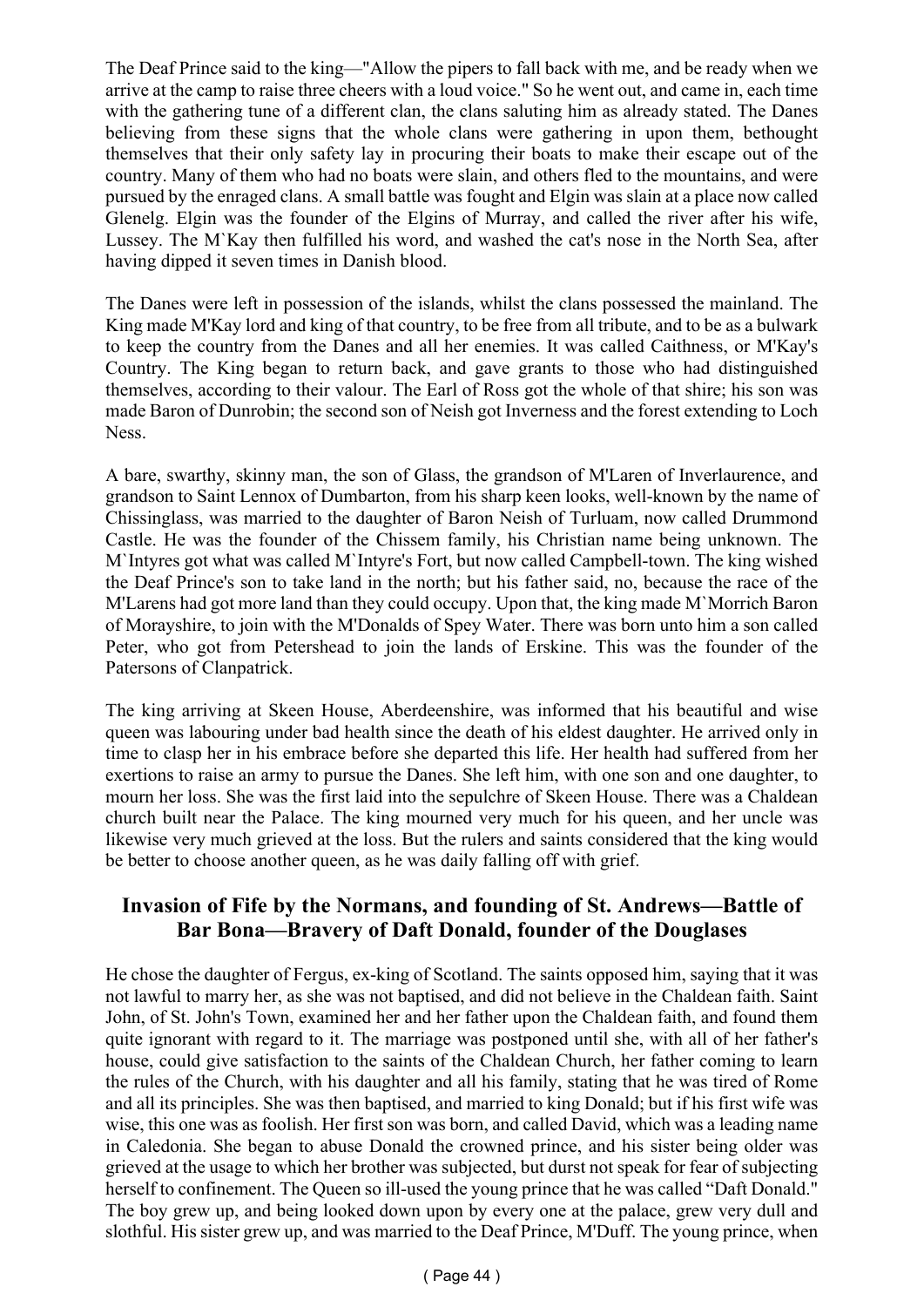he grew up, was sent to herd cattle, and durst not enter the palace but as a servant. Time wore on until he became a pretty old man, his father being now far advanced in years.

#### **Death of the King—Accession of David II; his folly and death—Accession of Donald IV**

The Normans, after the death of the Deaf Prince, made a full attempt with arms to take possession of Fife. They commenced, for fear of defeat, to build a large city called after the Roman Saint Andrew, quite contrary to the laws of Caledonia. They were so well provided with both arms and soldiers from the Continent, that the city was going on fast. M'Duff and his lady had again to take shelter in Scone, having been driven out of Fife; and immediately the King's ambassadors were sent to rouse the different clans. The prince, Daft Donald, asked, his father if he might be allowed to see a battle. "You fool", returned his father, "are you tired of your life? Some people see more of them than they wish." But as he still pressed upon his father, and said—"I will remain by myself, and will go near none of you, so that you will have no cause to be ashamed because of me," the queen said—"Let the fool go; we can very soon get as good as he to drive in and out the cattle."

He was allowed to go, and told that his sight would be short, meaning that very soon he would be killed. He went into the armoury, and was insulted by the lowest of the servants as well as the queen, they giving him some broken swords. He went and struck their flat sides on the water until he got one that would not break, along with a neighbour for it. He then got a bull-hide dress made, and clad it all in the inside with sponge of trees so craftily that if he was struck the sword would stick in the sponge. He then repaired to his father's army, and was so disguised, keeping himself free from all, that few knew who he was. The Normans were attacked at Bargona, a place for gathering tithes for the city of St. Andrews.

The battle began heavily, and the ferocious Donald commenced at one end of the Norman ranks, levelling rank after rank of the enemy, cutting round the king, and showing his mighty strength of arm; and every one who struck at him was sure of death, as the blades of their swords stuck in the sponge. So vigorously did he fight until the sun set, that the Normans were obliged to quit the field with great slaughter. After the battle was over, the heroic Donald pursued after the enemy, and several skirmishes ensued, until he singled out Rhone, their chief leader, and clave him with his sword from the right shoulder to the left haunch.

The darkness of night set in, and found the Normans all scattered without a leader. The place is called Killing Rhone to this day, and is near to the Italian Slave Market, now called Cupar-Fife. Rhone's armour was silver, and many more of his chiefs were clad in the same costume. Next day, the king followed up the rear of his army, and a council of war was held at Melville Hill, and the king ordered them to return and to look after the wounded, and bury the slain. Looking round and seeing the warrior who had so greatly distinguished himself walking alone some distance from the camp, he sent a messenger for him; but he said, no, that it would break his oath to speak either to the king or to his sons. The king in wrath said—"What! Such an answer! He has fought well, and wherefore should I not reward him?" He replied—"I will answer when I am again herding the cows of the palace." The King looking towards M`Duff, the chief ruler of Fife, said---"Wot ye it is my eldest son Donald?" M`Duff being the son-in-law of Donald, mounted his charger and rode up to him and said—"Take off your bonnet, sir, if you please." He replied---"My bonnet contains three horse shoes." "What do you mean?" asked M'Duff. Donald then affectionately asked how his sister was, or if she was safe from the murderous Normans. The two noble warriors burst into tears, and embraced each other. M'Duff, taking hold of his sword, was about to swear by the God of Heaven that Donald should be crowned; but Donald forbade him, saying—"Swear not, for I am not saint-taught, neither have I been baptised. How then could I take the responsibilities of a crown upon me?"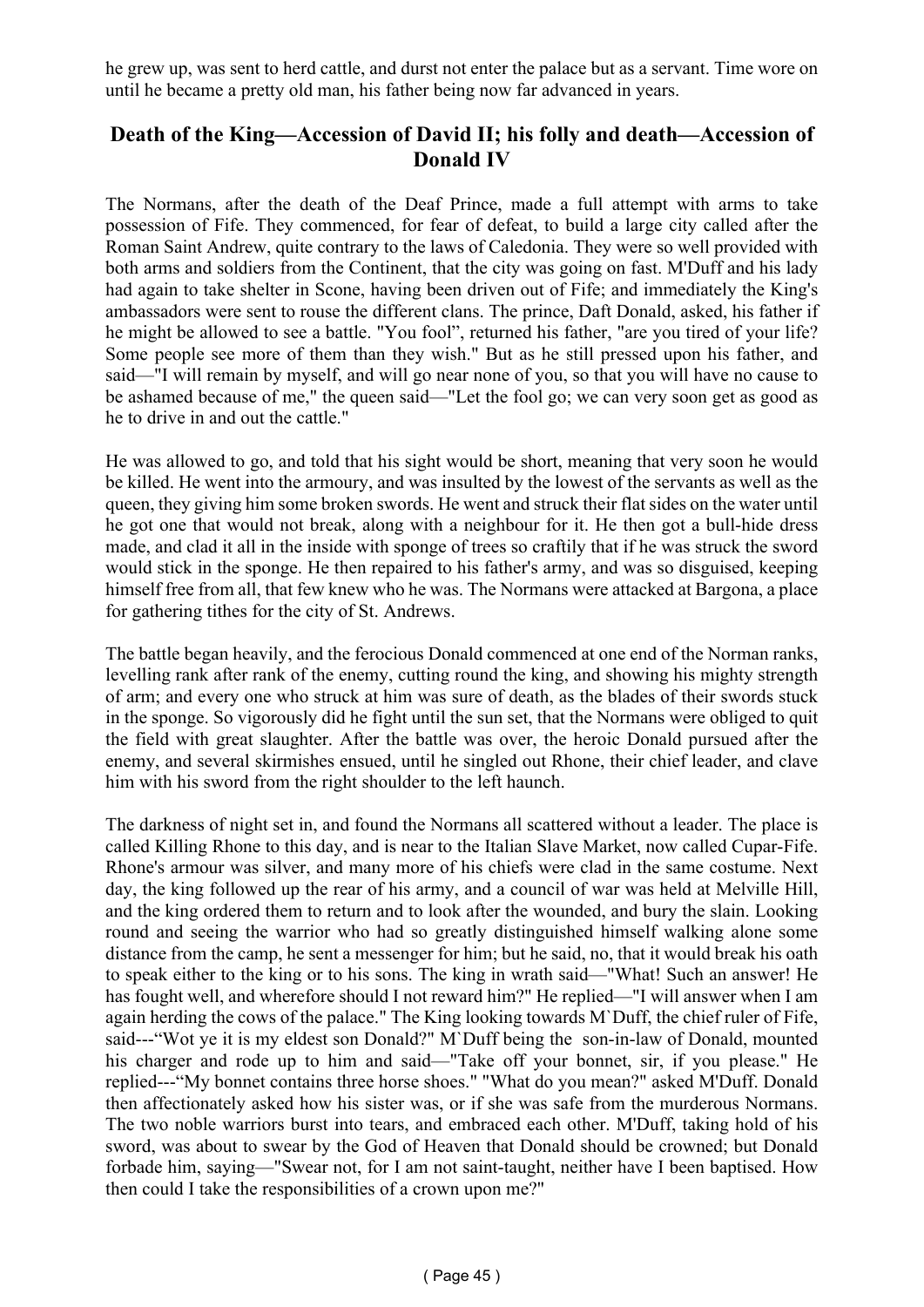Donald was then taken back to his father the king, who said—"Donald Douglas, thou shalt receive whatsoever thou requirest." He said—"Give me for wife, when I am baptised, Helen, who washes the milk dishes in Skeen House;" and drawing out his sword, he said—"Give me the lands of her father, M'Laren, who was murdered by the Danes. His wish was granted, and he went for twelve months to attend St. John of St. John's Town, and was baptised unto the Chaldean faith, she having been a member of the Church before. They took possession of Castle Awe, above Abernethy, and dwelt there. He was the founder of the Douglas family, and became Baron of Abernethy, and his descendants hold the title rights of Abernethy to this day.

King Donald from the fatigue of war died at Scone. He left instructions to bury him beside his beautiful queen Margaret, and not to bury his second wife near his remains. Douglas at this time was quite satisfied with the grant given him; so David, the grandson of Fergus, the second wife's first-born, was crowned king. He was very slothful, and cared little for national affairs, raising great companies of his nobles to play at ball and such like nonsense, which grieved the heart of Saint Johnstone very much; and he brought a decree out that all was fair and right at the ball of Scone, and though a man should have his life endangered, or even if he should be killed, the cause was never to be asked. The king became a real drunkard, and Saint Johnstone applied to get him dethroned, but through his vice and ill habits he died. Angus his brother was to be put in his stead, but the saints applied to the voice of the nation, and they chose a young man, the son of the heroic Douglas, as Douglas himself had refused the crown, not being saint-taught. This young man was the son of Helen, the Milkmaid, and Donald the Cowherd.

All the nobles were ordered to meet at their ancient place of meeting, mounted with sword and saddle. There were a great many found like unto the slothful king; and a decree was passed that every chief was to call every month all his clan to a certain spot, and the chiefs had to appear twice before the King, with saint and servant, at a place behind the royal palace of Forteviot, called the Tilting Hill. The king's brother, James Douglas, could have hit a lady's ring forty feet above his head, whilst his horse was going at full speed.

### **Finding of the Crown at Kinfauns —Eruption of the Normans into Fife,**

A dispute arose in the palace because of the absence of King Kenneth's crown. The Deaf Prince being dead, they applied to Erskine, the late queen's kinsman, who had been created guardian of the crown. He at once remembered having hid the crown, along with the royal ring and sceptre. St. Johnstone, who also knew its hiding place, being now dead, the whole of the secret with regard to the crown lay upon him. The king, with old Erskine, went to look for the place where it had been buried, but could not find it. Erskine requested them to take him in the dark; and they having done so under cloud of night, he came near to the spot by laying hold of the cliffs where he had gone before; and stepping upon a piece of ground in the cleft of a rock, he took the king's tilting spear, and placing it in the ground, he told them to search round that to-morrow, and then retired for the night. They came next day with the royal party, and by digging found the crown very near the spot marked out. The crown being taken up and cleansed, the cloth in which it was wrapped was found to be rotten, and was removed; but when taking the crown home, it was found that one of the diamonds had gone missing, and the royal ring, which the queen had attached with a cord, was likewise missing. They searched for the lost articles, but no account of them was ever found. The name which the place received was Ringhead, now Kinfauns. Douglas was then crowned with this crown which they joined with a crown which had been sent by Titus to Jeremy, his kinsman, and was carried home by the royal slaves.

There was nothing happening at this time to disturb the peace of the country, except the Danes breaking in and stealing the sons of some of the leading families, in order to have them taught in their own principles; but shortly afterwards the Normans that were in St. Andrews refused to pay any homage to the king, or to M'Duff, the ruling prince of Fife. They had got provisions and supplies from Normandy, and they broke out and put Fife again to the sword.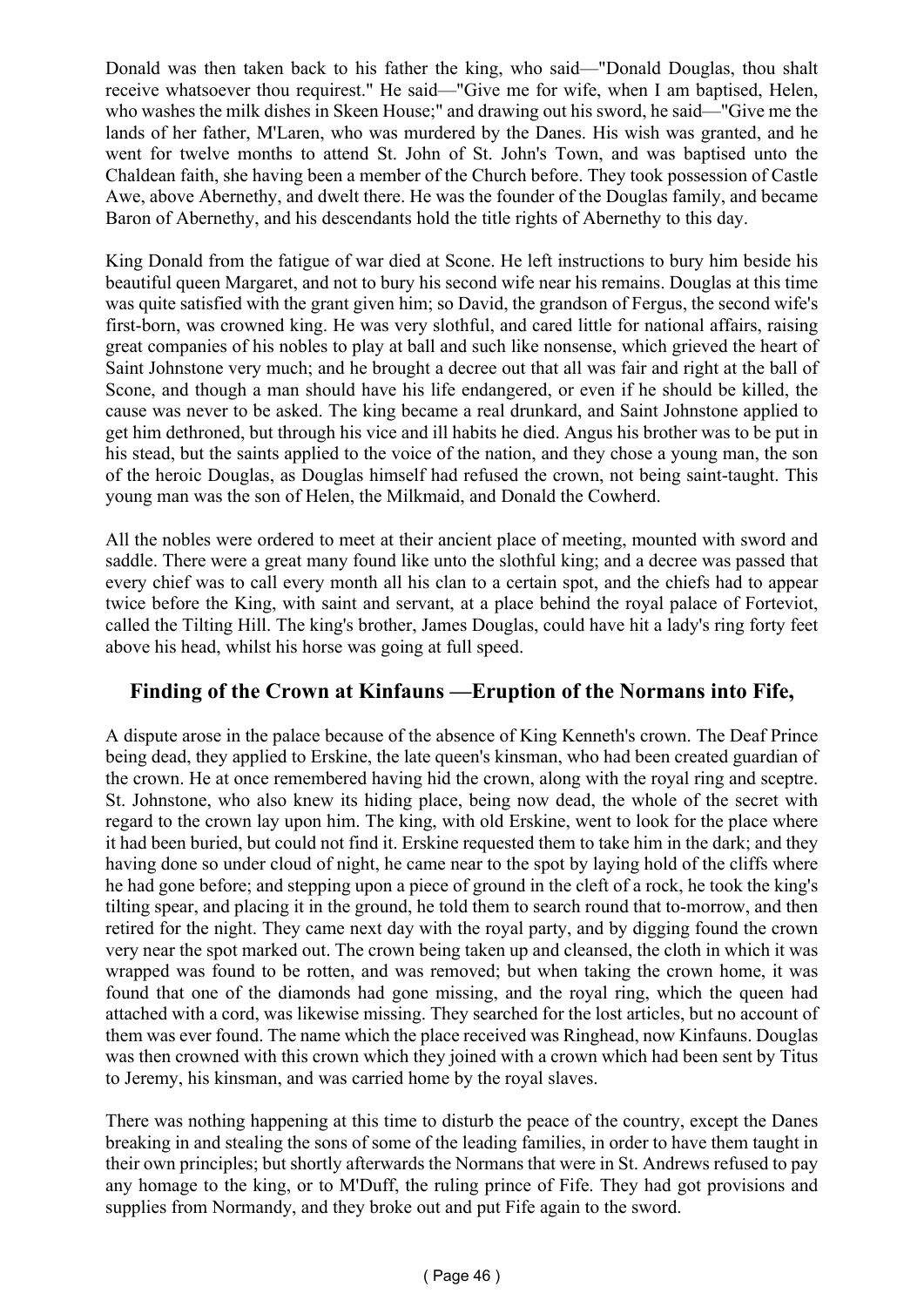The Caledonians again gathered every man to his own banner, and James Douglas, the grandson of Douglas of Castle Awe, seeing such an enormous army, did not attack them, thinking with the king that it was more wise to retire. There were great numbers of Romans amongst the enemy. They captured the son of Comrie, of Castle Comrie, and several others. By the king's command, the Caledonians fled beyond the Tay, and carried all their cattle with them, and burned all their other property which was left. Saint Fillans, the fourth chief of the Blythes of Fife, said—"The Lord will fight our battles; put ye your trust in Him."

### **Destruction of St. Andrews by Earthquake—Rise and Spread of the Romish faith**

Saint Melville, the first of the Melville race who was a preacher, and Saint Collins, his kinsman, left nothing in Fife that could be carried off, but a few children and women. These the Normans sent to the Welsh market, as it was the only slave market in Britain at this time. The clansmen were all back in their mountains with plenty of cattle, fish, and deer, teaching and preaching the word of God according to the Chaldean faith, while the Normans, Danes, and Romans were daily dying from starvation. They at last returned to St. Andrews, which was their holy city and remained there till next spring, when they intended to lay waste the mountains, and pursue the Caledonians to the utmost boundaries of the land. But the Lord was pleased to bring a mighty wind, and the sea rose so high that they could not get beyond the city; and during the night an earthquake was felt so great that Saint Fillans felt it west from Comrie, and going out and calling his clan, said—"The Lord hath done it. Go ye back to your country." They knew not what the saint meant; but a slave escaped from the Castle, and fled to King Donald at Scone with the report of the destruction of the city, and immediately James Douglas, the king's brother, mounted his horse, and raising his banner, rode for St. Andrews as fast as possible, to save the lives of the slaves. At twelve o'clock at night, the waves rose so high that they struck the walls mid-way and the city instantly disappeared.

The clan returned to Fife; but Saint Fillans said to his eldest son—"Thou art taught to be of the army of God and a servant of Jesus; give now the lands of M'Laren's Rock to thy second brother James, and tarry thou here among thy kindred." The ground which was occupied by the Saint still bears his name, Saint Fillans, near Prince David's Lake, now Loch Earn. There was great peace in the land for a long time, every mouth praising God for their deliverance. All Fife was again inhabited by its ancient inhabitants, who lived peaceably, a God-fearing and God-serving people.

At this time the prophecy of Saint M'Isaac was beginning to be fulfilled, where he speaks of the "man-made religion," contrary to the will of God, neither believing in baptising nor in the Lord's Supper, according to the rules of the New Testament, but placing mortal man the head and ruler, whereas they should have acknowledged the supremacy of God. The Romans saw that they were to be totally overwhelmed by Christians, and therefore made a form of Christianity to suit themselves. This had been about 666 years after the birth of our blessed Messiah. The founder of this doctrine claimed powers which belong only to God, and his priests pretended to cleanse and save people's souls, as foretold by Saint M'Isaac, while they themselves were lying in the mire; also that he should "trouble the Church with great persecutions, but blessed is he who endureth to the end. As the leaves fall from the trees of the forest, so shall he fall off; for his reign shall be one thousand two hundred and sixty years, when he shall lose his earthly power. And the kings of the earth shall be defiled by him, and shall pass many unjust decrees against the saints of God."

With this object, a mighty army invaded a part of France, whose people had early received the word of God from the Waldenses. The Christians were sorely persecuted, but would rather suffer death than submit to their unrighteous demands. Many of the Waldenses fled to their kinsmen in Caledonia. Saint Monance fled into Fife, and built a church called Newarp, which is to be seen to this day. He was believed to be the first who introduced a complete copy of the New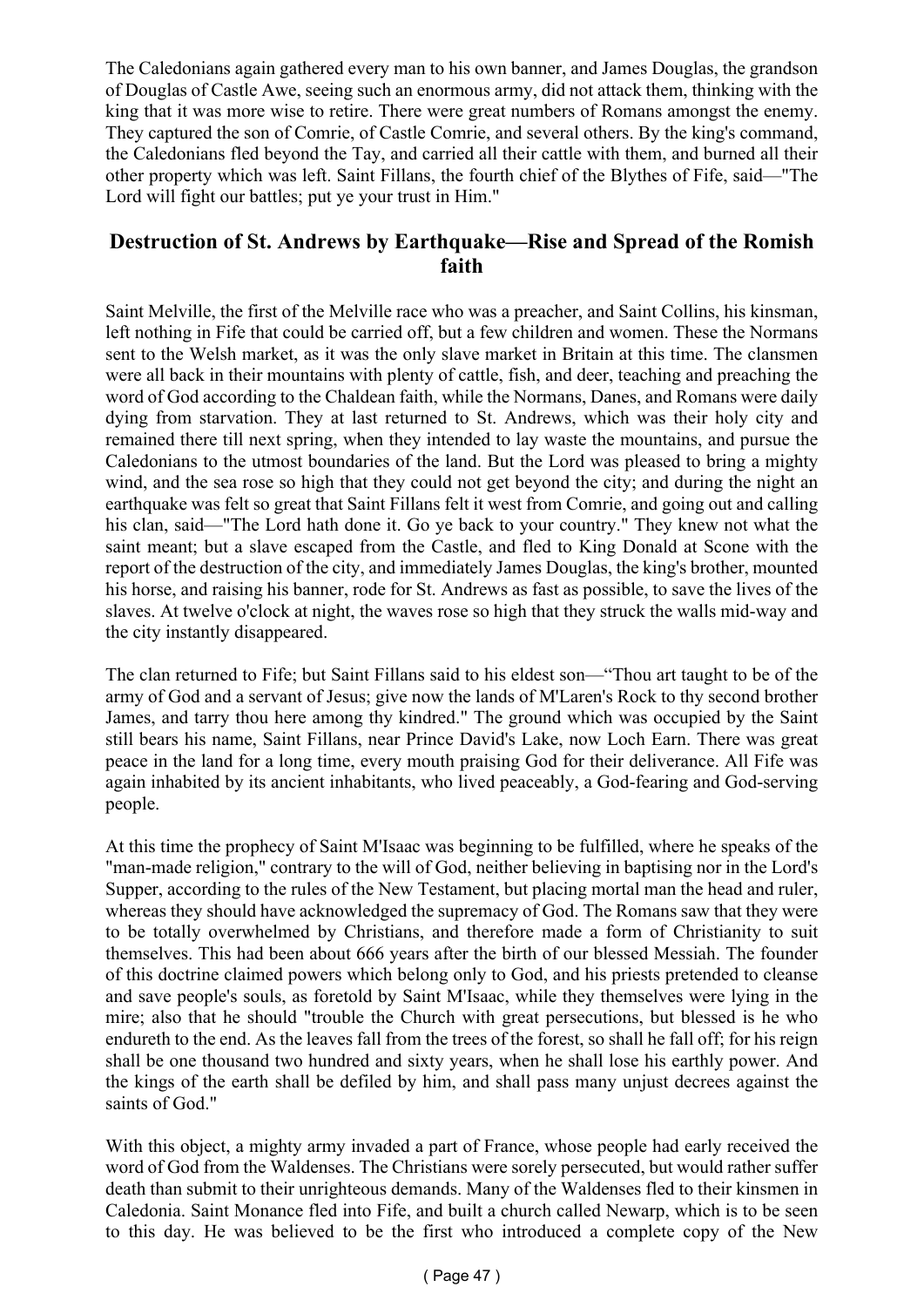Testament. The English, Welsh, Irish, and part of the Scots, becoming jealous of the Caledonians, immediately ordered all that professed the Chaldean faith to depart from their territories under the penalty of instant death. They therefore fled before their persecutors to Caledonia. King Donald fearing an attack, gave them shelter, and sent them to the north to a place called the Lowlanders' Land or Dale, where they were granted land under the jurisdiction of the Earl of Ross and the Robertsons of Dunrobin.

### **Unsettled State of the Lowlands**

They became a brave and worthy people, true to the cause of their religion. The saints preached everywhere against the desolation and abominations which were like to come upon them. Holland being mostly peopled by Christian slaves from Jerusalem, suffered much from these persecutions, but still continued in the faith. Donald fortified all the Borders with the ancient clans, as he could not trust the Scots. He sent inspectors through the Borders, and found that there was very little doing in agriculture, ravage and murder being their principal employment, so that the place was very thinly inhabited. Berwick, the capital of Scotland, was nothing but a den of thieves, and the king and his brother, James Douglas, valiant and heroic as they were, got clear of them with great difficulty. The king then held his council at Edinburgh. One of the Scotts, who were the chief rulers on the Borders, drew a dagger, and made a thrust at the king's heart, in the Council room, whilst another tried to stab the heroic Douglas; but they had been clad in the armour of the Gows of Athole, which no sword or spear could pierce. They immediately got to their steeds, but an assassin made another attempt near to the gate. Douglas and the king did nothing until they were without the gates, where they followed him, and taking hold of the reins, demanded to see by whose authority he had presumed to come and question them, as they were the descendants of Queen Scotta, who had no right to answer such questions, and although their cowardly king left them, they were determined to fight for their country; and they threatened to hang Douglas and the king upon Calton Hill, upon the gallows tree, until their heels should kick the bark from it, and that their bones should be bleached as white as their shirts, if their necks should bear their bodies so long.

Seeing that nothing remained but to defend themselves, they drew their swords, and soon cleared a way for themselves, their weapons being of the best steel, against which no mail could avail more than if they had been clad with leaves of trees. They then proceeded to Lennerick Castle, in Western Caledonia, where they were heartily welcomed by the Lennox clan. When the news was told to Saint Lennerick, he took a hearty laugh, and said—"How does your Majesty think that we can be tormented daily, when you cannot stay one night with them?" The king then proceeded to Prince's Hill, now Dumfries, where his kinsmen told him that they could not keep a cow but it was in danger of being stolen.

After returning to his palace at Scone, the king ordered every chiefs second son to appear in armour, and if there were five in a family he took two. Raising all the clans, and marching to the south, Edinburgh was summoned to surrender, and the town was immediately given up. The king having asked what was the cause of the outbreak, they told him that the Scotts were a rebel party, who would neither cultivate the land them-selves nor give others peace to do so.

### **How the Scots and the Druids were treated by the King**

The king said he would allow none to hold lands but baptised members of the Church, as in Caledonia, and those who held them should be forced to cultivate them. He gave them forty days to qualify themselves, and at the end of that time those who had not conformed to the new laws had their lands confiscated by the king. There was little religion on the Borders, except Druidism, and a sort of paganism. They put their captives to torture with every kind of abuse, and afterwards put them in a cage and burned them, believing that the application of the remains was certain salvation to any one's soul. They practised this throughout Wales and all England for a long period. The sacrifice for a king or any great noble was generally put into a golden cage, and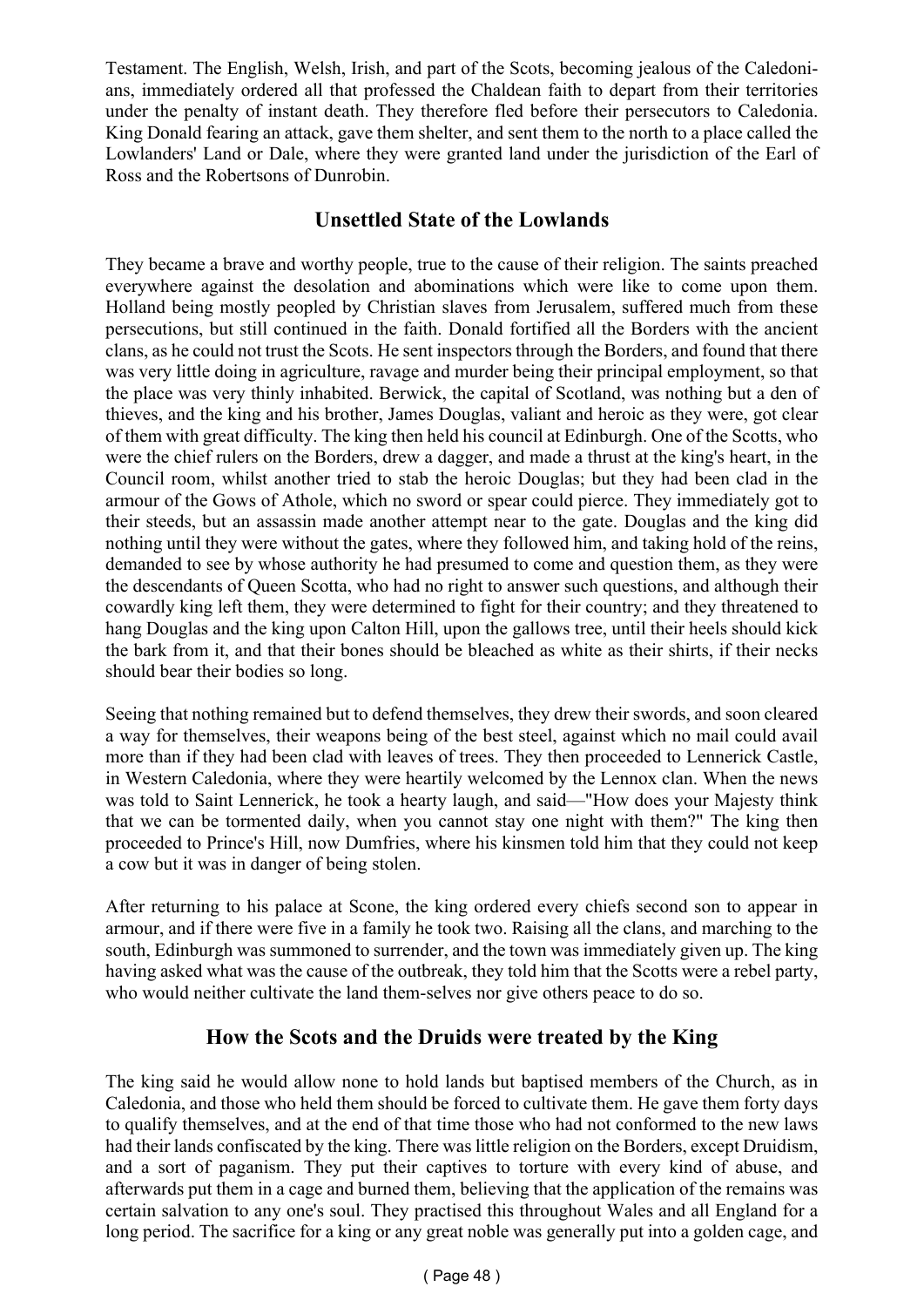when the sacrifice was over, the Druid priest stained himself with the ashes of the human being burnt. For three nights he lay in this condition on the altar, taking possession afterwards of the melted cage. In this way they became possessed of nearly all the gold in the Welsh and English nations.

There was a king of Wales called Arthur, who expelled them out of all his country, as the Church of Rome was beginning to spread her wings over these two devoted nations. The Druids then came down to a piece of vacant land between Scotland and England, and practised their rites along the Scottish Borders. Seven priests came bearing a human victim in a cage to King Donald. The King asked what the criminal had done to be placed in such a condition. Saint Lennox said—"They will sacrifice him as an atonement for your sins." The king ordered them to be brought up to him, and made the interpreter ask how long they had followed these bloody rites. They answered since the days of holy Scotta, Anglia, and Hibernia, and added that their fathers had made these gracious queens holy and good in heaven. The king said there was no time to parley with such stuff, and ordered the seven priests to be hung.

He also ordered the cage to be broken open and the prisoner set free, and he gave him a blue ribbon to be a token that he was the king's beggar. This was the first of the "King's Beggars" of Edinburgh. The Druids then fled from King Donald, so that the Border was nearly vacated.

There was not a Druid priest who did not fly. Having gone to Northumberland, they formed themselves into a nation, taking the name of Gypsies, with a king and queen over them. They became fortune-tellers, and were therefore called the "false," but afterwards the fause, or Faas. Many miles of the Border of the Tweed were left without a single inhabitant, so the king gave land to all his loyal subjects. The king's eldest sister, named Helen, was married to M'Donald, one of her own kinsmen, who got Helensdale; Elizabeth was married to one of the M'Larens of Gowrie; and Anne was married to one of the Saint Johnstons of Perth. Alexander M'Donald, the son of the Prince of Forteviot, got a place called Armsdale. He was distinguished from the rest by his enormous strength of arm, and was therefore called Armstrong. The Border was peopled by all the clans. David, a kinsman of the king, got Teviotdale. The king placed saints to preach the Gospel along the Border. He then returned to Scone.

# **New Roman Invasion—Its disastrous result—Capture of the Roman fleet in the Clyde—St. Columba**

The Pope, having made several unsuccessful attempts to induce the Caledonians to submit themselves to him in spiritual matters, at last gathered a mighty army with about two hundred priests at their head, under one holy Saint Divine, with a sword of blessing and a coat of valour, and a large feather dipped in blood, so that he was never to be conquered. Saint Divine swore by the holy Pope that he would bring the last Chaldean in chains. He sailed to Britain, and landed at a place called Port Divine, now Devonport. He presented the king of Britain with a sword of victory, a coat of bliss, a red feather dipped in blood, and a large red griffin to go in the front of his army. Summoning Ireland, Wales, and England to turn out to his banners, the army was so large that they were scarcely able to get food.

This news reaching Scotland, Donald as quickly as possible was on the Border himself. By his orders, all the cattle and deer were driven beyond the Forth, and all goods removed, leaving not so much as a single hut to shelter the enemy. When they arrived, the Gypsies were all plundered, but this only served them during one night. There was a great store sent into the Clyde, but the Lennoxes, Arthurs, M'Farlanes, and M'Gregors, with the Stewarts of Bute, and the M'Nairns of Arran, were on the alert, and when the sailors came ashore to look for the Roman camps, the clans, under the command of Saint Lennox of Dumbarton, put them to the sword, and taking their boats, immediately boarded their ships, and slew all who were there.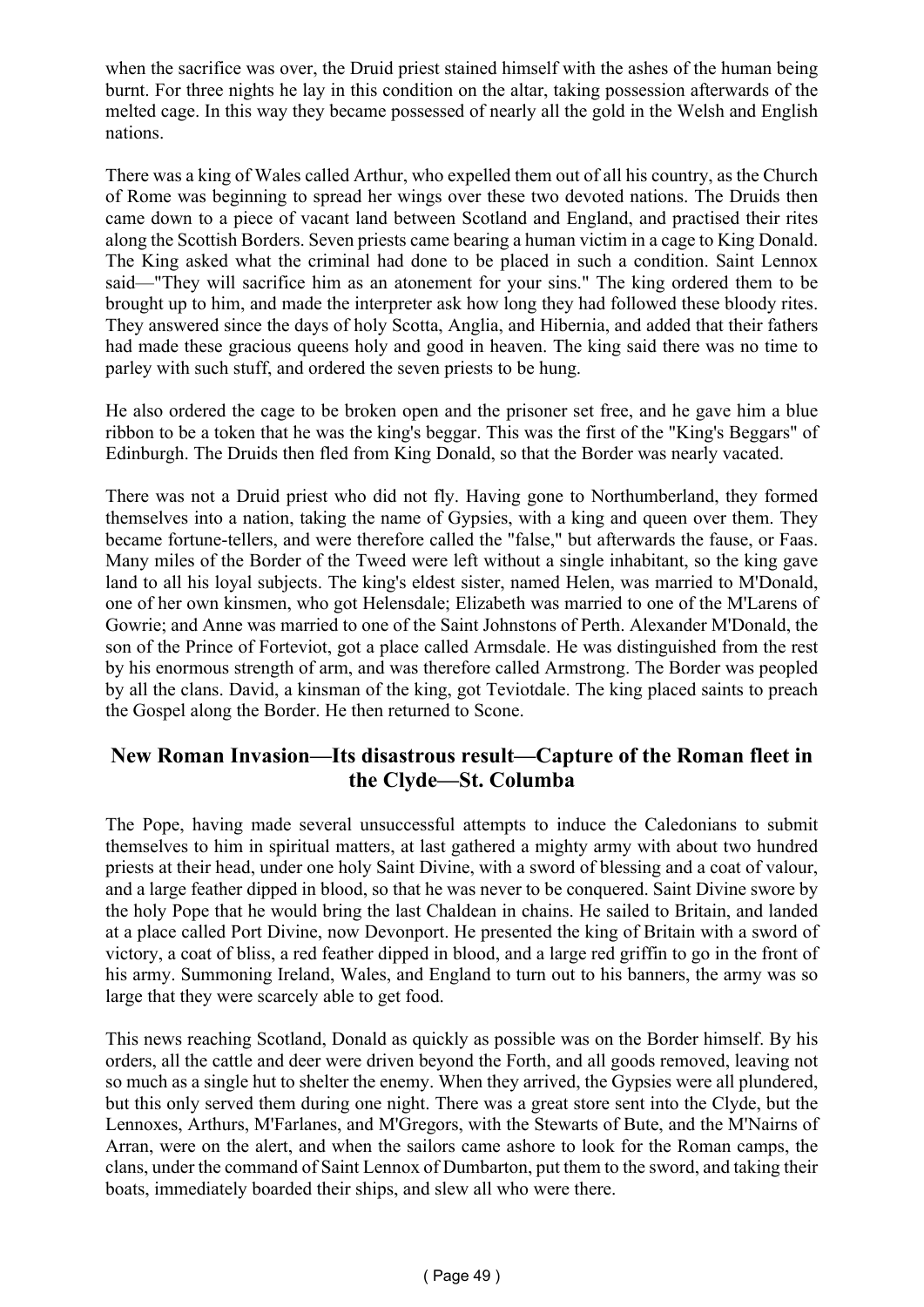All the clans of Fife, with horses carrying bags, repaired to the Clyde as fast as possible, and very soon emptied all the vessels into northern Caledonia. Five men were discovered apparently looking for the ships. They said they were Gypsies; but Saint Lennox said—" Get them a horn, they will make us spoons; "but they could not, so they were hanged on a green oak tree, to prevent them carrying tidings to the enemy. The place is called Greenoak even to this day.

It was a great disappointment to the Romans to find some of their ships sunk, and the rest driving about at the mercy of the waves, all empty, and none to give the account of what had happened. After the long march, the holy Divine with all his army were left doubting the Divinity of the Pope, in not foreseeing all this sad disaster; while the Caledonians were left alone in their fastnesses praising God, and looking strictly for spies and vagrants. The winter closed upon the Romans at a place called Claudius' Huts, now Glasgow. So grievous was the winter that the one, looking in the other's face, saw nothing before them but death from cold and hunger. They got some of the old ships and sailed to Ireland, and some of the Western Islands were completely laid waste by them. The people of Arran and Bute fled to the mainland, and joined the clans.

The Romans completely destroyed Columba's Church in Iona. That holy saint's history is entirely lost. He was a follower of Christ, and likewise a great prophet. He was persecuted from island to island, and was believed to be one of Paul's followers. This celebrated saint was so sorely persecuted that he prayed to the Lord to send him to some barren island, where he might raise a church to His glory. He was sent to Iona. Visiting the mainland, he fell in with some followers of Saint Chaldean who could discourse with him, as they held the same principles. He said he would like to see the place of Saint Chaldean, meaning Dunkeld. They found nothing in their travels but Christians believing in the rules of the New Testament. The Saint and his guide asked a woman by the roadside, near Dunkeld, where was Saint Chaldean's Church. She had a child who was crying, having been scalded by the heat. The child was miraculously healed by Saint Columba. He preached the Gospel of Christ for thirty-one years, and died at a place called Kilmacomb. The whole of Saint Columba's Island was afterwards turned into a Roman Monastery by the Irish and Romans. Many of the Roman faith have been there, and taken upon themselves the name of the island.

#### **New Campaign against the Romans—Battle of Glendevon—Failure of the Romans**

Early in the spring they all returned back to their camp once more, and joined their march towards the north, with fresh provisions and supplies from Rome. The Chaldeans were all in warlike order, and opposed the advance of the Romans at a place called Glendevon in the Ochils. The Caledonians made a furious onset, with their steel weapons, while the enemy having only copper, the battle went sore against them. They had to alter their line of march, and fell back towards the plains. The Lord brought his hand against the progress of the Romans by sending thousands of mice upon their stores. Saint Divine, or Devon, having been slain, and the chiefs seeing that it was impossible to advance any further against such deadly weapons, they returned to the plains, where they held a council of war, and resolved that they would withdraw from that mountain.

The Caledonians called a council, and thought it advisable to fall back beyond the swamps of the Earn, with all their cattle and goods, so that they would be more fit to cope with their strong foes. The next morning, the Romans, seeing the clans had left, cried—"The foe's away!" The place is now called Fossaway. The Romans, thinking that the Caledonians had fairly given up the pursuit, and fled to their separate grounds, again put themselves into array, and took the mountain pass, but the Caledonians had been across all the field carrying away all their dead and burying them, so that the Romans could not ascertain their loss. They also carefully gathered their broadswords and daggers, which were made of steel, for fear of them falling into the hands of the enemy. Then all the saints fell upon their knees, and prayed that the Lord might be pleased to turn their foes away from them.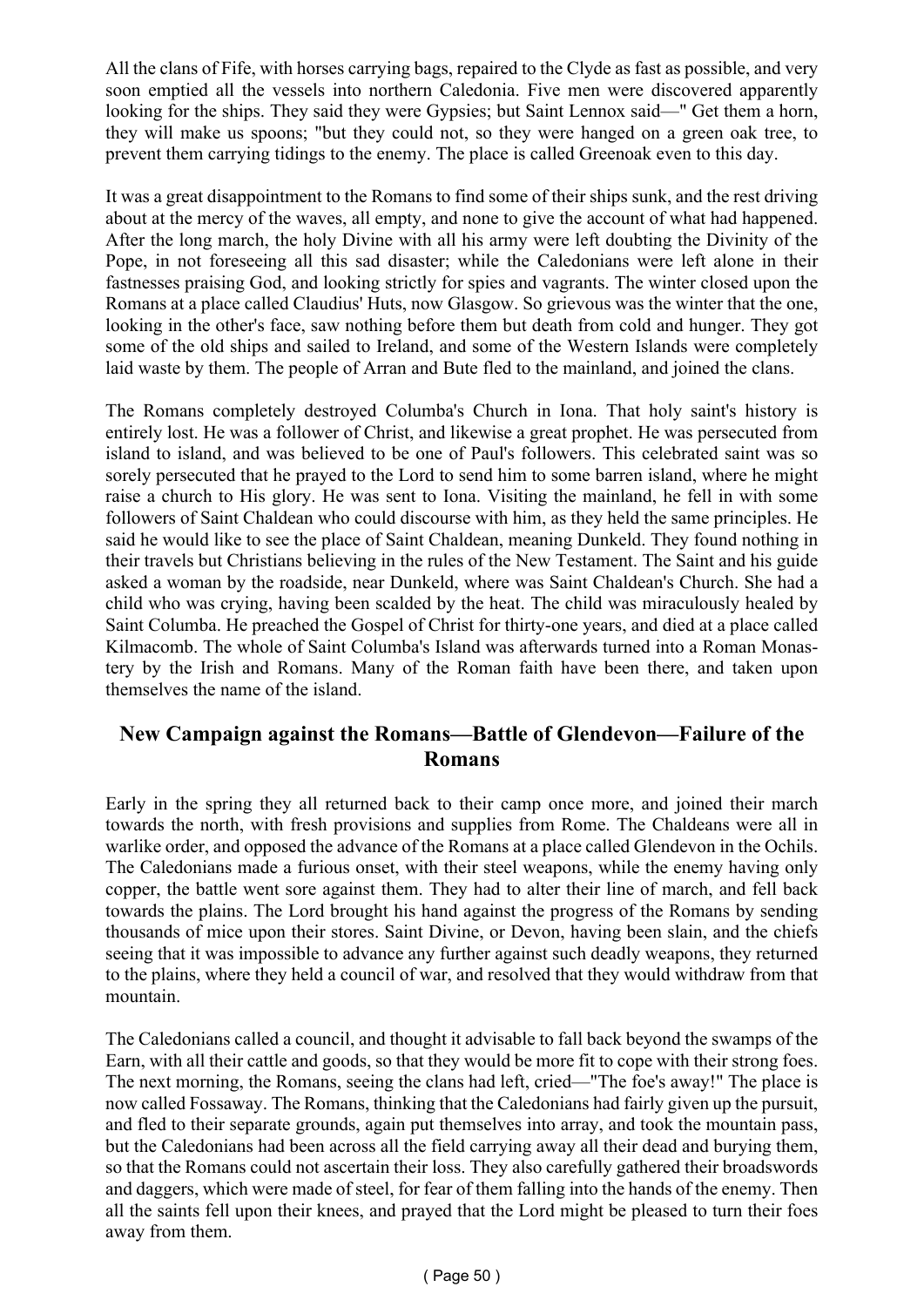The king stopped all the passes across the swamps, and was prepared for any emergency. Saint Fillans the Fifth came to him and said—"Shed no more blood, for the Lord will fight your battles, as he has done your fathers." A great number of small animals, much resembling mice, came to all the camps of the Romans. Their bites were very venomous. Neither they nor the Romans crossed the River Earn, and these animals by their venomous bites soon overcame that mighty host. The Romans sent to the Pope an account of all their disasters, praying that he would intercede for them, and send his holy birds of Paradise with his blessing to them. The Pope was visited at home by a severe famine, so he sent word not to come back, except a few of the chiefs, leaving the rest to fight for themselves.

He sent an ambassador to the Caledonians, saying that if they would call their country Scotland, he would never raise arms against them. Donald, answering the ambassador, said—"We care not what you call it, but we will preach the Chaldean faith, with the Lord's prayer for our creed, and the ten commandments for our law, and the New Testament shall be our guide and protector; and if we find any of your priests preaching any other doctrine, as long as trees will grow we will not spare their necks."

# **Origin of the Fenians—Death of King Donald**

The Roman army then broke up, but most of them remained in the country. They were called the Finguals or Fenians, and kept the country in a constant state of warfare. They took possession of a great piece of the west Highlands, as far north as Skye, calling it their own, and crowning kings, and appointing rulers at their own pleasure. They even came into the king's forests and the centre of the country, and carried off the cattle. Amidst these troubles the gallant King Donald died.

# **Accession of David III.—War with the Fenians—Battle of Lochaber**

A young king then rose who was every whit as valiant as his father, and was called the fortunate King David. Calling his brother Donald, his father's second son, he said—"Raise every clan, and clear the country of these lawless rebels. His orders were immediately obeyed. Donald having gathered a few from every clan, took his march to the west and north-west. They had plundered Rannoch Forest, and defeated the clan M`Condochie, or Duncan in the Lowlands, and the clan Robertson, descendants of the royal family of the M`Donalds of Forteviot.

O'Docherty plundered the forest of Lord Neish, and took possession of the Glen, which he called Glendochart after himself. They were so numerous that they almost overthrew the royal party. Donald and his army advanced within sight of the enemy; but, seeing that they were five times his number, he retreated upon the M'Gregors of Glenlyon, and the war was allowed to drop till after winter. All winter the clans were preparing cross-bows, as the Finguals fought with long clubs. They also got long spears with hatchets on them, called Lochaber axes, as their swords had no chance with the Finguals' long clubs. Next spring they marched upon the enemy, and a great battle ensued, the people being slain in great heaps on both sides. The battle was almost lost to the clans, when Lord Rae came to their aid with a party of the M'Kays, and swept the field.

# **Settlements in the North of the Erskines, M'Intoshes, M'Donalds, Stewarts, Rivens, M'Intyres, M'Larens, and Raiths**

The Fenians seeing that the day was lost, threw their long cabers into a loch called Lochaber, or the Caber, Lake, and fled, when a cruel slaughter was made upon them by the clans, the mountain streamlets running with blood everywhere. The M'Kays had boats which they brought from Caithness, and pursued the enemy, who fled to Normandy for safety. The young brother of the M'Kays, named John, being more daring and active than the chiefs, said—"I am out first," and claimed the land; but the Earl of Ross, one of the M'Donalds, seeing the young man's gallantry, said—"I will give you land; dispute not with your brother." They cleared the island of the Normans, and then asked for a strong clan to be placed there. The Erskines were nominated, as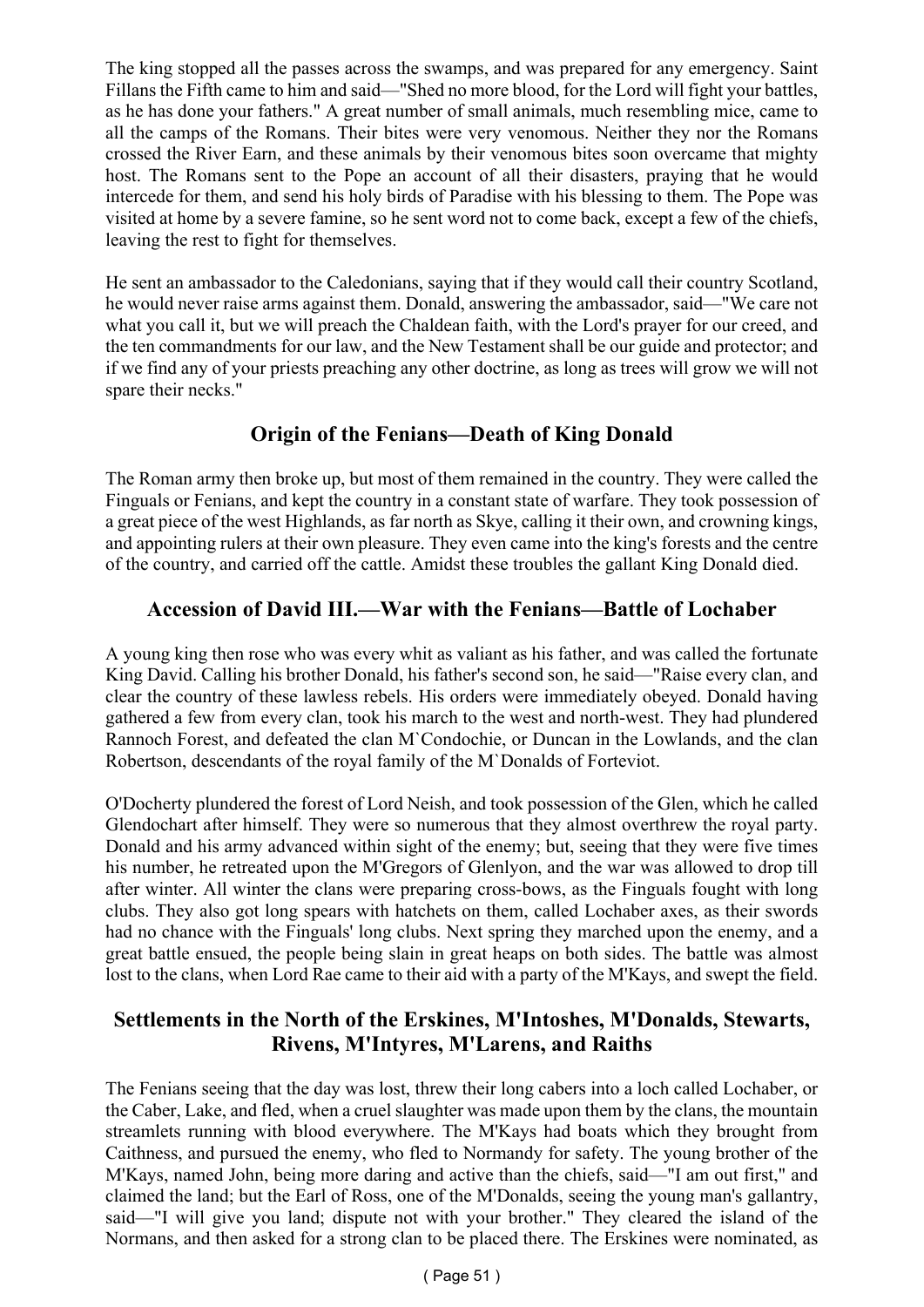the M'Kays had enough to do to keep their own against the Normans. It was called Erskine's Isle, or the island of knives. Erskine got this for his part in the war, but it was still to be under tribute to the palace at Scone. John M`Intosh received a hound's hunt on the plains of the Black Island, and was married to Margaret M'Donald, the daughter of the Earl of Ross, and was the founder of the M`Intosh race. The prophecy which runs thus:---

> "Truth and honesty from Caledonia will fly When M`Intosh in arms will meet the M'Kay,"

was fulfilled about the year 1315, at the battle on the North Inch of Perth, between the M`Intoshes and M'Kays. The M'Donalds got Morven, the seat of the Fenian king; the Rivens got a piece of land near Fort William; the Stewarts of Bute got Appin of Stewart; Alexander got Glengarry, and John got Glencoe, all being of the race of the M`Donalds; the M`Intyres got Loch Awe side; the M'Larens got St. Oban; the Raiths got Inverraith, now Inveraray. The land was divided thus, for rewards of war, and every man was content with his allotment, and continued thus for some time. The Fenians were driven beyond the Clyde, which they called their father's share.

The Abbot of Northumberland Abbey fled with the daughter of Lord Neish, and gained her liberty, but her father was very loath to take in his daughter, she had been so long away; but the mother said—"Truly she is ours; we will also take her deliverer in, for what he has done for our child. We will allow them to live together. She is baptised, and he is willing to be baptised into our faith."

# **Origin of the M'Nabs—Invention of the Water Mill**

He was therefore baptised, and received a place called Abbey's Land, now Knapple Lands. He had to go three days every week to grind wheat for the castle, for the use of Lord Neish. The Abbot finding it hard work to drive the stone mill, he invented a mill to go by water, which was called Millnab, or the Abbot's Mill, west of Crieff, the first water mill of which we read in Britain. The M'Nabs grew into a great and numerous clan. Lord Neish seeing that they were descendants of the Romans, and being near the clan Cattan of the Forest, there were great disputes fell between the clans, he therefore sent them to his forests in Glendochart, and they had their possessions there. They married with the M'Larens and M'Alpins, who were their neighbouring clans.

A dispute having fallen out in England between the English and the Romans, several came back, saying that they were the real heirs of certain lands. Roger de Gomarie, a priest of the Church of Rome, came to claim Comrie Castle. Cattan, from Wales, claimed the Forest, now Auchterarder, as one of the ancient clan Cattan; many more came back after they had learned a craft in the Romish Church, to try and get themselves settled. But none were believed, so they had to return back to the Romish Church without having their claims granted.

# **Invasion of Skye by the Normans—Battle of Erskine's Plains—Dispute between Erskine and the King**

Few years elapsed when the clans got strong, but the Fenians waxed still stronger. They occupied the Fintry Hills, near to Campsie, and all that district they claimed as their own, and made many terrible butcheries of the king's loyal subjects, murdering M'Kenrick and all his clan, and bringing the country under tribute to the Church of Rome. King David was a wise and prudent king, as well as gallant and brave, so he suffered with them for a season, for at this time the Normans broke in under cloud of night and murdered all the Erskines of Skye, except a few whom they carried along with them. The king determined to punish them first, and allow the Fenians to go at liberty for a time. The beacon was once more placed on the Ringhead (Kinfauns,) and the banners of the M'Donalds were flying on the royal palace. All the M'Donalds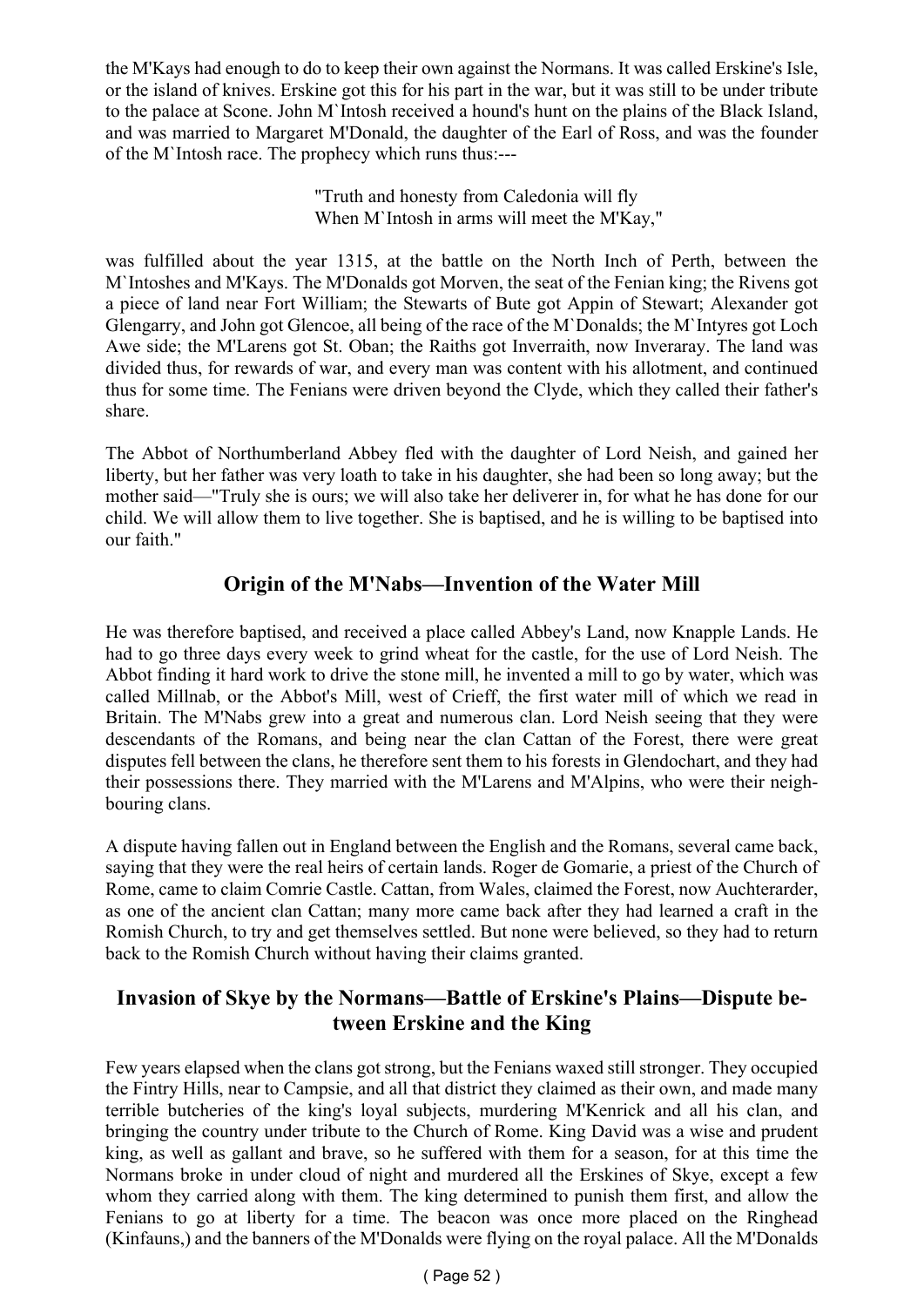of Morven Glengarry, and Glencoe, the M'Phees of Fort William, the Stewarts of Appin, the M`Intyres, the Raiths, and saint Laurence of Laurence, were all in readiness for the royal summons for war.

The M'Kays were immediately ordered to be in readiness at the shortest notice, as they were the only clan who had boats to ferry the men over, for the crafty Normans kept all their boats in the isle. There were a great many Irish as well as Romans among them, with a leader named O'Diarmid. They had the flag of the Normans, but were still the same as the Fenians. The clan M'Kay were commanded by the chief's eldest son, James M'Kay. During the darkness of night, he took some of his faithful followers, and went and cut loose the boats belonging to the Danes, who murdered the people of the isle, and fetched them to the shore to be ready for the clans the following morning. The clans landed in the face of the Norman swords, as it was quite contrary to the Chaldean faith to draw a sword before sunrise.

When the king's army had all got ashore, O'Diarmid fled back from the Normans, trying to make the apology of being forced. The wise king David, seeing that there were many islands around, asked them to depart to them, and cautioned them never to do the same again. Whilst offering that treaty to them, a villain of the Church of Rome tried to take the king's life, by thrusting at him with his copper dagger, but it did not touch the person of the king, as it never pierced the coat of mail which he wore. The king's attendants then cut the treacherous priest to pieces, and gallantly defended themselves until assistance reached them. This was the beginning of the battle of Erskine 's Plains.

The battle raged furiously, and no quarter was given on either side. Copper, brass, or tin had no share against the broadswords, which were made of the best steel. During the hottest of the battle, O'Diarmid thought to play some treachery upon David, and went to see if he could get the boats away, but found himself disappointed, because David had a strong party keeping the boats afloat, ready for his retreat if required. O'Diarmid and his Irish party seeing that those who fought least were safest, and not being able to get possession of the boats of his enemies, went and laid hold of those of his friends, and all the scattered boats which James M'Kay had not noticed in the dark. He embarked for the Irish shores, leaving the Normans to the mercy of the clans. The Norman army by noon was nearly cut up, and throwing down their swords they awaited their fate. But Donald said it was nothing less than murder to slay unarmed men. Couran, the chief leader of the Normans, seeing that there was mercy to be got from king David, promised to quit the isle, and all the isles which belonged to the Caledonians, and to put an end to the buildings at Shetland, and deliver it into the hands of the Caledonians. The king allowed him to stay six months on the island to recover his army.

The island was offered to Erskine of Mar, but he refused to take it, saying—"Are you to rob the infant daughter of my murdered kinsman? I thought I was fighting for a true and just king; never did I suppose that you would rob the fatherless." He then turned away in wrath. The king was dismayed, seeing that Erskine was a branch of a powerful clan, a true branch of the blood of Saint Laurence of Dundee. M'Donald of Morven, cousin to the king, said—"Ye know not what he meaneth." "What is it?" asked David. He answered —"There is a child of the murdered Erskine who was in my house at Morven, when my sister along with her husband was murdered, and still resides with me." The king sent a messenger to the camp of the M'Larens, where Erskine was taking counsel with his kinsmen as to the king's attempt to defraud an orphan of her claim.

The messenger requested Erskine to go to the king. Erskine immediately put on his armour, with sword and dagger, and went. David arose from his seat with a smile, saying—"Why are you thus equipped?" He returned—"I always go in armour to talk to an enemy." "I am not your enemy," replied the king," and hope I never will be." Erskine replied—"He who hath no justice in his heart is my most deadly enemy." David returned—"I swear by the crown of King Kenneth, which I am allowed to wear, the crown of your forefather, that I never knew the murdered Erskine had a child alive. I would be the last who would defraud the least in my dominions of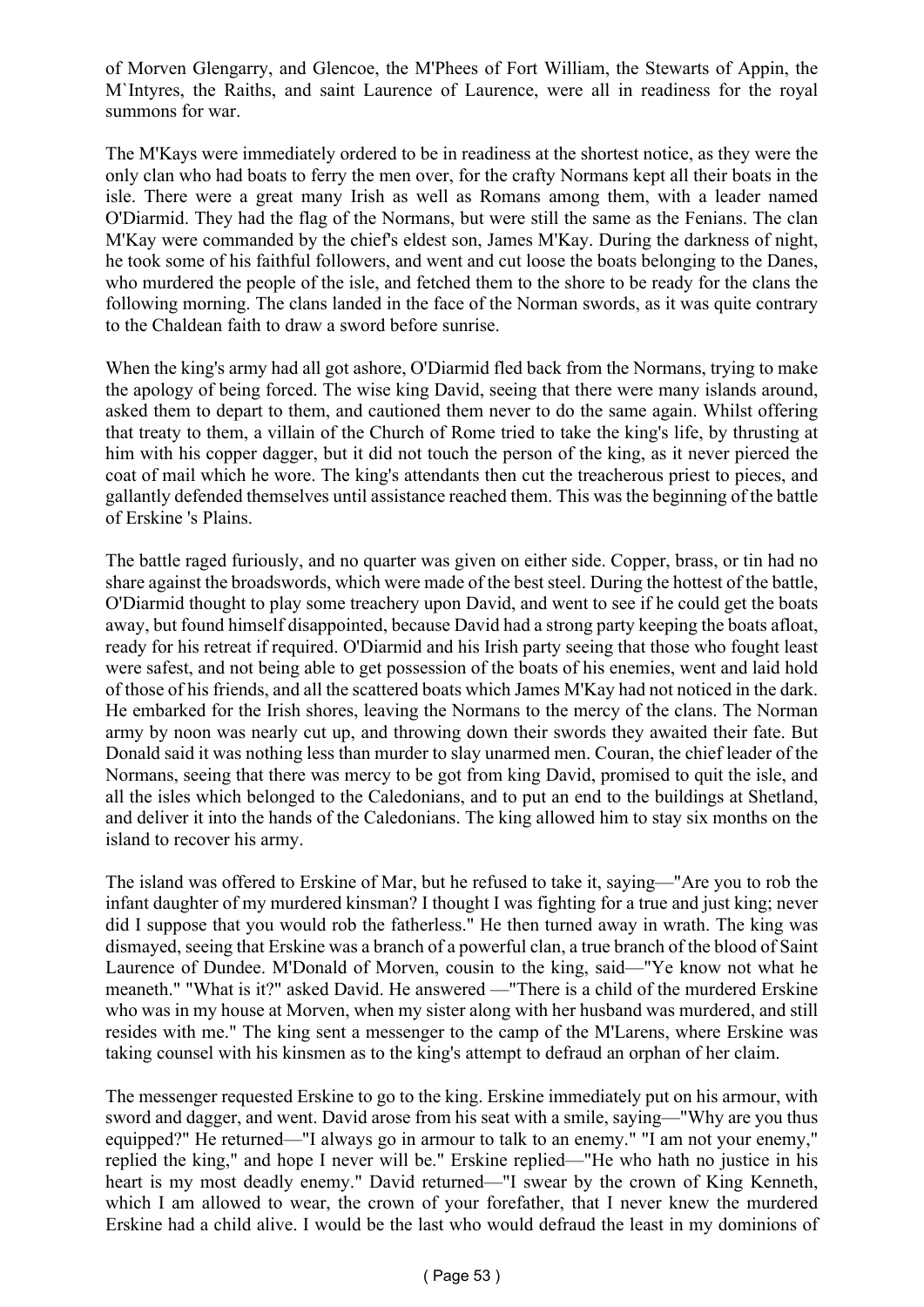anything granted them by the will of God. Allow the child to remain with her mother's people, or take her to any chief's house of her own clan, and when she shall come of age, and is taught the rules of the Church by the saints, and baptised, then let her choose any one from the loyal clans to be ruler of her father's lands and chief of that clan."

She grew, and chose Donald M'Donald, the chief of Morven, but he gave it up to his second brother. Her descendants were chiefs of the M'Donalds, and finished Slate Castle, most of which was built by the Picts, while the Normans were in possession of the Isles. She was the mother of two twin brothers, M'Leod the firstborn, and M`Lean the Younger. M'Leod got a place called Dunveighan. M'Lean, going about doing nothing, grew up to manhood, having no land, sometimes in Morven, sometimes in Skye. A house was built for the eldest.

The youngest was grieved to see his brother receiving so much preference; and it is wrote in some part of the castle, and still preserved—"M'Lean shall not he out, and M`Leod in." M'Lean was a strong muscular man, and went about watching the motions of all the clans. One day he said to his father—"I see an island which is still possessed by lawless people, calling their leader O'Moulon. They carry off the cattle from the Borders, and disturb the country very much. Give me your banner, and the M'Larens with the M'Donalds will rise with me to destroy that robber." He roused the M'Phees, the M'Larens, the Comries of Comrie Castle, the M'Duffs, the M'Inroys, the M'Larens of Lawers, the Erskines, and the Kennedys, and went to the king for liberty to attack O'Moulon.

The king gave them every encouragement, and ordered a part of every branch of the M'Donalds, the M'Kays, the Cattans, the Waldenses of Gleneagles, the Colvilles and Melvilles of Fife, the Condochies, and the Robertsons to be mustered. They marched with Saint Fillans, the chief of the Blythes, at their front. They had no boats to land their men. There were boats at Skye, but they were always kept on duty, for fear of an invasion as before. The army not being numerous, only a few out of each clan, they lodged with their relations. O'Moulon's plundering party came ashore, when the M'Phees with the M`Intyres captured the boats, and slew every man of them, allowing none of them to escape to carry the news back.

They then hid the boats near to the spot, knowing that ere long some other boats would be sent after them; and after a few nights' watching, a boat landed with a harper professing to be blind, with a boy leading him. "What news ?" cried he, in his broken Irish language. They answered— "None, except you have got some." He passed through the country playing his harp, and seeing no disturbance or appearance of any army, he, to draw the people, said there was a great army of Normans coming among them. They answered—"Deal that among yourselves; you put up with it best." He then departed with his boat, and went to O'Moulon, and told him the news. O'Moulon ordered three times the number of the former band to be sent, so that they could fight a good battle, and take a good booty, expecting to have only to fight with the clan M`Intyre, who were upon the Borders, possesssing Argyleshire.

# **Conquest of Mull by M'Lean—Great Battle**

M'Alpin was immediately despatched for the M'Gregors, thinking that the force would be too great for them. David of Scone told them that only a part of the M'Alpins and none of the Grahams were allowed to go for fear of a plot by the Irish and Normans. Accordingly, O'Moulon, the king of Mull, attacked the country with a strong party of robbers, knowing that the clans had no boats to pursue them.

When all had left the shore, except those left to guard the boats, M'Phee and M'Alpin, and part of the M`Intyres, fell upon a plan to deceive the boatmen unless they might fly to sea with them. They had the cattle gathered to one spot, and whilst the robbers were ranging the country, the clansmen loosed the cattle, and came with a number of them towards the boats. Beside every cow a clansman crept carefully; while the M'Phees, being acquainted with boats, sprang instantly into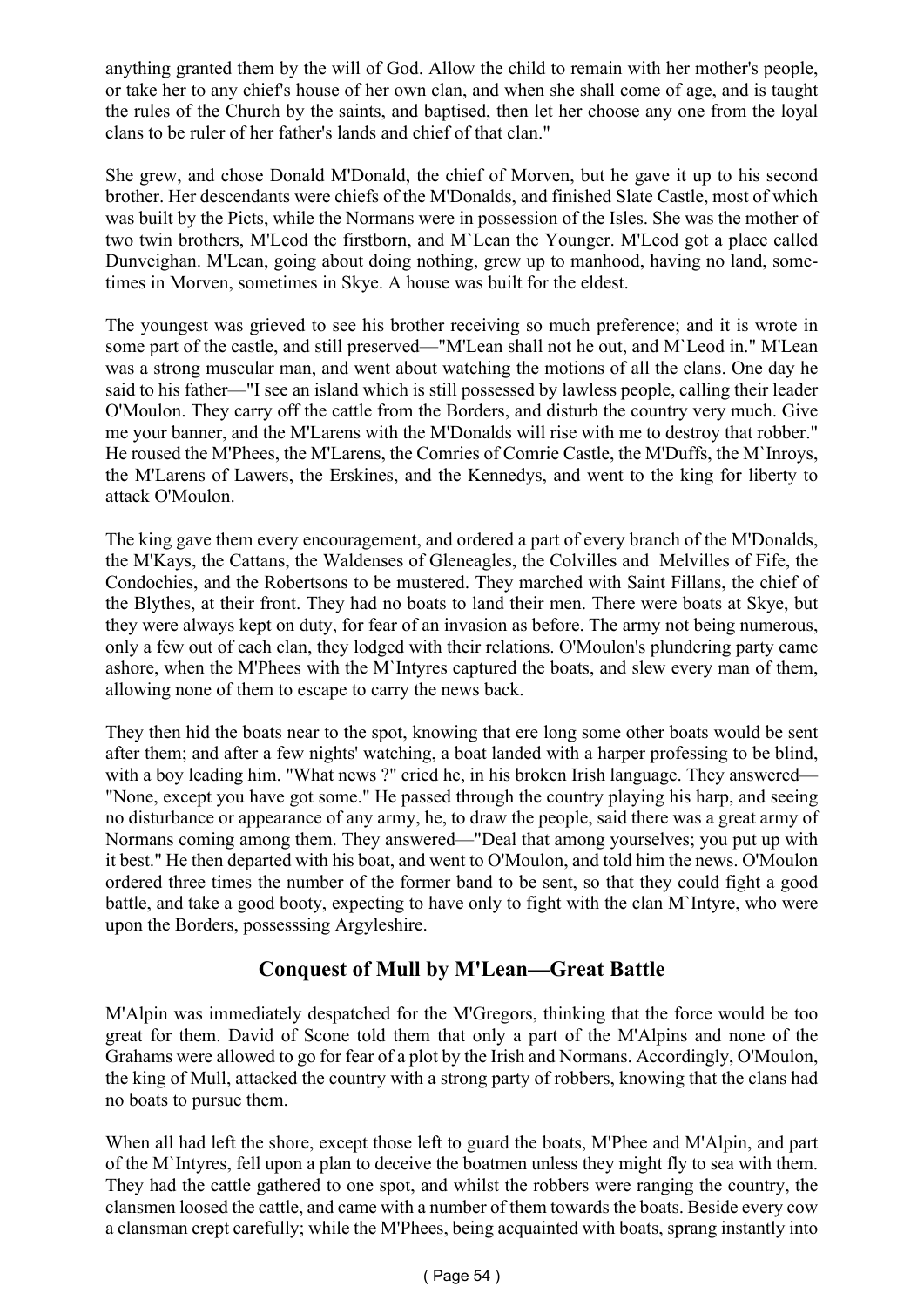the boats, M'Lean at the lead, and brandishing his sword cried—"The boats are ours." The poor dismayed boatmen had to fly into an enemy's country. Immediately the sound of the pibroch, with beacons blazing, aroused every clan to their banners, and manning the boats they passed over to the shores of Mull, where a battle ensued between the clans and the king's army. M'Lean declared his right to the island, but they insisted that it was theirs, as it was nearer the coasts of Ireland than Caledonia. M`Lean proved that it was not, and the furious chief of the M`Intyres cried—"What is the use of this wrangling? He must either give up his claim, or fight for it."

O'Moulon asked three days to consider, as he thought that by that time his men would be returned, as well as assistance from the neighbouring isles, as they were all inhabited by Fenians or such like rebels. M'Lean offered to fight for it single-handed, so that no other blood might be spilt, the one who overcame to get the island. The king refused, declaring that he held it by the authority of the Holy Father, the Pope of Rome, and the Cardinal of Iona. M'Lean made reply—"Neither you, the Pope, nor the Cardinal, have a right to these islands." O'Moulon seeing that the clans were not near his number, and that another fleet was coming to his aid from the shore, and being so sure of victory, from the meagre number of the clans, sent a party to capture their boats to make sure that he would slay them all, and that none would escape. A great battle then ensued, chiefly by the Rivens.

The battle was terrible but short. They attacked the king and his army on the beach, and shortly after the battle was finished. O'Moulon fled to see what was come of the fleet which was approaching, but found that they were likewise clansmen. He then drowned himself in a place called Moulon's Pool. The clans then gave the remainder of the Fenians some spare boats to leave for the Irish coast, allowing them six days to quit the island, and any found after the expiry of that time were to be put to death, M'Lean built his house at a place called Loch Bowie or the Yellow Lake, and being married to the sister of the chief of the Rivens, became the founder of the M'Leans. M'Phee and his fleet went and freed all the Western Islands.

M'Alpin got Isla; M'Phee got the island of Colsey, being the furthest out island to the south-west belonging to Caledonia; the son of Comrie got Comrie Island. The clans were thus placed through the islands with great fleets of boats, and settled themselves there as true and loyal subjects. Iona was left alone for the time. Alpin was married to a daughter of the chief of the M`Intyres of Kintyre.

The Western Islands were now perfectly free, but king David at Scone was very much grieved by the cruel murders committed upon his loyal subjects everywhere by the Fenians, who claimed all south of the Forth as their own, being greatly mixed with Scotts. The Druids of Wales, who were under the character of Gipsies, broke out and murdered Cardin, Drummond, and Gartmore, the cruel monsters killing the helpless women and children, crying—"To h--- with you and your children! Why did you not flee to the mountains?" The king was by these acts of cruelty goaded to madness, and every banner was again hoisted. The king's banner was carried by M'Kay of Kelty, who was called the king's bannerman.

### **War with the Fenians—Clery's Defeat—Battle of Strathblane or Fintry**

David, during the peace, had procured a fleet of boats; and instead of his usual way of stemming the streams, he had his boats prepared to carry them across, every boatman having a piece of land for attending upon the boats to ferry over all his loyal subjects. Even to the King's Cairn, on the Forth, there were boats prepared for passage, with one furlong of land for men and cattle, clear of all king's duties. The boatmen upon the Forth were sworn not to sleep one night with their boats on the south side, for fear of the Fenians taking advantage of them. The Fenians entered Dumbarton, and killed many of the clans Lennox and Saint Parlin, and committed the College to flames, many of the people of Dumbarton shutting themselves up in the castle for safety.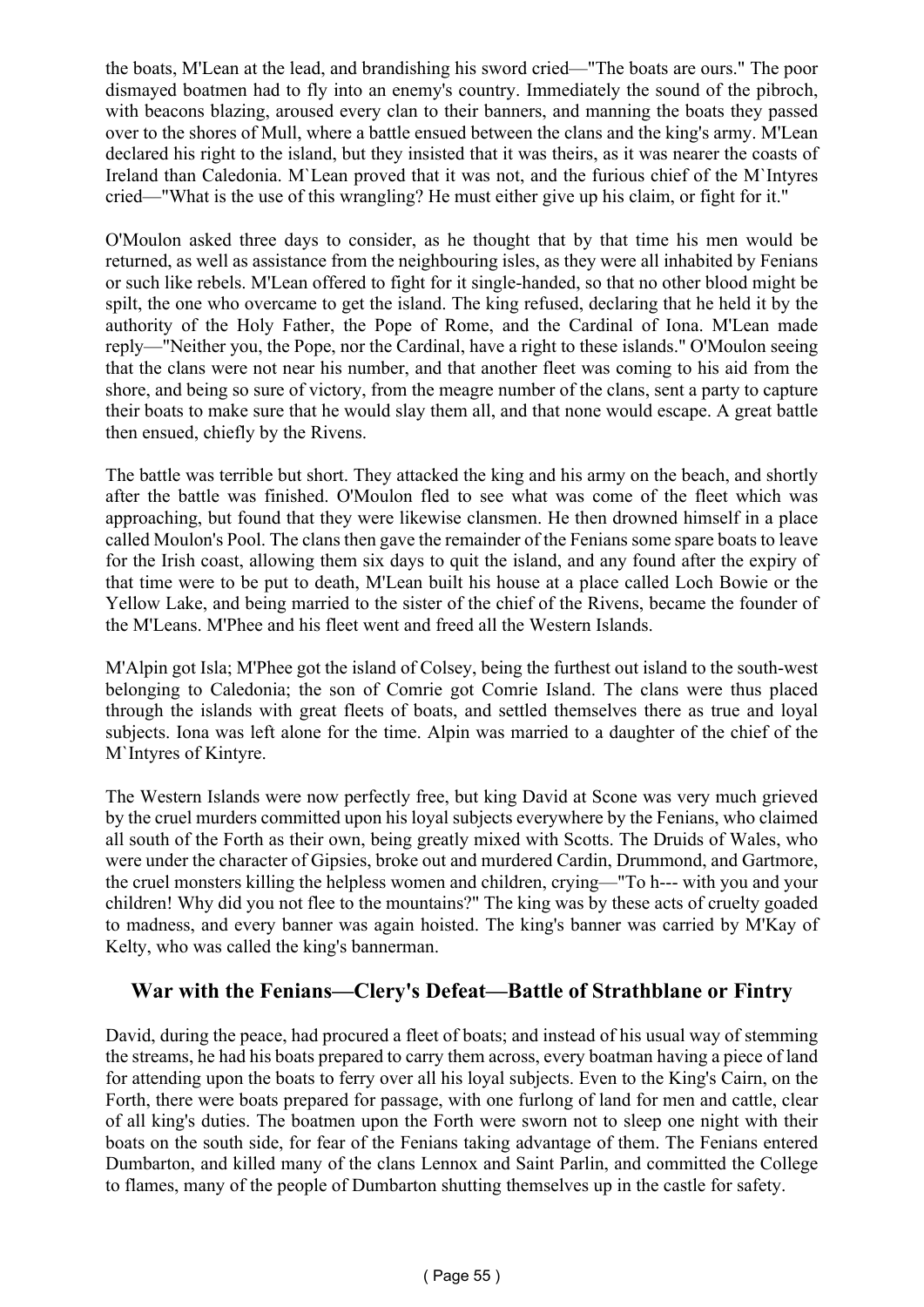Frune, who was a usurper, killed Saint Parlin at Bannocher Castle, and claimed the country, placing his brother Phene at a place called Glenfruin. This enraged every clan, as they all had some relation or friend murdered. The blood of the Grahams of Montrose boiled at the murder of Graham of Gartmoor, and the M'Gregors and M'Alpins for the murder of Cardin and Drummond, who were M'Gregors. The deaths of Strathenricks (M'Endrick in the Highlands, and Henderson in the Lowlands), a branch of the M'Gregors were never revenged. They nearly occupied all Saint Arthur's Plains, now called Monteath.

The people fled to Saint Arthur's Monastery, which is to be seen to this day. They even attacked the Forests of Balquhidder, but M'Inroy, a forester of the M'Laren clan, who had observed the motions of the Fenians, alarmed the clachan town of Saint M`Isaac, now called Callander of Monteath, and the people fled to the mountains, and escaped the wrath of the Fenians, who boasted that they would do what no nation could do before. They then attacked the passes where often before the Romans had been defeated. At this time a messenger arrived at Balquhidder, ordering forward the four Barons with all their clans to Scone Palace; but the answer was given by Riven of Atnample, a descendant of the M'Larens, saying—"We have been engaged disputing the pass with the Fenians."

The king hearing of this, hastened with all his force to the frontier. The Fenians retreated, thinking that by some cunning plan they would slaughter the king's army at night. They fled back across the ground which they had gained, carrying great booty with them. Clery, a crafty Irishman, fled with his party beyond a bog, thinking the king's army would instantly follow him. But the Arthurs, knowing the ground too well, said—"Follow them not, it is a dangerous swamp. Let them alone; they have no provisions, and cannot stir in any direction, as the swamp is a floating moss. He has only one spot upon which he can go, which is called the Maw's Island." The clans immediately commenced cutting branches from the trees with their Lochaber axes and other weapons, and laid them on the moss, and put up the hides of bulls on large poles in front of the camp, which rendered Clery's bowmen of no use, as the arrows could not penetrate through the cattle hides. The clans got within cross-bow range, and the king ordered none to go forward but mountain foresters of every clan, to cut holes with their skeen dhus, so that they might get the points of their arrows through.

Every forester had twenty-four Fenians' lives depending upon him, as he carried twenty-four arrows in his belt, and made sure that each one would cause the death of a Fenian. Clery saw no other chance of escape except to try the swamp again, where many of his men were drowned. Clery then sent a Caledonian whom he had captured to King David as an ambassador, informing him that he would give himself up on condition that he would grant him his life and his men's lives, when he would depart from his dominions. The king answered—"Deceive yourself not, because the first gallows tree will bear thy body, with a piece of bull-hide round thy neck, as also the last man of your midnight murderers."

The slave was not allowed to go back, but an armed man clad in armour went half way and told them the king's message. Clery then made another determined attempt to cross the Black River, now called the Forth, to make for the south, but he and all his army disappeared. A strict examination was made after a few days by the king's orders, to see if there was any appearance of life, but it was found that they were all dead. The king care-fully watched for any fugitives who might have escaped, and examining the house of Gartmore, he found that the nurse during the murder had fled into the cellar with her young charge, the young Graham. She had taken care of the child, along with a pet goat for which he had a great liking. At night she went out for food to the goat, and lay all day in the dark and dreary cellar, having no other food than the goat's milk until she was relieved by her rescuers. She was carefully taken to an island where there was a church of Saint Arthur, where all the unprotected who had escaped were placed.

David seeing that the Fenians had a great army collected out of all nations, having no flag, but going about committing all sorts of cruelty and murder, and he being now pretty far advanced in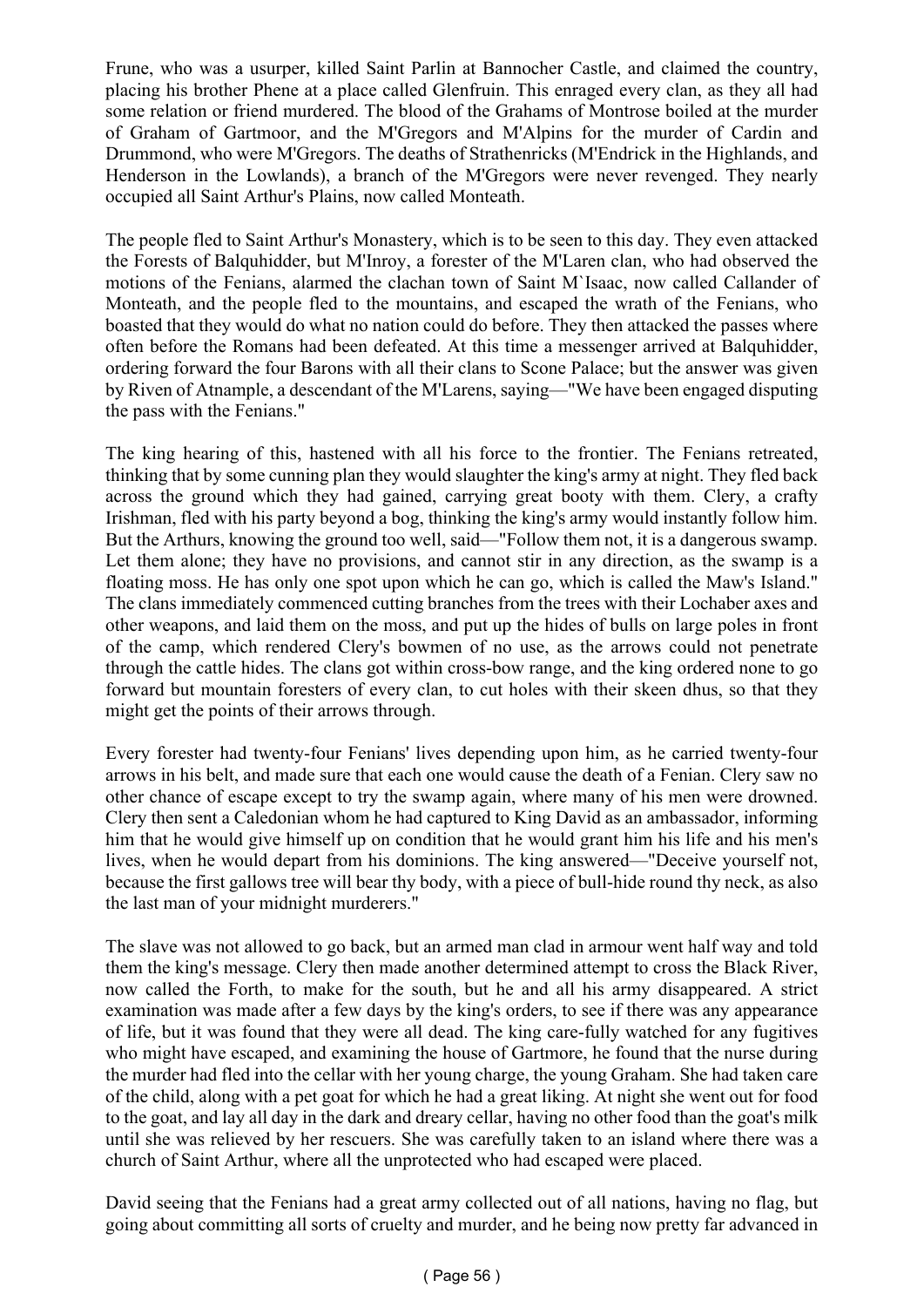years, and not very fit to command an army, he gave the whole charge of the war to his son Donald, under the charge of Kenneth M'Alpine of Duplin. They had to remain a few days for the Western Highlanders to join them with Donald M'Donald, Prince M'Alpin of Isla, and Saint Laurence of Laurence, as leaders. They intended to relieve Dumbarton Castle immediately; but Buchanan of Buchan seeing that he was not in a very agreeable situation, came to King Donald with his wife and all his family, from the Fenian camp, and throwing down their arms, declared themselves innocent of any of the murders. By their own desire they were admitted into the Church, and joined to the M'Gregors. Buchanan and his wife, being old people, were allowed to go back to their home, but their sons were enlisted into the royal army to fight along with the M'Gregors.

The furious Douglas wished to advance instantly upon his southern enemy, but the rulers wished to draw them out from their mountains, to ascertain their number and know what opposition they might expect, for they occupied the Fintry Hills, or the Fenians' Hills. About midnight, the Fenians, being best acquainted with the country, made an attack upon a party who were outside the camp cooking, but they fled with all speed into the camp and aroused the clans. Little was done that night, as the Fenians fled as soon as they saw that the clans were on the alert.

Next morning the clans observed a strong body of the Fenian army encamped at a place called Strathblane, under the command of four leaders, Fruin, Gare, Blania, and Loman, all four being usurpers and rate takers. The armies then advanced from both sides with rapidity, and the battle commenced. The Fenians were reinforced from other quarters; but although the clans were all along the smaller body, they still kept their ground. Blania fell in a hand-to-hand fight with the Douglas. The battle went in favour of Douglas, although the Fenians were two to one.

At this time Saint M'Laren, being singled out, was rushed upon by a Fenian and slain, and the place was called Killearn. The men, because he was a preacher of the Gospel, cried out—"Alas! what shall we do?" His son, bursting forward, cried—"Foolish men, does the Lord not know best what to do with his own?" The king observing the young M'Laren's valour, said—"The hawk's flight or the hound's hunt shall be yours." The second son, named John, came forward in rage at seeing his father lying breathless on the ground, and rushed upon the enemy, joined by the M'Phees of Lochaber and the Comries, both being branches of his own clan.

They rushed so headlong into the battle that they were almost past all control. The Fenians began to fly for the mountains. Loman retreated southward. The second son of M'Laren with his party pursued them, and made a great many prisoners. The Fenians seeing that they were nearly overtaken by the light-footed clansmen, fled into a marsh or bog, seeing that the horsemen belonging to Comrie were close upon them. The king being afraid that their young leader would rush into danger, dispatched a party of Douglas' horsemen to his aid.

By this time the young heroic M`Laren cried—"Dismount, spear in hand." He was immediately obeyed, when a great number of the Fenians seeing that they were perfectly overpowered, cried out for mercy. The M'Laren returned—"You ask mercy to murder us; was ever such demand heard?" A great number surrendered, thinking that they would yet receive their requests. The M'Laren kept his word, and gave every man who hung an hundred his liberty with a mark which would keep him out of all danger. After executing his design, he returned to the king, who said—"You have played your part well. You shall receive the spot whereon you gained your victory, and your name shall be Spear-in-hand." The name of the spot is the Fenians' Tree, or Fintry. The spot where M'Laren built his house was called Killcrioch, or the Gallows Burying Ground. He was the founder of the Spears in Scotland.

The M'Kays and M'Donalds had joined and pursued Loman's party with the M`Intyres; but in the afternoon the Fenians being strengthened, the clans had to fall back with great loss. Donald himself was severely wounded, and one of the Douglases was slain. A council of war was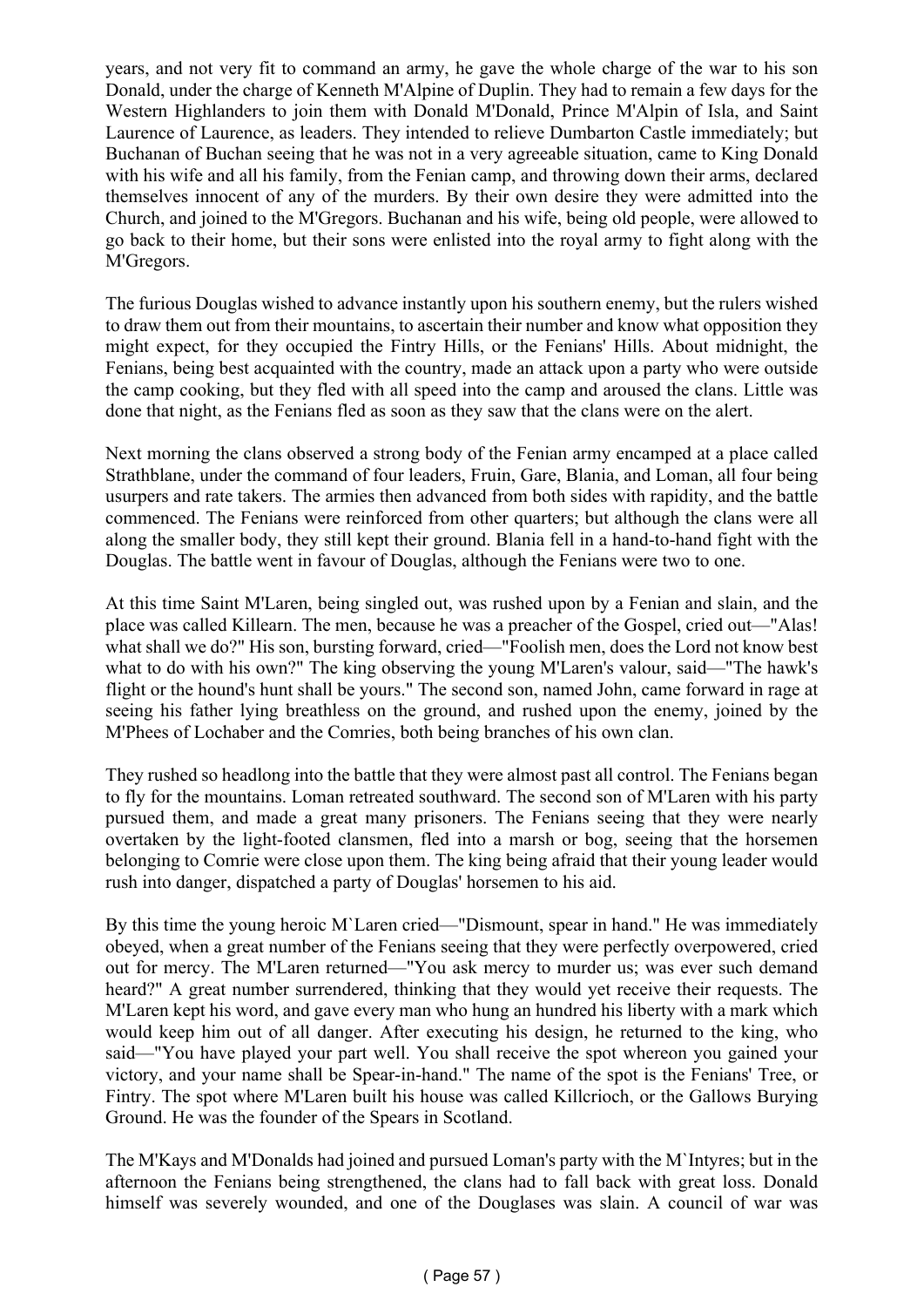appointed, when it was thought expedient to call the Lennox and M'Farlane clans, and it was found that Feen with all his party had been engaged in the battle, he being brother to Fruin.

The clans Lennox and M'Farlane came to their assistance, the two armies lying in sight of one another. The clan Cattan and the Neishes sent as many as they could to strengthen the king's army; but the old king David, fearing an invasion from the Danes, ordered that not one man north of the Earn was to be taken to the battle. The council having advised the renewal of the fight, M'Kay of the Law with his party went to a hill top to surprise Loman's rear, whilst the king from his wounds had to be carried back to the rear of his army, to the house of Fruin, the Fenian leader, which he had lately deserted. The battle was then conducted by the Douglas, Kenneth M'Alpin of Duplin, the Prince of the Isle, and M'Laren of Lourn. Loman finding that the clans were still for war, fled back some distance for the sake of more ground; but he soon found that the rising ground which he intended to have occupied was already in the possession of the M'Kays, and finding his communication cut off; and not knowing the number of the M'Kays, he sent some of the wounded prisoners from the former day's fight, offering to deliver up all his prisoners and depart beyond the Clyde with all his people.

The four leaders having consulted, every piper was ordered to play the advance, which they did from the hill called Millgie, or David's Hill, which was afterwards granted to a man called "Dun Davie," one of the M'Kays, the founder of the Duns of Strathblane. The battle being resumed, the M'Kays did great execution in Loman's army with their bowmen, by sending showers of arrows amongst his men. He only escaped with a few of his nobles, all the rest being slain. They fled towards a ford which they were acquainted with on the Clyde. Being closely pursued there, they cried—"Give in, give in;" but the clans not knowing what they meant, abated none. The place was called "Givin Ford," or Gavin.

The Fenians then came to a marsh when their leader cried "Rin through." The place is now called Renfrew. The clans then returned to look after their wounded and slain. It was agreed that those who had most distinguished themselves should get lands. The Baron of Lourn was made Baron of Glasgow, and the "Grey Dog's Hunt." This is the town of which Saint M'Isaac in his prophecy spoke as "The Grey Dog's Town." The oldest son of the slain M'Laren, and brother of John the Spear-in-hand, was created Baron of Lourn. A council of war was afterwards held at Broom Haugh, near the Clyde, now called the Broomielaw. It was thought proper to suspend the war for a season, after posting strong guards, as the king was dangerously ill. This is believed to be about the sixth or seventh century.

They begun to build a Chaldean Church at Glasgow, for the doctrine of Christ. There had been a good number of huts where people had resorted to since the Roman invasion, but they were now completely deserted, the people having fled to the south with the Fenians. The Earl of Glasgow required to be supported by the clans to keep his new possessions against an enemy. The clans thereafter dispersed to their separate homes, lamenting their dead and wounded.

### **Death of David III., and Accession of Donald V.—Regency of Kenneth M'Alpin**,

For a whole season afterwards there was no war, except some plundering excursions. The prince of Montrose sent a company of Grahams to protect the young heir of Gartmore, and each clan supported the other, as they were required; for the Fenians could not content themselves, but must always be making inroads upon some clan. David died about 680 A.D., and was succeeded by Donald his son. Kenneth M'Alpin of Duplin was appointed Regent, seeing that the young king, from sorrow for the death of his father, and his wounds, was unable to rule the nation.

The Regent next season gathered all the clans of Caledonia, and marched towards the west, when he gave pieces of land to every one who followed him beyond the Clyde. They went to clear the land of all rebels, and they advanced beyond the Clyde without ever drawing a sword. Loman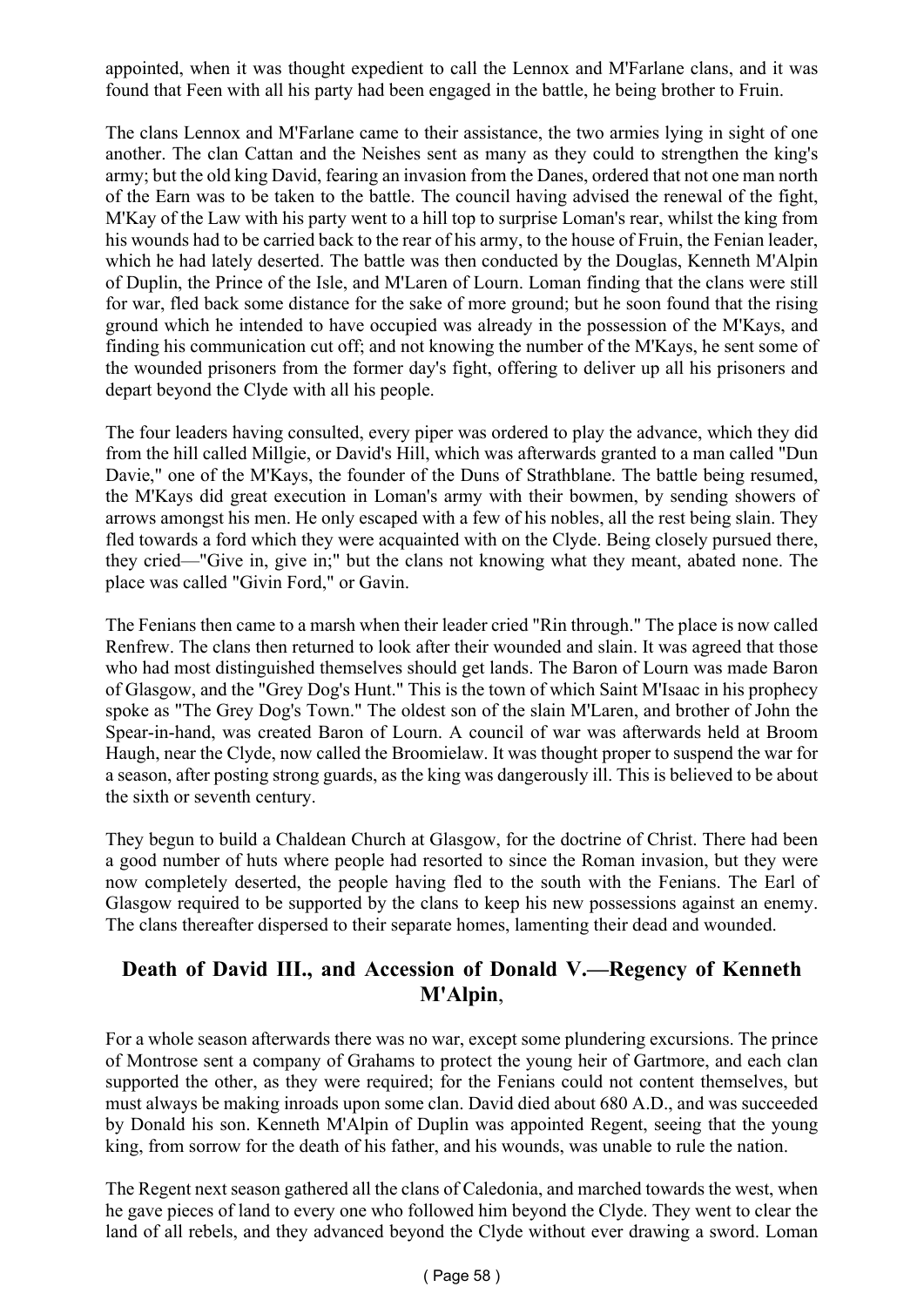declared that this part of the country was their fathers' share, and that he would dispute it to the last. Near to Killwinning, Loman with his Fenian band drew up in a line of battle, but immediately the clans extended their lines, determined to meet the foe. King Kenneth wished a little delay, as he had dispatched an order for the Western Highlanders to land beyond the Clyde; but the prince of the Western Isles, along with the M'Kays, were ordered to remain at home for fear of the Danish invasion which was expected.

# **Renewal of the war with the Fenians—Battle of Kilwinning—The Fenians driven out of Scotland—Division of their Territory**

The M`Intyres, the M'Alpins, and M'Larens, were the three clans sent to the south. The clans were well provided with provisions, so that they could rest in sight of the enemy for a long time. The intention of the Fenians was to attack the camp under cover of night; but the watchful eye of M'Alpin, who was son-in-law to the king, was on the alert, and seeing the attack about to be made, he immediately sounded the advance by the pibroch. M'Alpin then addressed them, expressing the hope that every man would do his best in the absence of their king. The battle commenced furiously; but though the Fenians were fully double the number of the clansmen, they found themselves unable to cope with the broadswords. Comrie and Douglas advanced on horseback with long spears, and hewed down the Fenians, who had only swords made from copper and brass.

The Fenians seeing the day was lost, fled towards the west. Douglas and Comrie pursued them too far, and were surrounded by the flying enemy. A terrible engagement then commenced between them and the overwhelming Fenians. The Regent immediately ordered an advance of infantry to save the horse, and he had to fall back with a heavy loss in order to allow assistance to be sent to them, but he held his ground good near to Camlich. He fortified himself there for a few days, and held a council of war to see what could next be done.

The Baron of Glasgow and David of Millgie, considered that if the Fenians gained one victory there would be no living with them, so they agreed to hold their situation good for the present, until they could send for M'Duff and the clans of Fife, with part of the Blythes; but Saint Fillans, the chief of the Blythes, said that the sea robbers were so plenty that it was not known when nor where they might break in. During these debates they noticed a great increase in Loman's army. King Kenneth ordered every man to dismount from his horse, and to fight upon foot, on account of the rugged grounds.

His orders received instant obedience. The horses were sent back amongst the cattle in the rear, under the protection of a strong body for guarding the cattle from the Fenians. At night, whilst every man was watching at his post, they espied a lame beggar, who expressed a wish to see M'Alpin himself, and told him that Kenny, the son of Kenneth of Isla, was come. M'Alpin asked the man what number Kenny had with him, and the beggar returned that he had all the M`Intyres, M'Leans, the Comries of Comrie's Isle, the M'Larens of Lourn, and a good many of the Stewarts of Appin, and the M'Phees of Collessie. The beggar was then sent to Kenny, to tell him that the clans were to advance by break of day, and instructing him to advance during the night as near to the Fenians as possible.

Early next morning, the king led forward his army as leader of the M'Alpins, the M'Donalds being led by a kinsman of King Donald. They made a heavy charge upon the Fenians, and Kenny of Isla then attacked the rear of the Fenian camp. The battle went on until about high noon, when Lennox of Dumbarton came up with a great band and fell upon the right wing of the Fenians. Loman, who was at a good distance with his rulers, fled from the field, leading off in the direction of Berwick, which was infested with lawless bands. The clans then cleared the country of that band of robbers, even to the Solway Firth, and then ordered them to go beyond the Tweed. They made answer that they would not, as they were the Scottish nation, although their king had run away to the Caledonians; but the king began to divide the land beyond the Clyde, according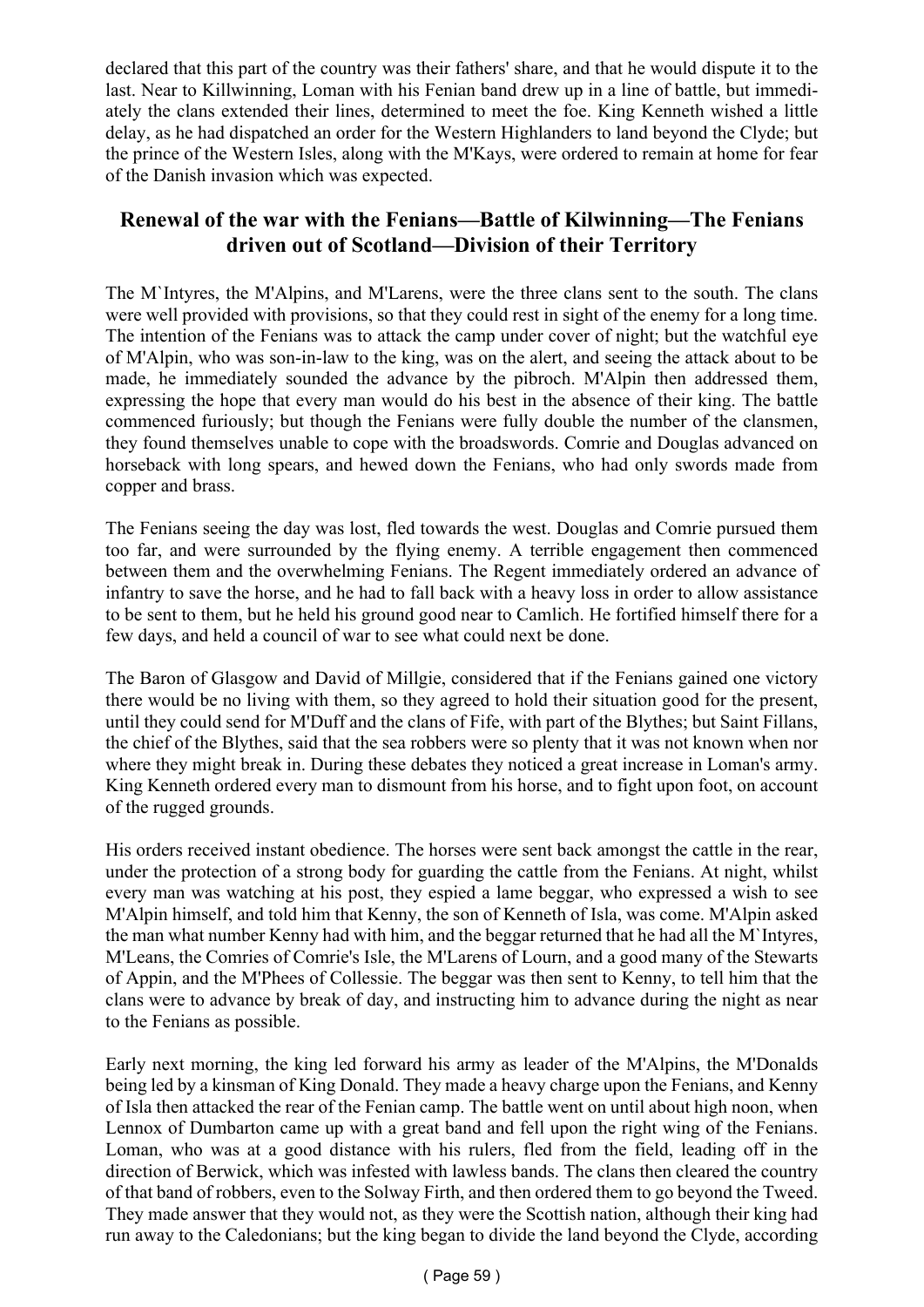to his promise. He gave Donald M'Donald, who led part of the army, a place called Dundonald; he gave Comrie, the second son of Comrie of Comrie Castle, the "Eagle's flight," now called Eagleton; the second son of M`Intyre received a place called Tyrebolton; the son of king Kenneth of Isla received a place called Kenniscomed; Saint Lennox's son received a place called Saint Lennox Land, or Largs; Nathiel received a place called Neithsdale; the Grahams received a place called Netherby; the Johnstons got back their own possessions in Annandale; one of the M'Gregors, who was married to the daughter of Saint Michael, who was murdered by the Fenians, received her father's possessions at Dumfries, and was the founder of the Gregorsons or Greigs; and all those who had formerly held possessions there received back their own.

During the persecutions by the Romans many had fled to Wales and France, but now returned. The sons of Lizzie came back, under the name of Lindsay, and the sons of Helen, under the name of Elliots, and each got the lands of his mother. Ancient Caledonia was again in possession of her own people, but the Scots were still in a rebellious state, and kept the country in a very troubled condition.

There came a great famine across the Scottish nation, and they took to their old trade of robbery. King Donald sent a message to the kings of England that if they claimed the Scottish nation, they must control it. The answer from some of the kings was that when King Donald paid homage to the Pope they would give him an answer. When the king heard this, he said—"We must deal with bad neighbours as best as we can, for this is not a wholesome warfare." The Caledonians remained contented, and defended themselves as best they could.

### **King Donald and the Extortionate Boatman—Donald's Death and Accession of Kenneth II**

The king, hearing that the boatmen whom his father had placed with lands and the boats made by the Waldenses to ferry all his men and cattle across the river, were levying charges upon passengers, he disguised himself at a place called Inver, whilst going to visit his forest and hunting-tower at Logierait. Here the boatman demanded a bodle, a small copper coin about the value of half a farthing. The king said—"Did not the good king David give you or your father land, house, and boat, to serve his loyal subjects free of all expense? You must ferry over every man who has the badge of his clan in his bonnet, but not those who are outlaws and have no badge." The boatman, perceiving that he was dealing with some royal personage, fell upon his knees, crying—"It was not I, but Kate my wife who proposed it." The king replied—"If you exact a bodle from any of my loyal subjects, both. Kate and you will be hung upon yon tree where you fasten your boat, until your bones be bleached as white as my shirt." The boatman went home cursing her for her greed, which had put their necks in danger. The boat's rest through-out all Caledonia was one furlong square upon both sides of the river. The three lengths of the king's tilting spear beyond the waves was free ground for all loyal subjects.

The king wept to Logierait and died there. The Baron of Dundonald claimed the crown from the race of the M'Donalds, but the nation loved the regent king, Kenneth M'Alpin. But as he was pretty old, he told them that they might do as they thought fit, but he was of opinion that the sister's son of the deceased king had more right to the crown than a kinsman as far back as third cousin. But he left it with the nation to do as they thought proper. Every clan was ordered to send forward five men to nominate a king. They all assembled before the palace at Scone. Those for M'Alpin were to turn to the right, and those for Dundonald were to turn to the left. Young Kenneth was chosen by a great majority, and was crowned after the usual form, under the name of king Kenneth M'Alpin the Second, by the saints of the Chaldean faith, being seated on the Marble Chair, with his feet resting on Jacob's Pillow. He was advised by his father to leave the Scottish nation alone, as they were so unruly. He had a quiet, peaceable reign, the clans occupying their time with sports and amusements of every description, while laws and religion flourished.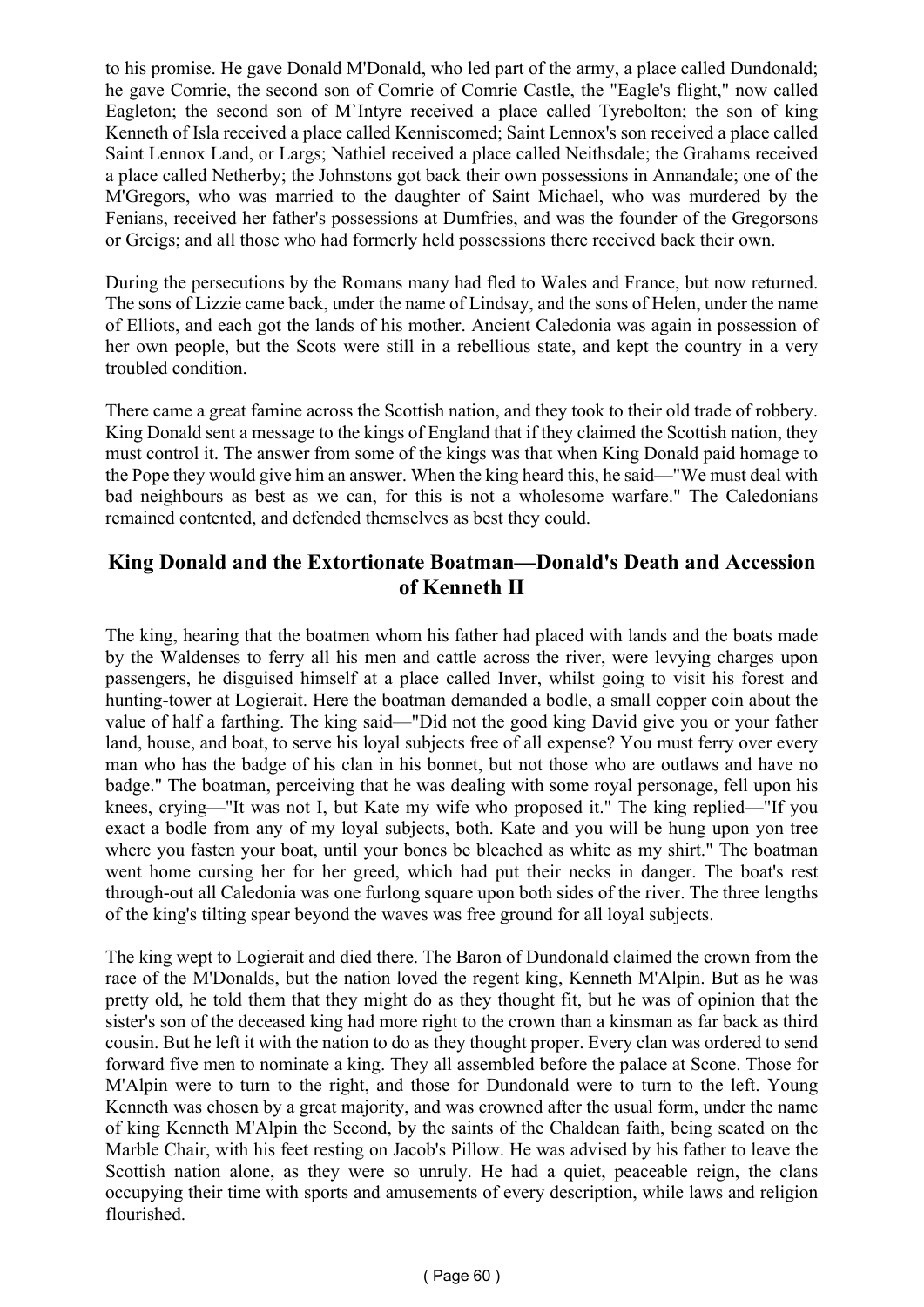The Britons and all who paid homage to the Church of Rome claimed to put priests and bishops into all the old churches which were said to have been built by the Picts, but were denied by the Caledonian king, who said—"Let the Scots do as they please in their own country. There was a union formed between Caledonia and Scotland, but they neither assist us nor yet do they pay us homage." The Pope was displeased at this reply from a stripling king, whom he said he would soon make to lie down in Rome until he should tread upon his neck. He immediately ordered a fleet to proceed against that lawless country, and not having the caution of some other popes, sent also a great many Waldenses, who had been captured for their religion.

### **Another Roman Invasion—Desertion of the Waldenses to the Caledonians Great Battle**

The Waldenses knew that they were going to their friends' country; and as soon as they landed on the west coast, they, along with a great many French who had been forced into the war, fled and joined the Caledonian army. This gave king Kenneth great encouragement, and so greatly enriched Caledonia with arms, money, and men, that they demanded the subjection of the Scots, according to the first union. King Kenneth then gathered his army, giving honour to the old heroes' sons who had been in the field before, and especially to the Baron of Dundonald, M'Donald of Badenoch, Angus M'Donald of Brechin, and Prince M'Donald of the Isles, as these were all connected with the royal family. Marching to the south, with the third man of every clan, he reached Dunfermline, which was a royal residence.

Crossing the Forth in the king's boats, he embodied his whole army at a place called Towerwood, near Falkirk, and marching to a place which was built by the Picts and Scots, he ordered one of the Scots who was in possession to quit his palace and raise his clan to join his banner, or prepare for battle. For creeds, he allowed such to be settled according as conscience dictated, but he claimed all rights and lands. The Pope and prelates gathered a large army, declaring that victory would follow them wherever they went against the Caledonians, who were heretics, and that the Pope would destroy the last Caledonian.

The Pope's army drew up west from Edinburgh, and King Kenneth was advised by his warriors to withdraw to the rising ground. This great battle was fought with great cruelty on both sides. During the fight, the young king and Douglas coming in contact, the one almost slew the other by mistake, both having got the plumes cut from their helmets, ere they recognised each other. The priests and prelates began to fly from the field when they saw what dreadful havoc was going upon both sides.

During the night the clans gathered their dead and wounded, whilst some women were going through the field looking for their own. Early next morning, the king said to Douglas—"You fought well." Douglas answered—"What should I have been doing when my noble king was so busy?" The king said to Douglas—"Get me a saint with parchment." The saint afterwards came and said of Douglas—"Go view these plains; they are all yours, and more towns than that." He was then called the Baron of Moreton. The king went with armed men, and demanded the keys of Edinburgh, but an abbot answered him that they would not be given up, as they would very soon be relieved by an army from the holy Pope. The king put off no time with him, but pursued after an army which was flying to the south.

A great number of them shut themselves into a monastery called Roselin. The king's army having greatly increased, he allowed the Scots north of the Tweed forty days to acknowledge him as the crowned king of Scotland as well as Caledonia. They submitted and paid homage. The king did not interfere with their creed, but they had to join his banner, as he could not trust them to remain at home.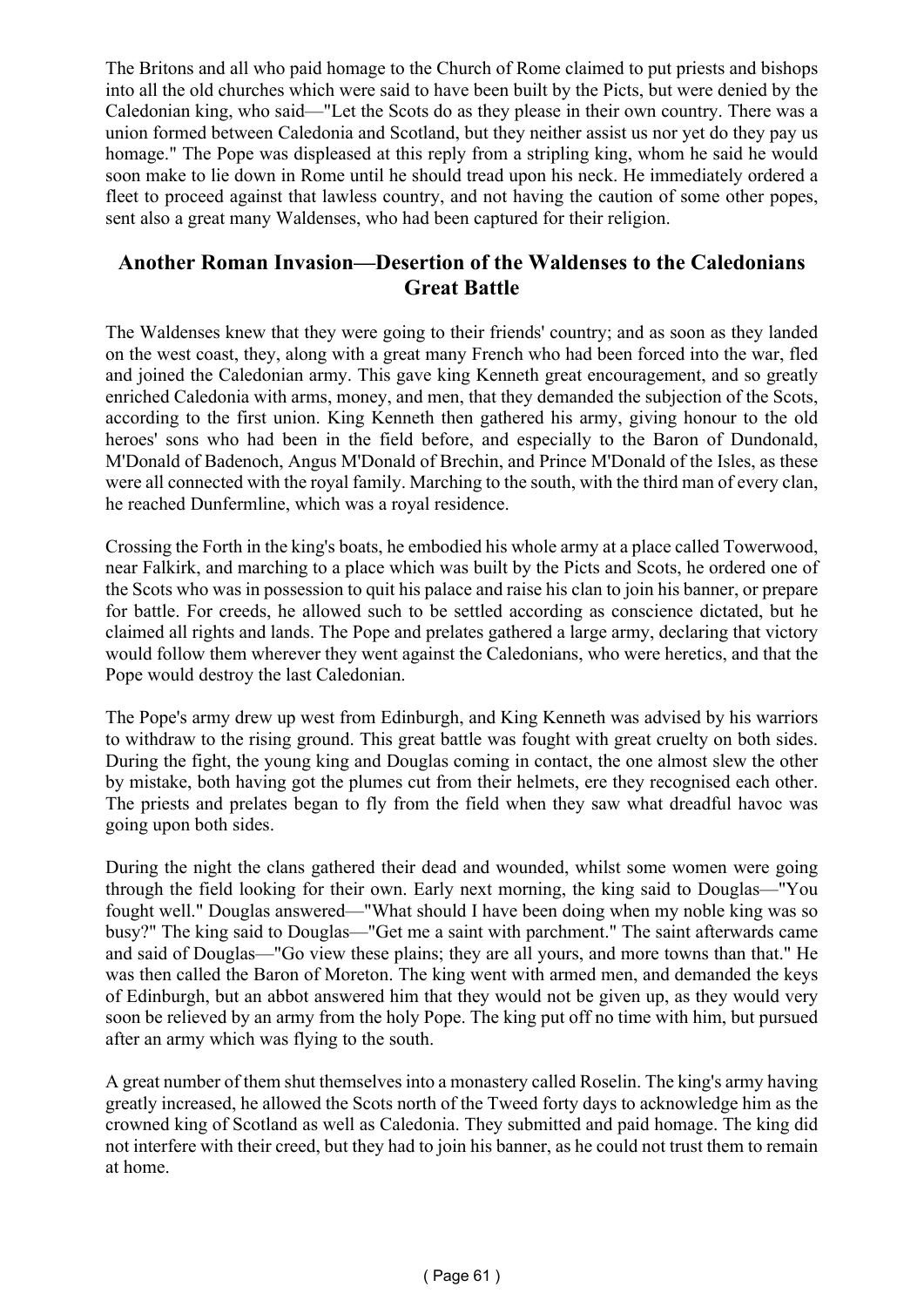# **Invasion by the Britons—Desertion to the Caledonians of Loudon and Lauder Great Battle**

About this time the Britons made a movement, by order of the Pope, to march against the rebel king of Caledonia, and all who denied the faith of Rome. They crossed the Tweed at a place called Coldstream. Kenneth called a council of war at a place called Greenlaw, desiring all who had joined his army recently to return back if they did not wish to draw weapons against their creed; but those who went were to have no claim to lands in Scotland or Caledonia. The well-known flag of the king of Britain (the red dragon) was hoisted, and then the green pine tree branch, with the bloody hand of the M'Donalds, and the red lion, went up. The pibrochs of every clan blew out the advance. The king cried to Saint Johnstone, his chaplain on the field—"Stay back and pray for us." The saint, taking this as an insult, being a little behind, sprang to the front and cried—"Every man can pray for himself. I can fight my own share." The battle then commenced, and when night closed upon the dreadful day both companies had to withdraw.

The king of Caledonia drew his army off the field to some hard ground where his cavalry might be of some use. The commander of the ancient Britons carefully sought the pass where he had crossed the former day, but unfortunately for him, the Tweed had over flown its banks. Next day the two armies lay in sight of one another without drawing a sword, each collecting their wounded.

The commander of the Britons sent to the king of the Caledonians an ambassador who had once been in Caledonia before, informing him that he would retire from his borders upon the condition that he would release all the prisoners who were confined in the castles. The king called a council of what he had alive of his nobles, as many of them were slain, and Saint Johnstone said unto the ambassador, by the king's commands—"We came not here to make conditions, we came to fight a battle; but deliver up all that are of our creed in your camp, and you may remain on our borders until the river admit of your retreat." Loudon and Lauder, two Welsh leaders who had been forced from their own country, and were true followers of the creed according to the preaching of the apostles, came to the king of Caledonia and paid him homage. Seeing that their race were numerous, the king gave them the lands of Loudon and Lauderdale amongst the Scots, to be a check against any rebellion again taking place. The king told Saint Johnstone of John's Town to write out the grant. Saint Johnstone said he had no pen. The king replied—"Take a pen out of that cock;" and the place, near Roselin, is called Cockpen to this day. He opened all the city gates, and allowed all the priests and prelates who had shut them-selves up to walk away unmolested, and then returned north of the Forth; and seeing that Scone Palace was too far out of his way, and that Edinburgh was too near his enemy, he caused the royal residence to be at Dunfermline.

Everything prospered under his reign, which reached almost to the eight hundredth year after Christ. He built a large boat which crossed every week, and fetched across the Gaberlunzie men, who went about gathering news through the country, the first substitute for newspapers. The Baron of Moreton, the heroic Douglas, ruled as king all south of the Firth. All tributes and king's dues were paid to him. But the Pope could not remain at rest. The Waldenses still professed Christianity perfectly opposite to the rules of the Pope, and commenced a trade with Caledonia; and during the persecution, a great number fled into Holland, which was famous for its religion, being inhabited by Christians from Jerusalem and all parts of the world, who had fled from their persecutors.

The Pope followed them even into Holland with a great persecution, and many of the Waldenses and French came over to Scotland, thereby enriching it with all kinds of armour and other goods which they could bring in ships. The Pope seeing from past experience that Caledonia was fully his match did not interfere with it. Berwick became one of the greatest manufacturing towns in Britain, being even larger than London at that date, and far surpassing Edinburgh. It also made great advances in learning, being the first place where the English and French languages were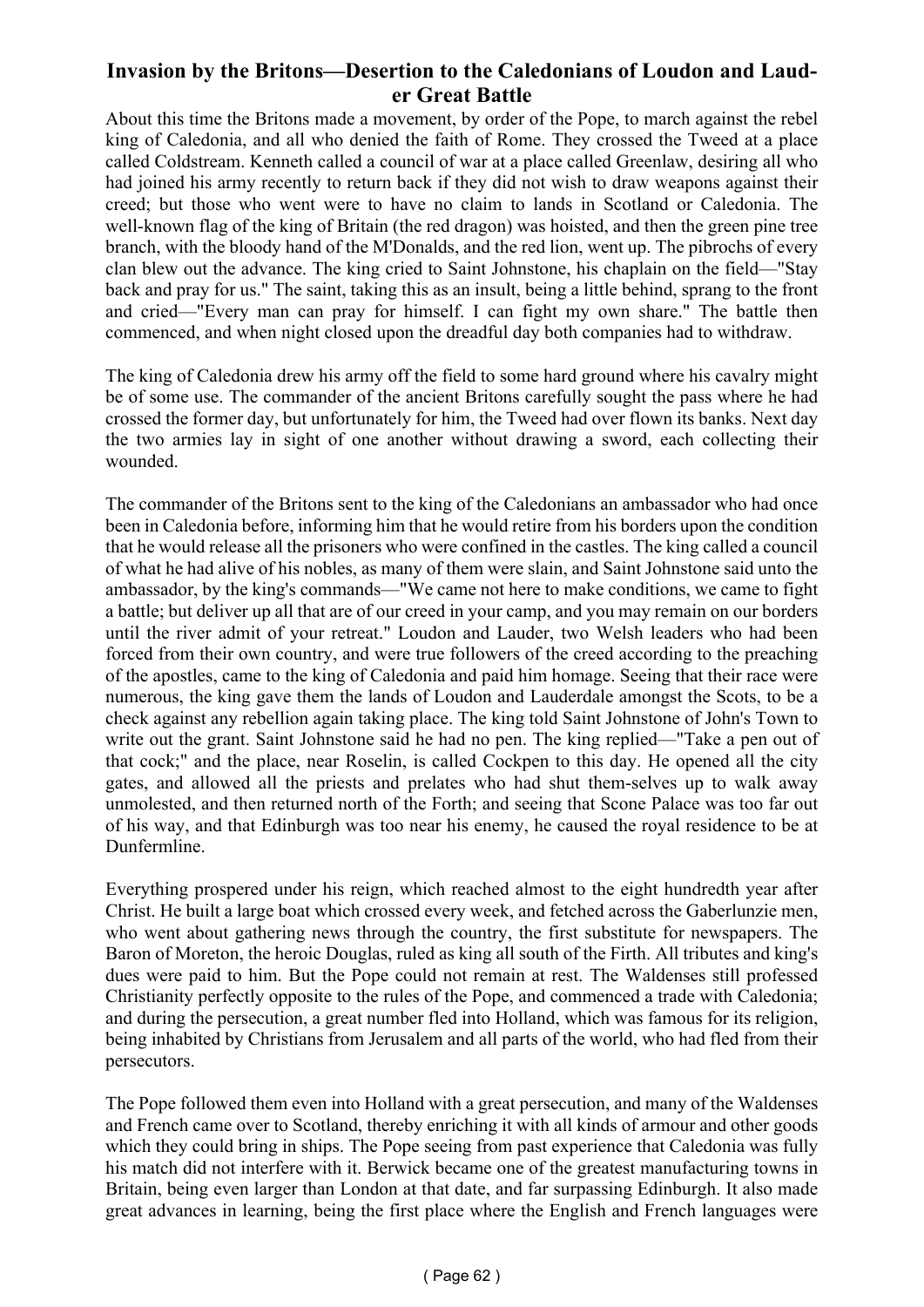written. The country remained quiet during the latter part of the king's reign, with no disturbance worth placing upon the history of the country.

# **Death of Kenneth II.—Election of Donald VI**

King Kenneth II. died at Dunfermline, and leaving no son to fill his vacant throne, the crown was disputed by M'Alpin of Duplin, M`Alpin of Breadalbane, M'Alpin of Isla, and Kenneth M'Alpin of Cunningham, all branches of the family of Dunalpin, now called Duplin. The dispute was so great that it was like to put the nation into civil war; but the old barons of the ancient families, appointed the Baron of Moreton, the late king's councillor, as regent. It was then agreed to settle it by what they called the "Bonnets." Five men of every clan assembled in front of Scone Palace, and chose Donald M`Donald of Dundonald, who was the nearest relative whom they could trace to the ancient race of the kings of Forteviot. He was accordingly crowned at Scone Palace, about the beginning of the ninth century. The M'Alpins still refused to pay tribute to the king, but they were soon suppressed, all the other clans being loyal to the newly-elected king.

#### **Another Invasion by the Britons--Their Defeat—Cession of the country to Scotland, from York northwards**

The country remained in quietness until the Britons made another determined attempt to regain Berwick, because of its prosperous state. The young king with his wise adviser, the heroic Douglas, Baron of Moreton, who was now pretty well advanced in years, and his sons, who were leaders, in command, soon gathered a large army, as every one of the Lauders and Loudens turned out to a man, and were equal in bravery to any of the clans. The Britons had made a breach upon Western Caledonia, near Carlisle. The Elliots, Lindsays, and the Johnstones of Annandale, with the Black Johnstones, so named from the colour of their hair, assisted by the Lennoxes, had kept the Britons in check for three days, until king Donald arrived with his army upon the Border.

The Britons were encamped on the south side of a river near to Carlisle, their front line glancing so as to have the appearance of one solid breast of iron, with armour. The Ayrshire men exclaimed that they could never penetrate them. They were led by the king's brother, second son of Dundonald, who cursed them for cowards, and asked if they believed at all in the powerful hand of God. Throwing down his armour, coat, and vest, he cried—"Let men follow me, and cowards return home." Every clan immediately followed his example, and swam across the river.

The battle then commenced, and the M'Gregors of Dumfries with a party of the M'Michaels closed on the rear of the Britons, so that retreat was almost impossible. Night closed in upon the dreadful fray. During the night the Britons fled beyond the River Eden, and were encamped a good way off, thinking the Caledonians would not follow them. The king gave orders for all old and infirm men to return home, and the army then stemmed the river, shoulder to shoulder. The Britons retreated, the horse of Douglas and Montgomery following hard upon their rear. In their front was the river, and the horsemen were behind them. During the night they crossed that river, offering no battle or opposition to their pursuers, and were next morning followed by the Caledonians in the same mode. They pursued them thus even to the Castle of York; and a great extent of English land was given to Scottish nobles.

The Scots claimed the whole lands to York for their own nation. This the king of Briton allowed them to have, and also to pay homage to their own king. He delivered up Northumberland, Cumberland, and Westermoreland, and part of Yorkshire along with its castle, saying—"If you get anything from these quarters it is more than ever I got." This settled the war, and the two kings with their followers returned to their respective boundaries.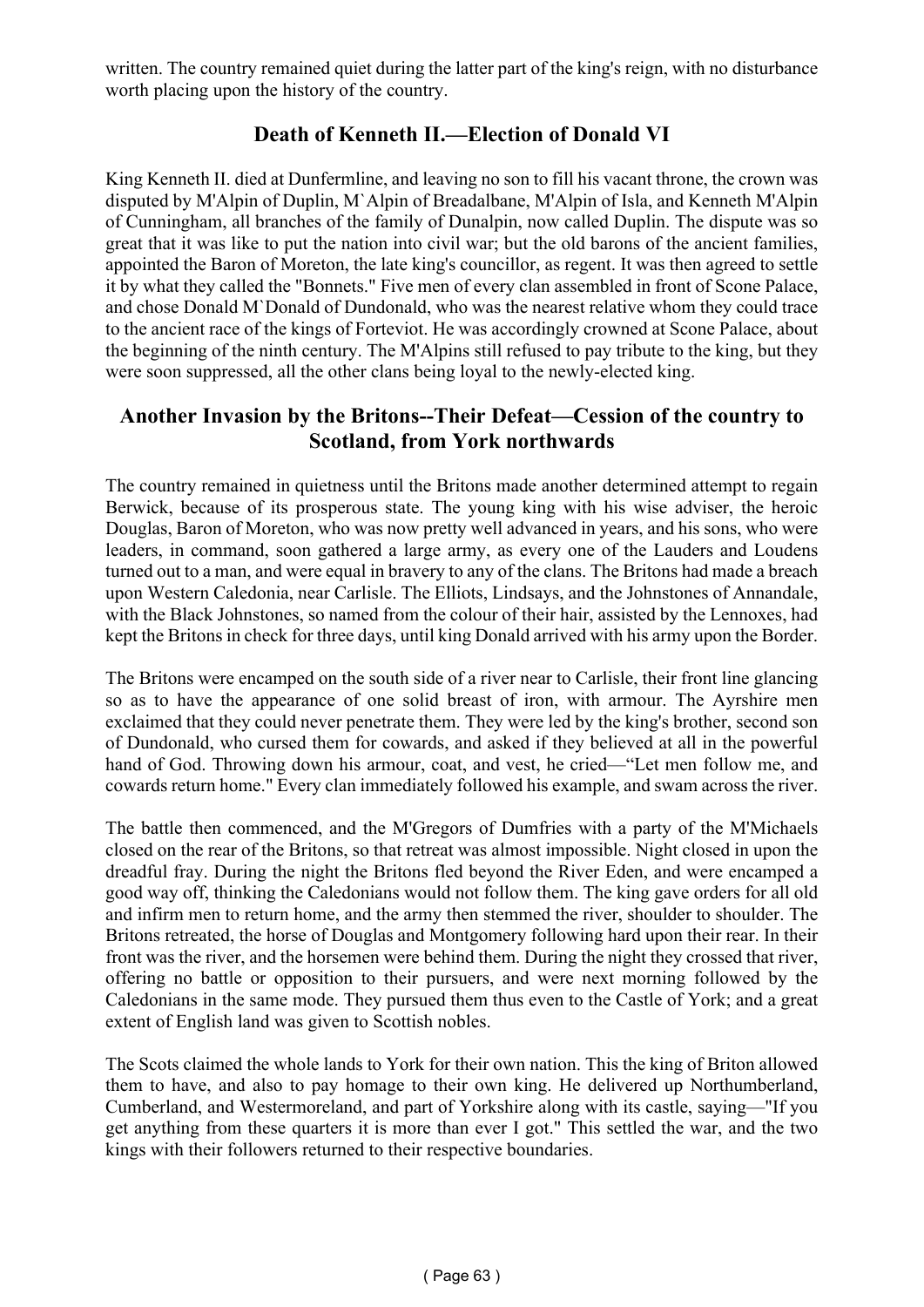# **Saxon Invasion—Conquest of Scotland to the Forth**

But the Britons were not satisfied, and employed a nation called the Saxons to come to their assistance. The Saxons, under commanders of their own, marched to the north, claiming all the lands which the Britons had lost. In frantic rage they committed Berwick to the flames; and all the Border chiefs drove their cattle north, seeing that it was impossible to give battle to such a numerous and well-equipped army. Edinburgh was besieged, and forced to surrender for want of provisions, making laws and conditions. They then marched to the west, and encamped at a place near Airdrie, now called Monksland. All the clans that could be collected were encamped west of that. King Donald held a council of war to see whether he would surrender to their conditions or fight them.

The Douglases all cried—"Better to have a dead man than a living coward." The Baron of Glasgow caught hold of the Bible in one hand and his sword in the other, and cried—"By these I live, and by these I'll die;" then stepping in front of the M'Larens, he exclaimed—"Follow me." Immediately the king's flag was hoisted, the pibroch sounding the advance. The clans were completely defeated, and had to fly to the north. The Saxons killed the wounded who fell into their hands. King Donald ordered Stirling Castle to be stored with all kinds of provisions. After having so many of their chiefs slain, they thought it proper to go beyond the Forth, every clan joining in the march.

The Saxons turned out all Chaldean saints, and if they did not quietly leave their churches, they were immediately put to a cruel death. The king returned back to Scone Palace, leaving the Saxons masters of all south of the Forth, on which they imposed heavy taxes. King Donald was married after his defeat to a daughter of Saint Laurence of Dundee, and contented himself within his small dominions with peace and pleasure. But the chiefs who had been put out of their possessions by the Southrons were very discontented, and those who remained amongst the Saxons were grievously burdened for money to the Church of Rome, and for the monks and friars at home; and besides they had to send sheep and cattle to the Saxon camp, although they were starving themselves.

### **Renewal of the War by the Caledonians—The Saxons driven beyond the Tweed**

The Saxons also took possession of all the best land in England. The Caledonian king, along with his nobles, watched for the first opportunity of freeing themselves from their tyrant. One of the Douglases, a harper, who could speak the Saxon language, went to see their number and condition, and the cause of their drawing so many of their army away, and forcing so many of the Scots to go with them. He very soon learned that a war had been begun between the Saxons and the Britons; and having made certain that the Saxons were very thinly posted, and that they were forcing a great number of the Scots against their will to join in their war, he returned and told the king what he had learned.

The king in less than one week had all the clans gathered around him, appointing two of the Douglases as commanders. James M`Laren, the son of Saint Laurence of Dundee, and M'Donald of Dundonald, who had been forced from his own ground, had commands likewise. With all their saints and rulers before them, they immediately marched across the Forth, as far south as Biggar. They then made an attack upon the Saxons. The Scots who had been compelled to lift arms, turned in the ranks upon the Saxons, and very nearly slew every Saxon themselves, as the Caledonian army never got a bow drawn, for fear of killing them. The Scots then joined their former king, Donald. The Saxons were defeated, and fled, leaving all they had behind.

All monks, friars, and bishops, received only eight days to leave and go beyond the Tweed. The Saxons wanted them to treat with the friars, but they would not, stating that if they were not beyond the Tweed within the specified time they would all be hung upon the gallows tree. The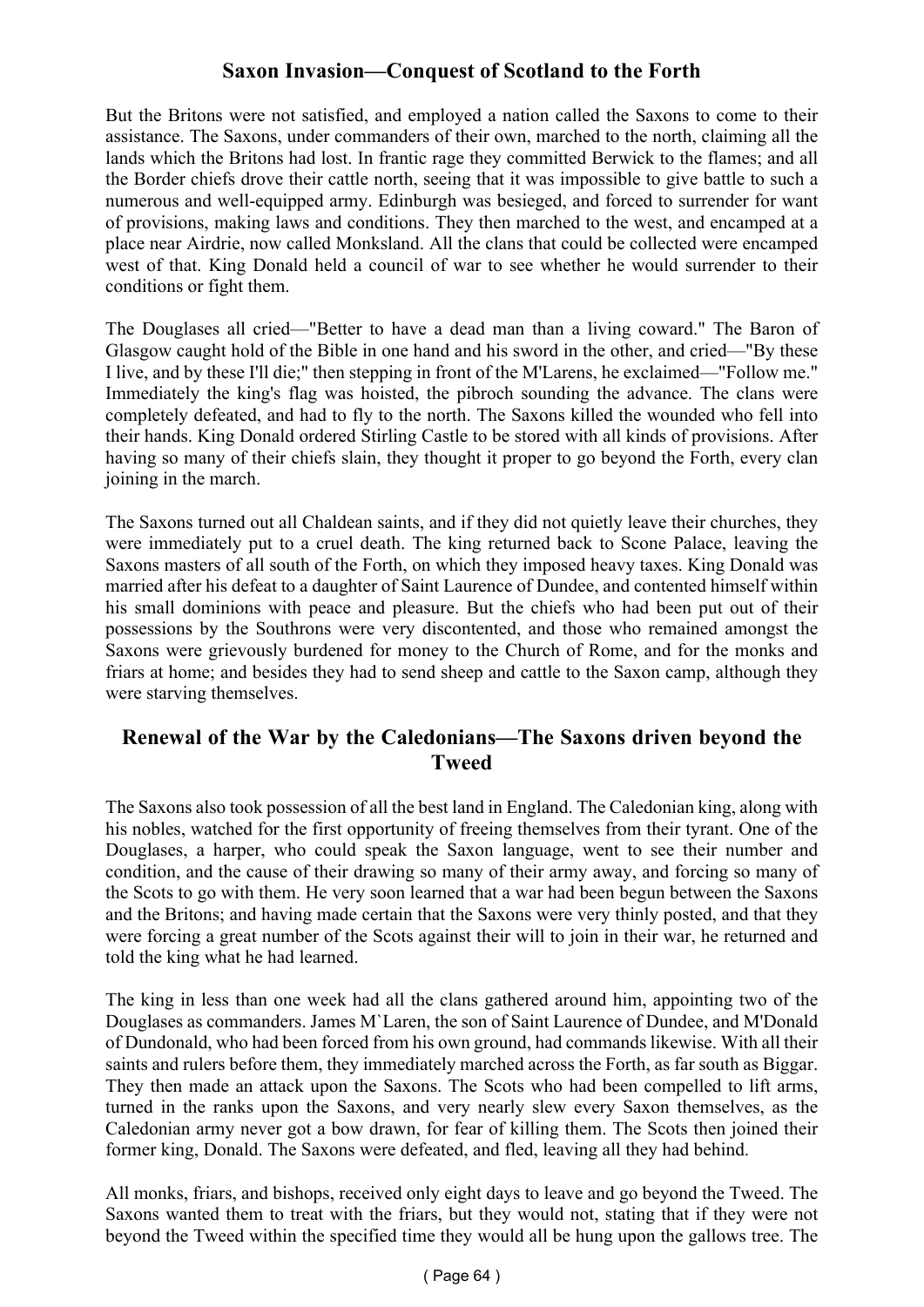king then pursued after the Saxons, with his army in two divisions. The Scots, rejoicing at being headed by their former king, pursued the Saxons with spirit, sparing no man who carried arms, until they reached the Tweed, which was the boundary agreed on in a treaty made before.

The Scots, with a party of Frenchmen who had deserted from the Saxons, and a great many of the Waldenses, asked leave to follow the Saxons, to make them pay for the plunder which they had taken from Scotland and Wester Caledonia. The king held his council at a place called Greenlaw, near to the Border. His saints and rulers. said—"It is better to have a small fire to warm us, than a big fire to burn us. We will be content with what we have got, and retain the Tweed as our boundary, as agreed upon by our fathers." Saint Johnstone of Saint John's Town told the king that the army was by far too large to remain together, provisions being scarce on the Border. It was therefore agreed that the Caledonian chiefs were to retire beyond the Forth, and to receive their ancient possessions, where they might live in peace and plenty.

All churches were to be filled with priests of the Chaldean faith. The enraged Scots, along with the Gauls who had deserted the Saxons, and the Waldenses, headed by the valiant Douglas, and Davidson of Teviotsdale, crossed the Border after the king's return to Caledonia, and plundered the country all the way to Gloucester, the Saxons offering no opposition, with the exception of a few skirmishes. This plunder made the Border richer than at any former time in war and other instruments, and also in cattle and everything which England could produce.

Lizzie's son, named Lindsay, was made Baron on the Border, and governor of Berwick. The whole of the Border chiefs were at this time anxious for war, goaded on by their former ravages and their late success; but none disturbed them, as the Saxons and Britons were at war at home.

### **Invasion of Fife by the Danes and Normans—Battle of Balgona—Battle of Kilconquhar**

The king, when returning to his ancient residence at Dunfermline, visited Erskine of Alloa, his kinsman, and appointed him ruler of the western division of Fife, giving orders that whatever monks or friars he might see were not to be touched in any manner, but were to be allowed to pass unmolested to their own country, as they had done great good in building churches and castles, and in introducing the art of writing, although in a strange language. But Erskine was very angry at this decree, as some of his kinsmen had been cruelly put to death by the monks. Saint Johnstone seeing the wrath of Erskine, passed the remark that we ought not to return evil for evil, but good for evil, upon which Erskine left the presence of the king, muttering something to himself.

The king then returned with the Baron of Gowrie to Scone Palace, and established his court at Saint John's Town. He then issued an order to all churches to hold a day of fasting and prayer throughout all his dominions, for the great deliverance which they had had from the power of their would-be oppressors. The ancient Chaldean worship, with the administration of the Lord's Supper and Baptism, spread over all the dominions of the king, and the whole nation rested in peace for a considerable period.

A few years passed, when the king received a report from M`Duff, who was the ruler of the eastern district of Fife, that there were a great number of vessels arrived in the Forth, and a great many people were already landed, claiming to be the proper heirs to that place, as they were the founders of Saint Andrews, and that they were carrying off the cattle to their vessels. The king immediately fired his beacon at Ringhead, or Kinfauns, which soon gathered the clans and their chiefs to the scene of action. The M'Duffs, the Melvilles, the Blythes, the Colvilles, the Thomsons, and the M'Lours, kept the enemy in check. The Erskines had immediately repaired to their assistance, as they were the inhabitants of the western division of Fife.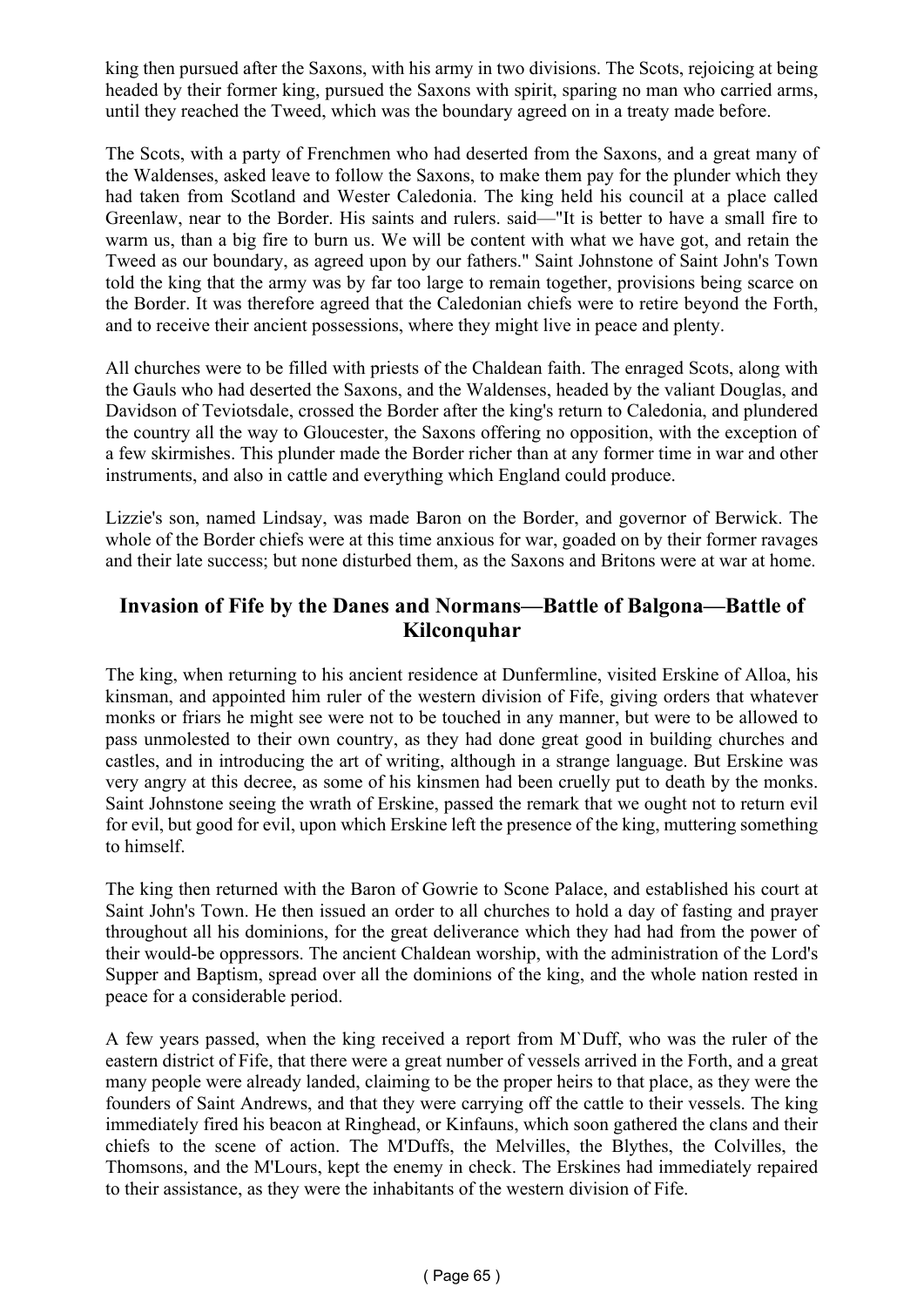The king's army was in three divisions, so as to divide Fife from her surrounding enemies. They were led by St. Michael of Kirkmichael, who was both a warrior and a preacher. Finding that the robbers with their boats had gone up the water to the rocks of Pittenween, they immediately followed, and had a heavy engagement on the plains of Balgona. After an obstinate encounter, the battle at last turned in favour of the Caledonians, and the plundering Danes and Normans had to fly to their boats. After the battle, the Douglas and Saint Michael were walking together, when a wounded Dane, who was lying on the path side, seeing the armour of Saint Michael partly open, thrust his spear through his body, and cried something in the Danish language, supposed to be that he had served his king to the last. So fell the gallant Saint Michael, and the place was called Killmichael.

The Douglas was thus left chief commander of the army, though quite a young man. He grieved very much for the saint's death, as also for the commander of the Cameron clan, of whose death he heard next morning. He had died upon the field during the night, of the wounds received in the field. He was a brave and valiant man, and the spot was called Cameron's Tomb, now Cameron Bridge.

Douglas and his army met the king at Melon's Hill, now called Melville Hill. The Camerons, who were only a new clan, this being one of their first engagements, were enraged beyond measure at the loss of their valiant commander, and were determined to have his death avenged. The king, turning to the Douglas, said—"The plains of Balgona are yours; and the best parish in Fife is to be given to the son of Cameron for the loss of his father. And both of you fall back, as you have fought valiantly already, being young men." The Douglas with the Cameron were displeased with this command, and asked the king to allow them to engage, so that they might avenge the death of their friends. The king answered—"Such men as you two are few in my dominion, but do as God directs." The Douglas immediately advanced to the front of his scattered clans, and Cameron headed his men, crying to them to avenge the death of their chief.

The advance was sounded from the right by the king, under the flag of the M'Donalds, and the flag of every clan was soon flying above the army. The Normans and Danes, fearing the attack which was about to be made, drew up a front for battle with spearsmen, but they were soon broken in upon by Montgomery's horse, followed by the heroic Douglas. The battle went on with fearful havoc, but the tin mail and the copper spears of the enemy were not equal to the hard iron of the Gows of Athole. Instead at last, seeing that they must yield, and that their escape was impossible, fled to his boat. His men, left thus to the mercy of the Caledonians, cried—"We are conquered; we are conquered." The Caledonians asked what they meant, and they sent over one Saint Menance as ambassador; but the king said—" Kill them all, and then they will be conquered."

The place was called Killconquer. The place from where Inster fled and left his men to their fate was called after him. Those of the enemy who could get boats made their escape from the shores of Caledonia, leaving the two saints who had been pressed into their army, named Saint Menance and Saint Ninian, who formed the first union of Christianity between this country and Holland, which was often a refuge to our persecuted saints. They were both of the same belief as the Chaldeans with regard to Baptism and the Lord's Supper. Saint Menance built a church according to a foreign plan, which is to be seen to this day.

Saint Ninian was a man of great learning, and went about visiting the colleges. He visited the college of Dull in its prosperous state, as it was the principal place of learning of the Chaldean saints of these days; and he formed a monastery out from Snowtown, or Stirling, which is called Saint Ninian's Church to this day. The well where he baptised at Dull is called Saint Ninian's Well. Religion spread very fast, as these two men brought the full Mosaic Law and a complete copy of the New Testament in Latin. Commerce commenced between this country and Holland, and the Waldenses.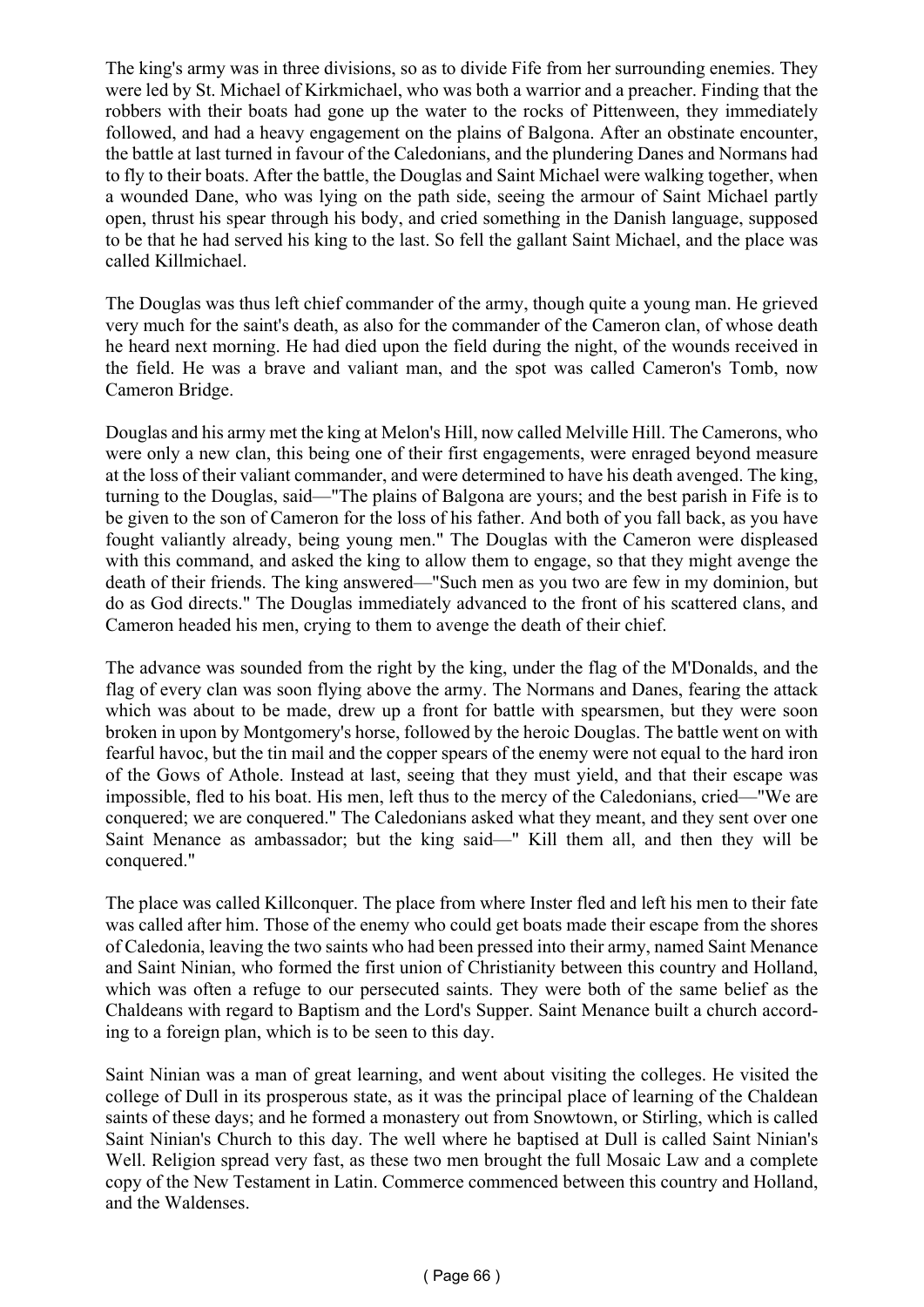The defeat of the Danes and Normans gave peace to Caledonia during the remainder of King Donald's reign, which allowed the people of Holland to come into this country and teach the people the art of fishing. Donald was succeeded by his son David, who was both prudent and wise. He went to the Border in disguise, as a great many complaints reached him from his Border chiefs against the people of Northumberland. He saw that there was more fault with his own people than their opponents, so he returned to Saint John's Town, and called his counsellors and passed a decree that no party more numerous than five men were to cross the Tweed. This enraged the Border chiefs very much, seeing that it put an end to all their acts of plunder; but it gave great satisfaction to all the other inhabitants upon the Border, and drew the love of all his subjects.

He afterwards went to Holland to go through a course of learning, and was married to one of the royal family of Holland, who were of a very ancient race. She was called the good Queen Elizabeth. She taught young females the letters, and also sewing and all kinds of needlework, which was almost extinct for the want of practice. David enjoyed a quiet and peaceful reign. If he noticed the least appearance of any disturbance between his chiefs or people, he called a council of saints to put it down by the mildest means possible. He sent both arms and men to assist the persecuted Waldenses, who almost constantly suffered persecution, and many eminent preachers of the Gospel of Christ came from that quarter.

As the whole writings of the New Testament were in the Latin language, and the Old Testament in the Hebrew, it was difficult for preachers to expound it to the people, as they had both to translate and study it. The king by this time was turning very old, so he counselled his son Donald, who was to be his successor, to be slow in wrath, and true and sure in judgment, and to be certain not to raise his word against those who preached the Gospel of Christ; to be always ready to defend his own, but never to be the cause of any quarrel, especially with any other power; to give no power of life or death to any except himself, without first consulting the Parliament. So died the wise and prudent king David, leaving his son Donald in his stead. This is the ancient history, as written by the king's chief priest.

# **Accession of David IV.—A quiet Reign--Accession of Donald VII**

Shortly after David's death, the Danes made an inroad upon the Morrisons of Morayshire, carrying off great flocks of sheep and cattle, and killing many of that clan, and escaped unpunished to their boats. They also ravaged Ireland, and almost completed the conquest of England. Many persecuted families fled before these tyrants, and took shelter in Caledonia. There is an account of one Saint Columbas, a man of great learning, having had to fly from Ireland to Caledonia, and taking refuge in a place called Saint Kilda. Saint Kilda the First was considered to be a companion of Saint Paul the Apostle, and had been at Rome to complete his learning. He wrote a great many prophecies, and was honoured in Scotland as a prophet. He told them that he was only to live thirty years from the day of his landing, and he died at the stated time, having built a hundred and thirty churches in accordance with the Chaldean creed.

About this time some of the priests of the Catholic religion got established in the Western Islands, and advised the chiefs to claim the power of life or death, like the chiefs of other nations. M'Lean of Lochbowie, the chief of the M`Leans, had been in conversation with some of the priests on the neighbouring Irish shores, who believed that the presenting of one cow would cleanse them from any sin, even murder, and make their portion in heaven sure. M`Lean had been married twice, and his second wife was a believer of this doctrine. She was very anxious to retain the possessions for her own son, though the first wife's son was alive. She advised M`Lean to enforce the power of life or death on criminals who came before his court, and then instructed a servant to put one of her cows into the firstborn's fold.

But instead of doing this treacherous deed, he went to Kenneth and his family, and told him to arise and leave the island as his doom was planned, and he was certain to lose his life. He ordered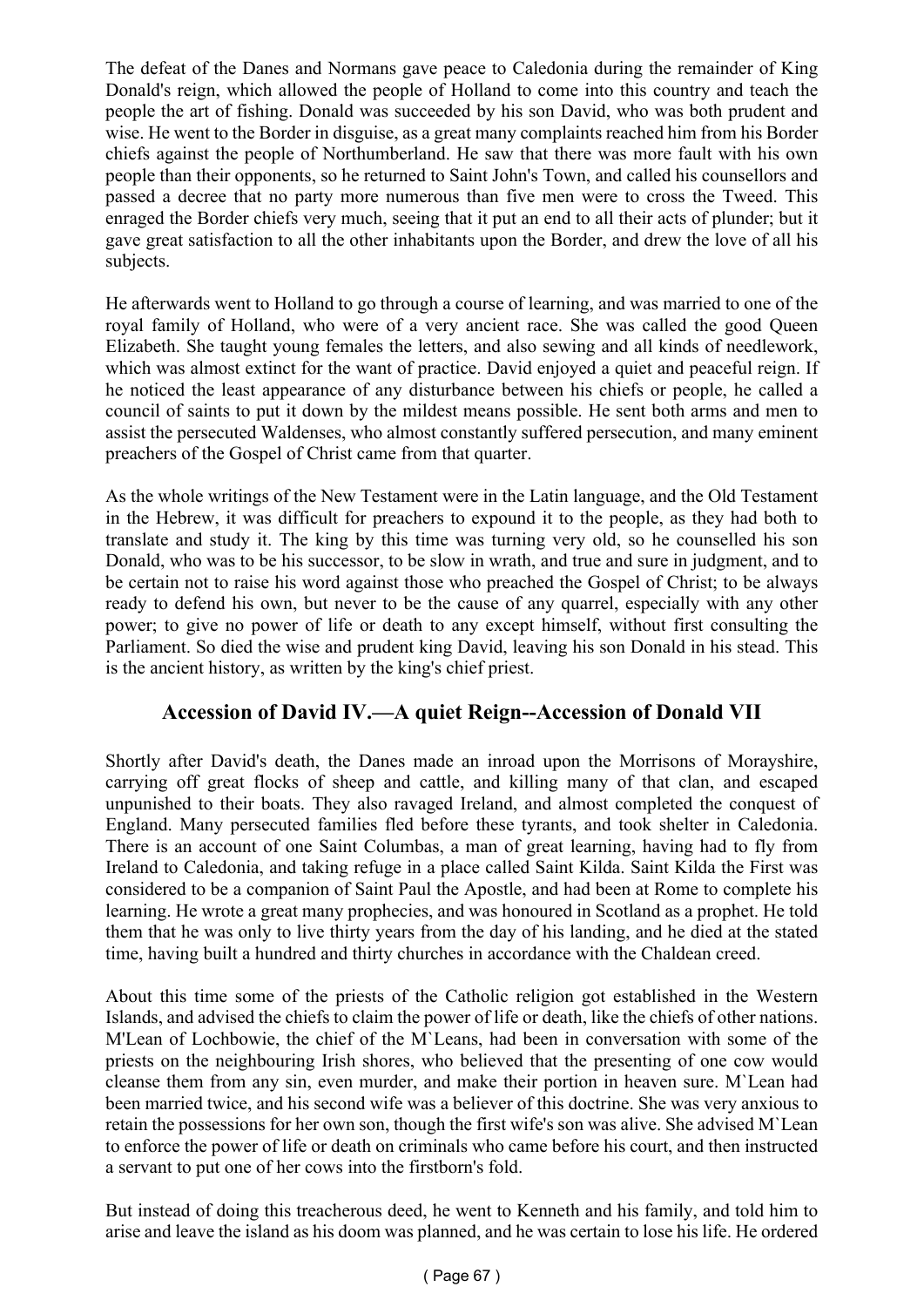his household to travel toward the east, and to fasten his brawn stone, with which they ground their meal, on his mare's back, and to travel until it should require water, and shake the stone from its back. There he stopped and built his dwelling. The place was called Castle Brawn, the seat of the Earl of Seaford, and the brawn stone is still to be seen in the castle building.

### **Catholic Religion in the Western Isles—Its destruction by the Norwegians**

King Donald hearing of the rebellious condition of the Western Isles, took counsel of Parliament to ascertain what was to be done with this new religion, the followers of which believed in the possibility of women taking the appearance of hares and other animals, and sailing across the seas in shells, and the like nonsense. He prepared an army, but before he reached the spot, the Norwegians and Danes had broken in upon that part of the country, and plundered their lands, which caused the dispersion of the professors of this new religion. Donald held his court at Saint Lawers of Lourn, and called upon every one to come there and pay him tribute, and to make some amends for their rash steps in disturbing the peace of the realm.

They submitted, and the king then marched into the Isles, but found no opposition. He re-placed them in their possessions, and left a stronger army to guard them. The king saw there an exceedingly beautiful damsel named Helen M`Alpin, daughter of Malcolm M'Alpin of Isla, and married her, which strengthened the Caledonian nation, as the M'Alpins and M'Donalds were the two strongest clans, and had often intermarried before.

### **King Donald's Death--Accession of Malcolm I.—Intended Attack of the English Frustrated—Malcolm's Death 117-118**

The king then returned to Scone with his young spouse. His firstborn was called David, after the late king. The young prince unfortunately went out and eat a grey snake. The nurse being afraid to reveal the secret, hid it, and thereby left the prince in danger of being poisoned. He died during the following night. This caused Malcolm, the second son, called after his grand-father, to be the Crown Prince. Donald was very much grieved at the loss of his father's namesake, and would have deprived Malcolm of his birthright, but the voice of the nation would not allow it. The remainder of Donald's reign passed quietly, with the exception of a few inroads made by the surrounding robbers and pirates.

#### **Invasion of Fife by the Normans, and founding of St. Andrews—Battle of Bar Bona—Bravery of Daft Donald, founder of the Douglases**

When he was old he called the Crown Prince, Malcolm, and gave him the same counsel which he himself had received, namely, to be wise as a serpent and harmless as a dove, to be governed by Parliament, and not to draw his sword except in a just cause. He then died, and was buried at Scone, with his wife Helen, leaving the kingdom to Malcolm the First.

After Malcolm was crowned, he was married to one of his mother's clan, a daughter of Alpin M'Alpin of Dunalpin, now Duplin, but her name is not given. Their firstborn was a son, named Donald, after his grandfather. About this time England made a treaty with the Danes. One of the kings of England bound himself to subdue Caledonia, and compel them to pay tribute to the Church of Rome. The Scottish Border chiefs were warned by the gaberlunzie men that such an attack was to be made by Edward the Elder, who had been crowned king of England and Wales, by order of the Pope.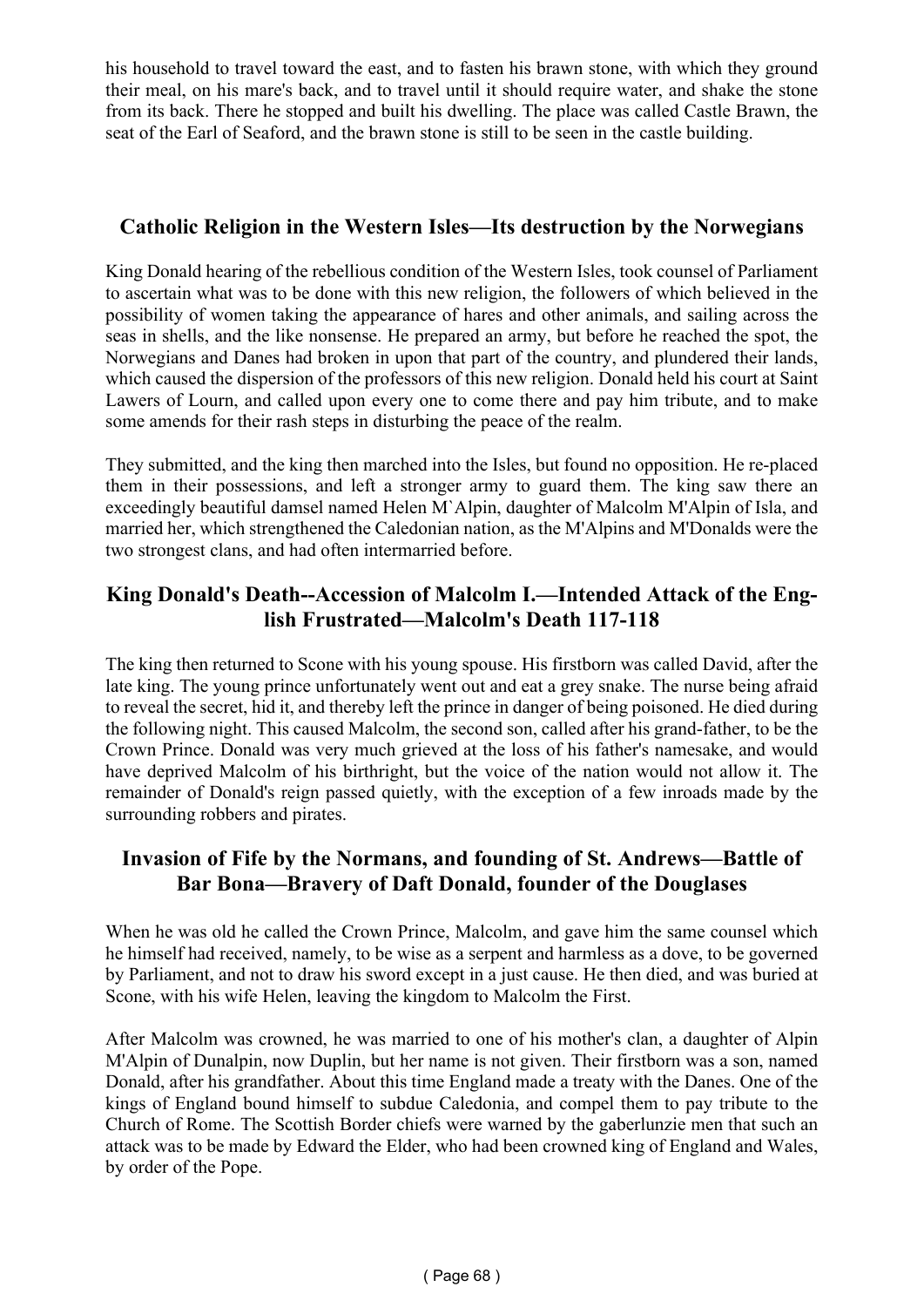# **Accession of Donald VIII.—Priestcraft and Witchcraft—the King's Death**

The Welsh took the opportunity to rebel against the Saxon king and the power of the Pope. This held Edward back from his intended march, as the Welsh and Danes had slain above nine thousand Saxons in one camp. He lost also great numbers of his best men, who deserted his ranks and joined the Caledonians, being chiefly Gauls who had been pressed into his service by the orders of the Pope. A grant of some lands on Gala Water, near the Tweed, was made to those who had deserted the Saxons; and the Danes were allowed to fish upon the waters of Caledonia. In consequence of this treaty with the Danes, the English king contented himself with his own possessions at home, and determined to make no further attacks upon the Caledonians. Nothing more happened during the remainder of Malcolm's reign, except some acts of priestcraft which was now spreading pretty fast throughout the kingdom. King Malcolm died, leaving the crown to his son Donald.

Donald, being crowned, was married to one of the Erskines. His firstborn was called Malcolm, after his grandfather. The English still envied the prosperity of the Scots, and commenced plundering the Borders. There was a despatch sent to the king of the Scots, by Athelsten, king of England, charging him to put an end to all commerce with the Danes, and to allow the Catholic priests to traverse his country unmolested, or the Pope should be his everlasting enemy. Donald's reign became very troubled with priestcraft and witchcraft, and with priests stirring up one chief to war against the other.

# **Accession of Malcolm II.—His troubled Reign and Death**

The confidence of the Chaldeans was completely broken, for one brother believed in the new religion, and the other still adhered to the old, so that King Donald could get no decree enforced. So he wore out his reign in a troublous state. He died, and was interred at Scone, leaving the charge of the kingdom to Malcolm, his son.

The priests said Malcolm the Second would not be a legal king except he was crowned by order of the Pope; but the king and all his rulers refused this, and he was crowned by the saints, as the former kings of Caledonia had been. Shortly after his coronation he was married to a daughter of the chief of the Macconachies. She was called Helen, the Fair Maid of Athole. She was to fulfil the prophecy which said that she was to bear three kings. Malcolm the Second had a troubled reign. He had no foreign war, but much freebooting and murder among the clans, the country being disturbed by two religious principles, so that the king and his rulers could not trust to take the field with their clans. In this condition the country remained at Malcolm's death.

# **Accession of Duncan I.—His vigorous Reign—The Monk's Medicine**

As Malcolm's eldest son, Donald, died in youth, the crown fell to Duncan, who was the queen's father's name-son. He began to reign in a vigorous manner, ordering all plundering to cease, and no more poor old persons to be burnt as witches; the priests were to take no money nor cattle nor land for pardoning sin, and no men were to go about raising black mail for the Church of Rome. Many of the chiefs who believed in that faith turned the king's bitter enemies, and sought his life.

The king took ill at this period, and a monk came in the character of a doctor, having been sent by the king of England as a skilful person from the French court, who could cure all diseases. He got access to the king through St. Johnstone of Perth, the king's chaplain, and ordered a small drop of thin milk porridge to be made for the king, which was immediately done. The wise Queen Helen thought this was too much kindness from an enemy, so she took the porridge that the monk had made out of the way, and substituted her own in its place. The monk waited till the king had taken his porridge, and immediately thereafter disappeared. In a little the queen went to the king's room to see if he was any better. The king said he was little better and little worse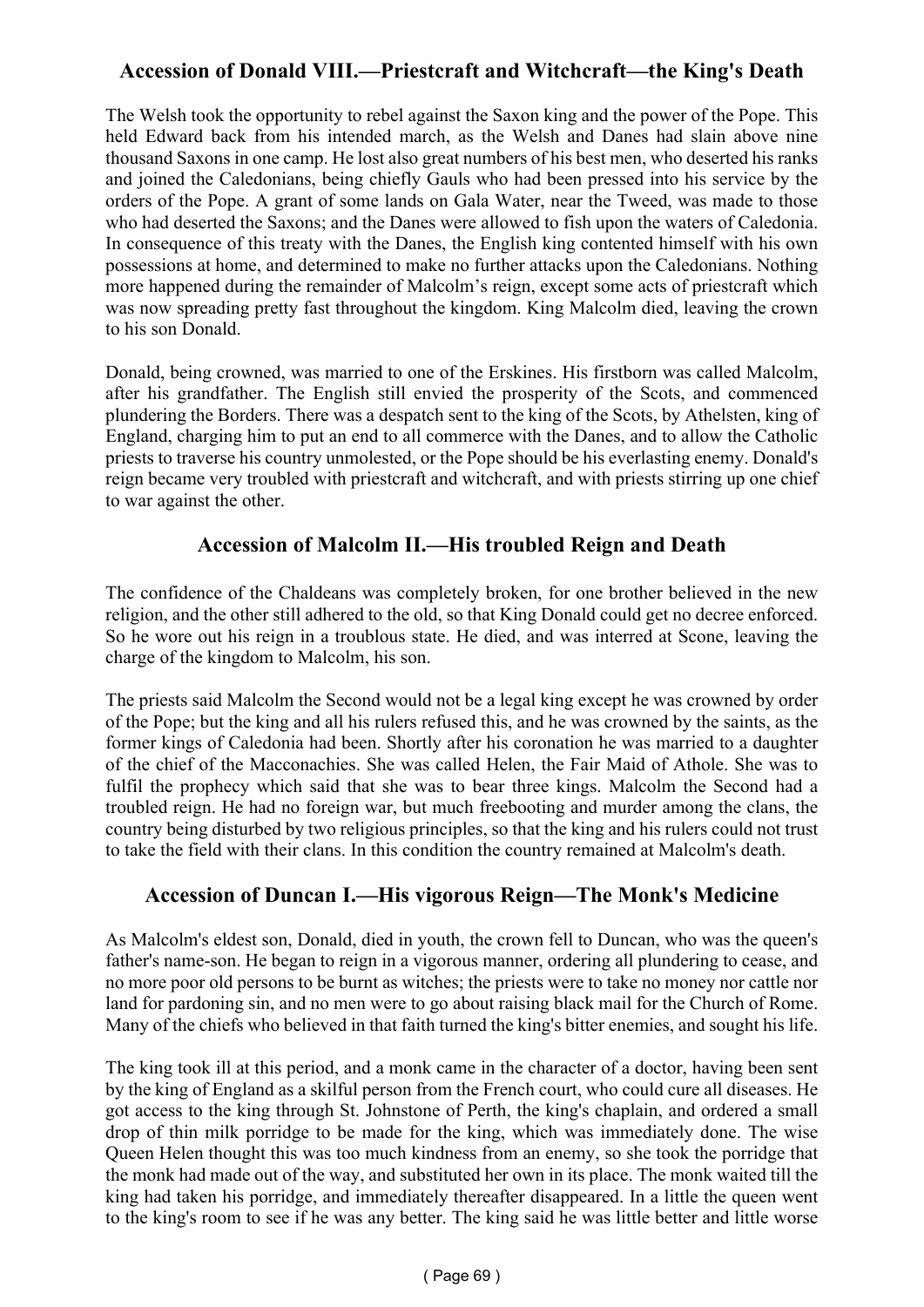for the monk's cure. The queen, who had by this time given the porridge to a cat, to prove what was in it, replied—"My cat is not so, for it is nearly dead with poison."

# **Murder of Duncan by Macbeth, who usurps the throne—Insurrection of M'Duff against Macbeth —Combat between Macbeth and M'Duff at Dunsinane, when Macbeth is killed**

Malcolm, the Crown Prince, who was called Malcolm Canmore, said that when he came to the throne he would banish the last of the Pope's followers from the kingdom. The king replied that it would not be so easy to fight the enemy both abroad and at home, for it had got too great a root. The king seeing he was not very safe at Scone, retired by the advice of his councillors to Glamis. After a long and troubled reign, the monks and friars again plotted against the king's life. They hired a felon, named Macbeth, who was commander of a black-mail party; to accomplish their object. By some means he entered into the room where the king was lying ill, and the two attendants having fallen asleep, he slew them and afterwards the king, and then fled from the Castle.

### **Accession of Malcolm III. (Canmore)— Removal of the King to Auchterarder The King and the Brewer**

He afterwards usurped the crown. The king's brother-in-law, M'Duff, Thane of Fife, being enraged at the deed, raised a warlike band against Macbeth. The Erskines and the Ruthvens of Cowrie, St. Laurence of Lawers, and all the M'Larens, with a great many of the M'Alpins, were already under arms against the usurper. While M'Duff was in the field, Macbeth basely entered his house and slew his wife and children, which enraged M'Duff more than ever. The royal clans were greatly incensed against the monks and friars, but they were cautioned by St. John of St. Johnstone not to attack them, unless they wished to bring enemies at home and abroad against them, for a great many of their own people were of that persuasion.

Malcolm, the Crown Prince, had to fly into Normandy, while Macbeth pursued with bitter rage all who professed the Chaldean faith; but M'Duff, whose rage was not abated, was watching his opportunity against Macbeth. He sent men to watch when he was at Dunsinane Castle, east of Perth; and he had the Erskines and the Earl of Gowrie's party all ready to avenge the deaths of his brother-in-law the king, and of his wife and family. One day, being encamped in a pass near Dunkeld, he marched toward Dunsinane. When Macbeth saw from his tower the advancing army, he thought to make his escape, but found that the Erskines and Morrisons had closed the northern pass, and the Ruthvens of Cowrie had closed the south and east.

Thus the cowardly rebel was obliged to fight. M'Duff cried—"Let no innocent blood be shed for thy wicked deeds or mine, for thou art a cowardly murderer, and pierced her bosom who was as harmless as a dove." He then drew his sword in the front of his army, and ordered his men not to draw a bow until they should see what the coward would do. Macbeth in a rage, remembering the prophecy of a witch who said that he would never die by a man born of a woman, immediately sprang to the combat, cursing M'Duff, or he who should first cry—"Hold, enough!" But soon the furious and enraged M'Duff clave his helmet, crying out—"Born or not born, you'll usurp no longer." Thus fell Macbeth by the hands of M'Duff, in sight of both armies. Malcolm Canmore being proclaimed king by the royal party, one Donald Bain, taking Macbeth's party, laid claim to the crown, but he and his party had to fly.

Malcolm Canmore came home and was crowned. His queen was the first foreign queen that ever sat upon the throne of Scotland. She was named Margaret Atheling, and was a woman of great learning. She taught some ladies of her court the Latin language, and wrote in it. Malcolm was the first king of Scotland who learned to write, he having been taught at the court of Normandy. His reign was a troubled one, as there were three parties in Scotland, namely, the Romish party,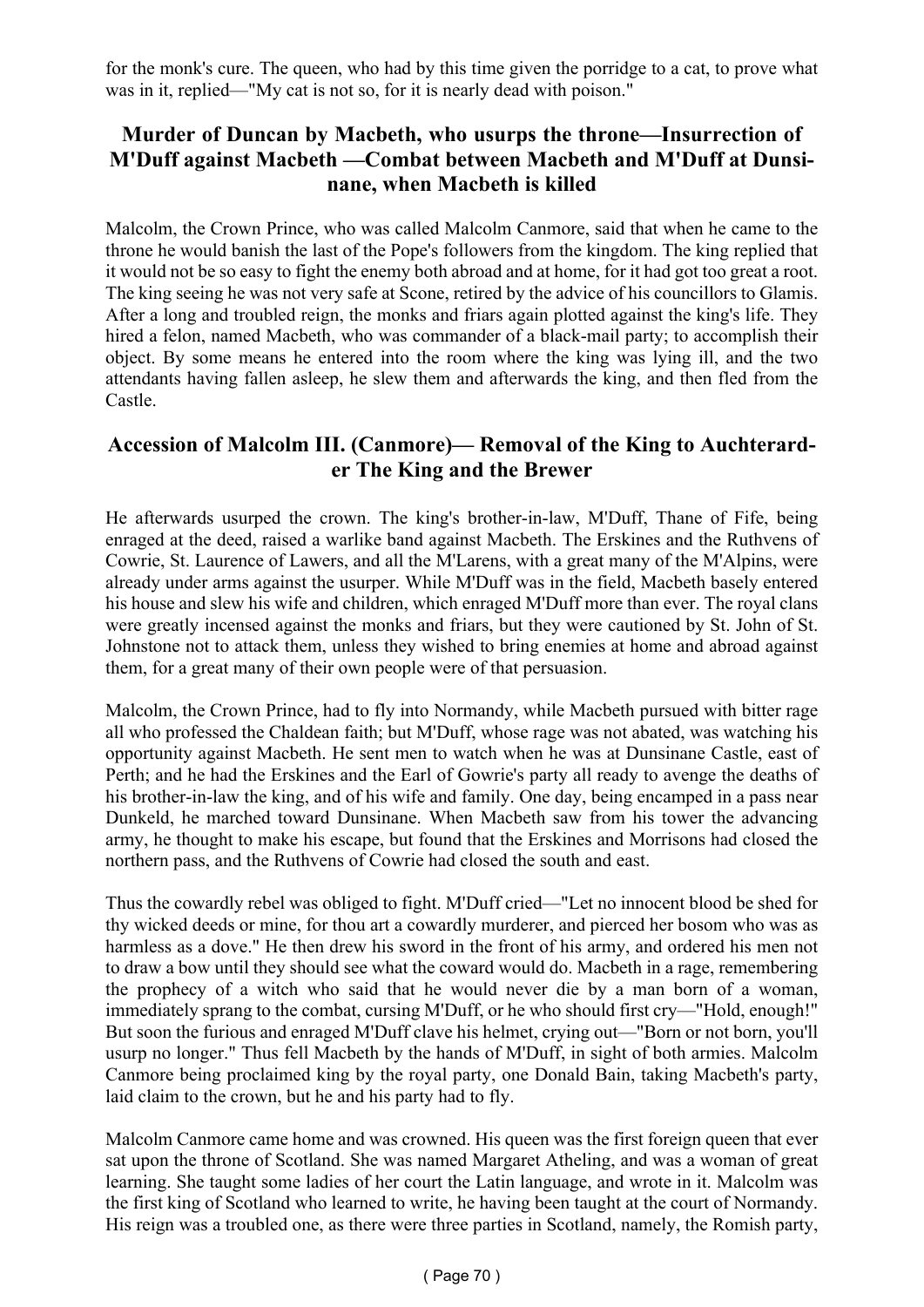Donald Bain's party, and the Royal party. Malcolm had made some promises to pay homage to the Church of Rome if he got to his throne; but instead of Margaret turning him to the Church of Rome, she turned to the Chaldean faith.

Seeing that they were in danger in being so near the Abbey of Aberbrothwick, which was a nest of monks and friars, they removed westward to the Forest, now called Auchterarder, to a place called the Castle, which the nobles granted to the king as a royal residence. On three days of each week he might have cruives on the river Earn for catching fish, and on the other four days he had to leave as much open space as a sow and twelve pigs could turn in. The king lived in a harmless manner among his subjects, and was greatly beloved.

The brewer of Burnside and the king got very intimate. They often drank together, and sometimes the brewer said to the king—"If my chalks be richt, my beer is gettin' little bookit. If it had been sent to the Castle I would have three or four bickers more out of the barrel." The king having fallen behind with the brewer one pound and two pennies Scots, the king asked what favour he would do him for his money. The brewer said—"Build here a kirk, so that the folk may come to my house for their beer, and I'll not need to go to yon cold muir with my barrel and my bicker." The king granted his request, and immediately set about building the kirk, which is Called the "Kirk of the Bog." The king also gave great grants of hunting ground to his foresters, and great privileges to that place now called Auchterarder.

# **Dispute with England—Invasion of England—The King killed by a Monk Usurpation by Donald Bain**

The king of England, seeing that Malcolm disregarded his promises at the court of Normandy, by advice of the monks and friars was stirred up to war against Malcolm. He banished Malcolm's brother-in-law, Prince Atheling, from his court, and likewise prevented him from going to Normandy; so he went to king Malcolm, and succeeded in making peace between the two kings. Malcolm was summoned by the king of England to meet him at Gloucester, to sign the treaty and pay homage to him and tribute to the Church of Rome; but he refused, saying that was not a suitable place to settle such business, but on the frontiers of the two kingdoms.

The king of England threatened to imprison him for breach of promise, by order of the Pope; but Malcolm escaped during the night, and went home and raised an army to stop the plunder of the king of England. Near Alnwick Castle, a monk came out with a party. The king went to make conditions, but when he took a piece of parchment from his pocket, the monk saw an opening in his armour, and stabbed him through the heart. So fell Malcolm Canmore, and his son Edmund was taken prisoner. The queen hearing the news, only survived her husband three days, and Donald Bain's party again usurped the crown.

Donald, Malcolm's brother, to avenge his death, raised an army and plundered England as far as York, returning home with a heavy booty. He then commenced to rid Scotland of all English monks and such like intruders, but finding that one-half of Scotland professed what they did not perform, and seeing that treachery had entered among the clans and the Border chiefs, he threw down his sword and retired to one of the Hebrides, under an oath never more to take the field.

# **Accession of Duncan II.—His Murder—Anarchy in the Country**

The Scots cast aside Donald Bain, the usurper, and placed on the throne a natural son of Malcolm, named Duncan, who was married to Margaret, the Earl of Gowrie's daughter; but in less than nine months he was cruelly murdered, and Donald Bain's party again laid claim to the crown. So grievous were the times in Scotland with bloodshed and murder that men were afraid to accept of the crown. Margaret, the widow of Duncan, retired to her father's house, and received for her son Duncan a grant of land near Dundee. This son of Margaret's was the founder of the Duncans of Camperdown.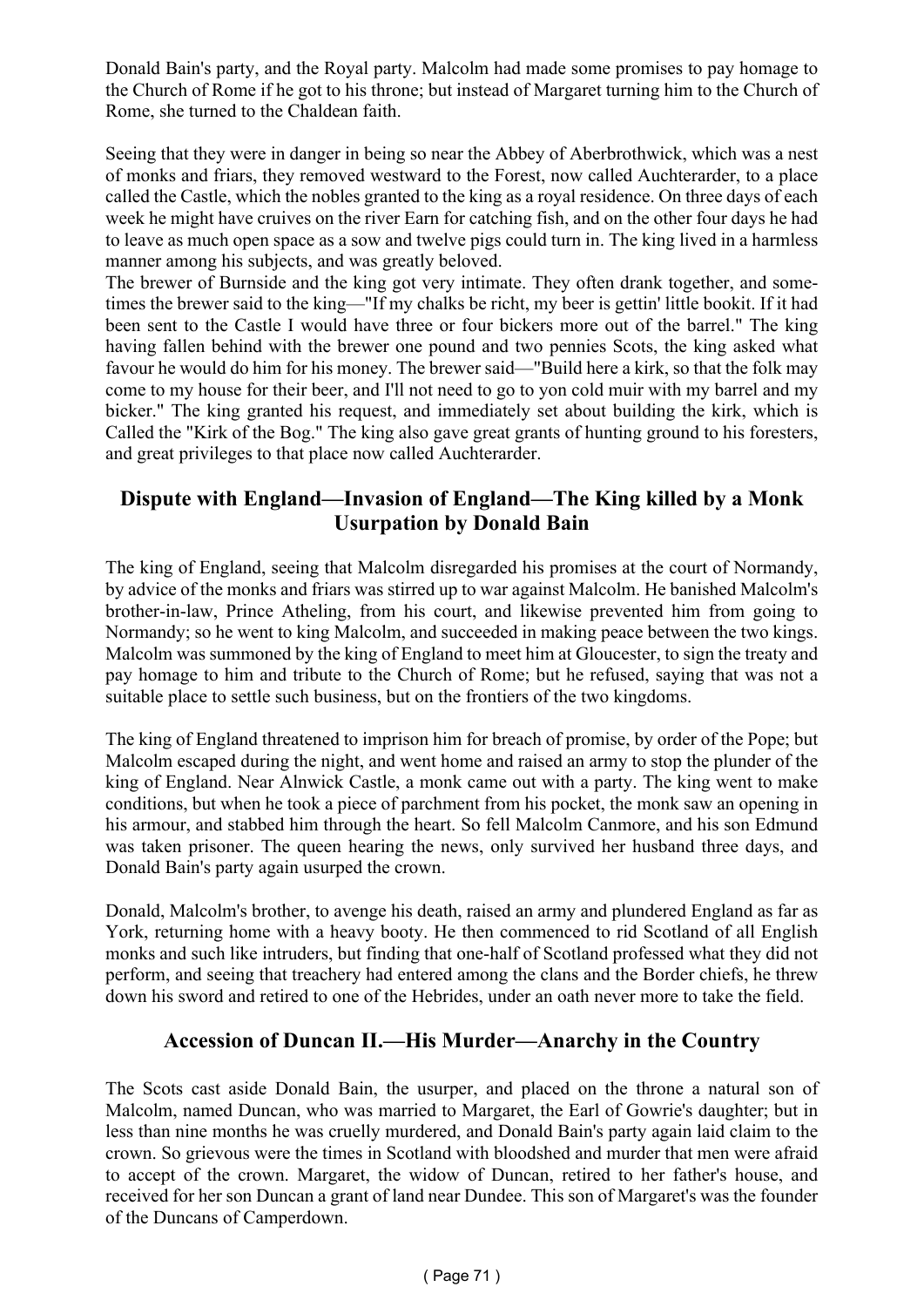At this time the Pope and the king of England saw an opportunity to put Scotland under their control. They sent an army, and a man named Edmund, who was said to be the true son of King Malcolm, who was slain on the Border. The Scots made no resistance, but allowed Edmund to be crowned. Immediately the country was again filled with monks and friars, and all scope given to the Church of Rome. No longer was Saint John of Saint John's Town Writer of the Royal Records, or Chaplain of the Royal Palace; he was banished from his church into the mountains, and so were all the saints, and every church was filled with priests, monks, and friars.

Saint Michael was expelled from Dunkeld, and a bishop and abbot appointed. The whole of the Chaldean saints had to fly to the mountains, many of them to Ben-y-gloe, or the Crying Mountain, where they built a small church, the remains of which may be found to this day. The Crying Mountain was so called because people were stationed at various parts, crying—"This way, this way," to where the saints were preaching the gospel. The Abbot of Dunkeld being jealous of the Chaldean faith, raised an army by order of the king to pursue them from their mountains.

The saints and all their followers had to fly to the south, and encamped at a place called Glenquich, near Loch Freuchie. A party was dispatched in pursuit of them, and on a fair summer morning engaged them with an overwhelming force. In this engagement Saint Fillans and Saint Laurence of Lawers were slain, the Chaldeans flying further south; but still the Abbot of Dunkeld pursued. Graeme Blair of Græme's Abbey, now Madderty, was pursued and followed into a house in a place called Clathy. The pursued Saint took shelter underneath a bed, and the pursuers gave up the search; but a fool who had been about went to the door and cried—"The saint's below our bed." They returned and dragged him out, upon which he exclaimed—"Woe unto thee, Clathy; thou shalt never be without a fool."

# **Invasion by the English—Edmund Crowned--Persecution of the Chaldeans Battle of Killin—Battle of Dunning—M'Duff killed**

The Abbot and his party then went to a place called Kinkell, where they found a saint of the Chaldean faith, whom they beheaded. When they were dragging him forth he uttered the following prophecy—"Thou Kinkell may prosper and do well until they build the church across the baptismal well; then the grace of God shall decay, and from thee quickly fly away." Next day the bloodthirsty Abbot pursued the flying saints, but they were joined by Alexander, the king's uncle, and a party of other sufferers, and by M'Duff, the Thane of Fife, who resolved to give the Abbot battle. They carried all the provisions that they could find within the church and steeple of the clachan of Saint David, now called Dunning. The Abbot immediately laid siege to the steeple, but was surprised by the king's uncle, Alexander, who from the swamps and woods around the small rivulet was not observed until he was close upon the Abbot's army. Seeing the Abbot raising his helmet as if to get some air for his head, Alexander immediately shot from a cross-bow an arrow which laid the Abbot's pride.

# **Fierce Persecutions of the Chaldeans—More demands by the English, and Preparation for War— A Truce**

The battle raged across the plains, and some of Hardicanute's army joined the Abbot's army, which forced Alexander to fly to the south. M'Duff and Alexander rallied about a mile and a half from the spot, but with a long hook which the Danes used in battle, M`Duff was hooked from his horse and slain, along with the son of Saint Laurence of Lawers, who was killed at the battle of Killin, near Loch Freuchie. The poor Chaldeans had to scatter in bands, not being able to withstand their enemy. All who took part in this war were banished from their estates, and many lost both head and property.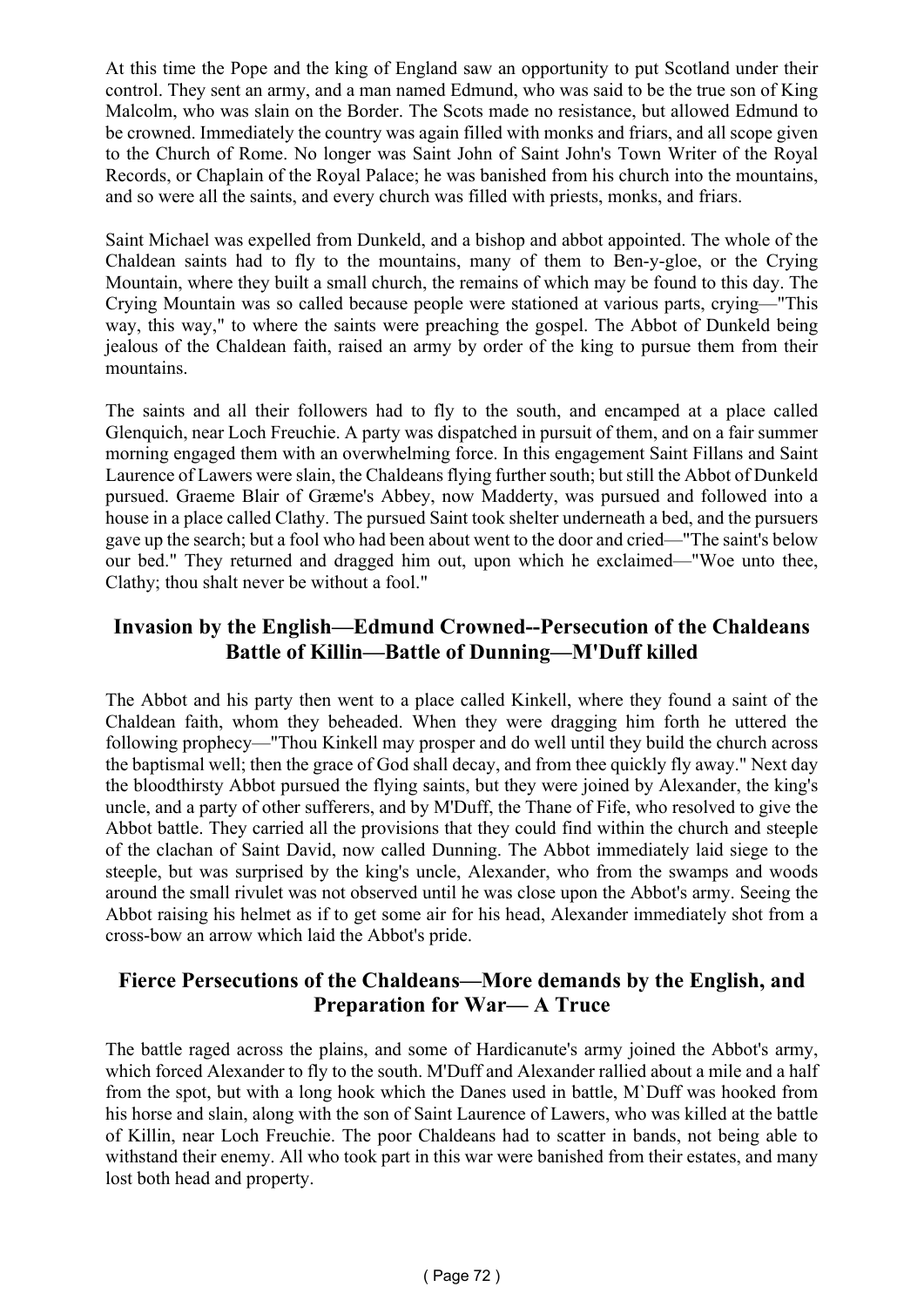Their chiefs were Donald, the Earl of Dundonald, Ruthven of Gowrie, Erskine of Mar, and a great many more of the nobles of Scotland, including William the son of St. Laurence of Lawers; and Douglas, son of the Earl of Morton, had to fly to Waldense; but the king's uncle Alexander still stood by M'Duff. During a few bloody years, Alexander, the king's uncle, and a good many more of the nobles, still adhered to the Chaldean faith. At last the, king of England and the Pope planned the overthrow of the Chaldean faith, and the taking possession of the whole country. They landed a powerful army, and demanded the surrender of the nation for the deeds that Donald had done in England, after the death of his brother Malcolm. Edmund wished to accede to their request, but was opposed by his nobles. Six months of a truce was given to make up their minds, but during that period they had to support the army.

#### **Return of the Exiles from France tinder Alexander, the King's Uncle, and great muster of the Chaldeans**

Alexander, the king's uncle, lost no time in sailing to France, to acquaint all the refugees who had fled with what was about to happen. They all agreed to return and try what they could do for the liberation of the nation. They were all to assume false names, so that they should not be known. The Earl of Dundonald came home under the name of Cochrane or the Company; his brother Ronald came under the name of Richard Waldense; the son of the Earl of Glasgow came under the name of Clellan; Comrie of Eagleton came under the name of De Gomrie; Ruthven of Gowrie came under the name of Ruthvine; the Erskines came under the name of Skene; William, brother of Dundonald, whose estates where in France, raised his vassals and came voluntarily home to fight the battles of his nation, and his wife, a faithful Waldense, followed him through all the struggle.

Every Chaldean from the age of sixteen to seventy was called to the field. Every clan waved their own banner once more for the freedom of their country. Alexander, the king's uncle, with a small party advanced to near Balhousie Castle, which was then in possession of the Danes. They had thought themselves insulted by his denying their claim. The Danes attempted to take Alexander and his party prisoners, but he fled upward by the south side of the Tay, and immediately the whole Danish lines were extended in battle to pursue him. Alexander and his party fell back on the main army which was stationed at a place now called Stanley, exclaiming—"We will stand on this ley." The pibroch immediately sounded the charge.

# **Battle of Luncarty—Flight of Edmund—Alexander made King— His Death**

Great destruction commenced on both sides, the king of the Danes, it is believed, being slain by Alexander. A stone marks the spot to this day. The Danes being driven from the solid ground into a swamp, cried out—" Luncarty, Luncarty," the name by which the place is called. The Danes were planning a retreat, but were surprised to find themselves surrounded by cavalry clad in French armour, led on by Cochrane of Dundonald. They exclaimed that the French king must have broken his treaty, as these were his soldiers, though in reality they were only the refugees who had returned from France.

The Danes scattered themselves in all directions, seeking safety where best it could be found. Caledonia once more bound her laurels around her brow, and declared her independence. King Edmund fled with all his monks to the Abbey of Aberbrothwick, and Alexander was made king in his stead, being Alexander I. of Scottish history. The king decreed the forfeiture of the lands of the monks and friars, who were also ordered to leave the kingdom. The king, however, soon saw danger in this, as many of his nobles believed in that faith, so he agreed to a compromise that they were to pay two tributes, one to the king, and the other to the chief of the land. This brought peace for a time, till the death of Alexander, which took place in a short period, he being worn out with continual fatigue.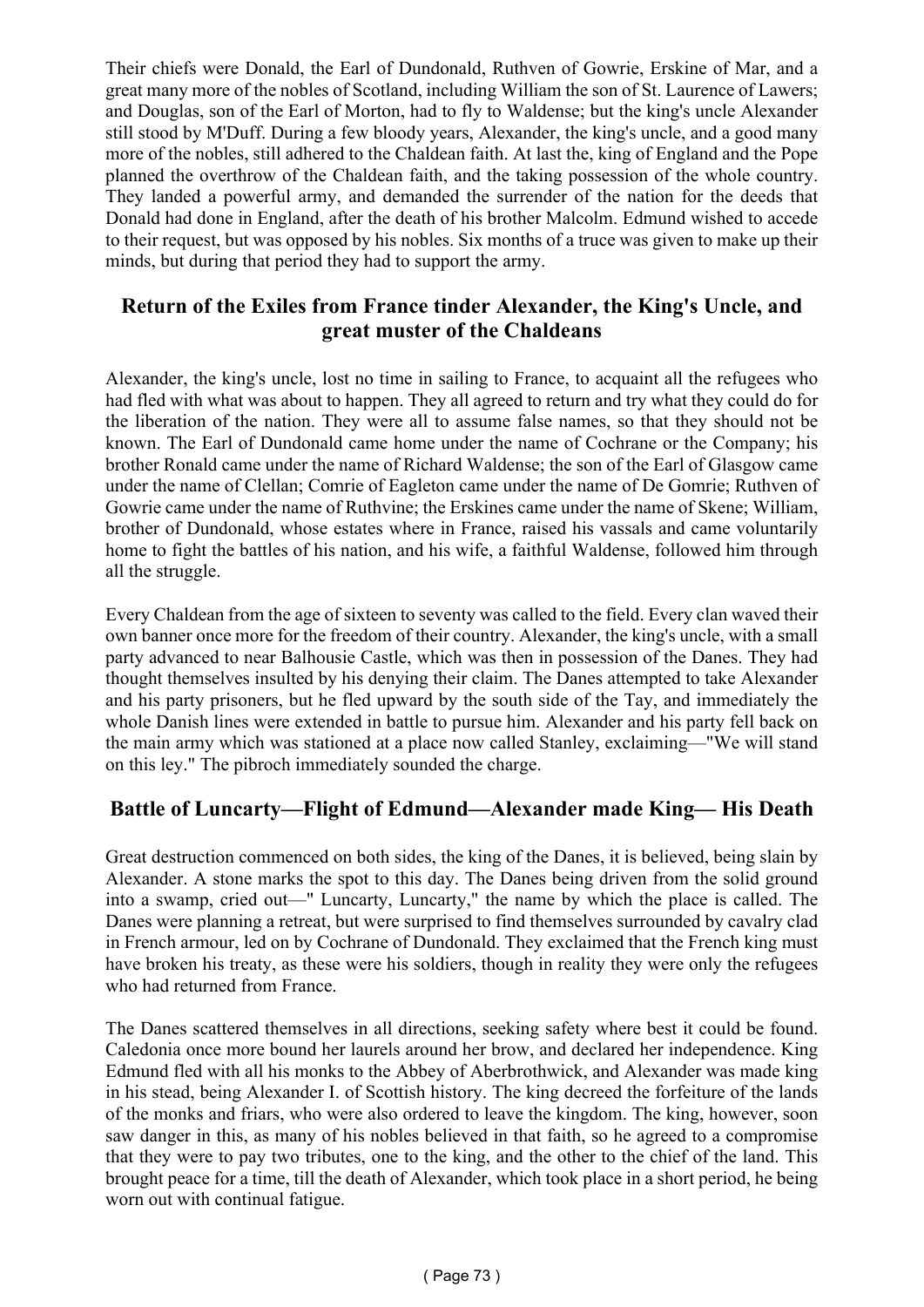# **Accession of David V.—War with England— David killed in Battle**

David, Alexander's brother, succeeded him, and had a fierce and cruel reign, as war broke out between him and England. He died of his wounds at a battle near Carlisle.

#### **Short reign of Malcolm IV.—Accession of William the Lion**

Malcolm his son succeeded, but the days of the Scottish kings were few and bloody at this time. Malcolm obtained a peace for a time, getting back some of the lands and castles which his father had lost. During the reign of Malcolm little was done. He died, and was succeeded by his son William, who was a furious young man, and was named William the Lion, from the wildness of his nature. He went to war with England and was captured near Alnwick, and was carried to London; but the king of England, being a good king, gave him his freedom and the places he had lost.

### **War with England—Capture of the King—His Abdication in favour of his brother, Alexander II.—Progress of the Church of Rome—Death of the King**

William in a rage made an oath that he would never lift the sword more, and shut himself up in Aberbrothwick Abbey, leaving the crown to his brother Alexander II., a man who took little interest in the nation. Monks and friars during the reign of William had got much power, and began again to take possession of land, and to lay claim to exclusive rights to fish in rivers with nets. Black mail to the Church of Rome was generally exacted by some plundering parties. The feudal system was strong among the clans. Three crosses were erected in most places of public worship. One was for the pardoning of sin; another, made of iron, for burning heretics; and the other of wood was used for proving witches by a contrivance whereby, when the priest pulled a string, a knock was given, and the individual pronounced a witch. It was mostly during this reign that such abominations were carried on.

# **Accession of Alexander III., the last of the M'Donald kings—Restoration of the Chaldean faith**

Alexander died, and left the crown to his son Alexander III., whose delight was more to be in company with the Chaldean Saints, than at his father's table. He joined them in their hardships. He was educated by one of the Saint Johns of St. Johnstone. He was so much beloved and admired by the nation that they called him the good Alexander. When he began to reign he gave orders that no priest or curate, monk or friar, was to fish with nets, and they were to lay no claim to the water, or to prohibit people from fishing. They were also ordered to pay the tribute they had agreed on in the reign of Alexander I. He reinstated the Saint Johnstones in their ancient occupation of king's writers and preachers to the palace, which offended the monks and all of their persuasion so must that they planned the ruin of the king.

#### **Threatened Triple Invasion—Battle of Largs—Battle of Glammis—Plunder of the North of England by Douglas**

The Norwegians were to get one-third of the kingdom, and the Danes and the English the other two-thirds, and the Chaldeans were to be expelled. The Danes were to enter from the east, the Norwegians from the west, and the English from the south. The king was surprised by a message that the Norwegians and Irish had landed at Largs, and by another message that the Danish fleet was lying off Montrose. The king took counsel of his faithful St.Johnstone as to what was to be done. He was advised to fight the first landed, and leave plenty at home to guard the east coast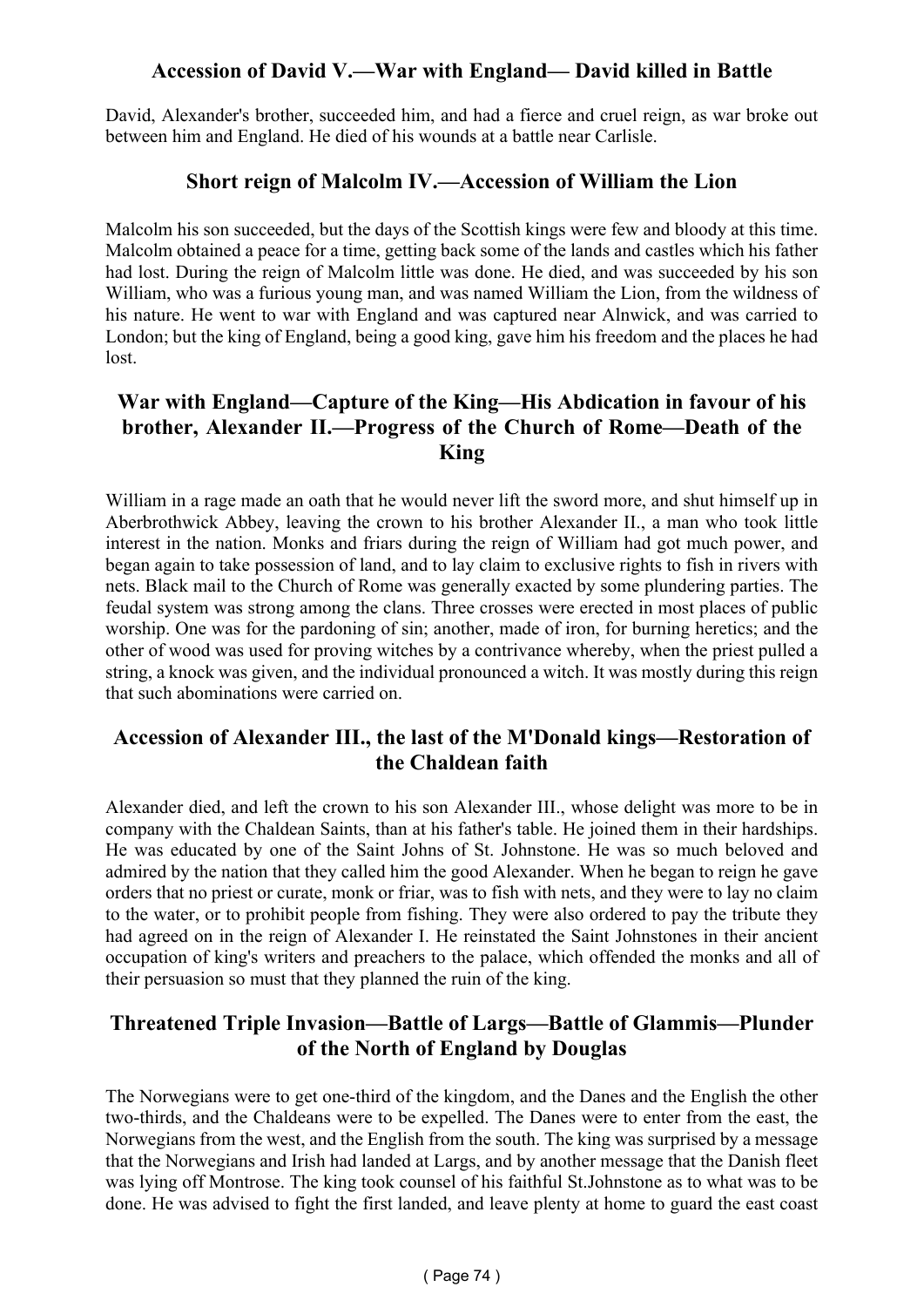and arm the Douglases with authority to watch the Border, the Western Highlanders having to fight their own battle led on by the king.

## **Murder of Alexander III.—Numerous claims to the Crown—Renewed banishment of St. Johnstone**

The king stirred up one-third of his nation, and marched to Largs. He was supported by the Earl of Glasgow. The battle was planned to put Douglas' and Montgomery's horse behind the hill to watch their opportunity. M'Donald of the Isles commanded the Highlanders, who immediately drew themselves up in battle array across the beach. The king with the men of Fife took up a position on the right wing. The clans were to attack at the first sound of the king's horn. The engagement raged fiercely on both sides. Two blasts of the king's trumpet brought forward Montgomery's horse, who made great slaughter among the enemy. The M'Donalds made an opening for Douglas' horse to advance, which they did on hearing three blasts on the king's horn. By this time the Norwegians were endeavouring to get into their boats, but they found that Black M'Phee from the island of Colzie had done great damage to their ships during the engagement. Haco the king fell into the hands of Alexander, but he asked his liberty, which was granted on condition that he should never more invade Scotland. He retired to the Orkneys, and died of a broken heart at the loss of his arm/y and his fleet.

The Danes, having landed in the east, were opposed by M'Duff and the Earl of Gowrie. They fought a battle near Glammis. A stone marks the spot with this inscription—"Here lies the king of Denmark, and forty thousand of his men." The king of England had advanced as far as Morpeth, to make the attack from the southern side, but was met by Douglas. A heavy skirmish took place, which resulted in the king of England flying towards York. Douglas in the usual fashion plundered all the northern counties of England, and returned with a heavy booty. The king remained at Dunfermline, owing to the illness of his son, the Crown Prince. The marriage of his daughter Margaret with Eric king of Norway was delayed from the same cause. The Crown Prince died, which was a great loss to Scotland, as he appeared to possess the virtues of his father.

The marriage of Margaret to the king of Norway was now celebrated, which formed a bond of peace between the two nations. Alexander emptied all the churches of monks and friars, and appointed Chaldean saints to the churches. The king having been engaged one day in Kirkcaldy, placing a Chaldean minister, was beset by assassins on his way home, and was thrown with his horse over a precipice between Burntisland and Kinghorn. The people had heard the blast of the king's horn, but paid little attention to it, which gave the name of Kinghorn to that place. So fell Alexander, who was the last of the M'Donald race of kings. He was remarkable for his open and generous heart, as well as for his bravery in the field.

The crown now fell to Alexander's granddaughter, who by her mother's death was heir to the crowns of both Scotland and Norway. She was called the Fair Maid of Norway. At this time the king of England saw a fair opening to make himself a great monarch. He proposed a marriage between the Maid of Norway and his son, which grieved the Scottish nation very much. They abhorred the idea of being ruled by an English king, and being again overrun with priestcraft. This fine scheme was, however, thwarted by the death of the Maid of Norway before the marriage could be celebrated. The succession to the crown was now open, and numerous claimants appeared. Saint Johnstone was again banished from the Palace.

1. *It is believed that the last of this species belongs to the Duke of Hamilton.*

**THE END** S. Cowan & Co., Printers, Perth.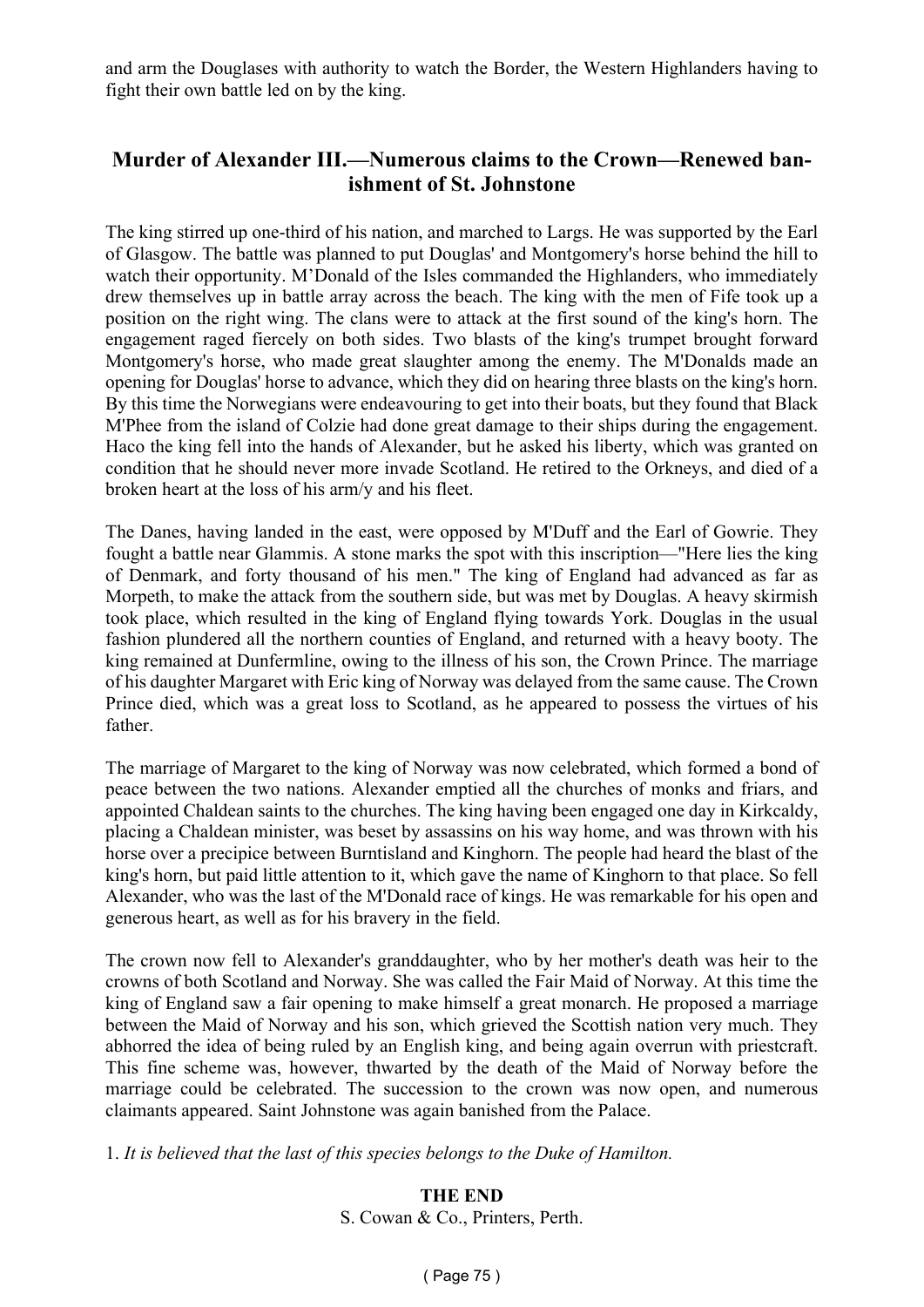# **CONTENTS**

The Israelites being oppressed by the Egyptians, several tribes escape to the Desert—They arrive in Greece, and found the City of Troy ..... 4

Dispute with the Greeks, and Siege of Troy—Escape of Lazarus and Daniel with their households—Destruction of Troy …..4

Arrival and Settlement at Carthagena ..... 7

Prophecy of Lazarus—Deaths of Lazarus and Daniel—Accession of Daniel II .... 7

Departure from Carthagena—Self-sacrifice of the Queen .... 8

Arrival in Sicily—Death of the Prince, and Accession of Daniel III.—Building of Troy East, .. ......9

Departure of the faithful from Gaul, and Destruction of the remainder—Origin of the Waldenses ..... 9

Departure of the faithful, and Destruction of the rebellious and their city ..... 10

Arrival in Gaul—Death of Daniel III., and Election of Daniel IV.... 10

Origin of the M'Intyres 11

Arrival in Caledonia 13

Laws of the Altar were as follows ....13

Founding of Montrose by Daniel and Lazarus—M'Intyre goes to Kinclaven, .... 13

Death of Daniel IV., and Accession of Daniel V....14

Parting of Daniel and Lazarus—Founding of Dundee by the M'Larens ... 15

Death of Daniel V., and Election of his son David I..... 16

Donald Grim (founder of the Grahams) rebels against his father David I., who for the sake of peace retires to Port David ... 17

Prophecy of the Messiah by St. Lawrence the Sixth ...20

First Appearance of the Romans— Invasion by the Romans under Suspacia .....20

A Fortress built at Snowton, or Stirling, by the Romans 21

The Romans encounter great hardships, and after many delays encounter the Caledonians at the Battle of Dalginross, where they are defeated—Prince Donald killed in the battle ..... 24

Settlements of the Lennoxes, M'Alpins or M'Gregors, Waldenses or Halls, M'Kays, Neishes or M 'Neishes, Rivens, Blythes, &c...... 24

Battle of Blairnroar—(Origin of the Roys or M'Roys)—Retreat of the Romans ........25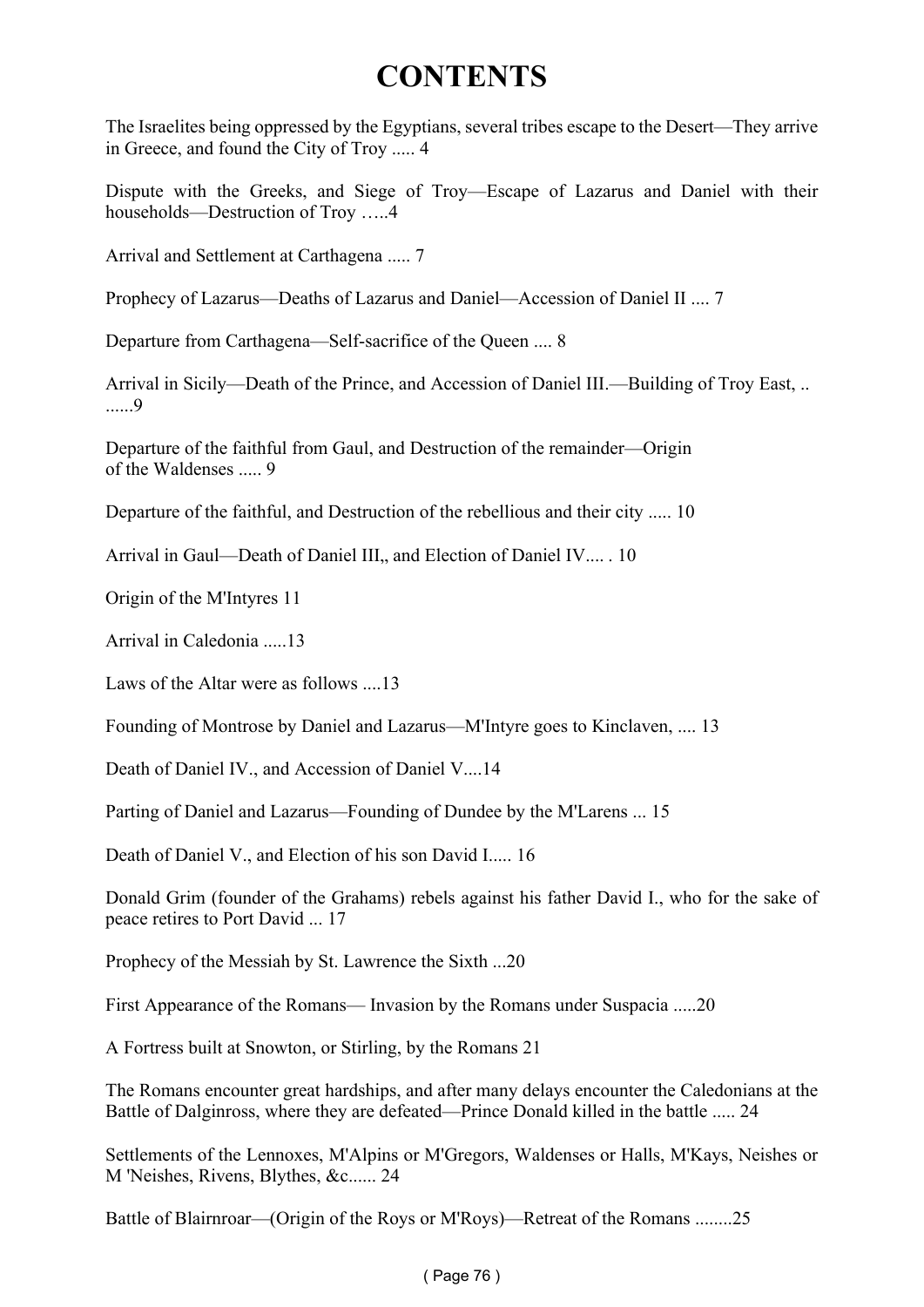Building of Abernethy, Lochleven Castle, and Milnathort,....... 27

Founding of the Scots nation—Fergus crowned first King .... 26

Second Roman Invasion—Fife laid waste—Battle of Ardargie—The two sons of, Donald II. and other nobles taken prisoners ...... 28

Battle of Lanark ...... 29

Fate of the noble prisoners—Cruelties of the Romans to the Nazarenes ...... 30

The Jews rebel against the Roman power—The Caledonian royal prisoners sent as slaves to the Roman army besieging Jerusalem ..... 31

Finding of Solomon's Crown by James M'Laren—Destruction of Jerusalem ...... 31

Return of the Royal Slaves, with St. Chaldean—Prophecy of St. Canaan Martyrdom of St. Canaan and Murdoch,... 32

Miracles and Prophecies by St. Chaldean—Defeat of the Romans, and their subsequent destruction by a plague..... 34

Donald the slave, first crowned King of Caledonia —Rapid spread of Chaldean faith..... 35

Death of Donald III., and Accession of Kenneth I....... 35

Destruction of the Roman army in Adamsdale—Remainder driven across the Forth—Division of the new territory ..... 36

Incursion by the Fenians and Romans—Their Defeat by the Caledonians .... 36

Laws of the Chaldean faith—Prophecies of St. M'Isaac ...... 37

Foundation of the Erskines ........ 38

Treaty between Donald IV. and Kenneth II. of Fife—Origin of the M'Farlanes and the M'Murrays or Morrisons ..... 38

Discovery of Coal and Iron ..... 39

Invasion of Fife by the Romans—King Kenneth killed—How the Crown was saved—Defeat of the Romans by the Caledonians at Gask ..... 40

Union of Scotland with Caledonia ....... 41

Treaty between Caledonia and the Romans and English—Union with Fife ..... 42

Danish Invasion—How the women of Caledonia kept a secret, and saved their country ....42

Persuit of the Danes—Battles of Isaac's Ferry, Mullbowie, Dingwall, Killearn, Loch Broom, and Glenelg .... 43

Grants in the north to M'Kay, the Earl of Ross, Neish, the M'Intyres, &c ..... 43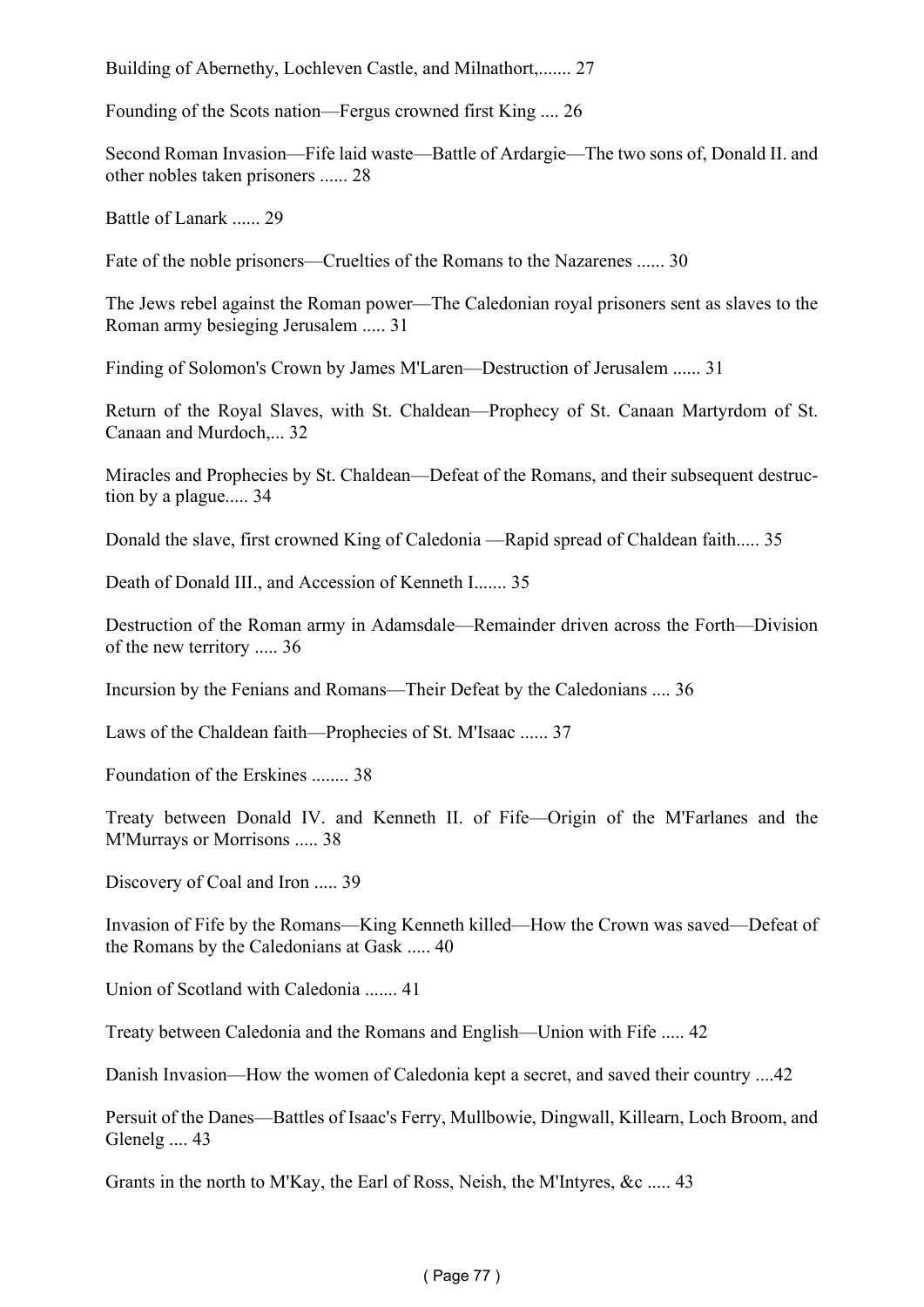Invasion of Fife by the Normans, and founding of St. Andrews—Battle of Bar Bona—Bravery of Daft Donald, founder of the Douglases ..... 44

Death of the King—Accession of David II; his folly and death—Accession of Donald IV ...45

Finding of the Crown at Kinfauns —Eruption of the Normans into Fife ..... 46

Destruction of St. Andrews by Earthquake—Rise and Spread of the Romish faith .... 47

Unsettled State of the Lowlands ..... 48

How the Scots and the Druids were treated by the King .... 48

New Roman Invasion—Its disastrous result—Capture of the Roman fleet in the Clyde—St. Columba .... 49

New Campaign against the Romans—Battle of Glendevon—Failure of the Romans .... 50

Origin of the Fenians—Death of King Donald ....... 51

Accession of David III.—War with the Fenians—Battle of Lochaber ...... 51

Settlements in the North of the Erskines, M'Intoshes, M'Donalds, Stewarts, Rivens, M'Intyres, M'Larens, and Raiths ...... 51

Origin of the M'Nabs—Invention of the Water Mill ...... 52

Invasion of Skye by the Normans—Battle of Erskine's Plains—Dispute between Erskine and the King .... 52

Conquest of Mull by M'Lean—Great Battle...... 54

War with the Fenians—Clery's Defeat—Battle of Strathblane or Fintry ..... 55

Death of David III., and Accession of Donald V.—Regency of Kenneth M'Alpin ... 58

Renewal of the war with the Fenians—Battle of Kilwinning—The Fenians driven out of Scotland—Division of their Territory ... 59

King Donald and the Extortionate Boatman—Donald's Death and Accession of Kenneth II. 60

Another Roman Invasion—Desertion of the Waldenses to the Caledonians Great Battle ....61

Invasion by the Britons—Desertion to the Caledonians of Loudon and Lauder Great Battle ..62

Death of Kenneth II.—Election of Donald VI .... 63

Another Invasion by the Britons--Their Defeat—Cession of the country to Scotland, from York northwards .... 63

Saxon Invasion—Conquest of Scotland to the Forth .. .64

Renewal of the War by the Caledonians—The Saxons driven beyond the Tweed ..... 64

Invasion of Fife by the Danes and Normans—Battle of Balgona—Battle of Kilconquhar ...65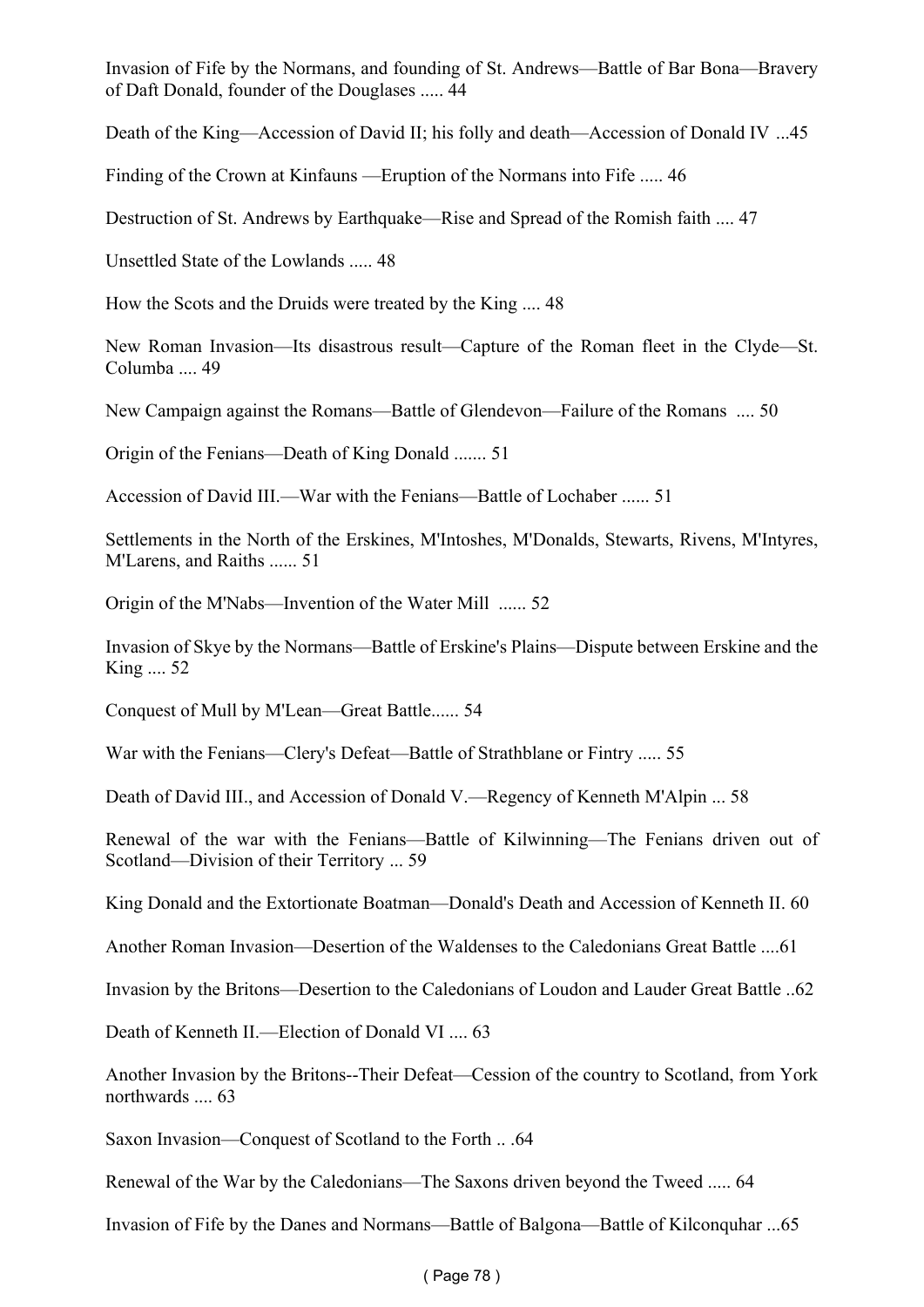Accession of David IV.—A quiet Reign--Accession of Donald VII ..... 67

Catholic Religion in the Western Isles—Its destruction by the Norwegians .... 68

King Donald's Death--Accession of Malcolm I.—Intended Attack of the English Frustrated— Malcolm's Death ..... 68

Invasion of Fife by the Normans, and founding of St. Andrews—Battle of Bar Bona—Bravery of Daft Donald, founder of the Douglases ....... 68

Accession of Donald VIII.—Priestcraft and Witchcraft—the King's Death .... 69 Accession of Malcolm II.—His troubled Reign and Death .... 69

Accession of Duncan I.—His vigorous Reign—The Monk's Medicine.... 69

Murder of Duncan by Macbeth, who usurps the throne—Insurrection of M'Duff against Macbeth —Combat between Macbeth and M'Duff at Dunsinane, when Macbeth is killed ..... 69

Accession of Malcolm III. (Canmore)— Removal of the King to Auchterarder The King and the Brewer ..... 70

Dispute with England—Invasion of England—The King killed by a Monk Usurpation by Donald Bain, ..... 71

Accession of Duncan II.—His Murder—Anarchy in the Country ..... 71

Invasion by the English—Edmund Crowned--Persecution of the Chaldeans Battle of Killin— Battle of Dunning—M'Duff killed .... 72

Fierce Persecutions of the Chaldeans—More demands by the English, and Preparation for War— A Truce .... 72

Return of the Exiles from France tinder Alexander, the King's Uncle, and great muster of the Chaldeans .... 73

Battle of Luncarty—Flight of Edmund—Alexander made King— His Death .... 73

Accession of David V.—War with England— David killed in Battle ..... 73

Short reign of Malcolm IV.—Accession of William the Lion ..... 73

War with England—Capture of the King—His Abdication in favour of his brother, Alexander I1.—Progress of the Church of Rome—Death of the King .... 74

Accession of Alexander III., the last of the M'Donald kings—Restoration of the Chaldean faith ....... 74

Threatened Triple Invasion—Battle of Largs—Battle of Glammis—Plunder of the North of England by Douglas .... 74

Murder of Alexander III.—Numerous claims to the Crown—Renewed banishment of St. Johnstone 75